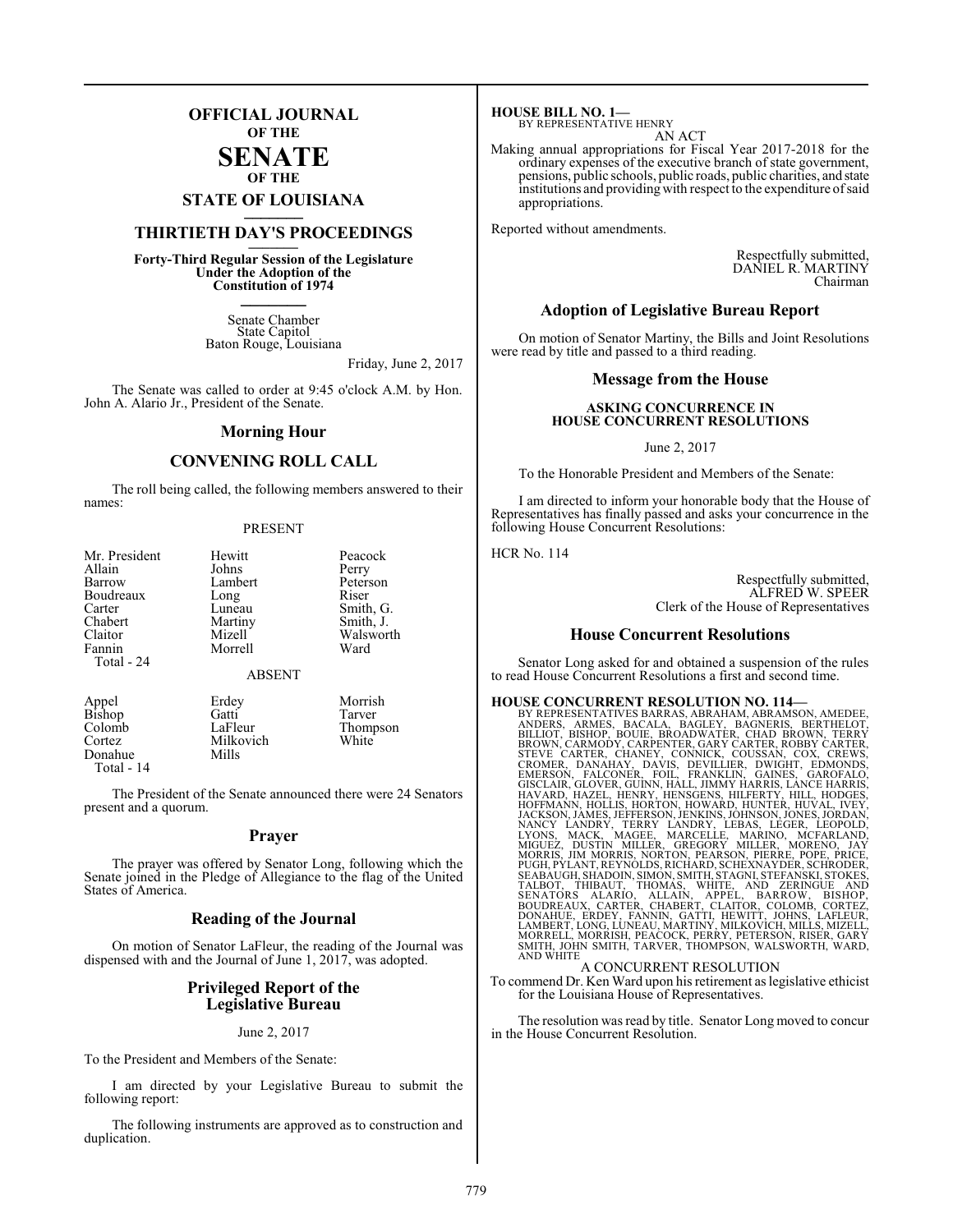## **ROLL CALL**

The roll was called with the following result:

#### YEAS

| Mr. President | Hewitt  | Morrish   |
|---------------|---------|-----------|
| Allain        | Johns   | Peacock   |
| Barrow        | LaFleur | Perry     |
| Boudreaux     | Lambert | Peterson  |
| Carter        | Long    | Riser     |
| Chabert       | Luneau  | Smith, G. |
| Claitor       | Martiny | Smith, J. |
| Fannin        | Mizell  | Walsworth |
| Gatti         | Morrell | Ward      |
| Total - 27    |         |           |
|               | NAYS    |           |

#### Total - 0

ABSENT

|                 | Donahue   | Tarver   |
|-----------------|-----------|----------|
| Appel<br>Bishop | Erdey     | Thompson |
| Colomb          | Milkovich | White    |
| Cortez          | Mills     |          |
| Total - 11      |           |          |

The Chair declared the Senate concurred in the House Concurrent Resolution and ordered it returned to the House.

#### **Reports of Committees**

The following reports of committees were received and read:

#### **REPORT OF COMMITTEE ON**

#### **JUDICIARY C**

Senator Dan Claitor, Chairman on behalf of the Committee on Judiciary C, submitted the following report:

#### June 2, 2017

To the President and Members of the Senate:

I am directed by your Committee on Judiciary C to submit the following report:

#### **HOUSE BILL NO. 110—** BY REPRESENTATIVE BILLIOT

AN ACT

To amend and reenact Code of Criminal Procedure Article 890.3, relative to crimes of violence; to provide relative to sentencing for crimes of violence; to provide relative to the procedure by which certain crimes are designated in the court minutes as crimes of violence; and to provide for related matters.

Reported favorably.

#### **HOUSE BILL NO. 219—** BY REPRESENTATIVE LEOPOLD

AN ACT

To amend and reenact Code of Criminal Procedure Article 331(A)(1) and (2) and to repeal Code of Criminal Procedure Article  $331(\text{\AA})(3)$ , relative to bail; to provide relative to the discharge of bail obligations; to provide that the bail undertaking ceases and the surety is relieved of bail obligations upon conviction in any case; and to provide for related matters.

Reported favorably.

# **Page 2 SENATE 30th DAY'S PROCEEDINGS**

#### **HOUSE BILL NO. 692— (Substitute for House Bill No. 607 by Representative Jordan)** BY REPRESENTATIVE JORDAN

AN ACT

To amend and reenact R.S. 32:863.1.1, relative to compulsory motor vehicle liability security; to enhance the ability of law enforcement to access driver insurance information; to require law enforcement officers verify compulsory motor vehicle liability security electronically; to require the Department of Public Safety and Corrections promulgate rules and regulations necessary for implementation; and to provide for related matters.

Reported favorably.

Respectfully submitted, DAN CLAITOR Chairman

#### **REPORT OF COMMITTEE ON**

#### **RETIREMENT**

Senator Barrow Peacock, Chairman on behalf of the Committee on Retirement, submitted the following report:

June 2, 2017

To the President and Members of the Senate:

I am directed by your Committee on Retirement to submit the following report:

#### **HOUSE BILL NO. 683— (Substitute for House Bill No. 36 by Representative Jones)** BY REPRESENTATIVE JONES

AN ACT

To amend and reenact R.S. 11:1762(A) and (B) and to enact R.S. 11:1762.1, relative to the reemployment of retirees of the Municipal Employees' Retirement System of Louisiana; to provide for retirees who return to work; to provide for benefit suspension; to provide for a supplemental benefit; to provide for membership in the system; and to provide for related matters.

Reported favorably.

Respectfully submitted, BARROW PEACOCK Chairman

#### **House Bills and Joint Resolutions on Second Reading Just Reported by Committees**

Senator Peacock asked for and obtained a suspension of the rules to take up House Bills and Joint Resolutions just reported by Committees.

**HOUSE BILL NO. 110—**

BY REPRESENTATIVE BILLIOT AN ACT

To amend and reenact Code of Criminal Procedure Article 890.3, relative to crimes of violence; to provide relative to sentencing for crimes of violence; to provide relative to the procedure by which certain crimes are designated in the court minutes as crimes of violence; and to provide for related matters.

Reported favorably by the Committee on Judiciary C. The bill was read by title and referred to the Legislative Bureau.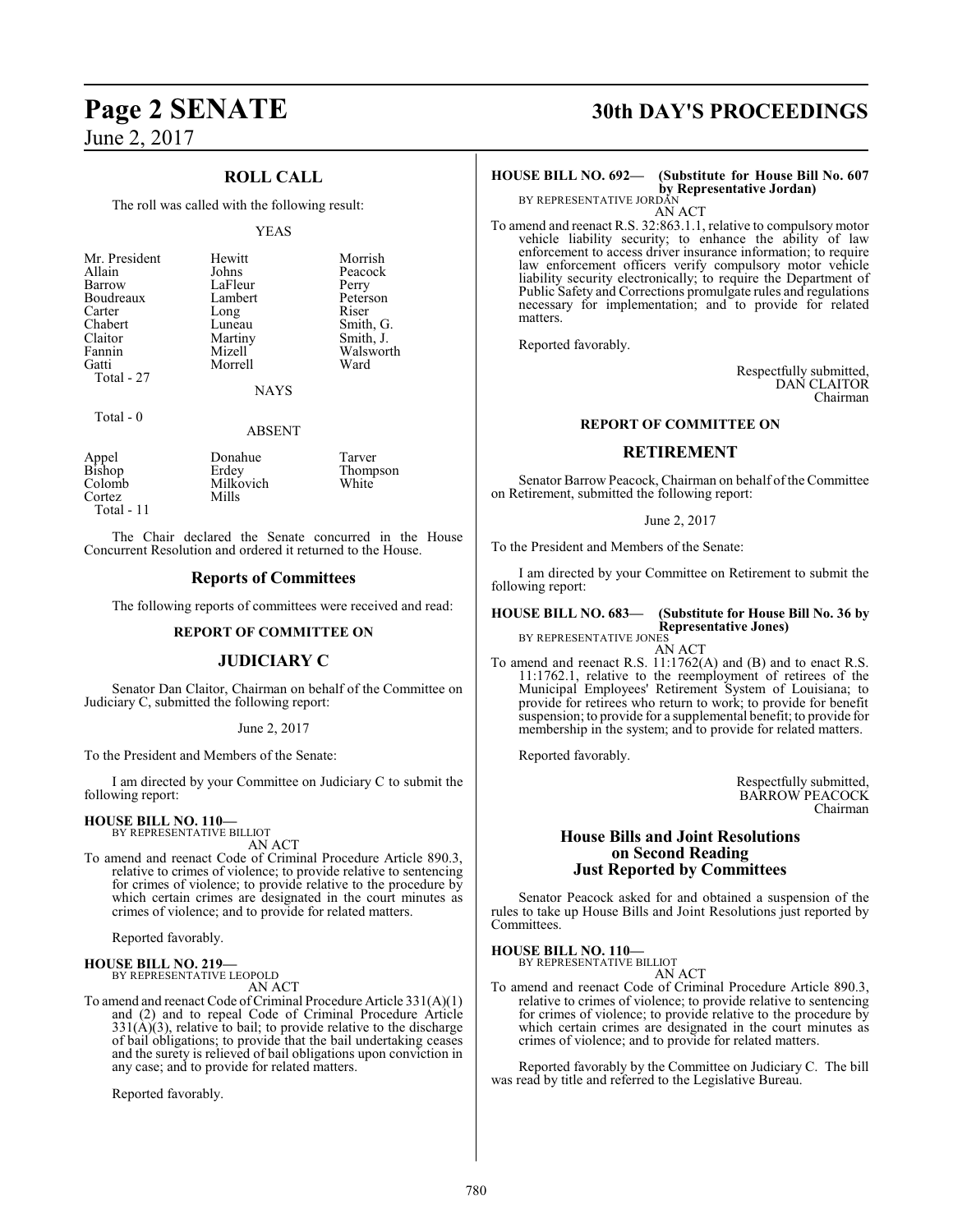# **30th DAY'S PROCEEDINGS Page 3 SENATE**

#### **HOUSE BILL NO. 219—**

BY REPRESENTATIVE LEOPOLD AN ACT

To amend and reenact Code of Criminal Procedure Article 331(A)(1) and (2) and to repeal Code of Criminal Procedure Article 331(A)(3), relative to bail; to provide relative to the discharge of bail obligations; to provide that the bail undertaking ceases and the surety is relieved of bail obligations upon conviction in any case; and to provide for related matters.

Reported favorably by the Committee on Judiciary C. The bill was read by title and referred to the Legislative Bureau.

#### **HOUSE BILL NO. 683— (Substitute for House Bill No. 36 by Representative Jones)** BY REPRESENTATIVE JONES

AN ACT

To amend and reenact R.S. 11:1762(A) and (B) and to enact R.S. 11:1762.1, relative to the reemployment of retirees of the Municipal Employees' Retirement System of Louisiana; to provide for retirees who return to work; to provide for benefit suspension; to provide for a supplemental benefit; to provide for membership in the system; and to provide for related matters.

Reported favorably by the Committee on Retirement. The bill was read by title and referred to the Legislative Bureau.

#### **HOUSE BILL NO. 692— (Substitute for House Bill No. 607 by Representative Jordan)**

BY REPRESENTATIVE JORDAN AN ACT

To amend and reenact R.S. 32:863.1.1, relative to compulsory motor vehicle liability security; to enhance the ability of law enforcement to access driver insurance information; to require law enforcement officers verify compulsory motor vehicle liability security electronically; to require the Department of Public Safety and Corrections promulgate rules and regulations necessary for implementation; and to provide for related matters.

Reported favorably by the Committee on Judiciary C. The bill was read by title and referred to the Legislative Bureau.

#### **Rules Suspended**

Senator Gary Smith asked for and obtained a suspension of the rules to recall House Bill No. 680 from the Committee on Judiciary A.

#### **HOUSE BILL NO. 680— (Substitute for House Bill No 426 by Representative Marino)**

BY REPRESENTATIVES MARINO, BAGNERIS, BOUIE, CARPENTER,<br>GARY CARTER, GLOVER, HALL, HOFFMANN, HUNTER, JAMES,<br>TERRYLANDRY,LEGER,LYONS,MARCELLE,NORTON,PIERRE,AND SMITH

AN ACT

To amend and reenact R.S.  $9:311(A)(2)$  and (D) and  $315.11(A)$  and (C), to enact Children's Code Article 1353(G), R.S. 9:311.1 and 315.22(F), R.S. 13:4611(1)(d)(iii), R.S. 46:236.6(B)(4) and  $236.7(\dot{C})(4)$ , and to repeal R.S.  $9:311(G)$ , relative to child support; to provide relative to child support obligations; to provide relative to incarceration of the obligor; to provide procedures for the temporary modification or suspension of child support orders; to provide for notice requirements; to provide for a defense to contempt of court; and to provide for related matters.

On motion of Senator Gary Smith, House Bill No. 680 was read by title and recommitted to the Committee on Judiciary B.

#### **Senate Bills and Joint Resolutions Returned from the House of Representatives with Amendments**

#### **SENATE BILL NO. 23—** BY SENATOR ALARIO

AN ACT

To provide relative to state highways; to designate the new bridge across Goose Bayou on Louisiana Highway 45 in Jefferson Parish as the "Jules Nunez Bridge"; and to provide for related matters.

The bill was read by title. Returned from the House of Representatives with amendments:

#### **HOUSE COMMITTEE AMENDMENTS**

Amendments proposed by House Committee on Transportation, Highways and Public Works to Engrossed Senate Bill No. 23 by Senator Alario

#### AMENDMENT NO. 1

On page 1, line 9, after "designation" and before the period "." insert "provided local or private monies are received by the department equal to the department's actual costs for material, fabrication, mounting posts, and installation of each sign, not to exceed the sum of five hundred fifty dollars per sign"

Senator Carter moved to concur in the amendments proposed by the House.

#### **ROLL CALL**

The roll was called with the following result:

#### YEAS

| Mr. President<br>Barrow<br>Boudreaux<br>Carter<br>Chabert | Johns<br>LaFleur<br>Lambert<br>Long<br>Luneau | Peacock<br>Perry<br>Peterson<br>Riser<br>Smith, G. |
|-----------------------------------------------------------|-----------------------------------------------|----------------------------------------------------|
| Claitor                                                   | Martiny                                       | Smith, J.                                          |
| Donahue                                                   | Milkovich                                     | Tarver                                             |
| Erdey                                                     | Mills                                         | Walsworth                                          |
| Fannin                                                    | Mizell                                        | Ward                                               |
| Gatti                                                     | Morrell                                       | White                                              |
| Hewitt                                                    | Morrish                                       |                                                    |
| Total - 32                                                |                                               |                                                    |
|                                                           | <b>NAYS</b>                                   |                                                    |
| Total - 0                                                 | <b>ABSENT</b>                                 |                                                    |
|                                                           |                                               |                                                    |
| Allain<br>Appel<br>Total - 6                              | Bishop<br>Colomb                              | Cortez<br>Thompson                                 |

The Chair declared the Senate concurred in the amendments proposed by the House.

#### **SENATE BILL NO. 37—**

BY SENATOR MARTINY AN ACT

To amend and reenact R.S. 37:2353(C)(5), 2354(B)(1), 2356(A)(6), and 2359(C) and to enact R.S. 37:2354(B)(4) and (5), relative to the Louisiana State Board of Examiners of Psychologists; to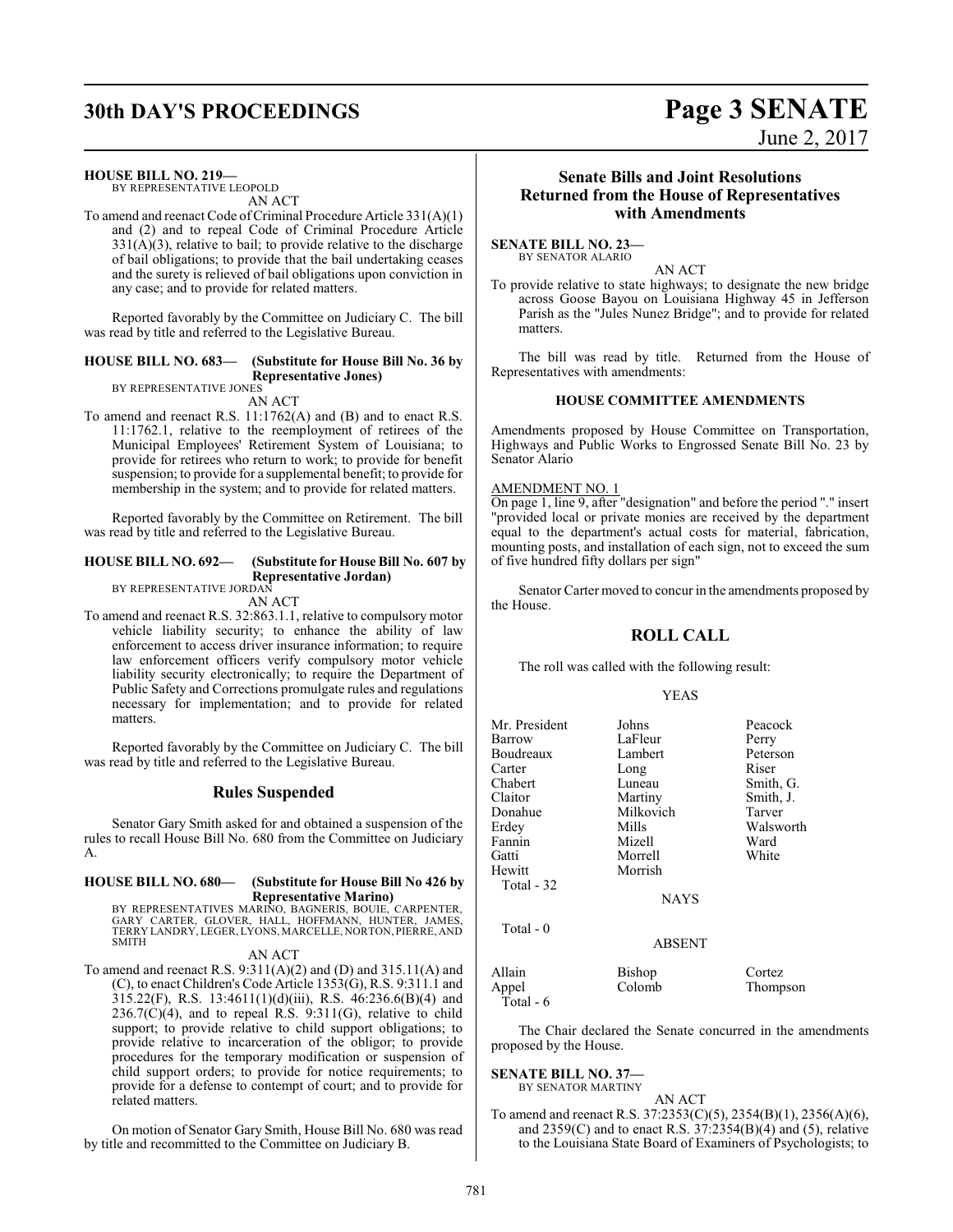provide for authority to conduct hearings; to provide for hearing fees; to provide for informal resolution fees; to provide for experience substitutions; to provide for authority to withhold license; to provide for an effective date; and to provide for related matters.

The bill was read by title. Returned from the House of Representatives with amendments:

#### **HOUSE COMMITTEE AMENDMENTS**

Amendments proposed by House Committee on Health and Welfare to Engrossed Senate Bill No. 37 by Senator Martiny

#### AMENDMENT NO. 1

On page 2, delete lines 14 through 22 in their entirety

AMENDMENT NO. 2 On page 3, at the beginning of line 12, change "C." to "C.**(1)**"

#### AMENDMENT NO. 3

On page 3, line 15, after "against whom" and before "disciplinary" insert "**it has taken**" and after "action" delete the remainder of the line

#### AMENDMENT NO. 4

On page 3, line 16, delete "the board" and insert a comma "**,**" and after "**resolution**" and before "to pay" insert a comma "**,**"

#### AMENDMENT NO. 5

On page 3, between lines 21 and 22 and insert:

"**(2) The board may charge a hearing fee to include reasonable costs and fees incurred by the board for the hearing or proceedings, including its legal fees, stenographer, investigator, staff, and witness fees and any such costs and fees incurred by the board on any judicial review or appeal.**

**(3) The board may charge an informal resolution fee, not to exceed ten thousand dollars, to include costs and fees incurred by the board for a disciplinary action that is resolved by settlement, consent decree, or other informal resolution including its investigator, staff, and legal fees.**"

#### **LEGISLATIVE BUREAU AMENDMENTS**

Amendments proposed by Legislative Bureau to Engrossed Senate Bill No. 37 by Senator Martiny

#### AMENDMENT NO. 1

On page 1, line 2, following "(C)" and before the end of the line delete "and to"

#### AMENDMENT NO. 2

On page 1, line 3, before ", relative" delete "enact R.S. 37:2354(B)(4) and  $(5)$ 

#### AMENDMENT NO. 3

On page 1, line 10, following "reenacted" and before "to" delete "and R.S. 37:2354(B)(4) and (5) are hereby enacted"

Senator Martiny moved to concur in the amendments proposed by the House.

## **Page 4 SENATE 30th DAY'S PROCEEDINGS**

## **ROLL CALL**

The roll was called with the following result:

#### YEAS

| Mr. President | Johns         | Perry     |
|---------------|---------------|-----------|
| Allain        | LaFleur       | Peterson  |
| Barrow        | Lambert       | Riser     |
| Boudreaux     | Long          | Smith, G. |
| Carter        | Luneau        | Smith, J. |
| Claitor       | Martiny       | Tarver    |
| Donahue       | Mills         | Walsworth |
| Erdey         | Mizell        | Ward      |
| Fannin        | Morrell       | White     |
| Gatti         | Morrish       |           |
| Hewitt        | Peacock       |           |
| Total - 31    |               |           |
|               | <b>NAYS</b>   |           |
| Milkovich     |               |           |
| Total - 1     |               |           |
|               | <b>ABSENT</b> |           |
| Appel         | Chabert       | Cortez    |
| Bishop        | Colomb        | Thompson  |

The Chair declared the Senate concurred in the amendments proposed by the House.

#### **SENATE BILL NO. 38—**

Total - 6

BY SENATOR MORRELL

AN ACT To amend and reenact R.S. 37:1103(7) and 1116(F) and to repeal R.S. 37:1103(14), relative to mental health counselors; to provide for changes to the definition of mental health counseling services; to provide for the repeal of the definition of serious mental illness; to provide for the repeal of provisions regarding consultation; to provide for an effective date; and to provide for related matters.

The bill was read by title. Returned from the House of Representatives with amendments:

#### **LEGISLATIVE BUREAU AMENDMENTS**

Amendments proposed byLegislative Bureau to Reengrossed Senate Bill No. 38 by Senator Morrell

#### AMENDMENT NO. 1

On page 1, line 8, following "37:1103(7)" and before "hereby" change "is" to "and 1116(F) are"

Senator Morrell moved to concur in the amendments proposed by the House.

#### **ROLL CALL**

The roll was called with the following result:

#### YEAS

| Mr. President | Hewitt  | Morrish  |
|---------------|---------|----------|
| Allain        | Johns   | Peacock  |
| Barrow        | LaFleur | Perry    |
| Boudreaux     | Lambert | Peterson |
| Carter        | Long    | Riser    |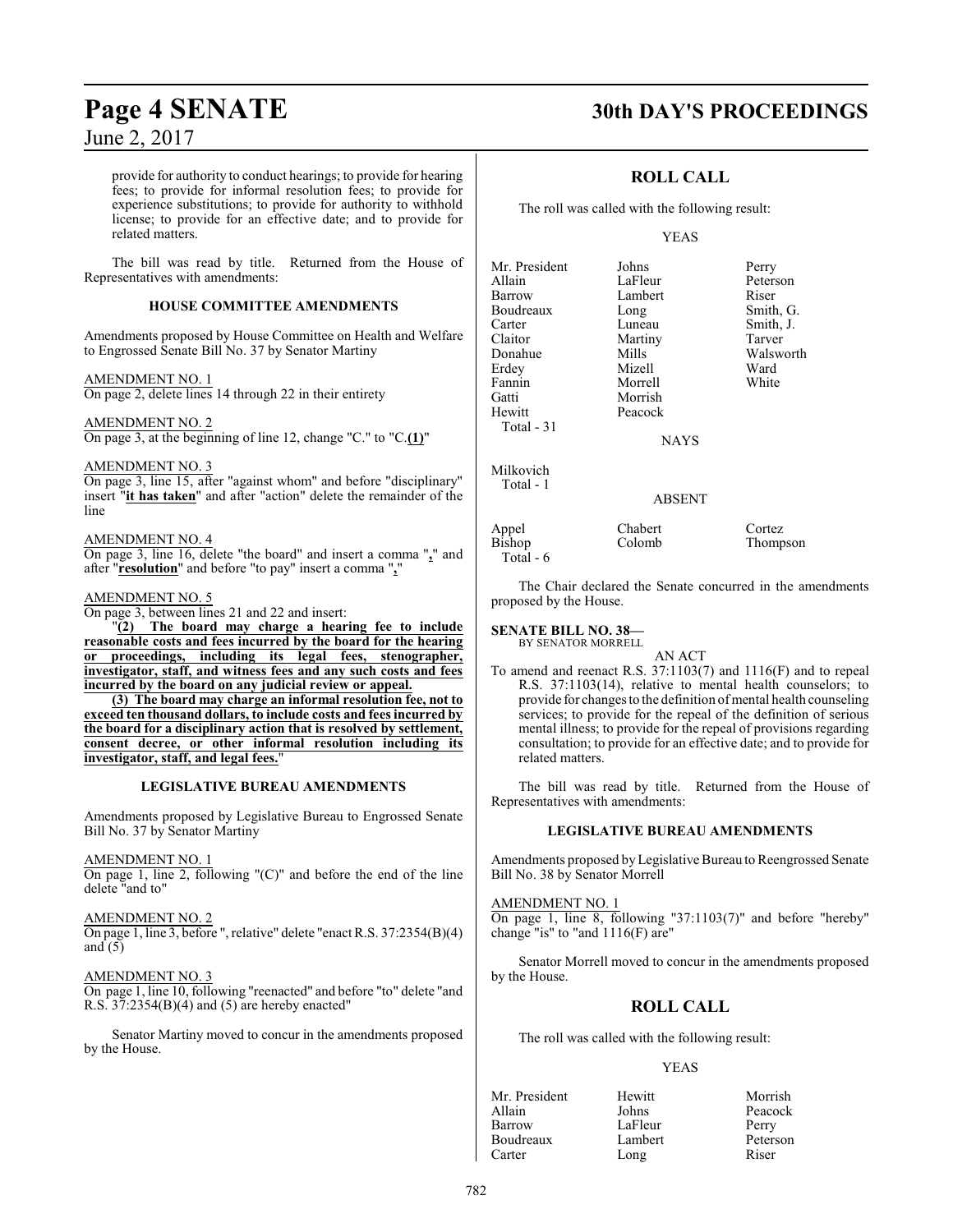Chabert Luneau Smith, G.<br>
Claitor Martiny Smith, J. Claitor Martiny Smith, J.<br>
Donahue Milkovich Tarver Donahue Milkovich<br>Frdev Mills Fannin Mizell Ward<br>Gatti Morrell White Gatti Morrell Total - 33

Mills Walsworth<br>
Mizell Ward

NAYS

Total - 0

ABSENT

| Appel     | Colomb | Thompson |
|-----------|--------|----------|
| Bishop    | Cortez |          |
| Total - 5 |        |          |

The Chair declared the Senate concurred in the amendments proposed by the House.

#### **SENATE BILL NO. 50—** BY SENATOR MORRISH

AN ACT

To amend and reenact R.S. 3:4672(D), R.S. 45:162(5)(d) and (9), 164(A), (B), and (C), and R.S.  $47:602(E)(2)$ , and to enact R.S. 45:164(F), relative to motor carriers; to provide relative to common carrier certificates or contract carrier permits issued to certain motor carriers by the Louisiana Public Service Commission; and to provide for related matters.

The bill was read by title. Returned from the House of Representatives with amendments:

### **HOUSE COMMITTEE AMENDMENTS**

Amendments proposed by House Committee on Transportation, Highways and Public Works to Engrossed Senate Bill No. 50 by Senator Morrish

AMENDMENT NO. 1 On page 1, at the beginning of line 3, delete "R.S. 47:602(E)(2), and"

AMENDMENT NO. 2 On page 4, delete lines 12 through 29 in their entirety

AMENDMENT NO. 3 On page 5, delete line 1 in its entirety

AMENDMENT NO. 4 On page 5, at the beginning of line 2, change "Section 4." to "Section 3."

AMENDMENT NO. 5 On page 5, at the beginning of line 6, change "Section 5." to "Section 4."

#### **LEGISLATIVE BUREAU AMENDMENTS**

Amendments proposed by Legislative Bureau to Engrossed Senate Bill No. 50 by Senator Morrish

AMENDMENT NO. 1 On page 2, line 13, following "defined" and before "shall" change "herein" to "**in this Paragraph**"

AMENDMENT NO. 2 On page 4, line 8, following "**No**" and before "**certificate**" delete "**such**"

# **30th DAY'S PROCEEDINGS Page 5 SENATE** June 2, 2017

Senator Morrish moved to concur in the amendments proposed by the House.

## **ROLL CALL**

The roll was called with the following result:

#### YEAS

Mr. President Gatti Gatti Mizell<br>Allain Hewitt Morrell Allain Hewitt Morrell Barrow Johns Morrish<br>Boudreaux Lambert Peacock Boudreaux Lambert Peaco<br>Carter Long Perry Carter Long Perry<br>Chabert Luneau Riser Chabert Luneau Riser<br>
Claitor Martiny Smith, J. Claitor Martiny<br>
Donahue Milkovich Fannin Mills Total - 27 Erdey Smith, G. Peterson Ward Total - 4

NAYS

ABSENT

Appel Cortez Thompson<br>Bishop LaFleur Bishop LaFleu<br>Colomb Tarver Colomb Total - 7

Walsworth<br>White

The Chair declared the Senate concurred in the amendments proposed by the House.

**SENATE BILL NO. 55—** BY SENATOR MILLS

AN ACT

To amend and reenact R.S. 40:973(A) and 978(F) and to enact R.S. 40:978.3, relative to prescribing controlled dangerous substances; to provide for automatic renewal in the prescription monitoring program; to provide for mandated access of the programby prescribers; to provide for exceptions; to provide for continuing education requirements; to provide for rulemaking; to provide for effective dates; and to provide for related matters.

The bill was read by title. Returned from the House of Representatives with amendments:

#### **HOUSE COMMITTEE AMENDMENTS**

Amendments proposed by House Committee on Health and Welfare to Engrossed Senate Bill No. 55 by Senator Mills

AMENDMENT NO. 1 On page 1, line 13, after "**prescribes**" insert a comma "**,**"

AMENDMENT NO. 2 On page 1, line 14, after "**research**" and before the comma "**,**" delete "**of**"

AMENDMENT NO. 3 On page 1, line 15, after "**prescribing**" insert a comma "**,**"

AMENDMENT NO. 4 On page 1, line 16, after "state" delete the comma ","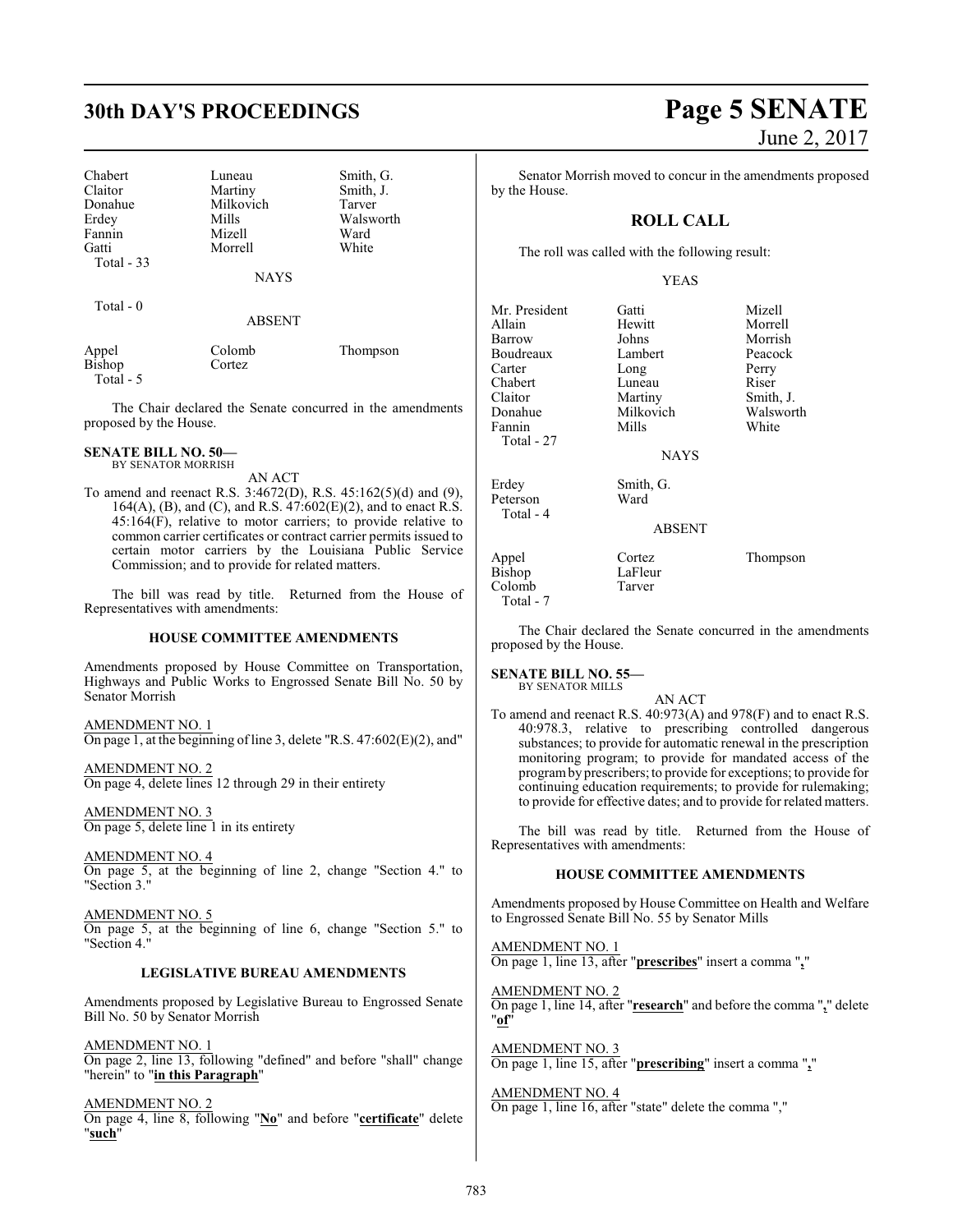AMENDMENT NO. 5 On page 2, line 6, change "**a practitioner**" to "**"practitioner"**"

AMENDMENT NO. 6 On page 2, line 27, change "**must**" to "**shall**"

AMENDMENT NO. 7 On page 3, line 1, change "**seven day**" to "**seven-day**"

AMENDMENT NO. 8 On page 3, at the end of line 8, change "**they**" to "**the board**"

AMENDMENT NO. 9 On page 3, line 24, after "**include**" and before "**the**" insert "**all of**"

AMENDMENT NO. 10 On page 4, line 19, change "Section 1" to "This Section, Section 1, and Section 4"

Senator Mills moved to concur in the amendments proposed by the House.

#### **ROLL CALL**

The roll was called with the following result:

|  | ٠ |
|--|---|
|--|---|

| Mr. President<br>Allain<br>Barrow<br>Boudreaux<br>Carter<br>Chabert<br>Claitor<br>Donahue<br>Erdey<br>Fannin<br>Gatti<br>Total $-33$ | Hewitt<br>Johns<br>LaFleur<br>Lambert<br>Long<br>Luneau<br>Martiny<br>Milkovich<br>Mills<br>Mizell<br>Morrell<br><b>NAYS</b> | Morrish<br>Peacock<br>Perry<br>Peterson<br>Riser<br>Smith, G.<br>Smith, J.<br>Thompson<br>Walsworth<br>Ward<br>White |
|--------------------------------------------------------------------------------------------------------------------------------------|------------------------------------------------------------------------------------------------------------------------------|----------------------------------------------------------------------------------------------------------------------|
| Total - 0                                                                                                                            | <b>ABSENT</b>                                                                                                                |                                                                                                                      |
| Appel                                                                                                                                | Colomb                                                                                                                       | Tarver                                                                                                               |

| Appel<br>Bishop | Colomb | Tarver |
|-----------------|--------|--------|
|                 | Cortez |        |
| Total - 5       |        |        |

The Chair declared the Senate concurred in the amendments proposed by the House.

#### **SENATE BILL NO. 58—** BY SENATOR MILLS

AN ACT

To amend and reenact R.S. 28:911, 912, 913, 914, 915, 916, 917, and 918, to enact R.S. 28:910, 913.1, 913.2, 913.3, 913.4, 913.5, 913.6, and 913.7, and to repeal R.S. 28:831, Chapter 16 of Title 28 of the Louisiana Revised Statutes of 1950, comprised of R.S. 28:851 through 856, Chapter 17 of Title 28 of the Louisiana Revised Statutes of 1950, comprised of R.S. 28:861 through 866, Chapter 18 of Title 28 of the Louisiana Revised Statutes of 1950, comprised of R.S. 28:871 through 876, Chapter 19 of Title 28 of the Louisiana Revised Statutes of 1950, comprised of R.S. 28:891 through 896, Chapter 20 of Title 28 of the Louisiana Revised Statutes of 1950, comprised of R.S. 28:901 through 906, and R.S. 28:919 and 920, relative to the statewide human services districts and authorities; to provide for legislative intent; to provide for definitions; to provide for board and district identification; to provide for governing board membership; to provide for terms; to provide for education and training for board members; to provide for sole source contracting to specific community partners; to provide for interagency council actions and obligations; to provide for

# **Page 6 SENATE 30th DAY'S PROCEEDINGS**

coordination with the Louisiana Department of Health; to repeal expired statutes; to repeal duplicate provisions of law; to provide for an effective date; and to provide for related matters.

The bill was read by title. Returned from the House of Representatives with amendments:

#### **HOUSE COMMITTEE AMENDMENTS**

Amendments proposed by House Committee on Health and Welfare to Reengrossed Senate Bill No. 58 by Senator Mills

AMENDMENT NO. 1

On page 1, line 3, after "repeal" and before "R.S." insert "Chapter 14 of Title 28 of the Louisiana Revised Statutes of 1950, comprised of"

AMENDMENT NO. 2 On page 2, between lines 5 and 6, insert the following:

"CHAPTER 21. STATEWIDE HUMAN SERVICES DELIVERY PART I. HUMAN SERVICES DISTRICTS AND AUTHORITIES: GENERAL PROVISIONS"

AMENDMENT NO. 3 On page 2, line 7, delete "**state funded**" and insert in lieu thereof "**state-funded**"

AMENDMENT NO. 4 On page 2, delete lines 28 and 29 in their entirety

AMENDMENT NO. 5 On page 3, at the beginning of line 1, change "**(1.1)**" to "(1)"

## AMENDMENT NO. 6

On page 5, at the beginning of line 5, change "**(2)**" to "**(2)(a)**"

## AMENDMENT NO. 7

On page 5, at the beginning of line 7, change "**(a)**" to "**(b)**"

AMENDMENT NO. 8

On page 5, at the beginning of line 11, change "**(b)**" to "**(c)**"

#### AMENDMENT NO. 9

On page 6, after line 18, delete the remainder of the page and delete page 7 in its entirety and on page 8 delete lines 1 through 3 and insert in lieu thereof the following:

"A.(1) For districts created pursuant to R.S. 28:912(B)(2), each district shall be governed by a board whose membership consists of residents of the respective regions. The number of members on the board shall consist of one representative from each parish in the<br>region who is appointed by the local governmental authority. The region who is appointed by the local governmental authority. membership shall also include three appointees by the governor.

(2) The parish appointees shall be persons with professional experience or parents, consumers, or advocates in the fields of addictive disorders, developmental disabilities, mental health, or public health.

(3) The governor's three appointees shall be one member with experience in the financial operation of a business enterprise, one member who is a parent, consumer, or caregiver of a consumer of services, and one member who represents one of the following fields: addictive disorders, developmental disabilities, mental health, or public health. The governing authority of each parish may submit three names to the governor for consideration as one of the governor's three appointees.

B. The initial terms of office for board members from the first two parishes alphabetically shall be one year. The initial terms for board members from the second two parishes alphabetically shall be two years. The initial terms for all other board members shall be three years. All subsequent appointees shall serve terms of three three years. All subsequent appointees shall serve terms of three years. No board member shall serve more than two three-year terms."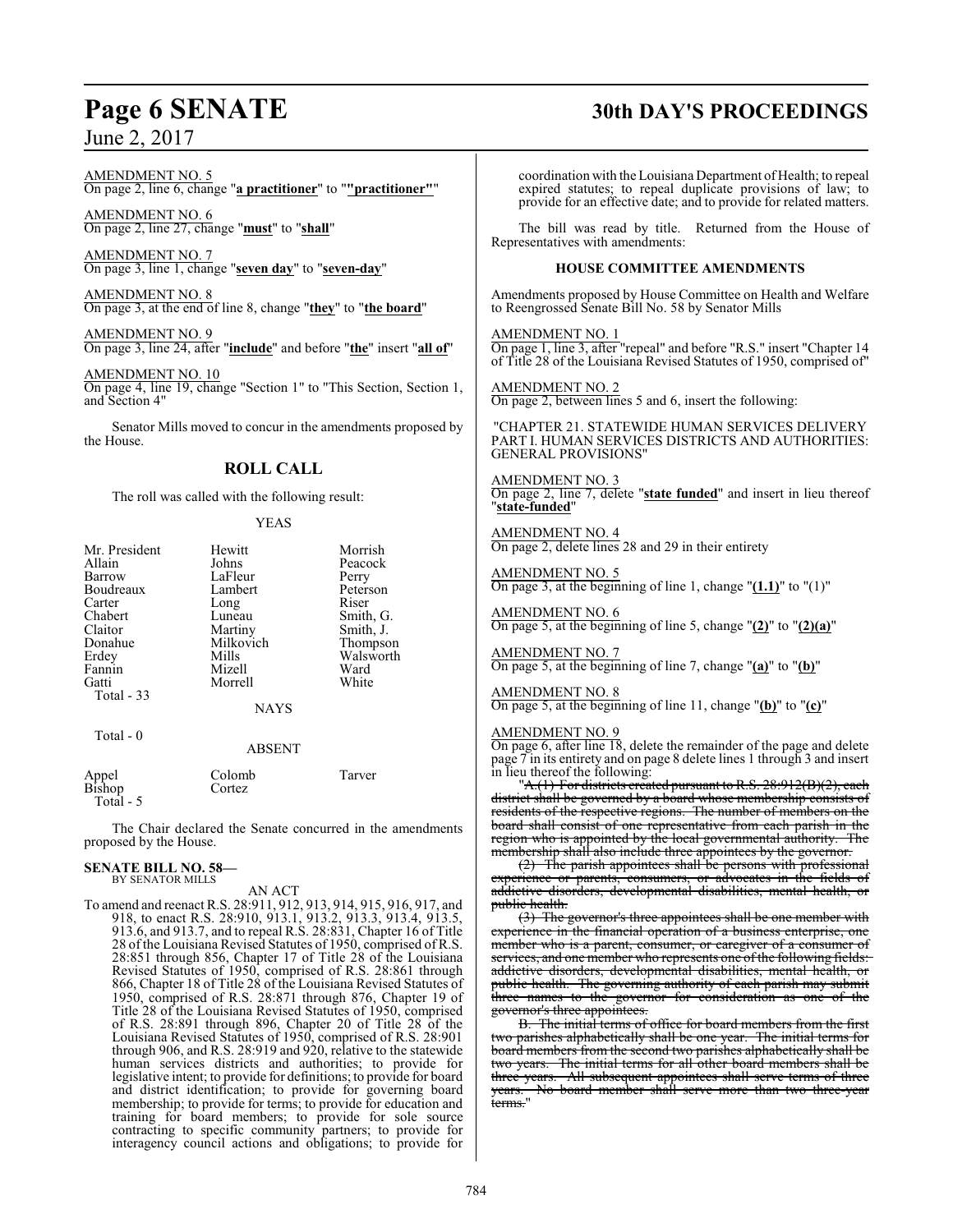# **30th DAY'S PROCEEDINGS Page 7 SENATE**

#### AMENDMENT NO. 10

On page 8, between lines 23 and 24, insert the following:

"**A. The Acadiana Area Human Services District shall be governed by a board of ten members who are residents of the seven parishes within the statutory governance area of the district. Seven members shall consist of one representative from each parish within the statutory governance area of the district who is appointed by the local governmental authority of the parish and three members shall be appointed by the governor as follows:**

**(1) One member with professional expertise in the field of mental health.**

**(2) One member with professional expertise in the field of addictive disorders.**

**(3) One member with professional expertise in the field of developmental disabilities.**

**(4) One member with professional expertise in finance, accounting, business enterprise, or auditing.**

**(5) One member who represents the judiciary, with particular emphasis on specialty courts.**

**(6) Two members who represent law enforcement, school-based healthcare, public health, or the coroner's office based on the needs of the respective appointing parishes.**

**(7) One member who is a parent, consumer, or advocate in the field of mental health appointed by the governor.**

**(8) One member who is a parent, consumer, or advocate in the field of addictive disorders appointed by the governor.**

**(9) One member who is a parent, consumer, or advocate in the field of developmental disabilities appointed by the governor.**

**B. The Imperial Calcasieu Human Services Authority shall be governed by a board of eight members who are residents of the five parishes within the statutory governance area of the authority. Five members shall consist of one representative from each parish within the statutory governance area of the authority who is appointed by the local governmental authority of the parish and three members shall be appointed by the governor as follows:**

**(1) One member with professional expertise in the field of mental health.**

**(2) One member with professional expertise in the field of addictive disorders.**

**(3) One member with professional expertise in the field of developmental disabilities.**

**(4) One member with professional expertise in finance, accounting, business enterprise, or auditing.**

**(5) One member who represents either the judiciary, with particular emphasis on specialty courts; or law enforcement, school-based healthcare, public health, or the coroner's office based on the needs of the parishes.**

**(6) One member who is a parent, consumer, or advocate in the field of mental health appointed by the governor.**

**(7) One member who is a parent, consumer, or advocate in the field of addictive disorders appointed by the governor.**

**(8) One member who is a parent, consumer, or advocate in the field of developmental disabilities appointed by the governor.**

**C. The Central Louisiana Human Services District shall be governed by a board of eleven members who are residents of the eight parishes within the statutory governance area of the district. Eight members shall consist of one representative from each parish within the statutory governance area of the district who is appointed by the local governmental authority of the parish and three members shall be appointed by the governor as follows:**

**(1) One member with professional expertise in the field of mental health.**

**(2) One member with professional expertise in the field of addictive disorders.**

**(3) One member with professional expertise in the field of** developmental disabilities.<br>
(4) One member with professional expertise in finance,

**(4) One member with professional expertise in finance, accounting, business enterprise, or auditing.**

**(5) One member who represents the judiciary, with particular emphasis on specialty courts.** 

# June 2, 2017

**(6) Three members who represent law enforcement, school-based health care, public health, or the coroner's office based on the needs of the respective appointing parishes.**

**(7) One member who is a parent, consumer, or advocate in the field of mental health appointed by the governor.**

**(8) One member who is a parent, consumer, or advocate in the field of addictive disorders appointed by the governor.**

**(9) One member who is a parent, consumer, or advocate in the field of developmental disabilities appointed by the governor.**

**D. The Northwest Louisiana Human Services District shall be governed by a board of twelve members who are residents of the nine parishes within the statutory governance area of the district. Nine members shall consist of one representative from each parish within the statutory governance area of the district who is appointed by the local governmental authority of the parish and three members shall be appointed by the governor as follows:**

**(1) Two members with professional expertise in the field of mental health.**

**(2) Two members with professional expertise in the field of addictive disorders.**

**(3) Two members with professional expertise in the field of developmental disabilities.**

**(4) One member with professional expertise in finance, accounting, business enterprise, or auditing.**

**(5) One member who represents the judiciary, with particular emphasis on specialty courts.**

**(6) One member who represents law enforcement, school-based healthcare, public health, or the coroner's office based on the needs of the parishes.**

**(7) One member who is a parent, consumer, or advocate in the field of mental health appointed by the governor.**

**(8) One member who is a parent, consumer, or advocate in the field of addictive disorders appointed by the governor.**

**(9) One member who is a parent, consumer, or advocate in the field of developmental disabilities appointed by the governor.**

**E. Appointees shall serve terms of three years. No board member shall serve more than three consecutive three-year terms.**

**F. Effective January 1, 2018, all boards established pursuant to this Section shall comply with the enumerated requirements of expertise in this Section. Any board member serving on the board prior to January 1, 2018 who satisfies at least one of the enumerated criteria shall be considered to have satisfied the requirement to serve and shall remain on the board for the duration of his unexpired term. Any board member who does not satisfy one of the enumerated criteria shall be replaced by January 1, 2018, and the newly appointed member shall begin a** It shall be the responsibility of the **executive director of each district or authority provided for in this Section to ensure that the board of the district or authority satisfies the enumerated criteria herein. The executive director shall work with the local parish governmental authorities in the district's or authority's statutory governance area and with the governor to ensure compliance with the board requirements of this Section.**"

#### AMENDMENT NO. 11

On page 8, after line 25, delete the remainder of the page and on page 9 delete lines 1 through 22 in their entirety and insert in lieu thereof the following:

"**A. The Jefferson Parish Human Services Authority shall be governed by a board of twelve members who are residents of Jefferson Parish. Nine members shall by appointed by the Jefferson Parish Council and three members shall be appointed by the governor as follows:**

**(1) Two members with professional expertise in the field of mental health.**

**(2) Two members with professional expertise in the field of addictive disorders.**

**(3) Two members with professional expertise in the field of developmental disabilities.**

**(4) One member with professional expertise in finance, accounting, business enterprise, or auditing.**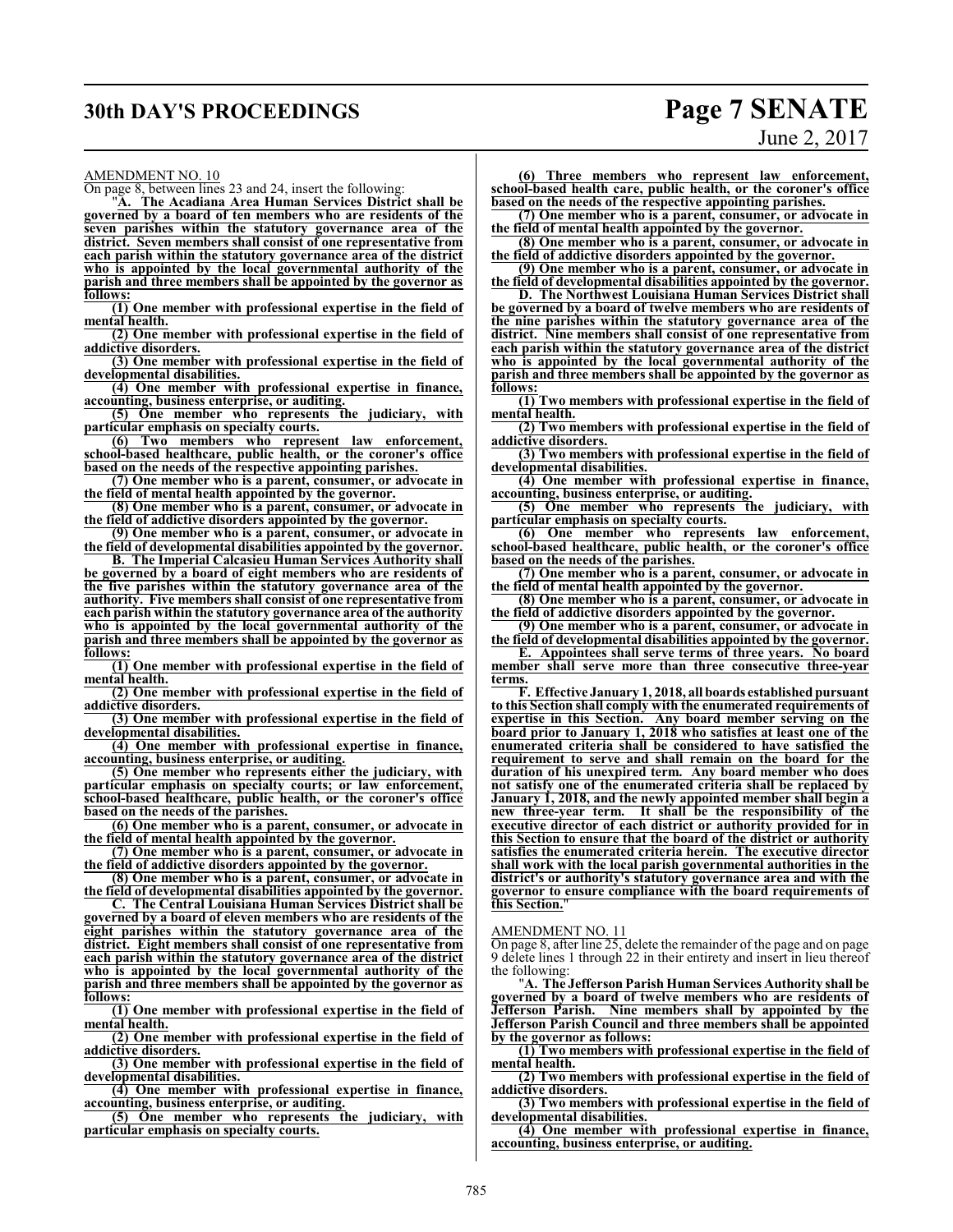# **Page 8 SENATE 30th DAY'S PROCEEDINGS**

**(5) One member who represents the judiciary, with particular emphasis on specialty courts.**

**(6) One member who represents law enforcement, school-based healthcare, public health, or the coroner's office based on the needs of the parish.**

**(7) One member who is a parent, consumer, or advocate in the field of mental health appointed by the governor.**

**(8) One member who is a parent, consumer, or advocate in the field of addictive disorders appointed by the governor.**

**(9) One member who is a parent, consumer, or advocate in the field of developmental disabilities appointed by the governor.**

**B. Each member shall serve for a three-year term. No board member shall serve more than two consecutive three-year terms.**

**C. Effective January 1, 2018, the board shall comply with the enumerated requirements of expertise in this Section. Any board member serving on the board prior to January 1, 2018 who satisfies at least one of the enumerated criteria shall be considered to have satisfied the requirement to serve and shall remain on the board for the duration of his unexpired term. Any board member who does not satisfy one of the enumerated criteria shall be replaced by January 1, 2018, and the newly appointed member shall begin a new three-year term. It shall be the responsibility of the executive director to ensure that the board satisfies the enumerated criteria herein. The executive director shall work with the Jefferson Parish Council and the governor to ensure compliance with the board requirements of this Section.**

**D. The Jefferson Parish attorney shall be the legal advisor** for the authority.

#### AMENDMENT NO. 12

On page 10, at the beginning of line 1, change "**B.(1)**" to "**B.**"

AMENDMENT NO. 13

On page 10, delete lines 5 through 29, and on page 11, delete lines 1 through 4, and insert in lieu thereof the following:

"**C. The Florida Parishes Human Services Authority board shall be comprised of the following nine members:**

**(1) One member with professional expertise in the field of mental health.**

**(2) One member with professional expertise in the field of addictive disorders.**

**(3) One member with professional expertise in the field of developmental disabilities.**

**(4) One member with professional expertise in finance, accounting, business enterprise, or auditing.**

**(5) One member who represents the judiciary, with particular emphasis on specialty courts.**

**(6) One member who represents law enforcement, school-based healthcare, public health, or the coroner's office based on the needs of the parish.**

**(7) One member who is a parent, consumer, or advocate in the field of mental health.**

**(8) One member who is a parent, consumer, or advocate in the field of addictive disorders.**

**(9) One member who is a parent, consumer, or advocate in the field of developmental disabilities.**

**D. Each member shall serve for a three-year term. No board member shall serve more than three consecutive three-year terms.**

**E. Effective January 1, 2018, the board shall comply with the enumerated requirements of expertise in this Section. Any board member serving on the board prior to January 1, 2018 who satisfies at least one of the enumerated criteria shall be considered to have satisfied the requirement to serve and shall remain on the board for the duration of his unexpired term. Any board member who does not satisfy one of the enumerated criteria shall be replaced by January 1, 2018, and the newly appointed member shall begin a new three-year term. It shall be the responsibility of the executive director to ensure that the board satisfies the enumerated criteria herein. The executive director shall work with the local parish governmental authorities in the authority's statutory governance area and with**

#### **the governor to ensure compliance with the board requirements of this Section.**"

#### AMENDMENT NO. 14

On page 11, after line 9, delete the remainder of the page and on page 12 delete lines 1 through 11 in their entirety and insert in lieu thereof the following: "**Plaquemines who shall be appointed by the chief executive officer of each parish subject to approval of the governing authority of each parish. The board shall be comprised of the following thirteen members:**

**(1) Two members with professional expertise in the field of mental health.**

**(2) Two members with professional expertise in the field of addictive disorders.**

**(3) Two members with professional expertise in the field of developmental disabilities.**

**(4) One member with professional expertise in finance, accounting, business enterprise, or auditing.**

**(5) One member who represents the judiciary, with particular emphasis on specialty courts.**

**(6) Two members who represent law enforcement, school-based healthcare, public health, or the coroner's office based on the needs of the respective appointing parishes.**

**(7) One member who is a parent, consumer, or advocate in the field of mental health.**

**(8) One member who is a parent, consumer, or advocate in the field of addictive disorders.**

**(9) One member who is a parent, consumer, or advocate in the field of developmental disabilities.**

**B. Each member shall serve for a three-year term. No board member shall serve more than three consecutive threeyear terms.**

**C. Effective January 1, 2018, the board shall comply with the enumerated requirements of expertise in this Section. Any board member serving on the board prior to January 1, 2018 who satisfies at least one of the enumerated criteria shall be considered to have satisfied the requirement to serve and shall remain on the board for the duration of his unexpired term. Any board member who does not satisfy one of the enumerated criteria shall be replaced by January 1, 2018, and the newly appointed member shall begin a new three-year term. It shall be the responsibility of the executive director to ensure that the board satisfies the enumerated criteria herein. The executive director shall work with the local parish governmental authorities in the district's statutory governance area to ensure compliance with the board requirements of this Section.**"

AMENDMENT NO. 15

On page 12, after line 17, delete the remainder of the page and on page 13 delete lines 1 through 21 in their entirety and insert in lieu thereof the following: "**Mary who shall be appointed by their respective police jury and ratified by a plurality of the legislative delegation representing the seven parishes which are included in the statutory governance area of the authority. The board shall be comprised of the following nine members:**

**(1) One member with professional expertise in the field of mental health.**

**(2) One member with professional expertise in the field of addictive disorders.**

**(3) One member with professional expertise in the field of developmental disabilities.**

**(4) One member with professional expertise in finance, accounting, business enterprise, or auditing.**

**(5) One member who represents the judiciary, with particular emphasis on specialty courts.**

**(6) One member who represents law enforcement, school-based healthcare, public health, or the coroner's office based on the needs of the parish.**

**(7) One member who is a parent, consumer, or advocate in the field of mental health appointed by the governor.**

**(8) One member who is a parent, consumer, or advocate in the field of addictive disorders appointed by the governor.**

**(9) One member who is a parent, consumer, or advocate in the field of developmental disabilities appointed by the governor.**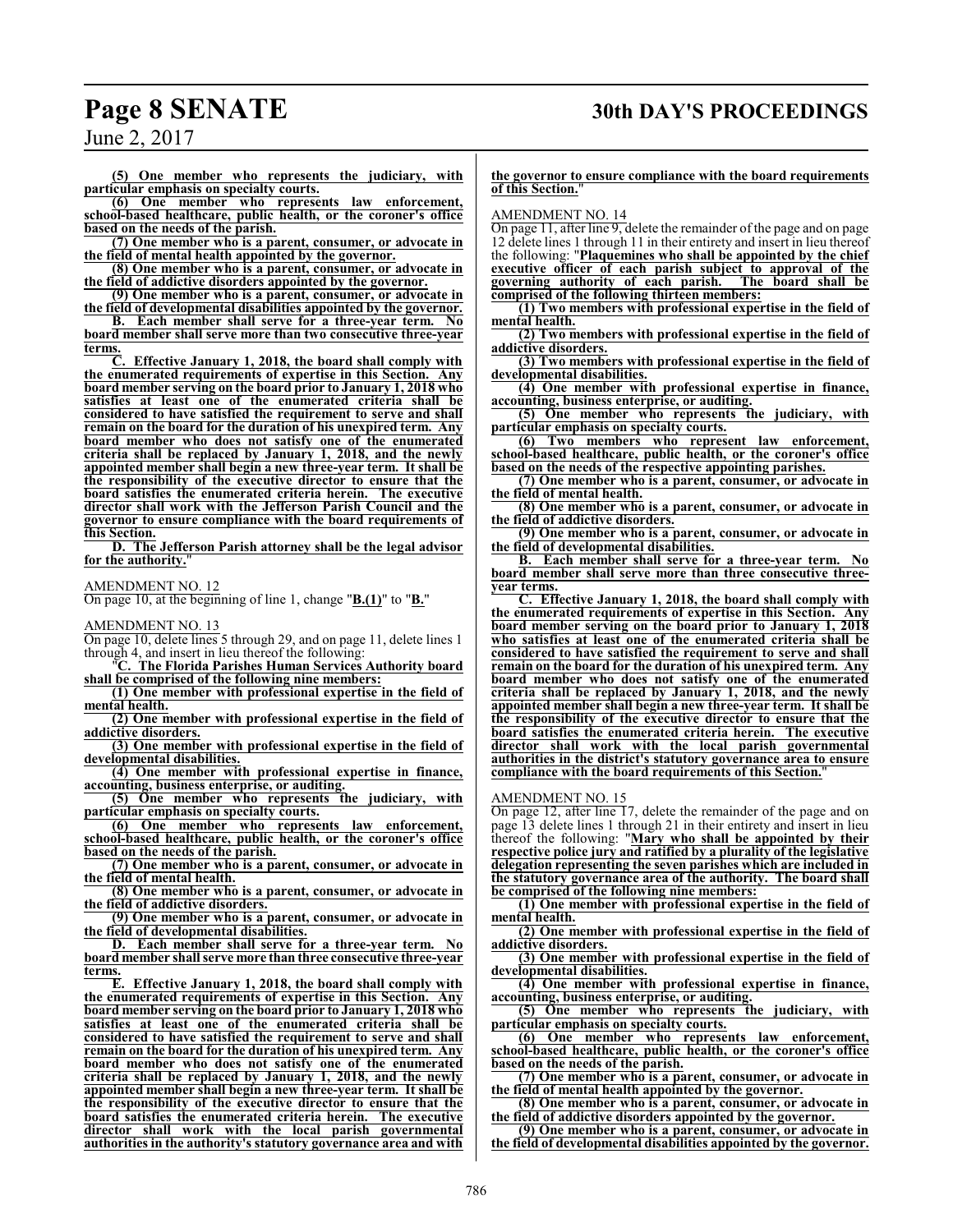## **30th DAY'S PROCEEDINGS Page 9 SENATE**

# June 2, 2017

**B. Each member shall serve for a three-year term. No board member shall serve more than three consecutive three-year**

terms.<br>C. **C. Effective January 1, 2018, the board shall comply with the enumerated requirements of expertise in this Section. Any board member serving on the board prior to January 1, 2018 who satisfies at least one of the enumerated criteria shall be considered to have satisfied the requirement to serve and shall remain on the board for the duration of his unexpired term. Any board member who does not satisfy one of the enumerated criteria shall be replaced by January 1, 2018, and the newly appointed member shall begin a new three-year term. It shall be the responsibility of the executive director to ensure that the board satisfies the enumerated criteria herein. The executive director shall work with the local parish governmental authorities in the authority's statutory governance area to ensure compliance with the board requirements of this Section.**"

#### AMENDMENT NO. 16

On page 13, at the beginning of line 29, change "**B.(1)**" to "**B.**"

#### AMENDMENT NO. 17

On page 14, after line 4, delete the remainder of the page and on page 15 delete lines 1 through 4 in their entirety and insert in lieu thereof the following:

"**C. The seventeen-member board shall be comprised as follows:**

**(1) Two members with professional expertise in the field of mental health.**

**(2) Two members with professional expertise in the field of addictive disorders.**

**(3) Two members with professional expertise in the field of developmental disabilities.**

**(4) One member with professional expertise in finance, accounting, business enterprise, or auditing.**

**(5) One member who represents the judiciary, with particular emphasis on specialty courts.**

**(6) Three members who represent law enforcement, school-based healthcare, public health, or the coroner's office based on the needs of the respective appointing parishes.**

**(7) Two members who are parents, consumers, or advocates in the field of mental health.**

**(8) Two members who are parents, consumers, or advocates in the field of addictive disorders.**

**(9) Two members who are parents, consumers, or advocates in the field of developmental disabilities.**

**D. Each member shall serve for a three-year term. No board member shall serve more than three consecutive three-year terms.**

**E. Effective January 1, 2018, the board shall comply with the enumerated requirements of expertise in this Section. Any board member serving on the board prior to January 1, 2018 who satisfies at least one of the enumerated criteria shall be considered to have satisfied the requirement to serve and shall remain on the board for the duration of his unexpired term. Any board member who does not satisfy one of the enumerated criteria shall be replaced by January 1, 2018, and the newly appointed member shall begin a new three-year term. It shall be the responsibility of the executive director to ensure that the board satisfies the enumerated criteria herein. The executive director shall work with the local parish governmental authorities in the authority's statutory governance area to ensure compliance with the board requirements of this Section.**"

#### AMENDMENT NO. 18

On page 15, after line 10, delete the remainder of the page and on page 16 delete lines 1 through 13 in their entirety and insert in lieu thereof the following: "**Baton Rouge Parish. The members shall be appointed by the governor from among a list of qualified candidates nominated by the governing authority of each parish. The candidates from Ascension Parish shall be nominated by the parish president. The seventeen-member board shall be comprised as follows:**

**(1) Two members with professional expertise in the field of**

**mental health. (2) Two members with professional expertise in the field of addictive disorders.**

**(3) Two members with professional expertise in the field of developmental disabilities.**

**(4) One member with professional expertise in finance, accounting, business enterprise, or auditing.**

**(5) One member with professional expertise in the field of public health.** 

**(6) One member who represents the judiciary, with particular emphasis on specialty courts.**

**(7) Two members who represent law enforcement, school-based healthcare, public health, or the coroner's office based on the needs of the respective appointing parishes.**

**(8) Two members who are parents, consumers, or advocates in the field of mental health.**

**(9) Two members who are parents, consumers, or advocates in the field of addictive disorders.**

**(10)Two members who are parents, consumers, or advocates in the field of developmental disabilities.**

**B. Each appointment by the governor shall be submitted to the Senate for confirmation.**

**C. Each member shall serve for a three-year term. No board member shall serve more than three consecutive three-year terms.**

**D. Effective January 1, 2018, the board shall comply with the enumerated requirements of expertise in this Section. Any board member serving on the board prior to January 1, 2018 who satisfies at least one of the enumerated criteria shall be considered to have satisfied the requirement to serve and shall remain on the board for the duration of his unexpired term. Any board member who does not satisfy one of the enumerated criteria shall be replaced by January 1, 2018, and the newly appointed member shall begin a new three-year term. It shall be the responsibility of the executive director to ensure that the board satisfies the enumerated criteria herein. The executive director shall work with the local parish governmental authorities in the district's statutory governance area to ensure compliance with the board requirements of this Section.**"

AMENDMENT NO. 19

On page 17, line 22, after "**opportunities**" and before "**and**" insert a comma "**,**"

AMENDMENT NO. 20

On page 17, line 25, delete "**auditor's office**" and insert in lieu thereof "**auditor**"

AMENDMENT NO. 21 On page 18, line 2, delete "**Louisiana**"

AMENDMENT NO. 22 On page 18, line 3, delete "**Louisiana**"

AMENDMENT NO. 23 On page 18, line 4, delete "**Louisiana**"

AMENDMENT NO. 24

On page 18, line 9, delete "**state funded**" and insert in lieu thereof "**state-funded**" and after "**R.S. 28:821**" and before "**et seq.,**" delete the comma "**,**"

#### AMENDMENT NO. 25

On page 18, line 11, delete "**ten**" and insert in lieu thereof "**an amount equal to nine**"

#### AMENDMENT NO. 26

On page 18, delete line 13 in its entirety and insert in lieu thereof the following: "**28:821 et seq. for persons with developmental disabilities and their families. The state general fund appropriation for which the minimum nine percent is calculated may be adjusted to align with any budget reductions mandated** by the division of administration.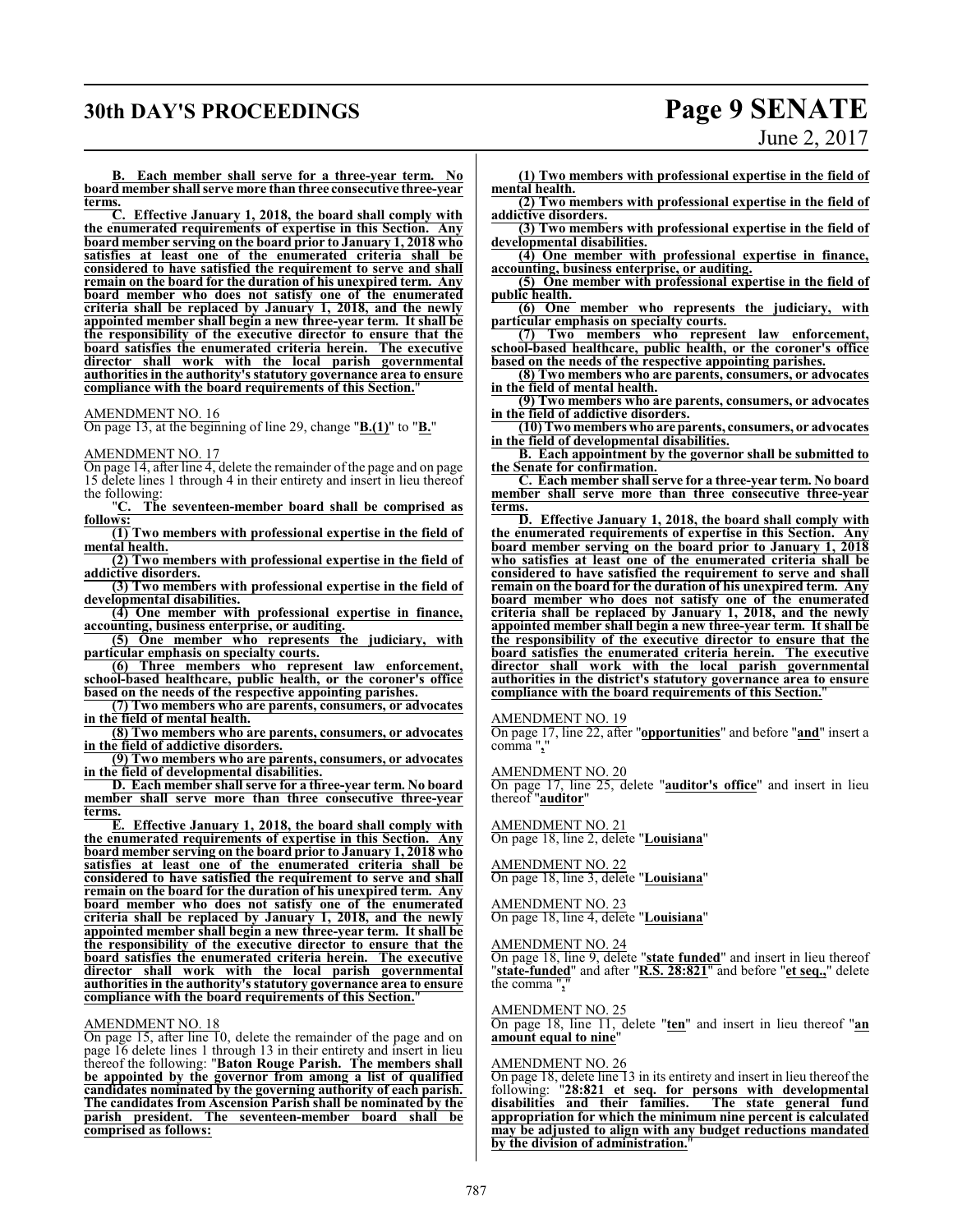# **Page 10 SENATE 30th DAY'S PROCEEDINGS**

AMENDMENT NO. 27 On page 18, line 17, after "**general**" and before "**or**" insert a comma "**,**" AMENDMENT NO. 28 On page 20, line 16, after "**R.S. 28:821**" and before "**et seq.,**" delete the comma "**,**" AMENDMENT NO. 29 On page 20, at the end of line 18, change "**ten**" to "**an amount equal to nine**" AMENDMENT NO. 30 On page 20, at the end of line 20, insert "**for persons with developmental disabilities and their families. The state general fund appropriation for which the minimum nine percent is calculated may be adjusted to align with any budget reductions mandated by the division of administration.**" AMENDMENT NO. 31 On page 20, at the beginning of line 23, change "(1)" to "(1)**(a)**" AMENDMENT NO. 32 On page 20, at the beginning of line 25, change "**(a)**" to "**(b)**" AMENDMENT NO. 33 On page 21, at the beginning of line 2, change "**(b)**" to "**(c)**" AMENDMENT NO. 34 On page 21, line 15, after "health" and before the comma "," insert "**services**" and after "**disabilities**" and before the comma "," insert "**services**" AMENDMENT NO. 35 On page 21, line 16, after "health" and before the comma "," insert "**services**" AMENDMENT NO. 36 On page 26, line 8, delete "**justification**" and insert in lieu thereof "**report**" AMENDMENT NO. 37 On page 27, line 12, after "health" and before the comma "," insert "**services**" and after "**disabilities**" and before the comma "," insert "**services**" AMENDMENT NO. 38 On page 29, line 13, delete the comma "**,**" and insert in lieu thereof "**services and**" AMENDMENT NO. 39 On page 29, line 14, after "services" and before "**and may**" insert a comma "**,**" AMENDMENT NO. 40 On page 32, line 13, after "Section 2." and before "R.S. 28:831," insert "Chapter 14 of Title 28 of the Louisiana Revised Statutes of 1950, comprised of" **LEGISLATIVE BUREAU AMENDMENTS** Amendments proposed by Legislative Bureau to Reengrossed Senate Bill No. 58 by Senator Mills AMENDMENT NO. 3 AMENDMENT NO. 4 AMENDMENT NO. 5 AMENDMENT NO. 6 AMENDMENT NO. 7 AMENDMENT NO. 8 AMENDMENT NO. 9 "sole source" to "sole-source" AMENDMENT NO. 10 "infrastructure" change "health care" to "**healthcare**" AMENDMENT NO. 11 change "**sole source**" to "**sole-source**" AMENDMENT NO. 12 "**sole source**" to "**sole-source**" AMENDMENT NO. 13 **authorities**" AMENDMENT NO. 14 "**and authorities**" AMENDMENT NO. 15 "**and authority**" AMENDMENT NO. 16 "**or authority**" AMENDMENT NO. 17

#### AMENDMENT NO. 1

In House Committee Amendment No. 10 proposed by the House Committee on Health and Welfare to Reengrossed Senate Bill No. 58 by Senator Mills on page 3, line 55, insert "**,**" after "**2018**"

#### AMENDMENT NO. 2

In House Committee Amendment No. 11 proposed by the House Committee on Health and Welfare to Reengrossed Senate Bill No. 58 by Senator Mills on page 4, line 13, following "shall" and before "appointed" change "by" to "be"

In House Committee Amendment No. 11 proposed by the House Committee on Health and Welfare to Reengrossed Senate Bill No. 58 by Senator Mills on page 4, line 37, insert "**,**" after "**2018**"

In House Committee Amendment No. 13 proposed by the House Committee on Health and Welfare to Reengrossed Senate Bill No. 58 by Senator Mills on page 5, line 24, insert "**,**" after "**2018**"

In House Committee Amendment No. 14 proposed by the House Committee on Health and Welfare to Reengrossed Senate Bill No. 58 by Senator Mills on page 6, line 7, insert "**,**" after "**2018**"

In House Committee Amendment No. 15 proposed by the House Committee on Health and Welfare to Reengrossed Senate Bill No. 58 by Senator Mills on page 6, line 45, insert "**,**" after "**2018**"

In House Committee Amendment No. 17 proposed by the House Committee on Health and Welfare to Reengrossed Senate Bill No. 58 by Senator Mills on page 7, line 30, insert "**,**" after "**2018**"

In House Committee Amendment No. 18 proposed by the House Committee on Health and Welfare to Reengrossed Senate Bill No. 58 by Senator Mills on page 8, line 21, insert "**,**" after "**2018**"

# On page 1, line 14, following "for" and before "contracting" change

On page 20, line 11, following "Louisiana's" and before

On page 20, line 28, following "**Such**" and before "**contracts**"

On page 21, line 6, following "**Such**" and before "**contracts**" change

On page 25, line 4, following "**districts**" and before "**.**" insert "**and**

On page 29, line 2, following "districts" and before "shall" insert

On page 29, line 6, following "district" and before "shall" insert

On page 29, line 8, following "district" and before "executives" insert

On page 29, line 9, following "district" and before "maintains" insert "**and authority**"

AMENDMENT NO. 18 On page 30, line 26, following "district" and before "has" insert "**or authority**"

AMENDMENT NO. 19 On page 30, line 27, following "district" and before "in" insert "**or authority**"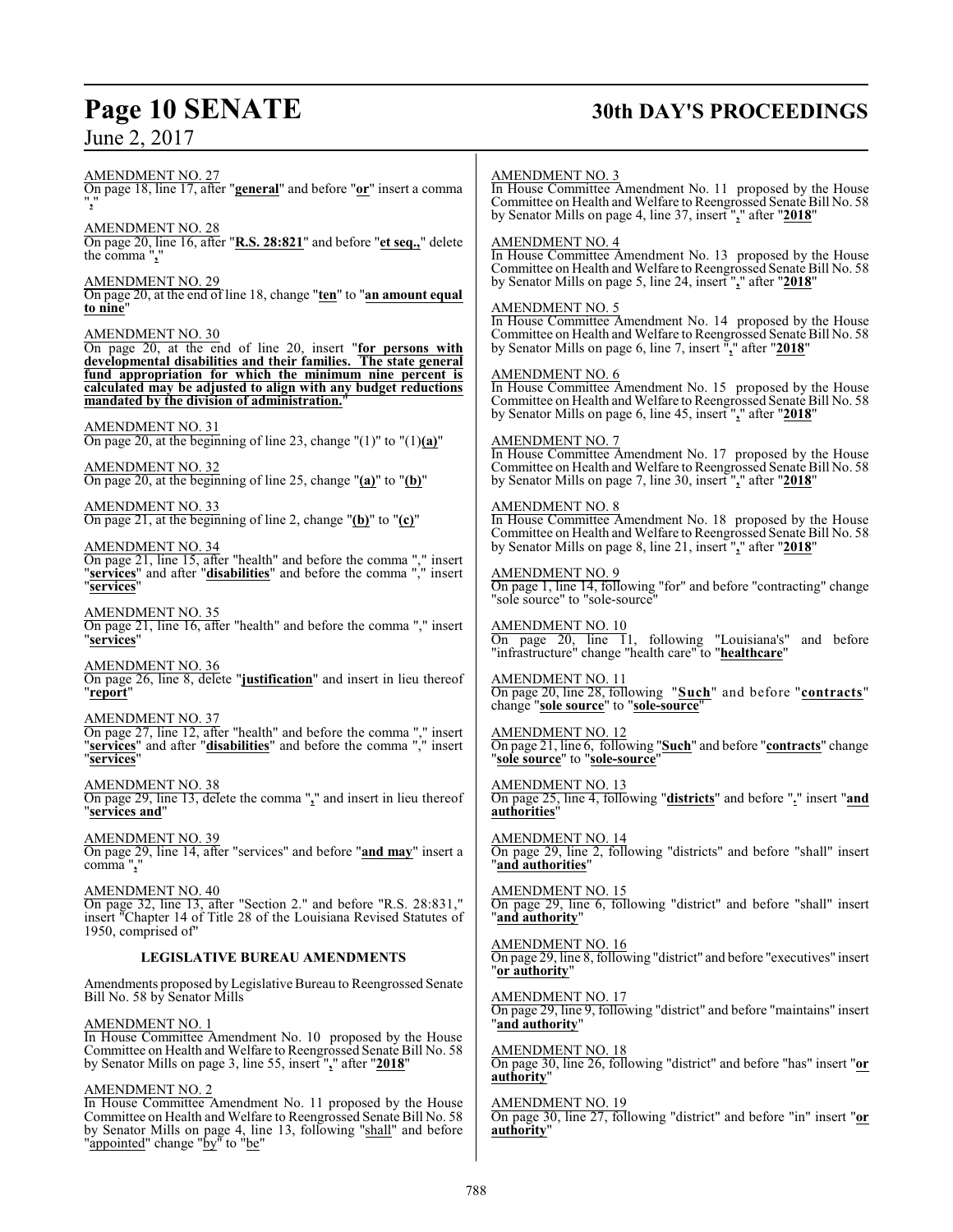# **30th DAY'S PROCEEDINGS Page 11 SENATE**

June 2, 2017

AMENDMENT NO. 20

On page 30, line 28, following "district" and before "shall" insert "**or authority**"

AMENDMENT NO. 21 On page 31, line 1, following "district" and before "does" insert "**or authority**"

#### **HOUSE FLOOR AMENDMENTS**

Amendments proposed by Representative Hoffmann to Reengrossed Senate Bill No. 58 by Senator Mills

AMENDMENT NO. 1 Delete House Committee Amendments Nos. 31, 32, and 33 by the Committee on Health and Welfare (#3062)

AMENDMENT NO. 2 On page 20, at the beginning of line 25, change "**(a) The districts and authorities may**" to "**(2) To**"

AMENDMENT NO. 3 On page 21, at the beginning of line 2, change "**(b) The districts and authorities may**" to "**(3) To**"

AMENDMENT NO. 4 On page 21, at the beginning of line 10, delete "(2)" and insert "**(4)**"

AMENDMENT NO. 5 On page 21, at the beginning of line 13, delete "(3)" and insert "**(5)**"

AMENDMENT NO. 6 On page 21, at the beginning of line 19, delete "(4)" and insert "**(6)**"

AMENDMENT NO. 7 On page 21, at the beginning of line 23, delete "(5)" and insert "**(7)**"

AMENDMENT NO. 8 On page 21, at the beginning of line 27, delete "(6)" and insert "**(8)**"

AMENDMENT NO. 9 On page 22, at the beginning of line 1, delete "(7)" and insert "**(9)**"

AMENDMENT NO. 10 On page 22, at the beginning of line 4, delete "(8)" and insert "**(10)**"

Senator Mills moved to concur in the amendments proposed by the House.

#### **ROLL CALL**

The roll was called with the following result:

#### YEAS

| Mr. President | Hewitt    | Morrish   |
|---------------|-----------|-----------|
| Allain        | Johns     | Peacock   |
| Barrow        | LaFleur   | Perry     |
| Boudreaux     | Lambert   | Peterson  |
| Carter        | Long      | Riser     |
| Chabert       | Luneau    | Smith, G. |
| Claitor       | Martiny   | Smith, J. |
| Donahue       | Milkovich | Thompson  |
| Erdey         | Mills     | Walsworth |
| Fannin        | Mizell    | Ward      |
| Gatti         | Morrell   | White     |
| Total - 33    |           |           |

**NAYS** 

Total - 0

#### ABSENT

Appel Colomb Tarver Bishop Cortez Total - 5

The Chair declared the Senate concurred in the amendments proposed by the House.

**SENATE BILL NO. 59—** BY SENATORS MILLS, JOHNS AND MORRISH AN ACT

To enact Part VI of Chapter 14 of Title 37 of the Louisiana Revised Statutes of 1950, to be comprised of R.S. 37:1251, relative to prescription drug price information; to provide for disclosure of certain information; to provide for required data; to provide for responsibilities of the Louisiana Board of Pharmacy; to provide for a website; to provide for grant funding opportunities; to provide for an effective date; and to provide for related matters.

The bill was read by title. Returned from the House of Representatives with amendments:

#### **HOUSE COMMITTEE AMENDMENTS**

Amendments proposed by House Committee on Health and Welfare to Reengrossed Senate Bill No. 59 by Senator Mills

AMENDMENT NO. 1 On page 1, line 16, change "**Internet**" to "**internet**"

AMENDMENT NO. 2 On page 1, at the end of line 5, insert "provide for definitions; to"

AMENDMENT NO. 3 On page 2, line 1, after "**include**" and before "**at a**" insert a comma "**,**"

AMENDMENT NO. 4 On page 2, line 6, delete "**Per pill Average Wholesale Price (AWP)**" and insert in lieu thereof "**Per-pill average wholesale price**"

AMENDMENT NO. 5 On page 2, line 10, change "**Internet**" to "**internet**"

AMENDMENT NO. 6 On page 2, line 17, change "**their**" to "**the board's**"

AMENDMENT NO. 7 On page 2, line 19, change "**their licensees**" to "**the licensees of the board**"

AMENDMENT NO. 8 On page 3, line 1, change "**meeting,**" to "**meetings,**"

AMENDMENT NO. 9 On page 3, at the beginning of line 7, change "**C.**" to "**C.(1)**"

AMENDMENT NO. 10 On page 3, line 8, change "**a private entity**" to "**private entities**"

AMENDMENT NO. 11 On page 3, between lines 10 and 11, insert the following:<br>"(2) The board shall actively seek grant fu "**(2) The board shall actively seek grant funding to implement the provisions of this Section. Within ten months of successful receipt of grant funds sufficient in amount to implement the provisions of this Section, the board shall make the drug pricing disclosure website available to prescribers.**"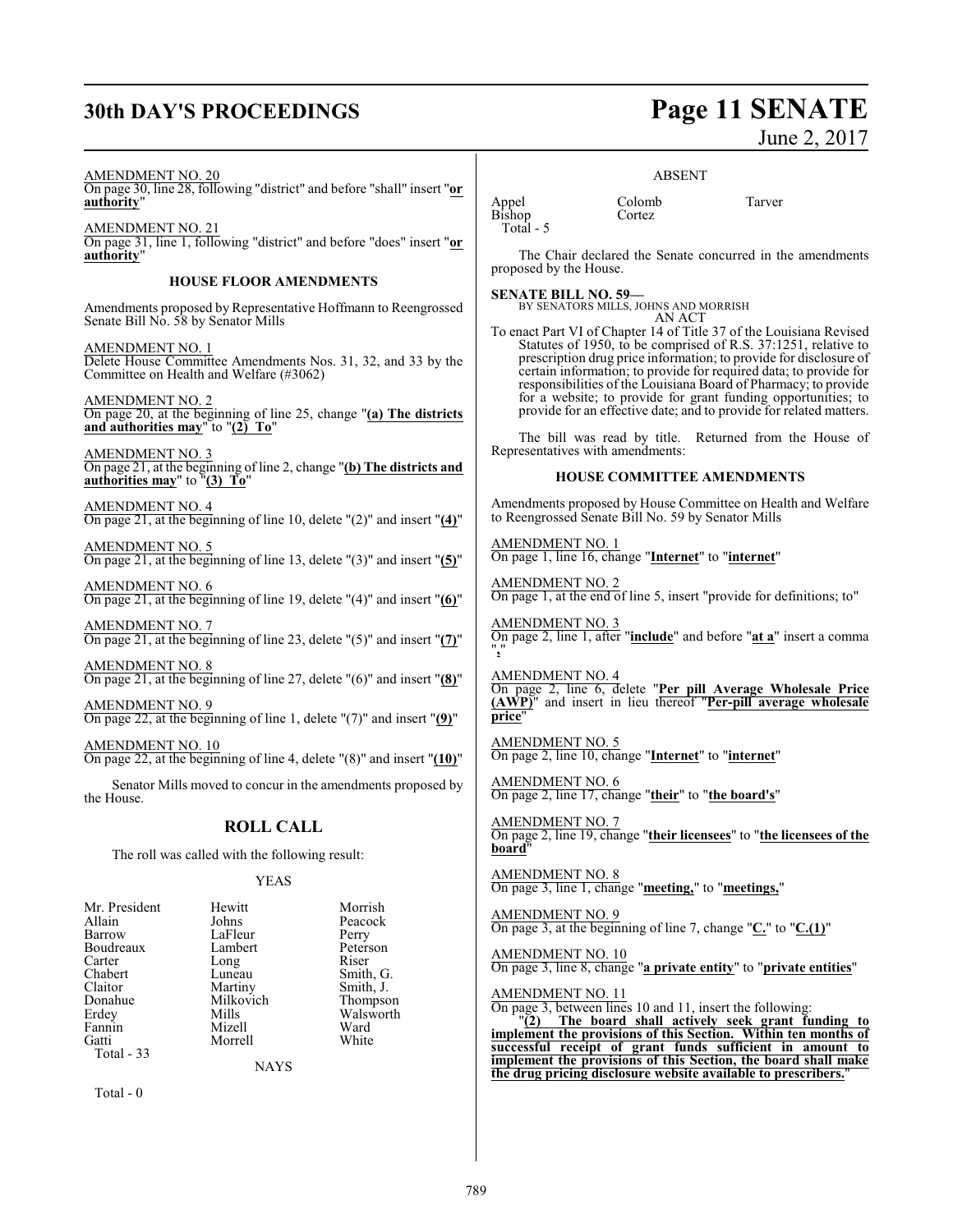#### **HOUSE FLOOR AMENDMENTS**

Amendments proposed by Representative Hoffmann to Reengrossed Senate Bill No. 59 by Senator Mills

#### AMENDMENT NO. 1

Delete House Committee Amendment No. 4 by the House Committee on Health and Welfare (#3228).

#### AMENDMENT NO. 2

On page 2, line 4, after "**brand**" and before "**or**" insert "**name**"

#### AMENDMENT NO. 3

On page 2, line 6, after "**(d)**" delete the remainder of the line and insert in lieu thereof "**Per-unit wholesale acquisition cost of the drug.**"

#### AMENDMENT NO. 4

On page 2, delete lines 22 through 24 in their entirety and insert in lieu thereof the following:

"**(1) "Wholesale acquisition cost" means, with respect to a pharmaceutical drug or biological product, the manufacturer's list price for the pharmaceutical drug or biological product to wholesalers or direct purchasers in the United States for the most recent month for which the information is available, as reported in wholesale price guides or other publications of pharmaceutical drug or biological product pricing data, not including prompt pay or other discounts, rebates, or reductions in price.**"

Senator Mills moved to concur in the amendments proposed by the House.

## **ROLL CALL**

The roll was called with the following result:

#### YEAS

| Mr. President<br>Barrow<br>Boudreaux<br>Carter<br>Chabert<br>Claitor<br>Donahue<br>Erdey<br>Fannin<br>Gatti<br>Hewitt<br>Total - 32 | Johns<br>LaFleur<br>Lambert<br>Long<br>Luneau<br>Martiny<br>Milkovich<br>Mills<br>Mizell<br>Morrell<br>Morrish<br><b>NAYS</b> | Peacock<br>Perry<br>Peterson<br>Riser<br>Smith, G.<br>Smith, J.<br>Thompson<br>Walsworth<br>Ward<br>White |
|-------------------------------------------------------------------------------------------------------------------------------------|-------------------------------------------------------------------------------------------------------------------------------|-----------------------------------------------------------------------------------------------------------|
|                                                                                                                                     |                                                                                                                               |                                                                                                           |
| Total - 0                                                                                                                           | <b>ABSENT</b>                                                                                                                 |                                                                                                           |
| Allain<br>Appel                                                                                                                     | Bishop<br>Colomb                                                                                                              | Cortez<br>Tarver                                                                                          |

Total - 6

The Chair declared the Senate concurred in the amendments proposed by the House.

**SENATE BILL NO. 60—**<br>BY SENATORS WALSWORTH, ALARIO, APPEL, BARROW, BISHOP,<br>BOUDREAUX, CARTER, CORTEZ, DONAHUE, ERDEY, FANNIN,<br>HEWITT, JOHNS, LAFLEUR, LAMBERT, LONG, LUNEAU, MARTINY,<br>MILKOVICH, MILLS, MIZELL, PEACOCK, PERR

#### AN ACT

To provide relative to state highways; to designate a portion of United States Highway 425 in the unincorporated community of Chase, in Franklin Parish, as the "Trooper Bobby Smith 'Vision of Courage' Memorial Highway"; to designate a portion of United States Highway 165 near the town of Sterlington, in

## **Page 12 SENATE 30th DAY'S PROCEEDINGS**

Ouachita Parish, as the "Sterlington Police Officer David Elahi Memorial Highway"; and to provide for related matters.

The bill was read by title. Returned from the House of Representatives with amendments:

#### **HOUSE COMMITTEE AMENDMENTS**

Amendments proposed by House Committee on Transportation, Highways and Public Works to Reengrossed Senate Bill No. 60 by Senator Walsworth

#### AMENDMENT NO. 1

On page 1, line 6, after the semi-colon ";" and before "and" insert "to designate a portion of Louisiana Highway 557 in the city of West Monroe as the "Justin Levi Beard Memorial Highway";"

#### AMENDMENT NO. 2

On page 1, between lines 16 and 17, insert the following: "Section 3. The portion of Louisiana Highway 557 from five hundred feet South of Pine Bluff Road to two hundred feet North of Proffer Road in the Luna Community of West Monroe, Louisiana shall be known and designated as the "Justin Levi Beard Memorial Highway"."

#### AMENDMENT NO. 3

On page 1, line 17, change "Section 3." to "Section 4."

#### AMENDMENT NO. 4

On page 2, line 3, after "fabrication" delete "cost" and after "installation" delete "required for installation of" and insert "for"

Senator Walsworth moved to reject the amendments proposed by the House.

### **ROLL CALL**

The roll was called with the following result:

#### YEAS

| Mr. President<br>Barrow<br>Boudreaux<br>Carter<br>Chabert<br>Claitor<br>Donahue<br>Erdev<br>Fannin<br>Gatti<br>Hewitt | Johns<br>LaFleur<br>Lambert<br>Long<br>Luneau<br>Martiny<br>Milkovich<br>Mills<br>Mizell<br>Morrell<br>Morrish | Peacock<br>Perry<br>Peterson<br>Riser<br>Smith, G.<br>Smith, J.<br>Thompson<br>Walsworth<br>Ward<br>White |
|-----------------------------------------------------------------------------------------------------------------------|----------------------------------------------------------------------------------------------------------------|-----------------------------------------------------------------------------------------------------------|
| Total - 32                                                                                                            | <b>NAYS</b>                                                                                                    |                                                                                                           |
| Total $-0$                                                                                                            | <b>ABSENT</b>                                                                                                  |                                                                                                           |
| Allain<br>Appel<br>Total - 6                                                                                          | Bishop<br>Colomb                                                                                               | Cortez<br>Tarver                                                                                          |

The Chair declared the Senate rejected the amendments proposed by the House.

#### **SENATE BILL NO. 66—**

BY SENATOR BARROW AN ACT

To amend and reenact R.S. 36:4(B)(8) and R.S. 46:2402(3) and (6),  $2403(A), (D)(1)$  and  $(E), 2404(A), (B)(1)$  and  $(2)$  and  $(G), 2405,$  $2406(A), (B), (D), (E), (F)$  and  $(G), 2407, 2605(A)(6)$  and 2607, to enact R.S.  $46:2404(H)$ ,  $2603(A)(7)$  and  $2605(A)(7)$ , and to repeal R.S. 36:478(F) and (K) and 802.9 and R.S. 46:450.4 and 2801, relative to the Children's Cabinet; to provide for extension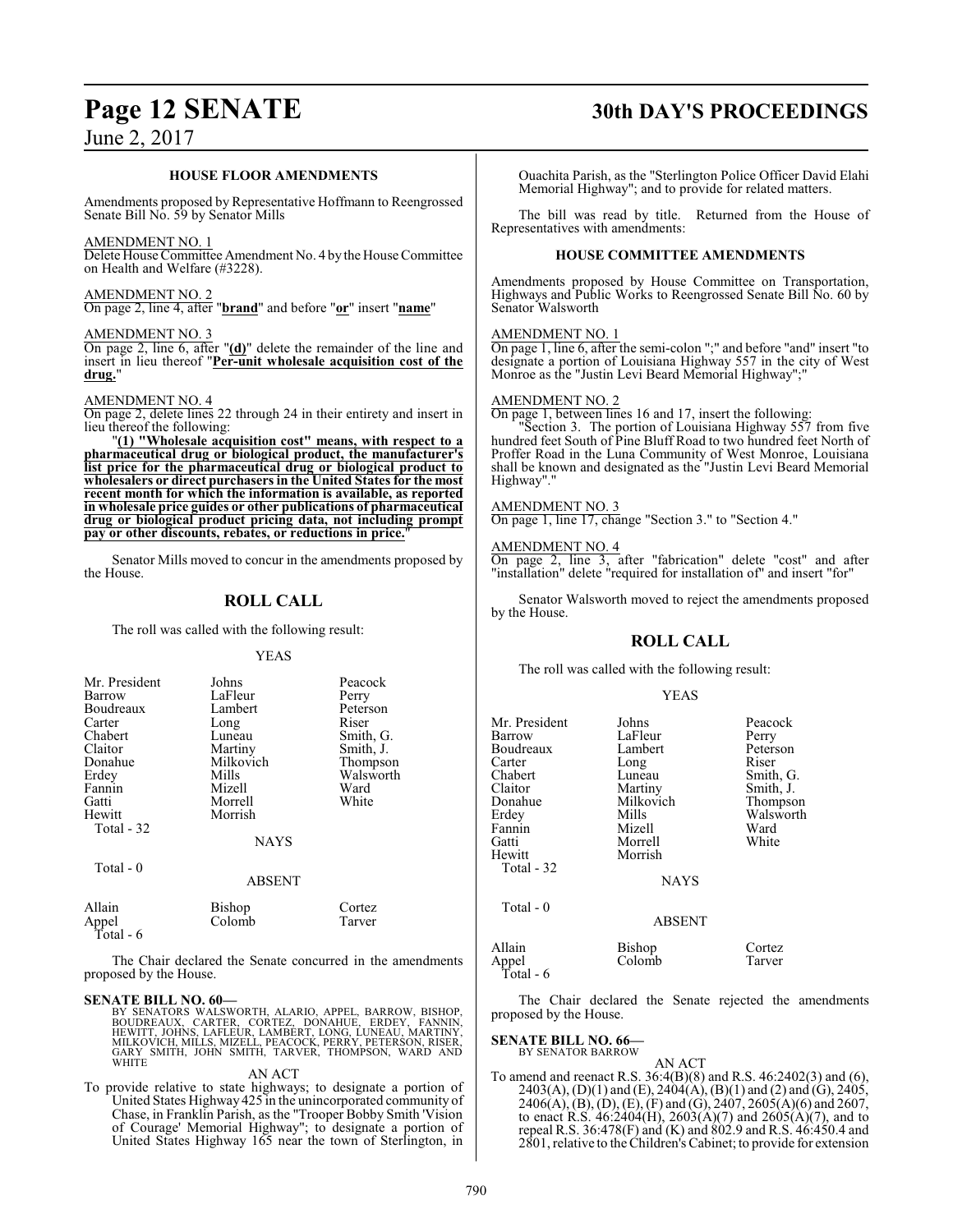# **30th DAY'S PROCEEDINGS Page 13 SENATE**

# June 2, 2017

of the Cabinet; to provide for duties of the Children's Cabinet Advisory Board; to provide for the repeal of the Child Poverty Prevention Council for Louisiana; to provide for the transfer of the Children's Trust Fund to the Children's Cabinet; to provide for duties of the Children's Cabinet relative to the Children's Trust Fund; to provide for Children's Trust Fund staff reallocation; and to provide for related matters.

The bill was read by title. Returned from the House of Representatives with amendments:

#### **HOUSE COMMITTEE AMENDMENTS**

Amendments proposed by House Committee on Health and Welfare to Engrossed Senate Bill No. 66 by Senator Barrow

#### AMENDMENT NO. 1

On page 1, line 3, after "and (2)" and before "and (G)," insert a comma ","

#### AMENDMENT NO. 2

On page 1, delete line 4 in its entirety and insert in lieu thereof the following: "2605(A)(6), and 2607, to enact R.S. 46:2404(H), 2405.1, 2603(A)(7), and 2605(A)(7) and (B)(17), and to"

#### AMENDMENT NO. 3

On page 1, line 5, delete "2801," and insert in lieu thereof "Chapter 62 of Title 46 of the Louisiana Revised Statutes of 1950, comprised of R.S. 46:2801,"

#### AMENDMENT NO. 4

On page 1, delete line 6 in its entirety and insert in lieu thereof the following: "Children's Cabinet, the Children's Trust Fund, and related governmental entities with functions pertaining to child welfare; to revise the termination date of the Children's Cabinet; to provide for the membership and duties of"

#### AMENDMENT NO. 5

On page 1, line 8, after "Louisiana;" and before the semicolon ";" insert "and the Community-based Family Center Program of the Louisiana Children's Trust Fund Board"

AMENDMENT NO. 6 On page 2, at the end of line 8, change  $''(B)(1)$  and  $(2)''$  to  $''(B)$ ,"

AMENDMENT NO. 7 On page 2, line 9, after "2605(A)(6)" and before "and 2607" insert a comma "

AMENDMENT NO. 8 On page 2, line 10, after "R.S. 46:2404(H)," delete the remainder of the line and insert in lieu thereof the following: "2405.1, 2603(A)(7), and  $2605(A)(7)$  and  $(B)(17)$  are hereby enacted "

AMENDMENT NO. 9 On page 2, line 25, delete "hereof" and insert "**of this Section**"

AMENDMENT NO. 10 On page 3, at the end of line 10, delete "of"

AMENDMENT NO. 11 On page 3, line 11, delete "**the governor**"

AMENDMENT NO. 12 On page 3, at the end of line 16, delete "of"

AMENDMENT NO. 13 On page 3, line 17, delete "**the governor**"

AMENDMENT NO. 14 On page 5, line 3, after "the office" delete the remainder of the line AMENDMENT NO. 15

On page 5, at the beginning of line 4, delete "**governor**"

AMENDMENT NO. 16

On page 5, between lines 11 and 12, insert the following: "**§2405.1. Louisiana Children's Trust Fund; transfer to Children's Cabinet; report to legislature**

**On or before August 1, 2019, the Children's Trust Fund coordinator and the executive director of the Children's Cabinet shall prepare and submit to the standing legislative committees on health and welfare a comparative analysis and report concerning the operations of the Children's Trust Fund during the period prior to, and during the period after, the enactment of the provisions of R.S. 46:2404(A) which transferred the Children's Trust Fund from within the Department of Children and Family Services to the Children's Cabinet.**"

AMENDMENT NO. 17 On page 5, at the end of line 14, insert "**for child abuse prevention programs**"

AMENDMENT NO. 18 On page 5, delete line 20 in its entirety and insert in lieu thereof the following: "**and shall review the plan for necessary changes annually**."

#### AMENDMENT NO. 19

On page 5, line 25, delete "Committees on Health and Welfare" and insert "**committees on health and welfare**"

AMENDMENT NO. 20 On page 5, line 26, delete "their"

AMENDMENT NO. 21 On page 6, at the end of line 24 delete "**of the**" and at the beginning of line 25 delete "**governor**"

AMENDMENT NO. 22 On page 6, at the beginning of line 26, change "D." to "D.**(1)**"

AMENDMENT NO. 23 On page 7, at the beginning of line 1, delete "(1)" and insert "**(2)**"

AMENDMENT NO. 24 On page 7, at the beginning of line 3, delete "(2)" and insert "**(3)**"

AMENDMENT NO. 25 On page 7, line 12, delete "**will**" and insert in lieu thereof "**shall**"

AMENDMENT NO. 26 On page 7, line 13, delete "**on**" and insert in lieu thereof "**of**"

AMENDMENT NO. 27 On page 8, line 11, after "legislature," and before "Senate" insert "**the**"

AMENDMENT NO. 28 On page 8, line 12, after "Welfare," and before "Select" insert "**the**"

AMENDMENT NO. 29 On page 8, line 13, after "Children" and before "and" insert a comma "**,**"

AMENDMENT NO. 30 On page 8, delete line 14 in its entirety and insert in lieu thereof the following: "annual report, by January thirty-first**. The report shall** summarize summarizing the well-being of Louisiana's

AMENDMENT NO. 31

On page 8, between lines 17 and 18, insert the following: "B. The advisory board shall be composed of the following members: \* \* \*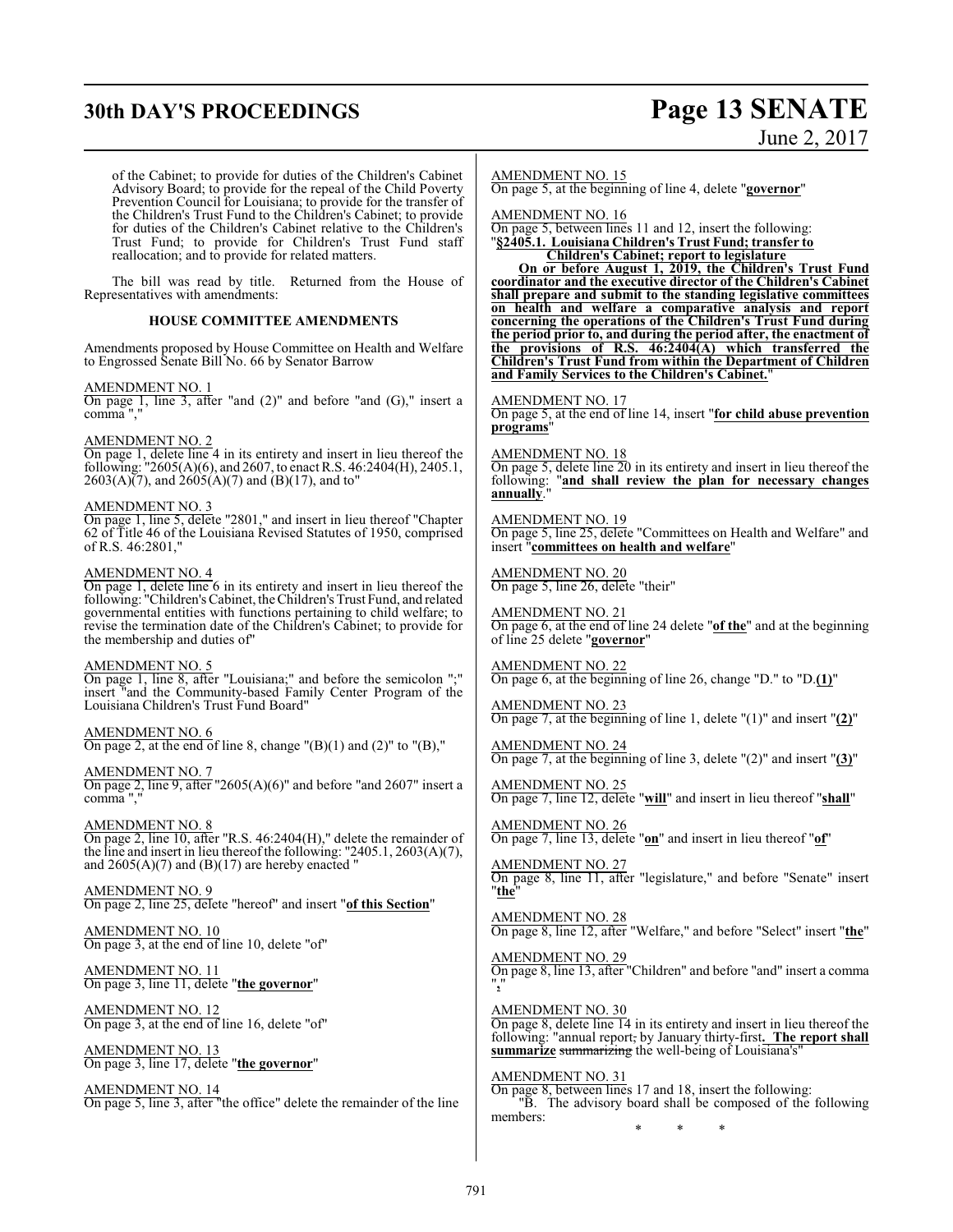# **Page 14 SENATE 30th DAY'S PROCEEDINGS**

**(17) A representative of the Louisiana Policy Institute for Children.** \* \* \*"

AMENDMENT NO. 32 On page 8, line 22, delete "2801" and insert in lieu thereof "Chapter 62 of Title 46 of the Louisiana Revised Statutes of 1950, comprised of R.S. 46:2801,"

#### **HOUSE FLOOR AMENDMENTS**

Amendments proposed by Representative Jackson to Engrossed Senate Bill No. 66 by Senator Barrow

#### AMENDMENT NO. 1

Delete House Committee Amendment No. 1 by the Committee on Health and Welfare (#2959)

#### AMENDMENT NO. 2

On page 1, line 3, delete  $\langle B \rangle$ (1) and (2)" and insert in lieu thereof "(B),"

#### AMENDMENT NO. 3

In House Committee Amendment No. 2 by the Committee on Health and Welfare (#2959) on page 1, line 5, after ""2605(A)(6)" and before the comma "," insert "and (B)(11)"

#### AMENDMENT NO. 4

Delete House Committee Amendments Nos. 3 and 4 by the Committee on Health and Welfare (#2959)

#### AMENDMENT NO. 5

On page 1, line 5, after "R.S. 46:450.4" insert a comma "," and delete the remainder of the line

#### AMENDMENT NO. 6

On page 1, delete line 6 in its entirety and insert in lieu thereof the following: "2405(B), 2605(B)(12) and (31), and Chapter 62 of Title 46 of the Louisiana Revised Statutes of 1950, comprised of R.S. 46:2801, relative to the Children'sCabinet, theChildren's Trust Fund, and related governmental entities with functions pertaining to child welfare; to revise the termination date of the Children's Cabinet; to provide for the membership and duties of"

#### AMENDMENT NO. 7

In House Committee Amendment No. 7 by the Committee on Health and Welfare (#2959) on page 1, at the end of line 21, change "a comma ","" to "and  $(B)(11)$ ,"

#### AMENDMENT NO. 8

On page 3, line 8, delete "**scoring system by a**" and insert in lieu thereof "**system of scoring by**"

#### AMENDMENT NO. 9

On page 3, at the beginning of line 9, change "**reviewer**" to "**reviewers**"

#### AMENDMENT NO. 10

On page 3, delete lines 19 through 24 in their entirety and insert in lieu thereof the following:

"B.**(1)** The Louisiana Children's Trust Fund Board shall be composed of fifteen members as follows:

(1) The secretary of the Department of Children and Family Services, or his designee.**(a) The executive director of the Children's Cabinet, or his designee.**

(2)(b) The assistant secretary of the office of children and family services **child welfare** of the Department of Children and Family Services**, or his designee**.

**(c) The assistant secretary of the office of juvenile justice of the Department of Public Safety and Corrections, or his designee.** (3)**(d)** A representative of each of the following, appointed by the governor, subject to Senate confirmation: (a)**(i)** The Department of Education. (b)**(ii)** The religious community. (c) The office of juvenile justice of the Department of Public Safety and Corrections. (d)**(iii)** The university community. **(iv) The early childhood community.** (4)**(e)** One member appointed by the governor, subject to Senate confirmation, from each of ten **eight** lists of three names, one such list to be submitted by each of the following: (a)**(i)** The Louisiana State Medical Society. (b)**(ii)** The Louisiana Council of Juvenile and Family Court Judges. (c)**(iii)** The Louisiana State Bar Association. (d)**(iv)** The Louisiana Chapter of the National Association of Social Workers. (e)**(v)** The Louisiana Association of Chamber of Commerce Executives. (f) TheLouisiana Association for Education ofYoungChildren. (g)**(vi)** The Louisiana Psychological Association. (h)**(vii)** The Louisiana State Conference of the National Association for the Advancement of Colored People. (i)**(viii)** The National Business League, New Orleans Chapter. (5)**(2)** In making his appointments **as provided in this Subsection**, the governor shall provide for geographic representation of all areas of the state and for representation of minority groups." AMENDMENT NO. 11 On page 4, at the end of line 28, delete "**a**" and insert "an executive director" AMENDMENT NO. 12 On page 4, at the beginning of line 29, delete "**coordinator**" AMENDMENT NO. 13 Delete House Committee Amendments Nos. 14 and 15 by the Committee on Health and Welfare (#2959) AMENDMENT NO. 14 On page 5, delete lines 2 through 5 in their entirety AMENDMENT NO. 15 On page 5, line 6, delete "**coordinator**" and insert "**executive** director **of the board**" AMENDMENT NO. 16 Delete House Committee Amendments Nos. 31 and 32 by the Committee on Health and Welfare (#2959) AMENDMENT NO. 17 On page 8, between lines 16 and 17, insert the following: "B. The advisory board shall be composed of the following members:" AMENDMENT NO. 18 On page 8, between lines 17 and 18, insert the following: "(11) The deputy secretary of the office of children and family services **assistant secretary of child welfare** of the Department of Children and Family Services. \* \* \* **(17) A representative of the Louisiana Policy Institute for Children.**

\* \* \*"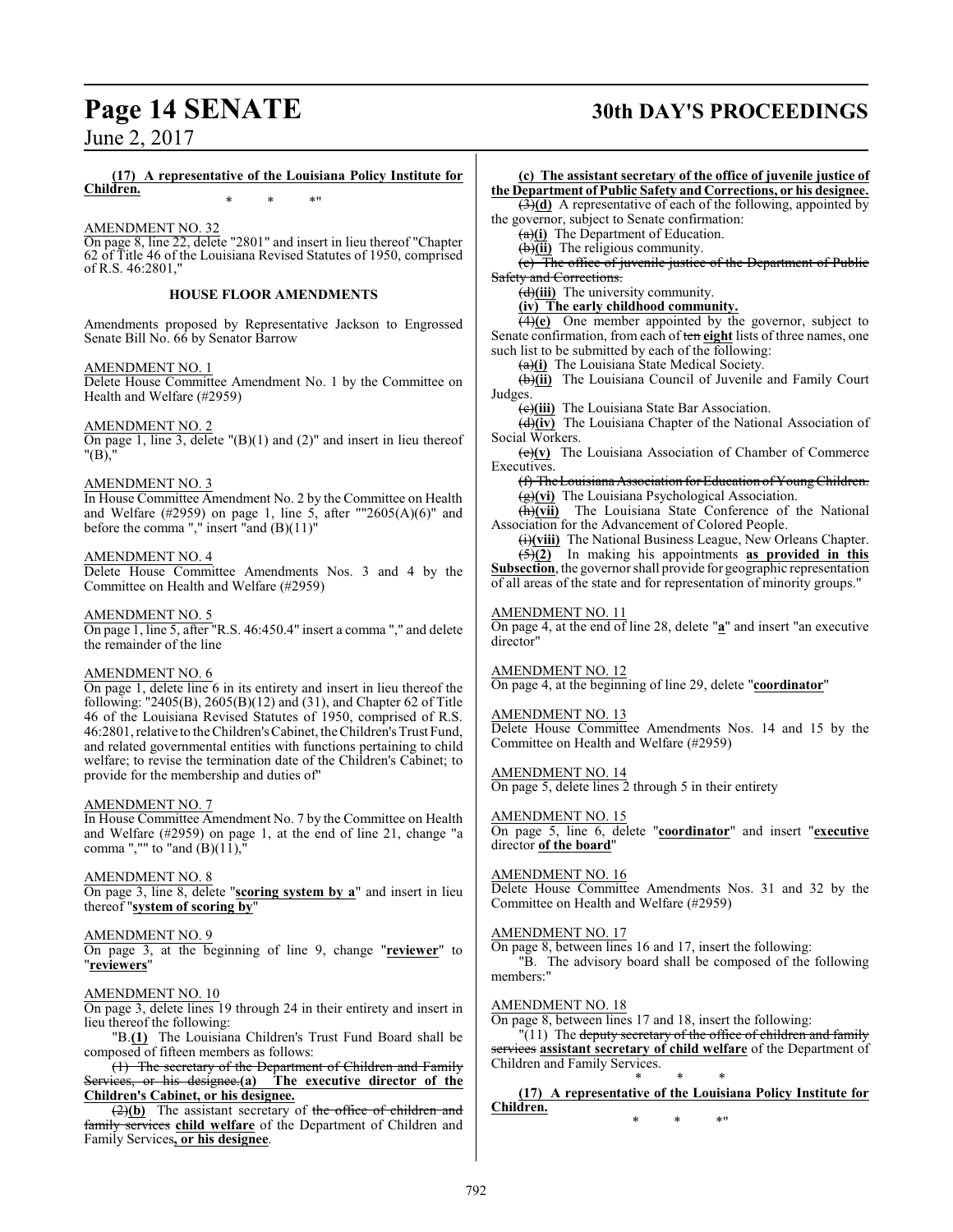#### AMENDMENT NO. 19

On page 8, line 22, after "R.S. 46:450.4" insert a comma "," and delete the remainder of the line

#### AMENDMENT NO. 20

On page 8, delete line 23 in its entirety and insert in lieu thereof the following: "2405(B), 2605(B)(12) and (31), and Chapter 62 of Title 46 of the Louisiana Revised Statutes of 1950, comprised of R.S. 46:2801, are hereby repealed in their entirety."

Senator Barrow moved to concur in the amendments proposed by the House.

### **ROLL CALL**

The roll was called with the following result:

#### YEAS

| Mr. President<br>Allain<br>Barrow<br>Boudreaux<br>Carter<br>Chabert<br>Claitor<br>Donahue<br>Erdey<br>Fannin<br>Hewitt<br>Total - 32 | Johns<br>LaFleur<br>Lambert<br>Long<br>Luneau<br>Martiny<br>Milkovich<br>Mills<br>Mizell<br>Morrell<br>Morrish<br><b>NAYS</b> | Peacock<br>Perry<br>Peterson<br>Riser<br>Smith, G.<br>Smith, J.<br>Thompson<br>Walsworth<br>Ward<br>White |
|--------------------------------------------------------------------------------------------------------------------------------------|-------------------------------------------------------------------------------------------------------------------------------|-----------------------------------------------------------------------------------------------------------|
| Total - $0$                                                                                                                          | <b>ABSENT</b>                                                                                                                 |                                                                                                           |
| Appel                                                                                                                                | Colomb                                                                                                                        | Gatti)                                                                                                    |

The Chair declared the Senate concurred in the amendments proposed by the House.

#### **SENATE BILL NO. 69—** BY SENATOR CARTER

Total - 6

AN ACT

Bishop Cortez Tarver

To enact R.S. 2:2, relative to unmanned aircraft; to provide exclusive jurisdiction to the state in the regulation of such systems; to preempt local ordinances, rules, regulations, and codes; to provide for federal preemption; and to provide for related matters.

The bill was read by title. Returned from the House of Representatives with amendments:

#### **HOUSE COMMITTEE AMENDMENTS**

Amendments proposed by House Committee on Commerce to Reengrossed Senate Bill No. 69 by Senator Carter

AMENDMENT NO. 1

On page 1, line 2, after "aircraft;" and before "to" insert "to provide for definitions;

AMENDMENT NO. 2 On page 1, line 7, change "**§2:2.**" to "**§2.**"

#### AMENDMENT NO. 3

On page 3, between lines 12 and 13, insert the following: "**(i) An unmanned aircraft systemused by a person, affiliate, employee, agent, or contractor of any business that is regulated by the Federal Railroad Administration, while acting in the course and scope of his employment or agency relating to the**

# **30th DAY'S PROCEEDINGS Page 15 SENATE**

June 2, 2017

**operation, repair, or maintenance of a facility, equipment, servitude, or any property located on the movable property belonging to such business.**"

#### **HOUSE FLOOR AMENDMENTS**

Amendments proposed by Representative Reynolds to Reengrossed Senate Bill No. 69 by Senator Carter

#### AMENDMENT NO. 1

In Amendment No. 3 by the House Committee on Commerce (#3123), on page 1, line 11, change "**movable**" to "**immovable**"

Senator Carter moved to concur in the amendments proposed by the House.

#### **ROLL CALL**

The roll was called with the following result:

#### YEAS

| Mr. President | Hewitt        | Morrish   |
|---------------|---------------|-----------|
| Allain        | Johns         | Peacock   |
| Barrow        | LaFleur       | Perry     |
| Boudreaux     | Lambert       | Peterson  |
| Carter        | Long          | Riser     |
| Chabert       | Luneau        | Smith, G. |
| Claitor       | Martiny       | Smith, J. |
| Donahue       | Milkovich     | Thompson  |
| Erdey         | Mills         | Walsworth |
| Fannin        | Mizell        | Ward      |
| Gatti         | Morrell       | White     |
| Total - 33    |               |           |
|               | <b>NAYS</b>   |           |
| Total $-0$    |               |           |
|               | <b>ABSENT</b> |           |
|               |               |           |
|               |               |           |

Appel Colomb Tarver<br>Bishop Cortez **Bishop** Total - 5

The Chair declared the Senate concurred in the amendments proposed by the House.

#### **SENATE BILL NO. 81—** BY SENATOR BISHOP

AN ACT To amend and reenact Children's Code Articles 405(A) and (B),  $1016(A)$ , and  $1025.4(A)(2)$ , and to enact Children's Code Articles 116(4.1), 643(C), 1004(D)(6), 1015(10), and 1023(C), relative to curators; to provide for definitions; to provide for the payment of fees; to provide relative to unidentified parents; to provide relative to termination of parental rights; to provide relative to right to counsel; to provide relative to conference scheduling; and to provide for related matters.

On motion of Senator Long, the bill was read by title and returned to the Calendar, subject to call.

#### **SENATE BILL NO. 90—**

- BY SENATORS ERDEY, ALARIO, ALLAIN, APPEL, BOUDREAUX,<br>CORTEZ, DONAHUE, FANNIN, GATTI, JOHNS, LAFLEUR, LAMBERT,<br>LUNEAU, MARTINY, MILKOVICH, MILLS, MIZELL, PEACOCK, PERRY,<br>GARY SMITH, JOHN SMITH, THOMPSON, WALSWORTH, WARD AND AN ACT
- To amend and reenact R.S. 17:1681.1(A) and (B), relative to scholarships for children of certain lawenforcement officers and other investigative employees killed or permanently disabled in the performance of duty; to allow use of the scholarships for part-time attendance; and to provide for related matters.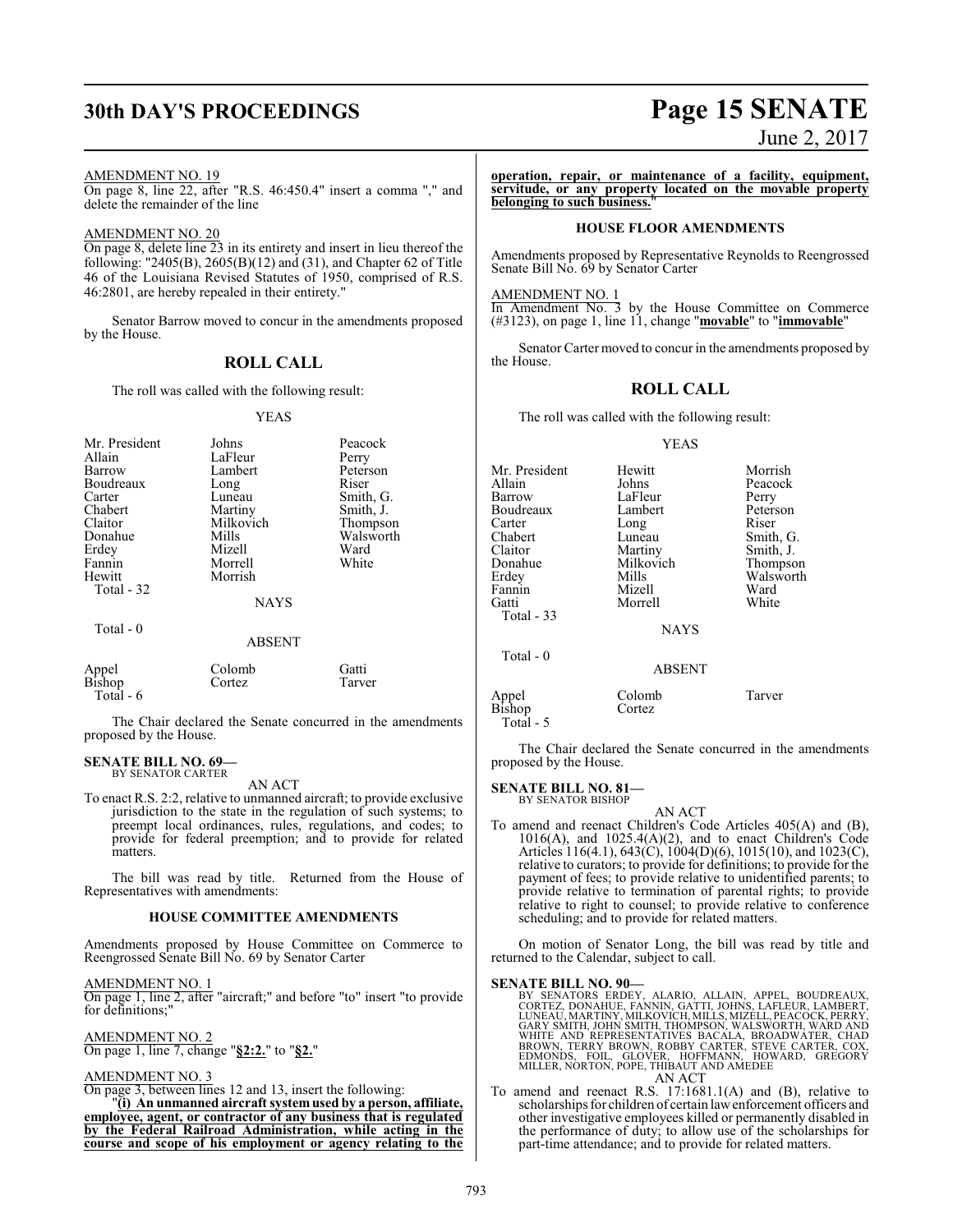The bill was read by title. Returned from the House of Representatives with amendments:

#### **HOUSE COMMITTEE AMENDMENTS**

Amendments proposed by House Committee on Education to Engrossed Senate Bill No. 90 by Senator Erdey

AMENDMENT NO. 1

On page 2, line 2, after "course" delete the remainder of the line and insert "and**, for full-time students only,** room and board"

Senator Erdey moved to concur in the amendments proposed by the House.

## **ROLL CALL**

The roll was called with the following result:

#### YEAS

| Mr. President<br>Allain<br>Barrow<br>Boudreaux<br>Carter<br>Chabert<br>Claitor<br>Donahue | Johns<br>LaFleur<br>Lambert<br>Long<br>Luneau<br>Martiny<br>Milkovich<br>Mills | Perry<br>Peterson<br>Riser<br>Smith, G.<br>Smith, J.<br>Tarver<br>Thompson<br>Walsworth |
|-------------------------------------------------------------------------------------------|--------------------------------------------------------------------------------|-----------------------------------------------------------------------------------------|
| Erdey                                                                                     | Mizell                                                                         | Ward                                                                                    |
| Fannin                                                                                    | Morrell                                                                        | White                                                                                   |
| Gatti                                                                                     | Morrish                                                                        |                                                                                         |
| Hewitt                                                                                    | Peacock                                                                        |                                                                                         |
| Total - 34                                                                                |                                                                                |                                                                                         |
|                                                                                           | <b>NAYS</b>                                                                    |                                                                                         |
| $Total - 0$                                                                               | <b>ABSENT</b>                                                                  |                                                                                         |

Appel Colomb<br>Bishop Cortez **B**ishop Total - 4

The Chair declared the Senate concurred in the amendments proposed by the House.

#### **SENATE BILL NO. 93—**

- BY SENATORS MILLS AND ALLAIN AND REPRESENTATIVES BARRAS, HUVAL, TERRY LANDRY AND MIGUEZ AN ACT
- To enact R.S.  $47:301(14)(g)(iv)$ , relative to sales and use tax; to clarify the definition of repairs to tangible personal property; to provide for an effective date; and to provide for related matters.

The bill was read by title. Returned from the House of Representatives with amendments:

#### **HOUSE COMMITTEE AMENDMENTS**

Amendments proposed by House Committee on Ways and Means to Reengrossed Senate Bill No. 93 by Senator Mills

AMEND<u>MENT NO. 1</u>

On page 2, line 3, after "**state**" delete the remainder of the line and delete lines 4 through 9 in their entirety and insert a period "**.**"

#### **HOUSE FLOOR AMENDMENTS**

Amendments proposed by Representatives Miguez and Terry Landry to Reengrossed Senate Bill No. 93 by Senator Mills

#### AMENDMENT NO. 1

On page 1, line 2, after "To' and before "relative" delete "enact R.S.  $47:30\,\mathrm{I}(14)(g)(iv)$ ," and insert the following: "amend and reenact R.S.

## **Page 16 SENATE 30th DAY'S PROCEEDINGS**

47:302(AA)(introductory paragraph), and to enact R.S.  $47:301(14)(g)(iv)$ ,  $302(AA)(29)$ , and  $321.1(F)(67)$ ,

#### AMENDMENT NO. 2

On page 1, line 3, after "property;" and before "to provide" insert the following: "to provide for effectiveness and applicability of the exclusion;"

#### AMENDMENT NO. 3

On page 1, line 6, after "Section 1." and before "hereby" delete "R.S.  $47:30\overline{1}(14)(g)(iv)$  is" and insert the following: "R.S. 47:302(AA)(introductory paragraph) is hereby amended and reenacted andR.S. 47:301(14)(g)(iv), 302(AA)(29), and 321.1(F)(67) are"

#### AMENDMENT NO. 4

On page 1, line 17, after "**personal**" and before "**shall**" delete "**property"**" and insert "**property and fabrication"**"

AMENDMENT NO. 5

On page 2, between lines 10 and 11, insert the following: "§302. Imposition of tax

\* \* \* AA. Notwithstanding any other provision of this Section to the contrary, **except as provided in Paragraph (29) of this Subsection,** beginning July 1, 2016, the following specific exclusions and exemptions shall be applicable to the tax levied pursuant to the provisions of this Section:

\* \* \* **(29) Beginning July 1, 2017, the exclusion for surface preparation, painting, and coating fixed or rotary wing aircraft and certified transport category aircraft registeredoutside of this state, as provided in R.S. 47:301(14)(g)(iv).** \* \* \*

§321.1. Imposition of Tax

\* \* \* F. Notwithstanding any other provision of law to the contrary, including but not limited to any contrary provision of this Chapter, there shall be no exemptions or exclusions as defined in R.S. 47:301 to the tax levied pursuant to the provisions of this Section, except for the sales or purchases of the following items:

\* \* \* **(67) Beginning July 1, 2017, in addition to those exclusions and exemptions provided for in Paragraphs (1) through (66) of this Subsection, the exclusion for surface preparation, painting, and coating fixed or rotary wing aircraft and certified transport category aircraft registered outside of this state, as provided in R.S. 47:301(14)(g)(iv).** \* \* \*"

Senator Mills moved to concur in the amendments proposed by the House.

#### **ROLL CALL**

The roll was called with the following result:

Peacock

#### YEAS

Mr. President Johns Perry<br>Allain LaFleur Riser Allain LaFleur<br>Barrow Lambert Boudreaux Long Smith,<br>
Carter Luneau Tarver Carter Luneau<br>Chabert Martiny Chabert Martiny Thompson<br>
Donahue Milkovich Walsworth Erdey Mills Ward Fannin<br>Gatti Gatti Morrish<br>Hewitt Peacock Total - 31

Lambert Smith, G.<br>
Long Smith, J. Milkovich Walsworth<br>Mills Ward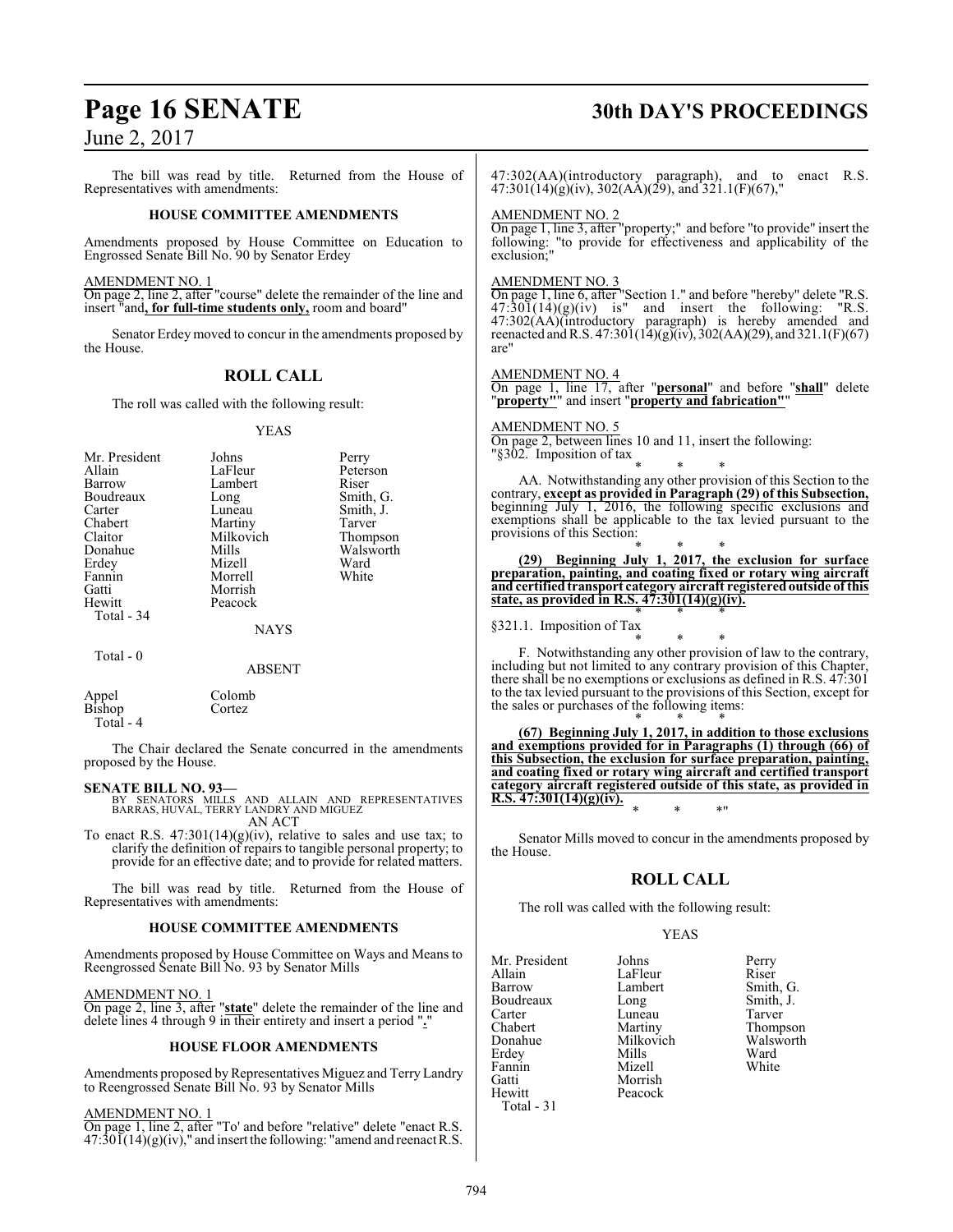## **30th DAY'S PROCEEDINGS Page 17 SENATE**

#### NAYS

Claitor Total - 1

ABSENT

| Appel                | Colomb | Morrell  |
|----------------------|--------|----------|
| $B$ <sub>ishop</sub> | Cortez | Peterson |
| Total $-6$           |        |          |

The Chair declared the Senate concurred in the amendments proposed by the House.

#### **SENATE BILL NO. 96—**

BY SENATORS JOHNS AND THOMPSON AN ACT

To amend and reenact R.S. 40:1007(A), (B), the introductory paragraph of (E), the introductory paragraph of (F), (I), and (J), 1008(A), and 1009(A) and (B) and to enact R.S. 40:1003(15) and  $1007(E)(5)$ , (6), and (7), and (K), relative to the prescription monitoring program; to provide for definitions; to provide for access to prescription monitoring information; to provide for immunity; to provide for education and training; to provide for penalties; to provide for an effective date; and to provide for related matters.

The bill was read by title. Returned from the House of Representatives with amendments:

#### **HOUSE COMMITTEE AMENDMENTS**

Amendments proposed by House Committee on Health and Welfare to Reengrossed Senate Bill No. 96 by Senator Johns

AMENDMENT NO. 1 On page 2, line 1, change "**(15)**" to "**(15)(a)**"

AMENDMENT NO. 2

On page 2, at the end of line 4, after "**regulations**" change the comma "**,**" to a period "**.**"

AMENDMENT NO. 3

On page 2, delete line 5 in its entirety and insert in lieu thereof the following:

"**(b) "Audit trail information" shall not include any**"

AMENDMENT NO. 4

On page 3, delete line 7 in its entirety and insert in lieu thereof the following: "**part of a state-licensed substance abuse or addiction treatment program.**"

AMENDMENT NO. 5 On page 3, line 25, change "**health care**" to "**healthcare**"

AMENDMENT NO. 6 On page 3, line 26, change "**dispensed monitored drugs**" to " **monitored drugs dispensed**"

AMENDMENT NO. 7 On page 3, line 27, change "**health care**" to "**healthcare**"

AMENDMENT NO. 8 On page 4, line 1, delete "**dispensed**"

AMENDMENT NO. 9 On page 4, line 2, after "**drugs**" and before "**to a deceased**" insert "**dispensed**"

AMENDMENT NO. 10 On page 4, at the end of line 10, change "**for the:**" to "**for any of the following:**"

# June 2, 2017

AMENDMENT NO. 11

On page 5, line 12, after "course for" and before "providers" delete "health care" and insert "**healthcare**"

Senator Johns moved to concur in the amendments proposed by the House.

## **ROLL CALL**

The roll was called with the following result:

#### YEAS

| Mr. President<br>Allain<br>Barrow<br>Boudreaux<br>Carter<br>Chabert<br>Claitor<br>Donahue<br>Erdey<br>Fannin<br>Gatti<br>Total - 32 | Hewitt<br>Johns<br>LaFleur<br>Lambert<br>Long<br>Luneau<br>Martiny<br>Milkovich<br>Mills<br>Morrell<br>Morrish<br><b>NAYS</b> | Peacock<br>Perry<br>Riser<br>Smith, G.<br>Smith, J.<br>Tarver<br>Thompson<br>Walsworth<br>Ward<br>White |
|-------------------------------------------------------------------------------------------------------------------------------------|-------------------------------------------------------------------------------------------------------------------------------|---------------------------------------------------------------------------------------------------------|
| Total - 0                                                                                                                           | <b>ABSENT</b>                                                                                                                 |                                                                                                         |
| Appel                                                                                                                               | Colomb                                                                                                                        | Mizell                                                                                                  |

Bishop Cortez Peterson

The Chair declared the Senate concurred in the amendments proposed by the House.

Total - 6

**SENATE BILL NO. 99—** BY SENATOR DONAHUE

AN ACT

To amend and reenact R.S. 33:130.401(A), 130.402(A), (B), (D), (E), (F) and (G), and 130.409(A), and to enact R.S.  $33:130.409(D)$ , relative to the St. Tammany Parish Development District; to provide relative to the classification of the district; to provide relative to its board of commissioners; to provide relative to a nominating committee; to provide relative to certain prohibitions regarding transactions and employment; and to provide for related matters.

The bill was read by title. Returned from the House of Representatives with amendments:

#### **HOUSE COMMITTEE AMENDMENTS**

Amendments proposed by House Committee on House and Governmental Affairs to Reengrossed Senate Bill No. 99 by Senator Donahue

AMENDMENT NO. 1 On page 1, line 3, after "130.409(A)" delete the comma "," and insert "and R.S. 44:4.1(B)(20),"

AMENDMENT NO. 2 On page 1, line 7, afer "employment;" insert "to allow certain records regarding active negotiations to be confidential for a period time subject to certain conditions;"

#### AMENDMENT NO. 3

On page 5, between lines 19 and 20, insert the following. "Section 2. R.S. 44:4.1(B)(20) is hereby amended and reenacted to read as follows: §4.1. Exceptions

\* \* \*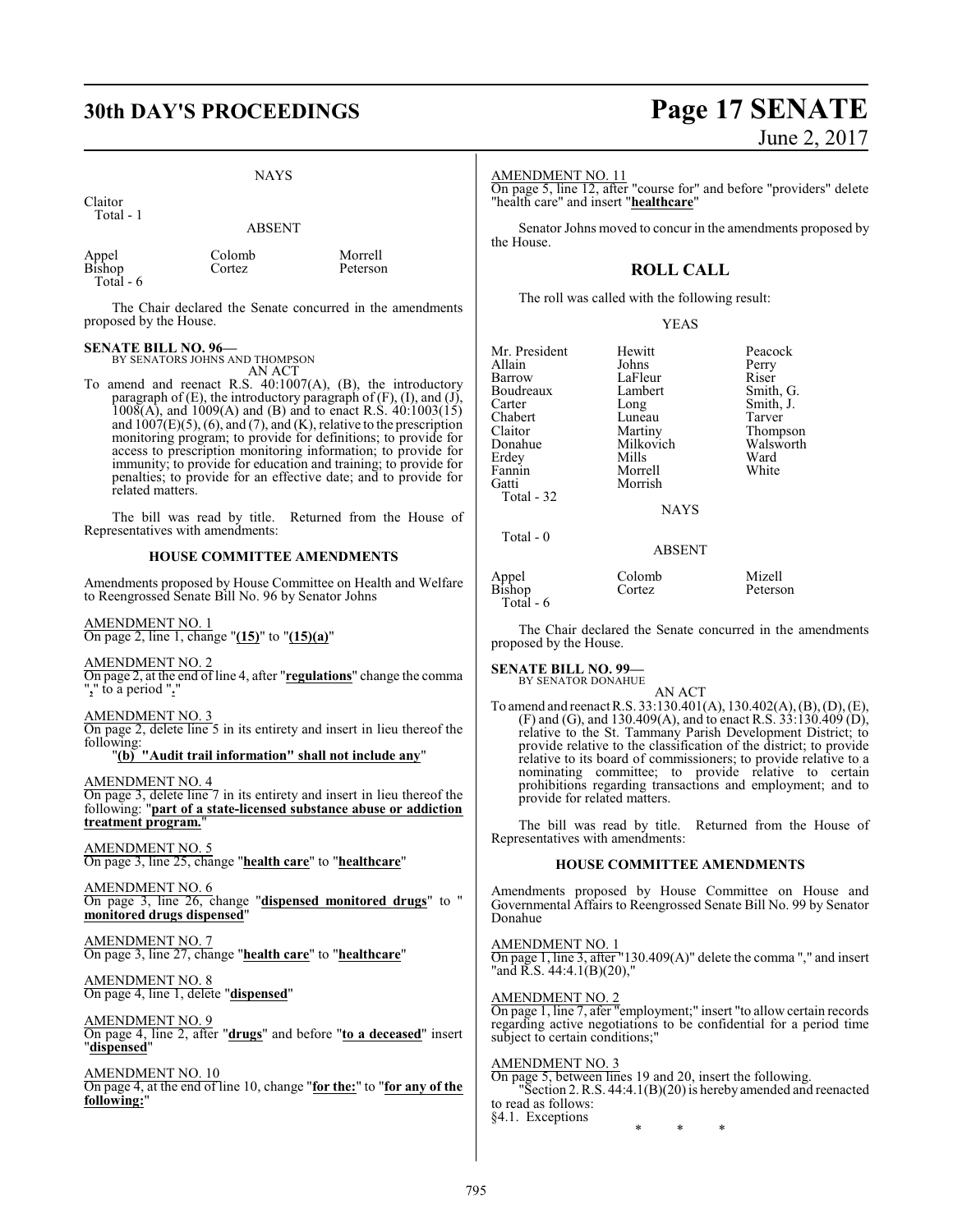B. The legislature further recognizes that there exist exceptions, exemptions, and limitations to the laws pertaining to public records throughout the revised statutes and codes of this state. Therefore, the following exceptions, exemptions, and limitations are hereby continued in effect by incorporation into this Chapter by citation:

\* \* \* (20) R.S. 33:1334 **R.S. 33:130.409, 1334**, 2182, 2428, 4720.151, 4720.161, 4720.171, 4891, 9109, 9128, 9614 \* \* \*"

#### AMENDMENT NO. 4

On page 5, at the beginning of line 20, change "Section 2." to "Section 3."

#### AMENDMENT NO. 5

On page 5, at the beginning of line 27, change "Section 3." to "Section 4."

#### **LEGISLATIVE BUREAU AMENDMENTS**

Amendments proposed by Legislative Bureau to Reengrossed Senate Bill No. 99 by Senator Donahue

#### AMENDMENT NO. 1

In House Committee Amendment No. 2 proposed by the House Committee on House and Governmental Affairs to Reengrossed Senate Bill No. 99 on line 6, after "period" and before "time" insert "of"

#### AMENDMENT NO. 2

On page 3, line 26, following "**the**" and before "**.**" change "**St. Tammany Council**" to "**council of St. Tammany Parish**"

Senator Donahue moved to concur in the amendments proposed by the House.

#### **ROLL CALL**

The roll was called with the following result:

#### YEAS

| Mr. President<br>Allain | Johns<br>LaFleur | Peacock   |
|-------------------------|------------------|-----------|
|                         |                  | Perry     |
| Barrow                  | Lambert          | Peterson  |
| Boudreaux               | Long             | Riser     |
| Carter                  | Luneau           | Smith, G. |
| Chabert                 | Martiny          | Smith, J. |
| Claitor                 | Milkovich        | Tarver    |
| Donahue                 | Mills            | Thompson  |
| Erdey                   | Mizell           | Walsworth |
| Fannin                  | Morrell          | Ward      |
| Gatti                   | Morrish          | White     |
| Total $-33$             |                  |           |
|                         | <b>NAYS</b>      |           |
| Total - 0               |                  |           |
|                         | <b>ABSENT</b>    |           |

|                 | Colomb | Hewitt |
|-----------------|--------|--------|
| Appel<br>Bishop | Cortez |        |
| Total - 5       |        |        |

The Chair declared the Senate concurred in the amendments proposed by the House.

## **SENATE BILL NO. 129—**

BY SENATORS ALLAIN AND APPEL AN ACT

To amend and reenact R.S. 9:1254(A), relative to rights and servitude of passage on certain waterways; to provide for limitations of a servitude of passage; and to provide for related matters.

# **Page 18 SENATE 30th DAY'S PROCEEDINGS**

The bill was read by title. Returned from the House of Representatives with amendments:

#### **HOUSE COMMITTEE AMENDMENTS**

Amendments proposed by House Committee on Civil Law and Procedure to Reengrossed Senate Bill No. 129 by Senator Allain

#### AMENDMENT NO. 1

On page 1, line 3, after "provide for" and before the semicolon ";" change "limitations of a servitude of passage" to "indemnification for damages"

#### AMENDMENT NO. 2

On page 1, line 11, after "**occasion**" delete the remainder of the line and delete line 12 in its entirety and at the beginning of line 13, delete "**business purposes**"

Senator Allain moved to concur in the amendments proposed by the House.

#### **ROLL CALL**

The roll was called with the following result:

#### YEAS

| Mr. President   | Johns         | Peacock   |
|-----------------|---------------|-----------|
| Allain          | LaFleur       | Perry     |
| Barrow          | Lambert       | Peterson  |
| Boudreaux       | Long          | Riser     |
| Carter          | Luneau        | Smith, G. |
| Chabert         | Martiny       | Smith, J. |
| Claitor         | Milkovich     | Tarver    |
| Erdey           | Mills         | Thompson  |
| Fannin          | Mizell        | Walsworth |
| Gatti           | Morrell       | Ward      |
| Hewitt          | Morrish       | White     |
| Total - 33      |               |           |
|                 | <b>NAYS</b>   |           |
| Total - 0       |               |           |
|                 | <b>ABSENT</b> |           |
| Appel<br>Bishop | Colomb        | Donahue   |
|                 | Cortez        |           |

Total - 5

The Chair declared the Senate concurred in the amendments proposed by the House.

**SENATE BILL NO. 150—**<br>BY SENATORS CHABERT AND MORRELL AND REPRESENTATIVE<br>LEGER

#### AN ACT

To amend and reenact R.S.  $47:6036(C)(1)(b)$  as amended by Section 2 of Act No. 125 of the 2015 Regular Session of the Legislature, (G),  $(I)(1)$ ,  $(I)(1)(c)$  and  $(2)(a)$  and to repeal R.S.  $47:6036(C)(1)(b)$  as amended by Section 5 of Act No. 125 of the 2015 Regular Session of the Legislature and R.S. 47:6036(K), relative to the Ports of Louisiana tax credits; to streamline the approval process; to change the overall credit caps; to extend the sunset date of the credit; to remove an expired reporting provision; to provide for an effective date; and to provide for related matters.

The bill was read by title. Returned from the House of Representatives with amendments: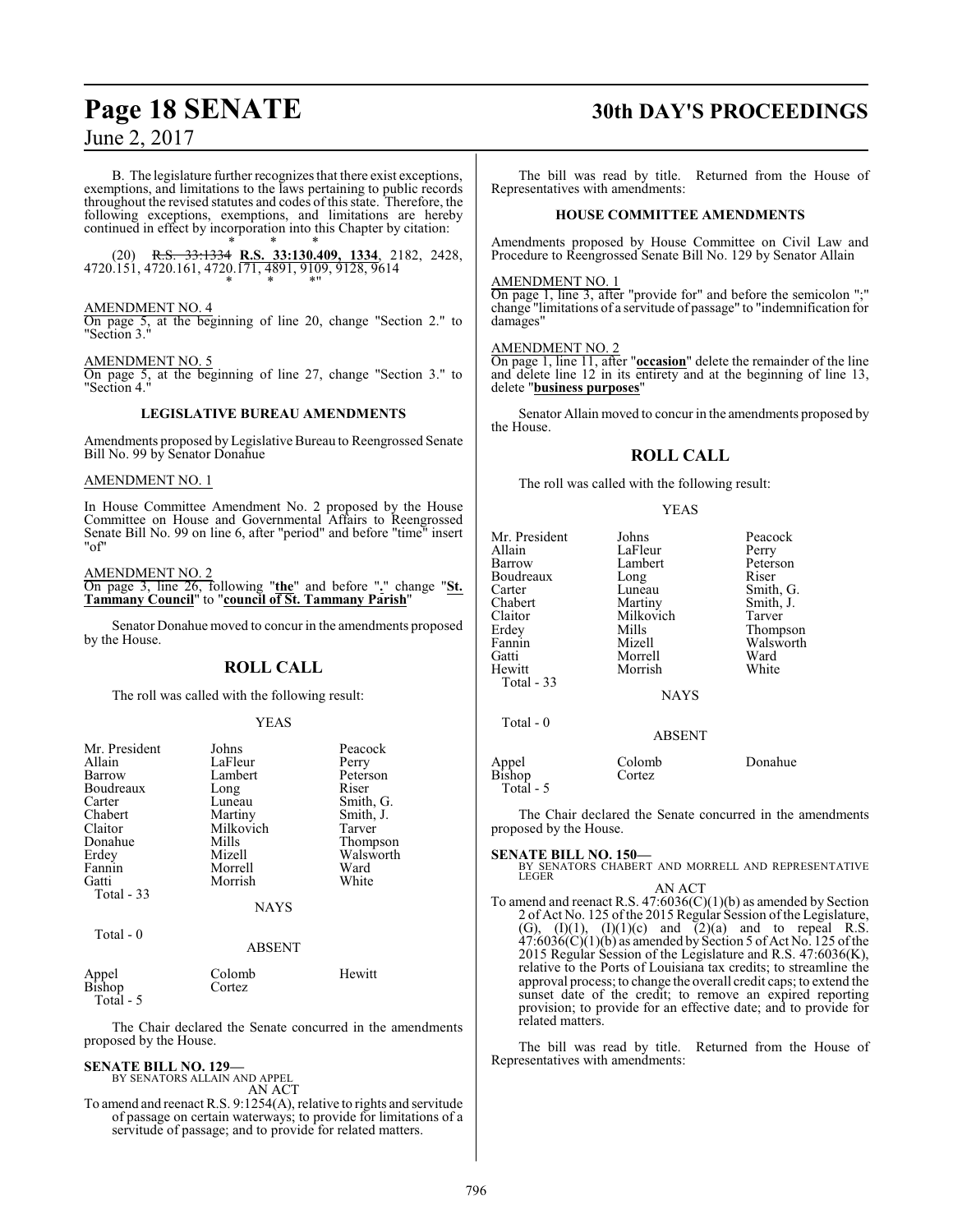# **30th DAY'S PROCEEDINGS Page 19 SENATE** June 2, 2017

|                                                                                                         | <b>HOUSE FLOOR AMENDMENTS</b>        |                                                                          | <b>AMENDMENT NO. 1</b><br>On page 1, line 17, delete "sworn"                                                                                                         |  |
|---------------------------------------------------------------------------------------------------------|--------------------------------------|--------------------------------------------------------------------------|----------------------------------------------------------------------------------------------------------------------------------------------------------------------|--|
| Amendments proposed by Representative Leger to Re-Reengrossed<br>Senate Bill No. 150 by Senator Chabert |                                      |                                                                          | <b>AMENDMENT NO. 2</b><br>On page 2, line 2, after "verifying the" and before "reason" insert                                                                        |  |
| AMENDMENT NO. 1<br>introductory paragraph of"                                                           |                                      | On page 1, line 3, after " $(G)$ ," and before " $(I)(1)$ ," insert "the | "medical" and after "reason" insert a comma "," and "including any<br>mental, physical, or developmental disability,"                                                |  |
|                                                                                                         |                                      |                                                                          | <b>HOUSE FLOOR AMENDMENTS</b>                                                                                                                                        |  |
| <b>AMENDMENT NO. 2</b><br>introductory paragraph of"                                                    |                                      | On page 1, line 11, after "(G)," and before " $(I)(1)$ ," insert "the    | Amendments proposed by Representative Terry Landry to<br>Reengrossed Senate Bill No. 152 by Senator Carter                                                           |  |
| by the House.                                                                                           |                                      | Senator Chabert moved to concur in the amendments proposed               | <b>AMENDMENT NO. 1</b><br>On page 1, line 2, after "To" delete "amend and reenact R.S.<br>$40:2405.5(D)$ , to" and at the end of the line delete "and"               |  |
|                                                                                                         | <b>ROLL CALL</b>                     |                                                                          |                                                                                                                                                                      |  |
| The roll was called with the following result:                                                          |                                      |                                                                          | <b>AMENDMENT NO. 2</b><br>On page 1, at the beginning of line 3, delete "to repeal R.S.<br>$40:2405.5(F)$ ."                                                         |  |
|                                                                                                         | <b>YEAS</b>                          |                                                                          | <b>AMENDMENT NO. 3</b>                                                                                                                                               |  |
| Mr. President<br>Allain                                                                                 | Hewitt<br>Johns                      | Peacock<br>Perry                                                         | On page 1, line 4, after "accommodation;" delete the remainder of the<br>line and at the beginning of line 5, delete "mental health;"                                |  |
| Barrow<br>Bishop<br>Boudreaux<br>Carter                                                                 | LaFleur<br>Lambert<br>Long<br>Luneau | Peterson<br>Riser<br>Smith, G.<br>Smith, J.                              | <b>AMENDMENT NO. 4</b><br>On page 2, line 15, after "Section 2." delete "R.S. 40:2405.5(D) is<br>hereby amended and reenacted and"                                   |  |
| Chabert<br>Claitor<br>Donahue                                                                           | Martiny<br>Milkovich<br>Mills        | Tarver<br>Thompson<br>Walsworth                                          | <b>AMENDMENT NO. 5</b><br>On page 2, at the beginning of line 27, delete "sworn"                                                                                     |  |
| Erdey<br>Fannin<br>Gatti<br>Total - 35                                                                  | Mizell<br>Morrell<br>Morrish         | Ward<br>White                                                            | <b>AMENDMENT NO. 6</b><br>On page 2, line 28, after "verifying the" and before "reason" insert<br>"medical" and after "reason" insert a comma "," and "including any |  |
|                                                                                                         | <b>NAYS</b>                          |                                                                          | mental, physical, or developmental disability,"                                                                                                                      |  |
| Total - 0                                                                                               | <b>ABSENT</b>                        |                                                                          | <b>AMENDMENT NO. 7</b><br>On page 3, delete lines 12 through 19 in their entirety                                                                                    |  |
| Appel<br>Total - 3                                                                                      | Colomb                               | Cortez                                                                   | Senator Carter moved to concur in the amendments proposed by<br>the House.                                                                                           |  |
| proposed by the House.                                                                                  |                                      | The Chair declared the Senate concurred in the amendments                | <b>ROLL CALL</b>                                                                                                                                                     |  |
|                                                                                                         |                                      |                                                                          | The roll was called with the following result:                                                                                                                       |  |
| <b>SENATE BILL NO. 152—</b><br>BY SENATORS CARTER, CORTEZ AND GARY SMITH                                |                                      |                                                                          | <b>YEAS</b>                                                                                                                                                          |  |

AN ACT To amend and reenact R.S. 40:2405.5(D), to enact R.S. 32:412(O) and R.S. 40:1321(R), and to repeal R.S. 40:2405.5(F), relative to motor vehicles; to provide for identification of persons who need accommodation; to require law enforcement training regarding mental health; to require promulgation of administrative rules by a certain date; to provide for an effective date; and to provide for related matters.

The bill was read by title. Returned from the House of Representatives with amendments:

#### **HOUSE COMMITTEE AMENDMENTS**

Amendments proposed by House Committee on Transportation, Highways and Public Works to Reengrossed Senate Bill No. 152 by Senator Carter

NAYS

Mr. President Hewitt Peacock<br>Allain Johns Perry

Barrow LaFleur Peterson<br>Bishop Lambert Riser

Carter Luneau Smith, J.<br>
Chabert Martiny Tarver Chabert Martiny Tarver<br>Claitor Milkovich Thomp Claitor Milkovich Thompson

Erdey Mizell Ward<br>Fannin Morrell White

Morrish

Lambert Riser<br>
Long Smith, G.

Mills Walsworth<br>
Nizell Ward

Allain Johns<br>Barrow LaFleur

Boudreaux Long<br>Carter Luneau

Fannin Morrell<br>Gatti Morrish

Total - 35

Total - 0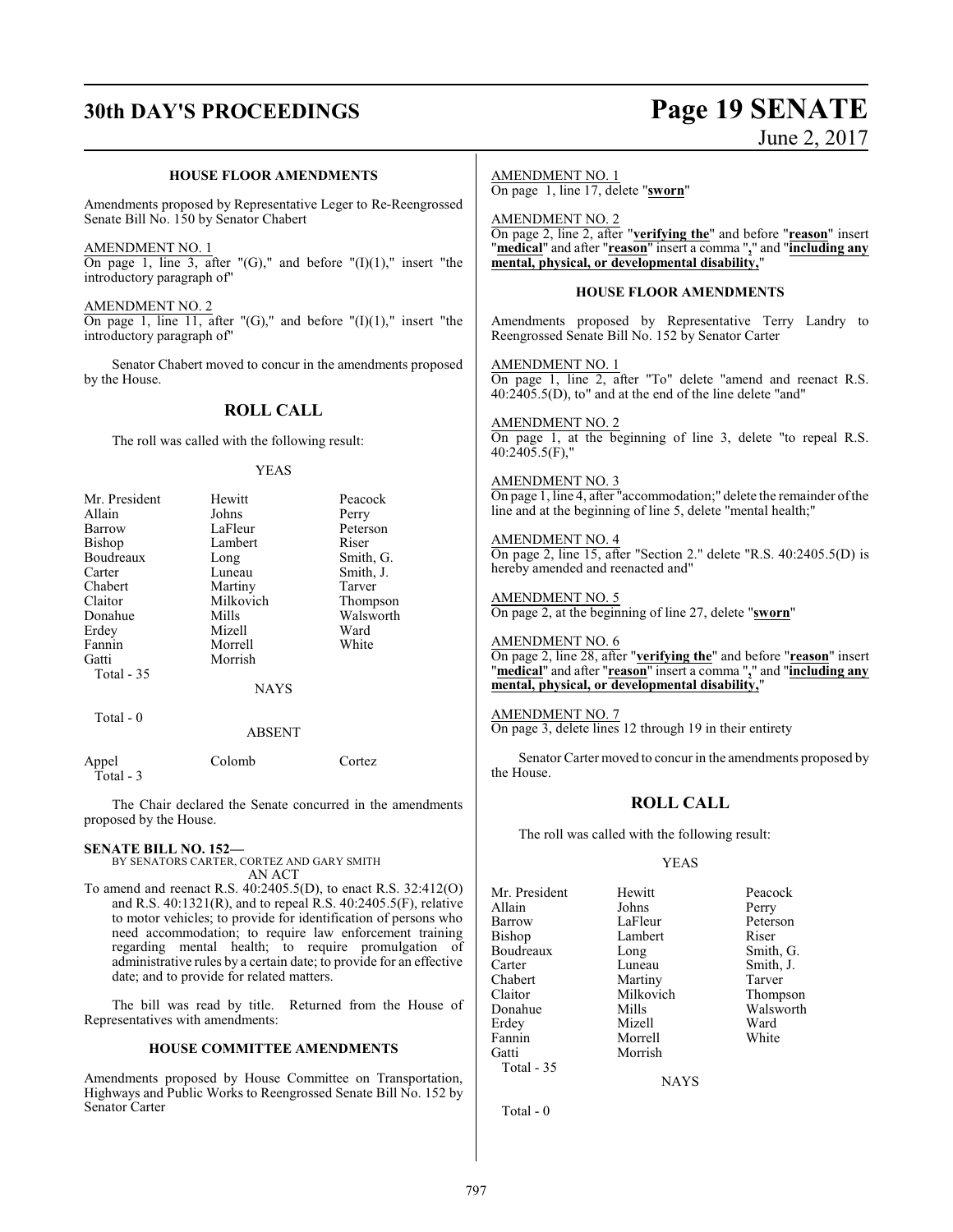#### ABSENT

Total - 3

Appel Colomb Cortez

The Chair declared the Senate concurred in the amendments proposed by the House.

#### **SENATE BILL NO. 154—**

BY SENATOR CARTER AND REPRESENTATIVES BAGNERIS, BOUIE, GARY CARTER, COX, GLOVER, JIMMY HARRIS, HILFERTY, TERRY LANDRY, LEGER, MARCELLE, MORENO, PIERRE, STAGNI AND THIBAUT

AN ACT

To enact R.S. 32:45, relative to traffic; to require posting notification of a mobile and fixed location speed camera; and to provide for related matters.

The bill was read by title. Returned from the House of Representatives with amendments:

#### **HOUSE COMMITTEE AMENDMENTS**

Amendments proposed by House Committee on Transportation, Highways and Public Works to Reengrossed Senate Bill No. 154 by Senator Carter

#### AMENDMENT NO. 1

On page 1, at the end of line 2, delete "**and fixed**" and at the beginning of line 3, delete "**location**"

AMENDMENT NO. 2

On page 1, line 6, after "**mobile**" and before "**speed**" delete "**and fixed location**"

AMENDMENT NO. 3

On page 1, line 8, after "**mobile**" and before "**speed**" delete "**and fixed location**"

#### AMENDMENT NO. 4

On page 1, line 10, after "**mobile**" and before "**speed**" delete "**and fixed location**"

#### AMENDMENT NO. 5

On page 2, line 6, after "**mobile**" and before "**speed**" delete "**and fixed location**"

Senator Carter moved to concur in the amendments proposed by the House.

## **ROLL CALL**

The roll was called with the following result:

#### YEAS

| Mr. President | Hewitt    | Peacock   |
|---------------|-----------|-----------|
| Allain        | Johns     | Perry     |
| Barrow        | LaFleur   | Peterson  |
| Bishop        | Lambert   | Riser     |
| Boudreaux     | Long      | Smith, G. |
| Carter        | Luneau    | Smith, J. |
| Chabert       | Martiny   | Tarver    |
| Claitor       | Milkovich | Thompson  |
| Donahue       | Mills     | Walsworth |
| Erdey         | Mizell    | Ward      |
| Fannin        | Morrell   | White     |
| Gatti         | Morrish   |           |
| Total - 35    |           |           |

**Page 20 SENATE 30th DAY'S PROCEEDINGS**

**NAYS** 

ABSENT

Appel Colomb Cortez

Total - 0

Total - 3

The Chair declared the Senate concurred in the amendments proposed by the House.

**SENATE BILL NO. 193—** BY SENATOR CORTEZ

AN ACT

To amend and reenact R.S. 37:844 and to enact R.S. 37:874(C) and (D), relative to embalming and funeral directing; to provide for certificate renewals; to provide for notice; to provide for a time frame for compliance; to provide for refunds of certain reinstatement fees; to provide for an effective date; and to provide for related matters.

On motion of Senator Long, the bill was read by title and returned to the Calendar, subject to call.

#### **SENATE BILL NO. 254— (Substitute of Senate Bill No. 235 by Senator Morrell)**

BY SENATORS MORRELL AND GARY SMITH AND REPRESENTATIVES LEGER, BOUIE, GARY CARTER, COUSSAN, COX, GAINES, GAROFALO, GLOVER, JIMMY HARRIS, HORTON, HUNTER, JACKSON, JAMES, JENKINS, JONES, MORENO, REYNOLDS, SMITH AND STOKES

AN ACT

To amend and reenact R.S.  $47:6007(B)(1)$ ,  $(8)$ ,  $(11)$  as amended by Acts 2015, No. 129, (14), (16) as amended by Acts 2015, No. 141, (17) as amended by Acts 2015, No. 129, (21), (24), the introductory paragraph of R.S. 47:6007(C)(1), R.S.  $47:6007(C)(1)(a)$  and (b), the introductory paragraphs of R.S. 47:6007(C)(1)(c) and (4), R.S. 47:6007(C)(4)(b) and (C)(4)(f) as amended by Acts 2015, No. 129 and 134, R.S.  $47:6007(D)(1)(a)$  and  $(2)(c)(i)$  as amended by Acts 2015, No. 141, (d),  $(D)(2)(e)(i)$  as amended by Acts 2015, No. 144, (9)(b)(i), and (I), to enact R.S. 47:6007(B)(28), (29), (30), (31), (32), (33), (34), and (C)(3)(d), (C)(4)(g), (D)(1)(d)(v) and  $(2)(a)(i)(gg)$  and (hh),  $(2)(a)(ii)$ , and  $(e)(iv)$ , and (J), and to repeal R.S. 47:6007(B)(4), (11) as amended by Acts 2015, Nos. 134 and 144, (16) as amended by Acts 2015, No. 134 and 412, (17)(c), (d), and (e) all as amended by Acts 2015, Nos. 134, 141, 142, 143, 144, and 412, (23), (C)(1)(d), (C)(4)(f) as amended by Acts 2015, No. 144, (D)(2)(c)(i) as amended by Acts 2015, No. 412, (D)(2)(e)(i) as amended by Acts 2015, Nos. 129, 141, and 412, relative to the motion picture production tax credit; to provide for definitions applicable to the credit; to provide for base investment credit enhancements; to provide for a maximum overall credit rate; to provide for conditions required to earn the credit; to provide for payroll credits for qualified entertainment companies; to provide for a sunset date for third-party credit transfers; to provide for permanent credit caps, structured pay outs, and project size limitations; to remove duplicate provisions; to provide for a sunset date; to provide for an effective date; and to provide for related matters.

The bill was read by title. Returned from the House of Representatives with amendments: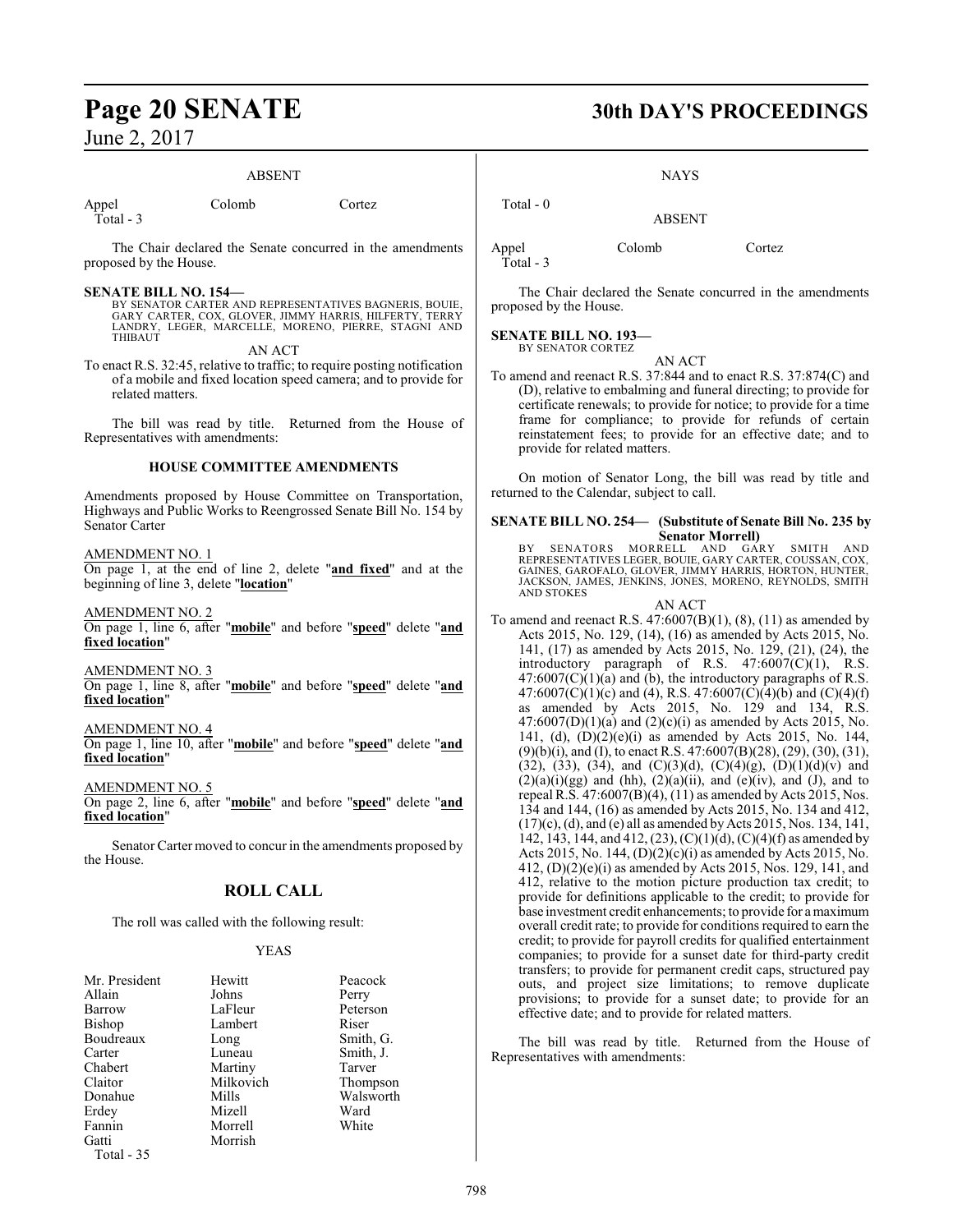# **30th DAY'S PROCEEDINGS Page 21 SENATE**

# June 2, 2017

#### **HOUSE COMMITTEE AMENDMENTS**

Amendments proposed by House Committee on Ways and Means to Reengrossed Senate Bill No. 254 by Senator Morrell

#### AMENDMENT NO. 1

On page 1, at the beginning of line 6, after  $(4)$ ," and before  $(C)(4)(f)$ " delete "R.S. 47:6007(C)(4)(b) and and insert "R.S. 47:6007"

#### AMENDMENT NO. 2

On page 2, line 10, after "and (4)," delete the remainder of the line in its entirety and insert "R.S. 47:6007"

#### AMENDMENT NO. 3

On page 3, line 21, after "and" and before "for" insert a comma "**,** and insert "**except for fringe benefits not includible in gross income,**"

#### AMENDMENT NO. 4

On page 4, line 11. after "Section." delete the remainder of the line and delete lines 12 through 15 in their entirety and at the beginning of line 16, delete "**thereunder.**"

#### AMENDMENT NO. 5

On page 5, line 13, after "marketing and distribution, insert "**except as otherwise provided by Subparagraph (a) of this Paragraph,**"

#### AMENDMENT NO. 6

On page 6, line 19, after "employee." delete the remainder of the line in its entirety and delete line 20 in its entirety and insert the following: "**Procurement companies that meet the definition established by rule by the office pursuant to the Administrative Procedure Act shall be considered a source within the state for purposes of this Section. However, the rule shall not exclude from the definition of a "procurement company", a company or vendor which is actively engaged in the business of obtaining goods or services that is organized and maintains its principal place of business in this state, maintains commercially-zoned immovable property and operates an office in this state, is a registered dealer for purposes of state sales and use tax collection and remittance, files a state income tax return, and employs Louisiana residents.**"

#### AMENDMENT NO. 7

On page 9, line 12, after "**credit of**" and before "**percent**" delete "**ten**" and insert "**fifteen**"

#### AMENDMENT NO. 8

On page 10, line 23, after "**credit of**" and before "**percent**" delete "**ten**" and insert "**fifteen**"

#### AMENDMENT NO. 9

On page 11, delete lines 24 through 29 in their entirety and on page 12, delete lines 1 through 17 in their entirety

#### AMENDMENT NO. 10

On page 14, line 4, after "**(g)**" and before "**except**" delete "**Beginning January 1, 2018,**" and insert "**For projects that apply on and after July 1, 2017,**"

#### **LEGISLATIVE BUREAU AMENDMENTS**

Amendments proposed by Legislative Bureau to Reengrossed Senate Bill No. 254 by Senator Morrell

#### AMENDMENT NO. 1

On page 2, line 14, following "and (hh)," and before "(ii)" insert  $"(2)$  $(a)$  $"$ 

AMENDMENT NO. 2

On page 6, line 25, following "**list**" and before "**and car**" insert "**,**"

AMENDMENT NO. 3 On page 8, line 13, change "**Project based**" to "**Project-based**"

## AMENDMENT NO. 4

On page 14, line 16, following "**(aa)**" change "**The business is**" to "**Is**"

AMENDMENT NO. 5

On page 16, line 9, change "**Project Based**" to "**Project-Based**"

#### **HOUSE FLOOR AMENDMENTS**

Amendments proposed by Representative Coussan to Reengrossed Senate Bill No. 254 by Senator Morrell

#### AMENDMENT NO. 1

In Amendment No. 6 by the House Ways and Means Committee (#3156) on page 1, delete lines 19 through 27 in their entirety and insert the following: "**Procurement company means any vendor that purchases, leases or otherwise obtains goods or services from sources outside of the state for the ultimate use, benefit or enjoyment of a state-certified production company, unless the vendor:(a) is actively engaged in the business of obtaining goods or services by being a consumer of, or acquiring ownership of, or a leasehold in, goods and services, prior to the goods or services being sold, leased or licensed to motion picture production companies or providers of services thereto; (b) is organized and maintains its principal place of business in Louisiana; (c) maintains at least one commercially zoned immovable property physical location in Louisiana that is either owned or leased, pursuant to an arms-length written lease of not less than twelve months duration, by the vendor; (d) maintains at such physical location a showroom and some inventory; (e) is registered to charge and remit, and charges and remits, Louisiana sales tax; (f) is required to file and files Louisiana income tax returns; (g) employs a minimum of three full-time Louisiana residents for a minimum of twelve months prior to providing its services to a Louisiana production company; (h) has commercially-standard daytime business hours; and (i) is not a publisher or otherwise engaged in the sale or licensure of literary property. For the avoidance of doubt, any vendor that meets the requirements of (a) through (i) of this Paragraph shall constitute a "source within the state".**"

#### AMENDMENT NO. 2

On page 9, line 16, after "**least**" and before "**percent**" delete "**seventy-five**" and insert "**fifty**"

#### AMENDMENT NO. 3

On page 9, line 18, after "**of**" and before "**million**" delete "**ten**" and insert "**one**"

#### AMENDMENT NO. 4

On page 10, line 7, after "**option,**" and before "**as approved**" insert "**including a donation to a Louisiana nonprofit film grant program**"

Senator Morrell moved to concur in the amendments proposed by the House.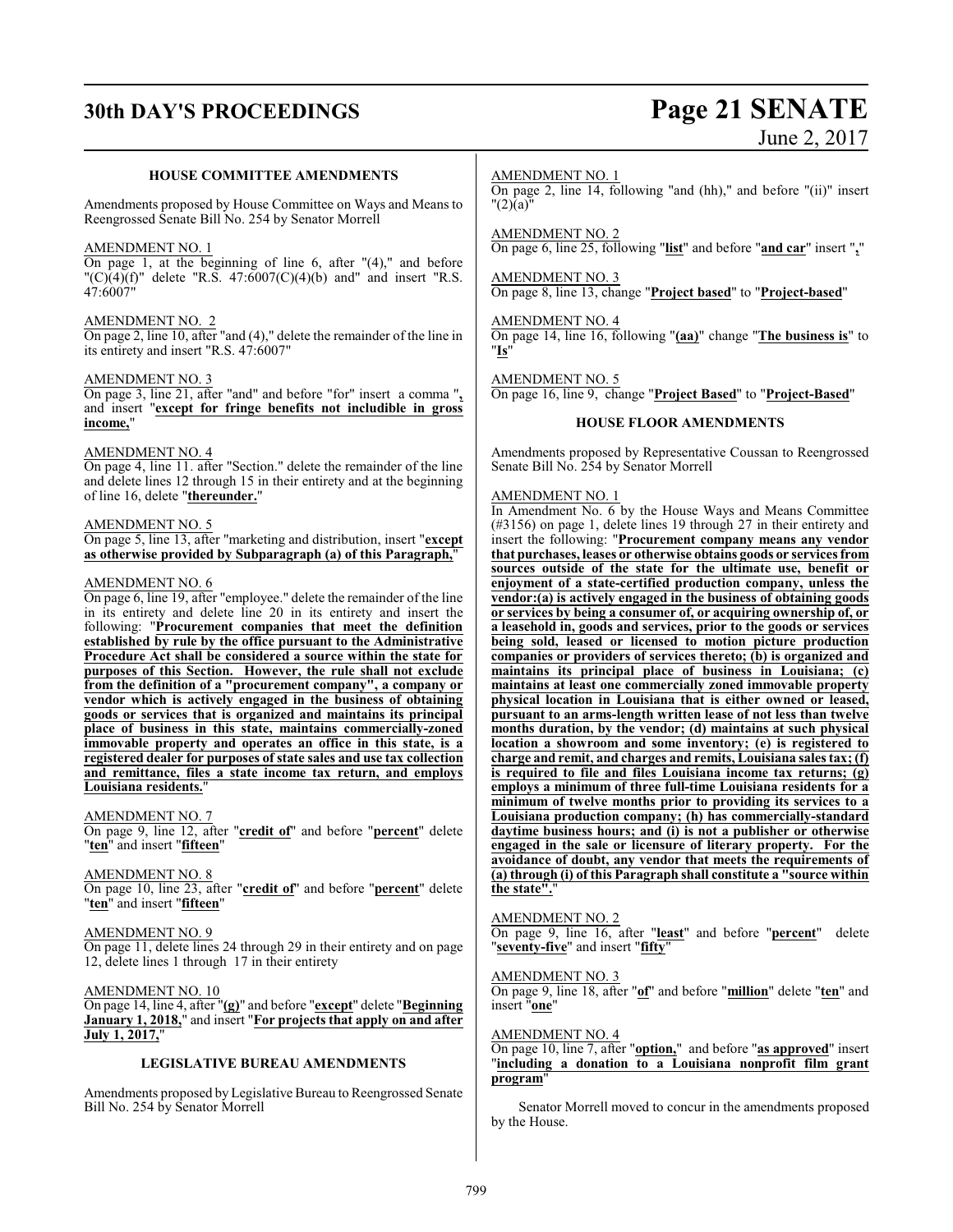## **ROLL CALL**

The roll was called with the following result:

#### YEAS

| Mr. President<br>Allain<br>Barrow<br>Bishop<br>Boudreaux<br>Carter<br>Chabert<br>Claitor<br>Donahue<br>Erdey<br>Gatti<br>Total $-33$ | Hewitt<br>Johns<br>LaFleur<br>Lambert<br>Luneau<br>Martiny<br>Milkovich<br>Mills<br>Mizell<br>Morrell<br>Morrish<br><b>NAYS</b> | Peacock<br>Perry<br>Peterson<br>Riser<br>Smith, G.<br>Smith, J.<br>Tarver<br>Thompson<br>Walsworth<br>Ward<br>White |
|--------------------------------------------------------------------------------------------------------------------------------------|---------------------------------------------------------------------------------------------------------------------------------|---------------------------------------------------------------------------------------------------------------------|
| Fannin<br>Total - 2                                                                                                                  | Long<br><b>ABSENT</b>                                                                                                           |                                                                                                                     |
| Appel                                                                                                                                | Colomb                                                                                                                          | Cortez                                                                                                              |

Total - 3

The Chair declared the Senate concurred in the amendments proposed by the House.

#### **Senate Bills and Joint Resolutions Returned from the House of Representatives with Amendments, Subject to Call**

#### **Called from the Calendar**

Senator Bishop asked that Senate Bill No. 81 be called from the Calendar.

#### **SENATE BILL NO. 81—** BY SENATOR BISHOP

AN ACT

To amend and reenact Children's Code Articles 405(A) and (B),  $1016(A)$ , and  $1025.4(A)(2)$ , and to enact Children's Code Articles 116(4.1), 643(C), 1004(D)(6), 1015(10), and 1023(C), relative to curators; to provide for definitions; to provide for the payment of fees; to provide relative to unidentified parents; to provide relative to termination of parental rights; to provide relative to right to counsel; to provide relative to conference scheduling; and to provide for related matters.

The bill was read by title. Returned from the House of Representatives with amendments:

#### **HOUSE COMMITTEE AMENDMENTS**

Amendments proposed by House Committee on Civil Law and Procedure to Engrossed Senate Bill No. 81 by Senator Bishop

AMENDMENT NO. 1 On page 3, line 3, after "**proceedings**" and before "**is**" insert "**or the mother, if not a party,**"

AMENDMENT NO. 2

On page 3, line 25, after "**proceedings**" and before "**is**" insert "**or the mother, if not a party,**"

AMENDMENT NO. 3 On page 4, line 19, after "**proceedings**" and before "**is**" insert "**or the mother, if not a party,**"

## **Page 22 SENATE 30th DAY'S PROCEEDINGS**

#### **LEGISLATIVE BUREAU AMENDMENTS**

Amendments proposed by Legislative Bureau to Engrossed Senate Bill No. 81 by Senator Bishop

AMENDMENT NO. 1 On page 3, line 21, following "**unknown**" delete the remainder of the line and line 22 and insert "**and all the following have occurred:**"

AMENDMENT NO. 2 On page 3, between lines 27 and 28, insert "**(c) The department has obtained all of the following:**"

AMENDMENT NO. 3 On page 3, line 28, change "**(c)**" to "**(i)**"

AMENDMENT NO. 4 On page 4, line 2, change "**(d)**" to "**(ii)**"

AMENDMENT NO. 5 On page 4, line 4, change "**(e)**" to "**(iii)**"

Senator Bishop moved to concur in the amendments proposed by the House.

### **ROLL CALL**

The roll was called with the following result:

#### YEAS

| Mr. President | Hewitt      | Peacock   |
|---------------|-------------|-----------|
| Allain        | Johns       | Perry     |
| Barrow        | LaFleur     | Peterson  |
| Bishop        | Lambert     | Riser     |
| Boudreaux     | Long        | Smith, G. |
| Carter        | Luneau      | Smith, J. |
| Chabert       | Martiny     | Tarver    |
| Claitor       | Milkovich   | Thompson  |
| Donahue       | Mills       | Walsworth |
| Erdey         | Mizell      | Ward      |
| Fannin        | Morrell     | White     |
| Gatti         | Morrish     |           |
| Total $-35$   |             |           |
|               | <b>NAYS</b> |           |
|               |             |           |

Total - 0

Appel Colomb Cortez Total - 3

The Chair declared the Senate concurred in the amendments proposed by the House.

ABSENT

#### **Rules Suspended**

Senator Thompson asked for and obtained a suspension of the rules to take up at this time:

#### **House Bills and Joint Resolutions on Third Reading and Final Passage**

#### **Bagneris Rule**

Senator Thompson moved to invoke the rule to temporarily pass over controversial House Bills on Third Reading and Final Passage with the intention of taking them up later, in their regular order and to specifically start with House Bill No.  $57$ .

Without objection, so ordered.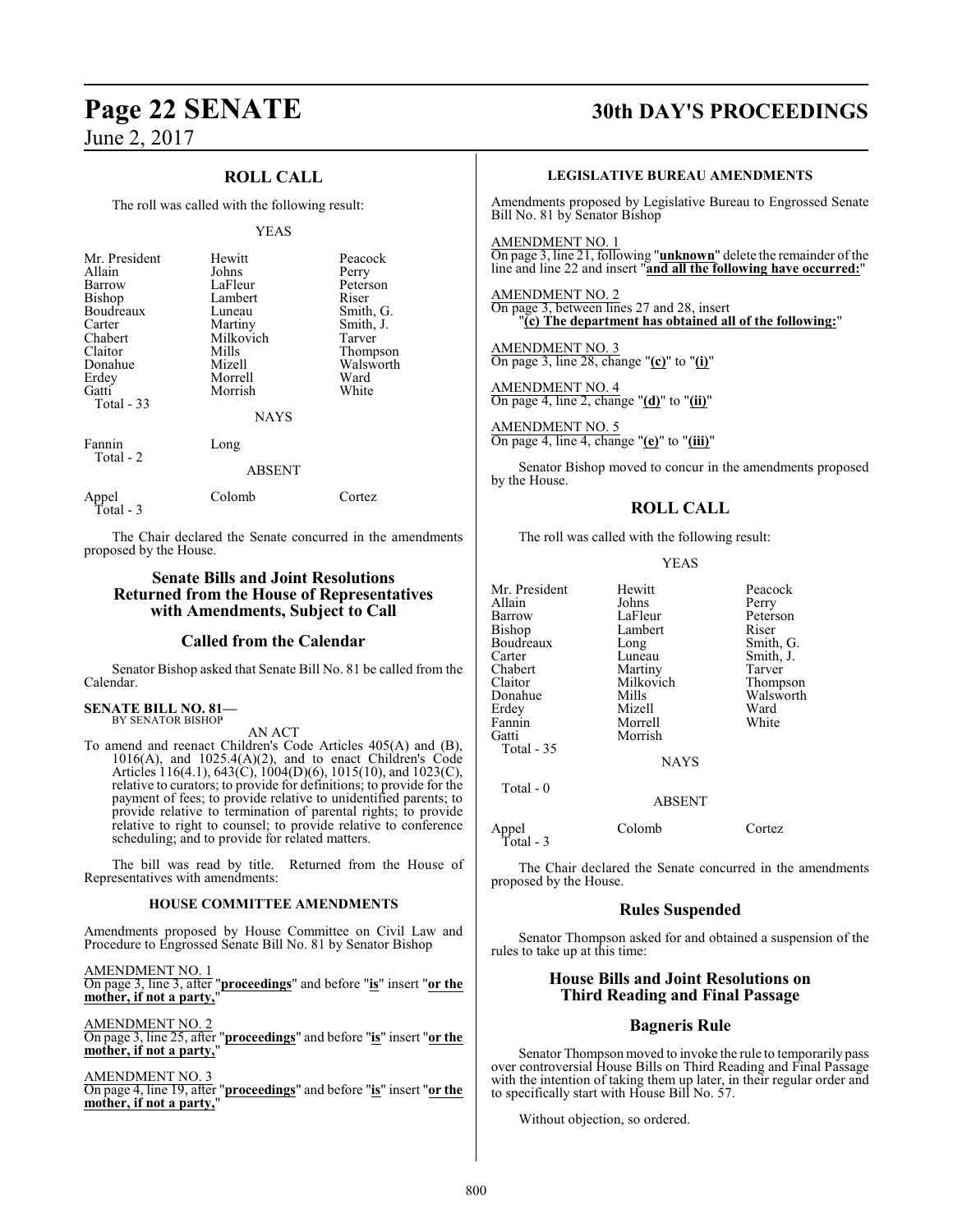# **30th DAY'S PROCEEDINGS Page 23 SENATE**

#### **HOUSE BILL NO. 150—**

BY REPRESENTATIVE DUSTIN MILLER AN ACT

To amend and reenact R.S. 25:231, 232(A), and 234(A), relative to the South St. Landry Community Library District; to provide relative to the name of the district; and to provide for related matters.

The bill was read by title. Senator Boudreaux moved the final passage of the bill.

#### **ROLL CALL**

The roll was called with the following result:

#### YEAS

| Mr. President<br>Allain<br>Barrow<br>Bishop<br>Boudreaux<br>Carter<br>Chabert<br>Claitor<br>Donahue<br>Erdey<br>Gatti<br>Total $-33$ | Hewitt<br>Johns<br>LaFleur<br>Lambert<br>Long<br>Luneau<br>Martiny<br>Mills<br>Mizell<br>Morrell<br>Morrish<br><b>NAYS</b> | Peacock<br>Perry<br>Peterson<br>Riser<br>Smith, G.<br>Smith, J.<br>Tarver<br>Thompson<br>Walsworth<br>Ward<br>White |
|--------------------------------------------------------------------------------------------------------------------------------------|----------------------------------------------------------------------------------------------------------------------------|---------------------------------------------------------------------------------------------------------------------|
| Total - 0                                                                                                                            | <b>ABSENT</b>                                                                                                              |                                                                                                                     |
| Appel<br>Colomb<br>Total - 5                                                                                                         | Cortez<br>Fannin                                                                                                           | Milkovich                                                                                                           |

The Chair declared the bill was passed and ordered it returned to the House. Senator Boudreaux moved to reconsider the vote by which the bill was passed and laid the motion on the table.

## **HOUSE BILL NO. 156—** BY REPRESENTATIVE DWIGHT

AN ACT

To amend and reenact R.S. 56:435.1(A) and 435.1.1(A)(2) and (C), relative to oyster harvest in Calcasieu Lake and Sabine Lake; to provide for the gear authorized for oyster harvest on Calcasieu Lake and Sabine Lake; and to provide for related matters.

The bill was read by title. Senator Morrish moved the final passage of the bill.

#### **ROLL CALL**

The roll was called with the following result:

#### YEAS

| Mr. President | Johns     | Peterson  |
|---------------|-----------|-----------|
| Allain        | LaFleur   | Riser     |
| Barrow        | Long      | Smith, G. |
| Bishop        | Luneau    | Smith, J. |
| Boudreaux     | Milkovich | Tarver    |
| Carter        | Mills     | Thompson  |
| Claitor       | Mizell    | Walsworth |
| Donahue       | Morrell   | Ward      |
| Erdey         | Morrish   | White     |
| Gatti         | Peacock   |           |
| Hewitt        | Perry     |           |
| Total - 31    |           |           |

# June 2, 2017

**NAYS** 

Chabert Lambert Martiny ABSENT

Appel Cortez Colomb Fannin Total - 4

Total - 3

The Chair declared the bill was passed and ordered it returned to the House. Senator Morrish moved to reconsider the vote by which the bill was passed and laid the motion on the table.

#### **HOUSE BILL NO. 160—**

BY REPRESENTATIVE GREGORY MILLER AN ACT

To amend and reenact R.S. 18:564(D)(1)(a)(introductory paragraph) and (2)(b) and 1309.3(D)(1)(a)(introductory paragraph) and to enact  $\hat{R}$ .S. 18:106(C)(2)(d), 564(D)(1)(a)(iv) and (2)(a)(iv), and  $1309.3(D)(1)(a)(iv)$  and (v), relative to voting; to provide relative to eligibility for certain persons to receive assistance in voting on election day and during early voting; to provide procedures and requirements for receiving assistance in voting; and to provide for related matters.

The bill was read by title. Senator Gary Smith moved the final passage of the bill.

#### **ROLL CALL**

The roll was called with the following result:

#### YEAS

Mr. President Johns Peacock<br>Allain LaFleur Perry Allain 1988 LaFleur 1988 Perry<br>1997 Barrow 1988 Lambert 1988 Peterson Lambert Bishop Long Riser<br>Boudreaux Luneau Smith, G. Boudreaux Luneau<br>Carter Martiny Carter Martiny Smith, J.<br>Chabert Milkovich Tarver Chabert Milkovich<br>Claitor Mills Claitor Mills Thompson Donahue Mizell Walsworth Erdey Morrell Ward<br>
Hewitt Morrish White Morrish Total - 33 **NAYS**  Total - 0 ABSENT Appel Cortez Gatti Colomb Total - 5

The Chair declared the bill was passed and ordered it returned to the House. Senator Gary Smith moved to reconsider the vote by which the bill was passed and laid the motion on the table.

## **HOUSE BILL NO. 164—** BY REPRESENTATIVE BAGLEY

AN ACT

To enact R.S. 33:381(C)(34), relative to the town of Stonewall and DeSoto Parish; to provide for the abolition of the office of police chief and the police department in the town of Stonewall; to authorize the town to contract with other law enforcement entities in the parish for law enforcement services; and to provide for related matters.

The bill was read by title. Senator Martiny moved the final passage of the bill.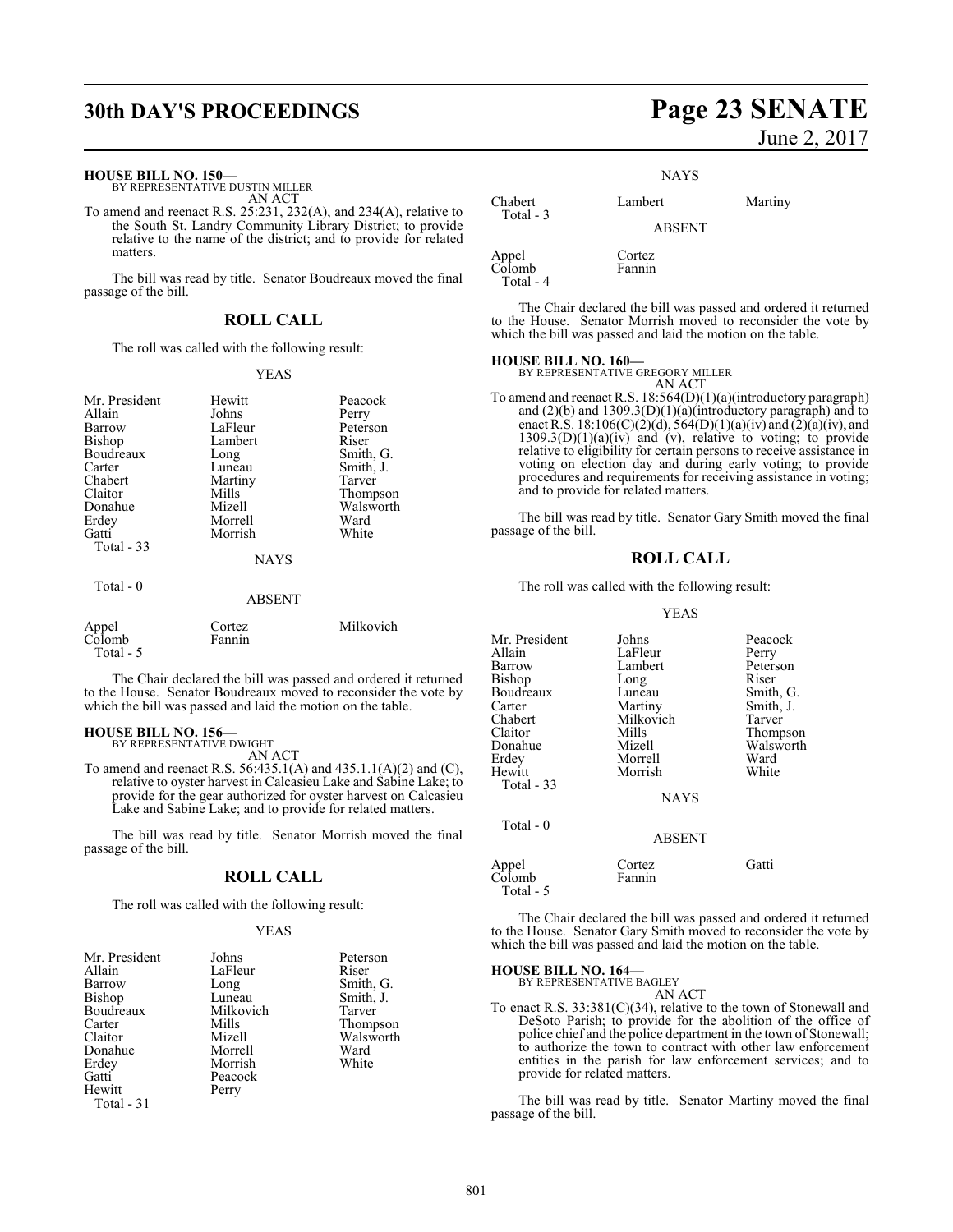## **ROLL CALL**

The roll was called with the following result:

#### YEAS

| Mr. President<br>Allain<br>Barrow<br>Bishop<br>Boudreaux<br>Carter<br>Chabert<br>Claitor<br>Donahue<br>Erdey<br>Gatti<br>Total - 32 | Hewitt<br>Johns<br>LaFleur<br>Lambert<br>Long<br>Luneau<br>Martiny<br>Milkovich<br>Mills<br>Mizell<br>Morrish<br><b>NAYS</b> | Peacock<br>Perry<br>Peterson<br>Smith, G.<br>Smith, J.<br>Tarver<br>Thompson<br>Walsworth<br>Ward<br>White |
|-------------------------------------------------------------------------------------------------------------------------------------|------------------------------------------------------------------------------------------------------------------------------|------------------------------------------------------------------------------------------------------------|
| Total $-0$                                                                                                                          | <b>ABSENT</b>                                                                                                                |                                                                                                            |

| Appel     | Cortez | Morrell |
|-----------|--------|---------|
| Colomb    | Fannin | Riser   |
| Total - 6 |        |         |

The Chair declared the bill was passed and ordered it returned to the House. Senator Martiny moved to reconsider the vote by which the bill was passed and laid the motion on the table.

#### **HOUSE BILL NO. 319—**

BY REPRESENTATIVES JORDAN, TERRY BROWN, HALL, MARCELLE, AND PIERRE

AN ACT To designate a portion of Louisiana Highway 1 in Port Allen, Louisiana as the "Martin Luther King, Jr. Memorial Highway"; to designate a portion of Berard Street from Bridge Street to Louisiana Highway 94 in Breaux Bridge, Louisiana, as the "Dr. Martin Luther King, Jr. Memorial Drive"; and to provide for related matters.

The bill was read by title. Senator Barrow moved the final passage of the bill.

### **ROLL CALL**

The roll was called with the following result:

#### YEAS

| Hewitt      | Morrish   |
|-------------|-----------|
| Johns       | Peacock   |
| LaFleur     | Peterson  |
| Lambert     | Riser     |
| Long        | Smith, G. |
| Luneau      | Smith, J. |
| Martiny     | Tarver    |
| Milkovich   | Thompson  |
| Mills       | Walsworth |
| Mizell      | Ward      |
| Morrell     | White     |
| <b>NAYS</b> |           |
|             |           |

Total - 0

ABSENT

Appel Cortez Perry Colomb Fannin Total - 5

# **Page 24 SENATE 30th DAY'S PROCEEDINGS**

The Chair declared the bill was passed and ordered it returned to the House. Senator Barrow moved to reconsider the vote by which the bill was passed and laid the motion on the table.

# **HOUSE BILL NO. 327—** BY REPRESENTATIVE SCHEXNAYDER

AN ACT

To enact R.S. 13:996.69, relative to a courthouse building fund in Ascension Parish; to provide relative to the Twenty-Third Judicial District Court and the Parish Court for the Parish of Ascension; to establish an Ascension Parish Courthouse Building Fund; to provide for additional charges for initial filing and pleadings filed in civil matters; to provide for dedication, purpose, and disbursement of such funds; to provide for a reduction of charges in certain cases; to authorize cooperative endeavor agreements; to provide for a contingent effective date; and to provide for related matters.

The bill was read by title. Senator Lambert moved the final passage of the bill.

#### **ROLL CALL**

The roll was called with the following result:

#### YEAS

| Mr. President | Hewitt        | Peterson  |
|---------------|---------------|-----------|
| Allain        | Johns         | Riser     |
| Barrow        | LaFleur       | Smith, G. |
| Bishop        | Lambert       | Smith, J. |
| Boudreaux     | Long          | Tarver    |
| Carter        | Luneau        | Thompson  |
| Chabert       | Martiny       | Walsworth |
| Donahue       | Mills         | Ward      |
| Erdey         | Mizell        | White     |
| Fannin        | Morrish       |           |
| Gatti         | Peacock       |           |
| Total - 31    |               |           |
|               | <b>NAYS</b>   |           |
| Claitor       |               |           |
| Total - 1     |               |           |
|               | <b>ABSENT</b> |           |
| Appel         | Cortez        | Morrell   |
| Colomb        | Milkovich     | Perry     |
| Total - 6     |               |           |

The Chair declared the bill was passed and ordered it returned to the House. Senator Lambert moved to reconsider the vote by which the bill was passed and laid the motion on the table.

#### **HOUSE BILL NO. 337—**

BY REPRESENTATIVES STOKES, SIMON, AND STAGNI AN ACT

To amend and reenact R.S.  $47:297(P)(1)$ ,  $(2)$ ,  $(3)(introducing$ paragraph), and (5), relative to individual income tax credits; to authorize an individual income tax credit for certain residential improvements made by persons with certain disabilities; to provide for a program cap; to provide for effectiveness; and to provide for related matters.

#### **Floor Amendments**

Senator Erdey submitted the following amendments on behalf of Senator Morrell.

#### **SENATE FLOOR AMENDMENTS**

Amendments proposed by Senator Morrell to Reengrossed House Bill No. 337 by Representative Stokes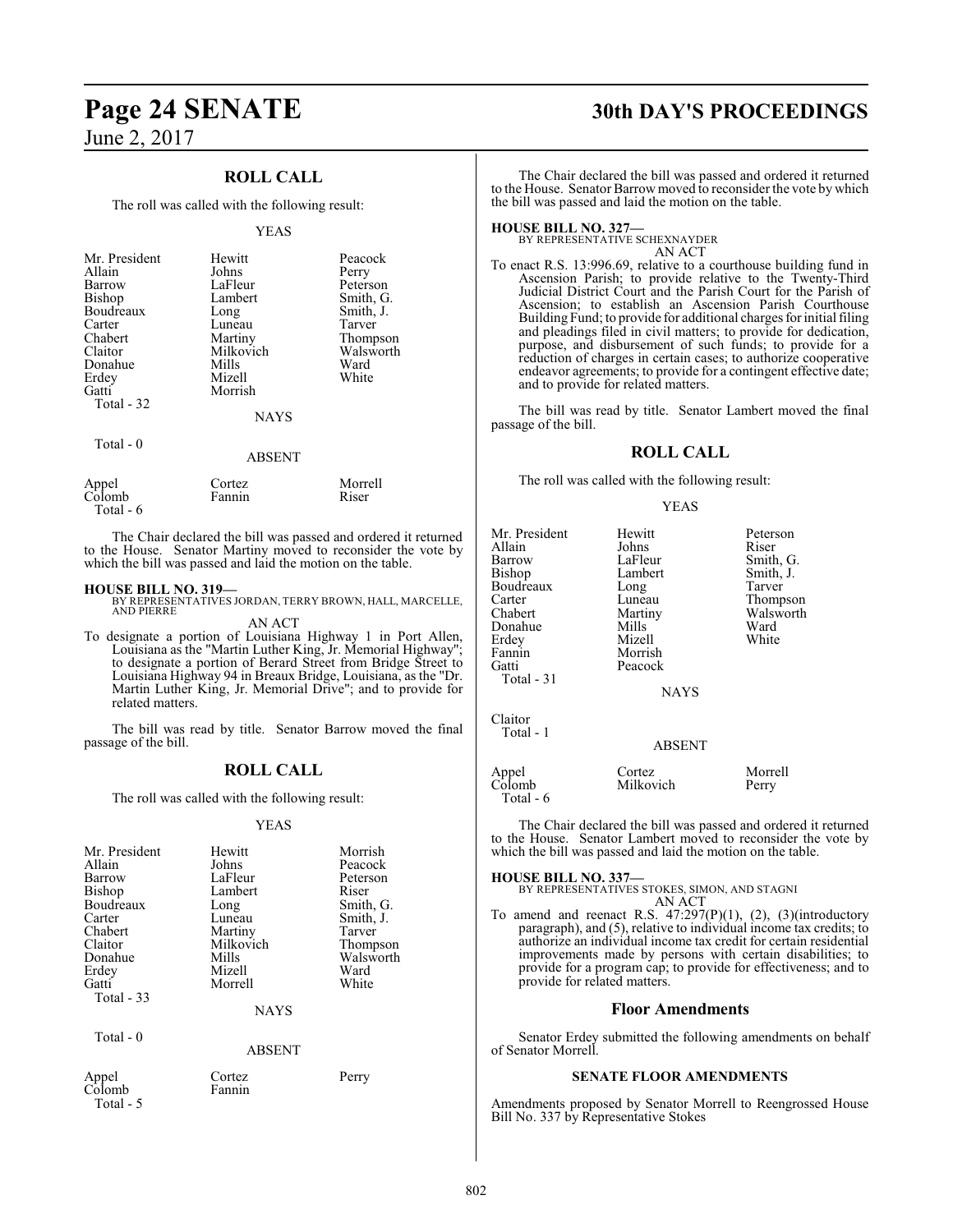# **30th DAY'S PROCEEDINGS Page 25 SENATE**

#### AMENDMENT NO. 1

On page 1, line 2, between "and (5)" and the comma "," insert "and to enact R.S. 47:297(P)(6) and (7)"

#### AMENDMENT NO. 2

On page 1, line 9, between "reenacted" and "to" insert "and R.S.  $47:297(P)(6)$  and (7) are hereby enacted"

#### AMENDMENT NO. 3

In Senate Committee Amendment No. 4 proposed by the Senate Committee on Revenue and Fiscal Affairs and adopted by the Senate on June 1, 2017, on page 1, line 25, change "C.C. art." to "Civil Code Article"

On motion of Senator Erdey, the amendments were adopted.

The bill was read by title. Senator Erdey moved the final passage of the amended bill.

## **ROLL CALL**

The roll was called with the following result:

#### YEAS

| Mr. President | Gatti         | Morrish   |
|---------------|---------------|-----------|
| Allain        | Hewitt        | Peacock   |
| Barrow        | Johns         | Peterson  |
| Bishop        | LaFleur       | Riser     |
| Boudreaux     | Lambert       | Smith, G. |
| Carter        | Long          | Smith, J. |
| Chabert       | Luneau        | Tarver    |
| Claitor       | Martiny       | Thompson  |
| Donahue       | Milkovich     | Walsworth |
| Erdey         | Mills         | Ward      |
| Fannin        | Mizell        | White     |
| Total - 33    |               |           |
|               | <b>NAYS</b>   |           |
| Total $-0$    |               |           |
|               | <b>ABSENT</b> |           |
| Appel         | Cortez        | Perry     |
| Colomb        | Morrell       |           |
| Total - 5     |               |           |

The Chair declared the amended bill was passed and ordered it returned to the House. Senator Erdey moved to reconsider the vote by which the bill was passed and laid the motion on the table.

#### **HOUSE BILL NO. 377—** BY REPRESENTATIVE LYONS

AN ACT

To enact R.S. 46:1608(G) and 1608.1, relative to the Jefferson Council on Aging; to provide for allocation of services funded with monies appropriated to the council; to require the council to provide for and fund certain services to be delivered at designated centers; to establish conditions for the allocation of such services; to authorize the provision of certain services for residents age sixty or over; to prohibit the displacement, replacement, or supplanting of other monies with funding for such services; and to provide for related matters.

The bill was read by title. Senator Carter moved the final passage of the bill.

#### **ROLL CALL**

The roll was called with the following result:

#### YEAS

| Mr. President | Gatti  | Morrish |
|---------------|--------|---------|
| Allain        | Hewitt | Peacock |

# June 2, 2017

| Barrow<br>Bishop<br>Boudreaux<br>Carter<br>Chabert<br>Claitor<br>Donahue<br>Erdey<br>Fannin<br>Total - 33 | Johns<br>LaFleur<br>Lambert<br>Long<br>Luneau<br>Martiny<br>Milkovich<br>Mills<br>Mizell | Peterson<br>Riser<br>Smith, G.<br>Smith, J.<br>Tarver<br>Thompson<br>Walsworth<br>Ward<br>White |
|-----------------------------------------------------------------------------------------------------------|------------------------------------------------------------------------------------------|-------------------------------------------------------------------------------------------------|
| Total - 0                                                                                                 | <b>NAYS</b><br><b>ABSENT</b>                                                             |                                                                                                 |
| Appel<br>Colomb<br>Total - 5                                                                              | Cortez<br>Morrell                                                                        | Perry                                                                                           |

The Chair declared the bill was passed and ordered it returned to the House. Senator Carter moved to reconsider the vote by which the bill was passed and laid the motion on the table.

#### **HOUSE BILL NO. 389—**

BY REPRESENTATIVE CARMODY AN ACT

To amend and reenact R.S. 30:21(B)(2)(a) and R.S. 40:1749.23(A) and to enact R.S. 30:4(S) and R.S. 40:1749.12(17) and (18) and 1749.27, relative to the Louisiana Underground Utilities and Facilities Damage Prevention Law; to provide for the authority of the commissioner of conservation to enforce laws for the prevention of damage to pipelines; to provide for and require certain procedures; to provide for adjudication of violations; to provide for penalties and other remedies; to provide for effectiveness; and to provide for related matters.

The bill was read by title. Senator Johns moved the final passage of the bill.

#### **ROLL CALL**

The roll was called with the following result:

#### YEAS

| Mr. President | Hewitt        | Perry     |
|---------------|---------------|-----------|
| Allain        | Johns         | Peterson  |
| Barrow        | LaFleur       | Riser     |
| Bishop        | Lambert       | Smith, G. |
| Boudreaux     | Long          | Smith, J. |
| Carter        | Luneau        | Tarver    |
| Chabert       | Martiny       | Thompson  |
| Claitor       | Milkovich     | Walsworth |
| Donahue       | Mills         | Ward      |
| Erdey         | Mizell        | White     |
| Fannin        | Morrish       |           |
| Gatti         | Peacock       |           |
| Total - 34    |               |           |
|               | <b>NAYS</b>   |           |
| Total - 0     |               |           |
|               | <b>ABSENT</b> |           |
| Appel         | Cortez        |           |
| Colomb        | Morrell       |           |
| Total - 4     |               |           |

The Chair declared the bill was passed and ordered it returned to the House. Senator Johns moved to reconsider the vote by which the bill was passed and laid the motion on the table.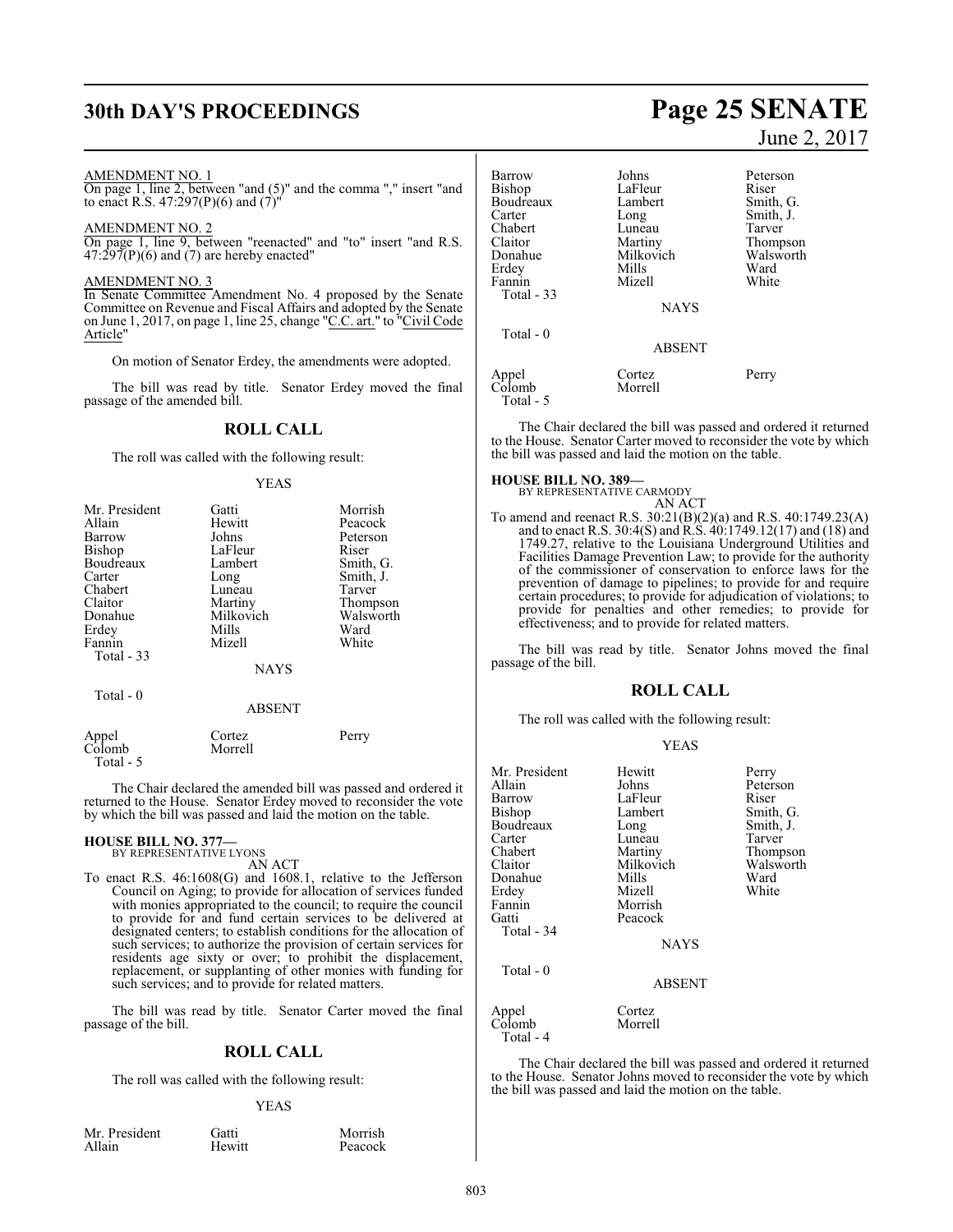#### **HOUSE BILL NO. 436—**

BY REPRESENTATIVES TALBOT, HOLLIS, LEBAS, DUSTIN MILLER, MORENO, AND THIBAUT AN ACT

To enact Part VIII of Chapter 12 of Title 40 of the Louisiana Revised Statutes of 1950, to be comprised of R.S. 40:2255.1 and 2255.11, relative to prescription drug prices; to provide for definitions; to require disclosure of prescription drug price information; and to provide for related matters.

The bill was read by title. Senator Mills moved the final passage of the bill.

## **ROLL CALL**

The roll was called with the following result:

#### YEAS

| Mr. President       | Hewitt        | Perry     |
|---------------------|---------------|-----------|
| Allain              | Johns         | Peterson  |
| Barrow              | LaFleur       | Riser     |
| <b>Bishop</b>       | Lambert       | Smith, G. |
| Boudreaux           | Long          | Smith, J. |
| Carter              | Luneau        | Tarver    |
| Chabert             | Martiny       | Thompson  |
| Claitor             | Milkovich     | Walsworth |
| Donahue             | Mills         | Ward      |
| Erdey               | Mizell        | White     |
| Fannin              | Morrish       |           |
| Gatti               | Peacock       |           |
| Total - 34          |               |           |
|                     | <b>NAYS</b>   |           |
| Total - 0           |               |           |
|                     | <b>ABSENT</b> |           |
| Appel               | Cortez        |           |
| Colomb<br>Total - 4 | Morrell       |           |

The Chair declared the bill was passed and ordered it returned to the House. Senator Mills moved to reconsider the vote by which the bill was passed and laid the motion on the table.

**HOUSE BILL NO. 461—**<br>BY REPRESENTATIVES BISHOP, AMEDEE, BACALA, BAGLEY, BARRAS, BROADWATER, CHAD BROWN, TERRY BROWN, CONNICK,<br>COUSSAN, CREWS, DAVIS, DEVILLIER, DWIGHT, EDMONDS,<br>GISCLAIR, GUINN, HENSGENS, HORTON, JONES, NA

#### AN ACT

To amend and reenact R.S.  $47:633(7)(c)(iv)$ , relative to state severance taxes on oil and gas; to provide with respect to incentives relating to inactive and orphan wells; to provide for eligibility and the extent of certain special rate provisions; to provide for requirements and limitations; to provide for effectiveness; and to provide for related matters.

#### **Floor Amendments**

Senator Hewitt submitted the following amendments on behalf of Senator Morrell.

#### **SENATE FLOOR AMENDMENTS**

Amendments proposed by Senator Morrell to Reengrossed House Bill No. 461 by Representative Bishop

#### AMENDMENT NO. 1

In Senate Committee Amendment No. 1 proposed by the Senate Committee on Revenue and Fiscal Affairs and adopted by the Senate on June 1, 2017, on page 1, line 5, change "said" to "the"

## **Page 26 SENATE 30th DAY'S PROCEEDINGS**

On motion of Senator Hewitt, the amendments were adopted.

The bill was read by title. Senator Hewitt moved the final passage of the amended bill.

#### **ROLL CALL**

The roll was called with the following result:

#### YEAS

| Mr. President<br>Allain<br>Barrow | Gatti<br>Hewitt<br>Johns | Peacock<br>Perry<br>Peterson<br>Riser |
|-----------------------------------|--------------------------|---------------------------------------|
| Bishop<br>Boudreaux               | LaFleur<br>Lambert       | Smith, G.                             |
| Carter                            | Long                     | Smith, J.                             |
| Chabert                           | Luneau                   | Tarver                                |
| Claitor                           | Martiny                  | Thompson                              |
| Donahue                           | Milkovich                | Walsworth                             |
| Erdey                             | Mills                    | Ward                                  |
| Fannin                            | Morrish                  | White                                 |
| Total - 33                        |                          |                                       |
|                                   | <b>NAYS</b>              |                                       |
| Total - 0                         |                          |                                       |
|                                   | <b>ABSENT</b>            |                                       |
| Appel<br>Colomb<br>Total - 5      | Cortez<br>Mizell         | Morrell                               |

The Chair declared the amended bill was passed and ordered it returned to the House. Senator Hewitt moved to reconsider the vote by which the bill was passed and laid the motion on the table.

#### **HOUSE BILL NO. 505—** BY REPRESENTATIVES JACKSON AND HUNTER

AN ACT

To enact R.S. 17:85.1, relative to Monroe City Schools; to name the building used as an auditorium and gymnasium at Lincoln Elementary School; and to provide for related matters.

The bill was read by title. Senator Thompson moved the final passage of the bill.

#### **ROLL CALL**

The roll was called with the following result:

#### YEAS

| Mr. President | Hewitt        | Perry     |
|---------------|---------------|-----------|
| Allain        | Johns         | Peterson  |
| Barrow        | LaFleur       | Riser     |
| Bishop        | Lambert       | Smith, G. |
| Boudreaux     | Long          | Smith, J. |
| Carter        | Luneau        | Tarver    |
| Chabert       | Martiny       | Thompson  |
| Claitor       | Milkovich     | Walsworth |
| Donahue       | Mills         | Ward      |
| Erdev         | Mizell        | White     |
| Fannin        | Morrish       |           |
| Gatti         | Peacock       |           |
| Total - 34    |               |           |
|               | <b>NAYS</b>   |           |
| Total - 0     |               |           |
|               | <b>ABSENT</b> |           |
|               |               |           |

Appel Cortez<br>Colomb Morrell

 $C\overline{olomb}$ Total - 4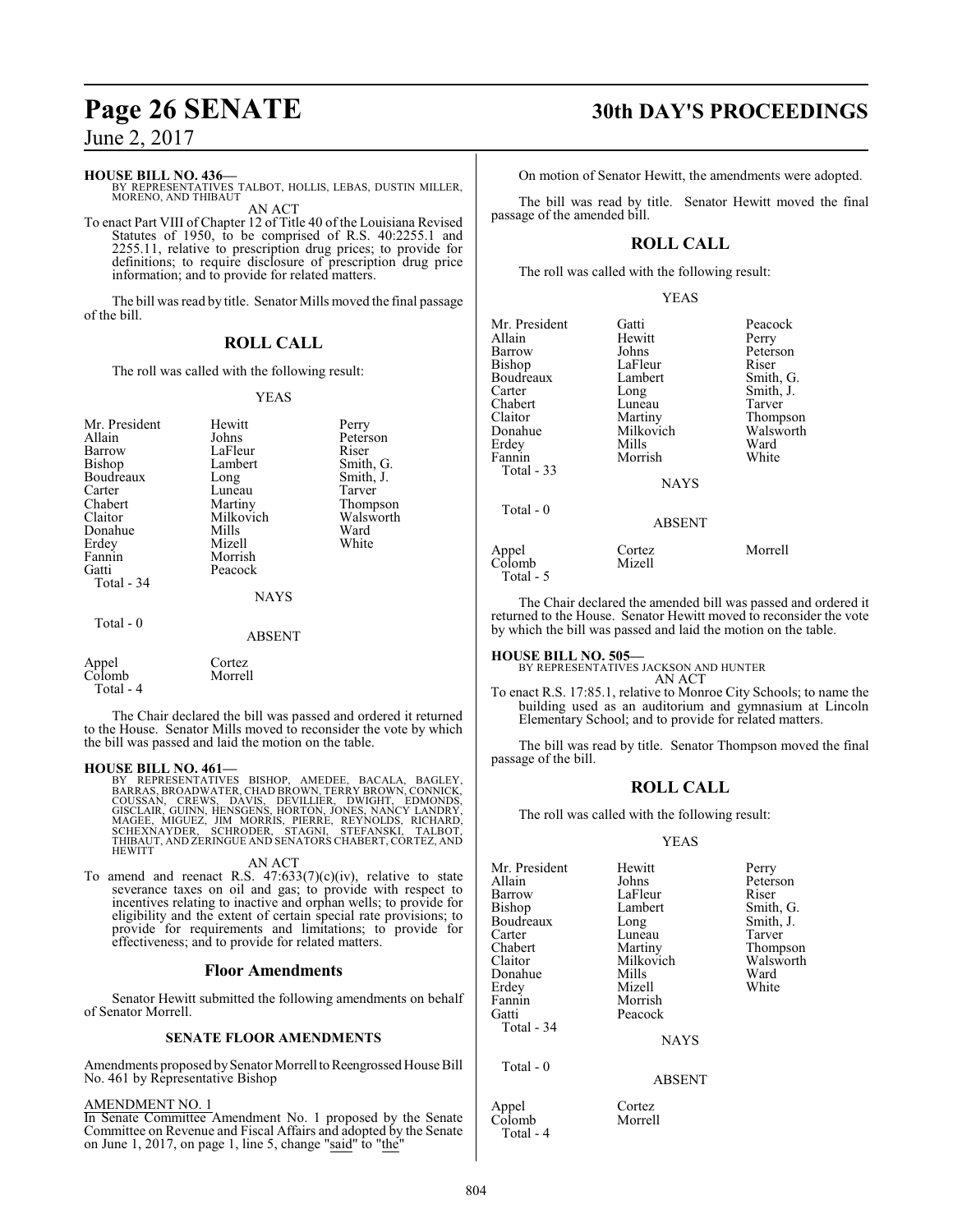# **30th DAY'S PROCEEDINGS Page 27 SENATE**

The Chair declared the bill was passed and ordered it returned to the House. Senator Thompson moved to reconsider the vote by which the bill was passed and laid the motion on the table.

#### **HOUSE BILL NO. 517—**

BY REPRESENTATIVES GARY CARTER AND BOUIE AN ACT

To amend and reenact R.S. 17:22(11), to enact R.S. 17:22(12), and to repeal R.S. 17:22(11), relative to the functions and duties of the state superintendent of education; to require the superintendent to submit a written report annually to the House Committee on Education and the Senate Committee on Education relative to each public school, including charter schools; to provide for an annual deadline and the content of such reports; to specify a regular legislative session during which the superintendent shall appear before such committees to present a summary, findings, and recommendations relative to such reports; to provide for the termination of these provisions; and to provide for related matters.

The bill was read by title. Senator Carter moved the final passage of the bill.

#### **ROLL CALL**

The roll was called with the following result:

#### YEAS

| Mr. President<br>Allain<br>Barrow<br>Bishop<br>Boudreaux<br>Carter<br>Chabert<br>Claitor<br>Donahue<br>Erdey | Gatti<br>Hewitt<br>Johns<br>LaFleur<br>Lambert<br>Long<br>Martiny<br>Mills<br>Mizell<br>Morrish | Perry<br>Peterson<br>Riser<br>Smith, G.<br>Smith, J.<br>Tarver<br>Thompson<br>Walsworth<br>White |
|--------------------------------------------------------------------------------------------------------------|-------------------------------------------------------------------------------------------------|--------------------------------------------------------------------------------------------------|
| Fannin<br>Total - 31                                                                                         | Peacock<br><b>NAYS</b>                                                                          |                                                                                                  |
| Total $-0$                                                                                                   | <b>ABSENT</b>                                                                                   |                                                                                                  |
| Appel<br>Colomb<br>Cortez<br>Total - 7                                                                       | Luneau<br>Milkovich<br>Morrell                                                                  | Ward                                                                                             |

The Chair declared the bill was passed and ordered it returned to the House. Senator Carter moved to reconsider the vote by which the bill was passed and laid the motion on the table.

#### **HOUSE BILL NO. 554—**

BY REPRESENTATIVES SCHRODER, BERTHELOT, AND EDMONDS AN ACT

To amend and reenact R.S. 39:1600(D)(1), (2)(introductory paragraph), and (3) and to enact R.S.  $39:1600(D)(4)$ , relative to public contracts; to provide for the requirements of reverse auctions for certain purchases in the Procurement Code; and to provide for related matters.

The bill was read by title. Senator Donahue moved the final passage of the bill.

# June 2, 2017

### **ROLL CALL**

The roll was called with the following result:

#### YEAS

| Hewitt        | Morrish   |
|---------------|-----------|
| Johns         | Peacock   |
| LaFleur       | Perry     |
| Lambert       | Riser     |
| Long          | Smith, G. |
| Luneau        | Smith, J. |
| Martiny       | Thompson  |
| Milkovich     | Walsworth |
| Mills         | Ward      |
| Mizell        | White     |
|               |           |
| <b>NAYS</b>   |           |
| Peterson      |           |
| <b>ABSENT</b> |           |
| Colomb        | Morrell   |
| Cortez        | Tarver    |
|               |           |

The Chair declared the bill was passed and ordered it returned to the House. Senator Donahue moved to reconsider the vote by which the bill was passed and laid the motion on the table.

#### **HOUSE BILL NO. 646—**

Total - 6

BY REPRESENTATIVES LEGER, WHITE, AND GLOVER AN ACT

To amend and reenact R.S. 47:6023(A)(introductory paragraph), (1)(b), (B), (C)(1)(introductory paragraph) and (b) and (3)(introductory paragraph), (D)(1)(introductory paragraph),  $(2)(c)$ ,  $(d)$ , and  $(e)$ , and  $(4)$ ,  $(E)$ , and  $(I)$ , to enact R.S.  $47:6023(C)(1)(c)$  and (d), (4), and (5), and to repeal R.S.  $47:6023(A)(2)$ , relative to tax credits; to provide with respect to the sound recording investor tax credit; to provide for an additional tax credit; to provide for the amount of the fee associated with certain reports; to provide for definitions; to provide for administration of the tax credit; to provide with respect to certain tax certification letters; to provide for certain requirements and limitations; to provide with respect to review of the tax credit program; to authorize the promulgation of rules and regulations; to provide for the termination of the tax credit program; and to provide for related matters.

#### **Floor Amendments**

Senator Peterson submitted the following amendments on behalf of Senator Morrell.

#### **SENATE FLOOR AMENDMENTS**

Amendments proposed by Senator Morrell to Reengrossed House Bill No. 646 by Representative Leger

#### AMENDMENT NO. 1

On page 9, line 22, change "its" to "their"

On motion of Senator Peterson, the amendments were adopted.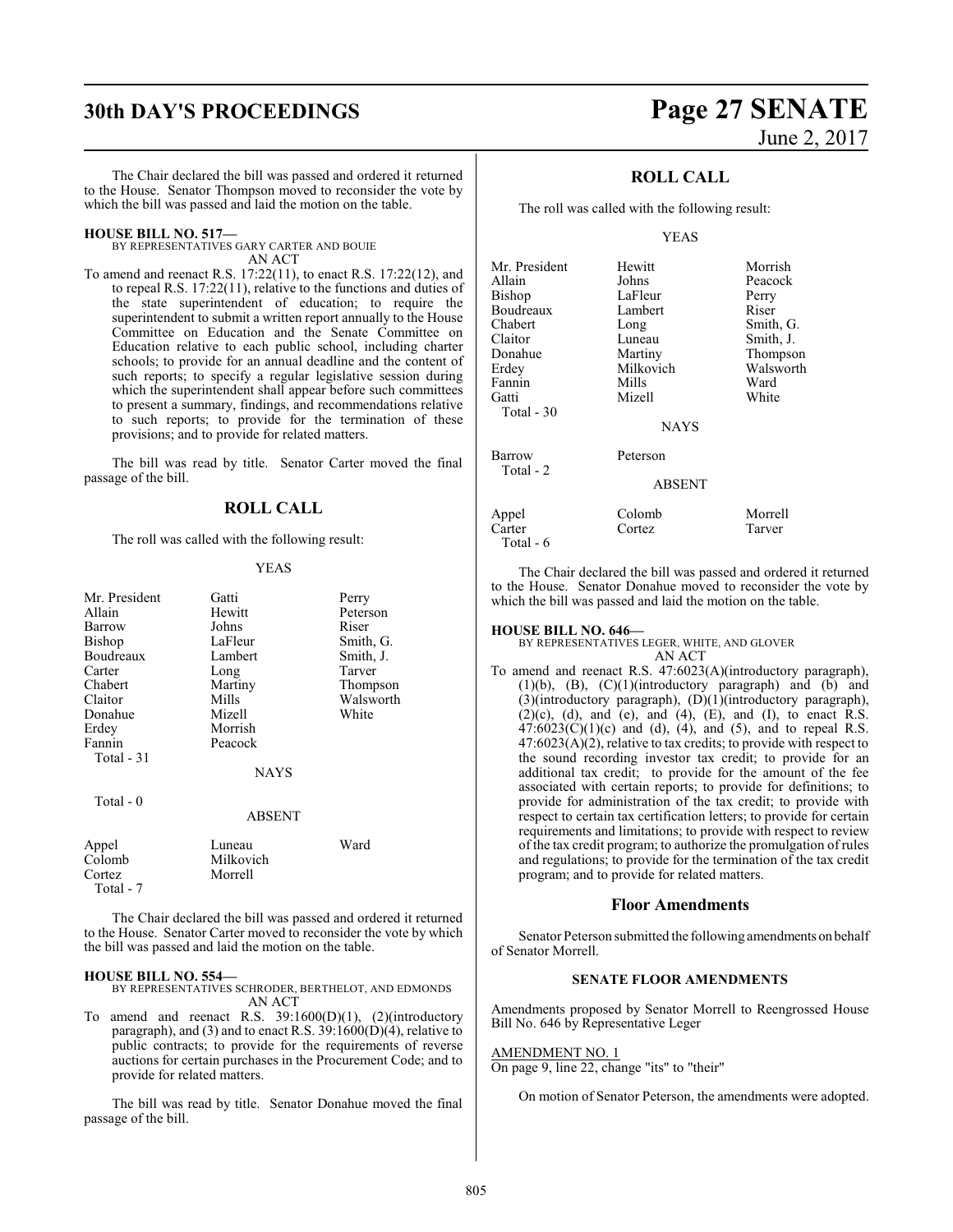#### **Floor Amendments**

Senator Luneau proposed the following amendments.

#### **SENATE FLOOR AMENDMENTS**

Amendments proposed by Senator Luneau to Reengrossed House Bill No. 646 by Representative Leger

#### AMENDMENT NO. 1

Delete Senate Committee Amendment No. 4 proposed by the Senate Committee on Revenue and Fiscal Affairs and adopted by the Senate on June 1, 2017.

#### AMENDMENT NO. 2

On page 9, line 20, delete "allowed" and insert "granted"

On motion of Senator Luneau, the amendments were adopted.

The bill was read by title. Senator Peterson moved the final passage of the amended bill.

## **ROLL CALL**

The roll was called with the following result:

#### YEAS

| Allain<br>Barrow<br>Bishop<br>Boudreaux<br>Carter<br>Chabert<br>Claitor<br>Erdey<br>Total - 23 | Johns<br>Luneau<br>Martiny<br>Milkovich<br>Mizell<br>Morrish<br>Peacock<br>Perry | Peterson<br>Riser<br>Smith, G.<br>Tarver<br>Walsworth<br>Ward<br>White |
|------------------------------------------------------------------------------------------------|----------------------------------------------------------------------------------|------------------------------------------------------------------------|
|                                                                                                | <b>NAYS</b>                                                                      |                                                                        |
| Mr. President<br>Cortez<br>Donahue<br>Fannin<br>Total - 10                                     | Gatti<br>Hewitt<br>Lambert<br>Long<br><b>ABSENT</b>                              | Mills<br>Smith, J.                                                     |
| Appel<br>Colomb<br>Total - 5                                                                   | LaFleur<br>Morrell                                                               | Thompson                                                               |

The Chair declared the amended bill was passed and ordered it returned to the House. Senator Peterson moved to reconsider the vote by which the bill was passed and laid the motion on the table.

#### **HOUSE BILL NO. 660—**

BY REPRESENTATIVE GARY CARTER AN ACT

To enact R.S. 17:161.1, relative to school buses in Orleans Parish; to require all school buses used to transport students to public schools in Orleans Parish to contain lettering identifying the name of the school or schools; and to provide for related matters.

The bill was read by title. Senator Carter moved the final passage of the bill.

## **Page 28 SENATE 30th DAY'S PROCEEDINGS**

### **ROLL CALL**

The roll was called with the following result:

#### YEAS

| Mr. President | Hewitt        | Perry     |
|---------------|---------------|-----------|
| Allain        | Johns         | Peterson  |
| Barrow        | LaFleur       | Riser     |
| <b>Bishop</b> | Lambert       | Smith, G. |
| Boudreaux     | Long          | Smith, J. |
| Carter        | Luneau        | Tarver    |
| Chabert       | Martiny       | Thompson  |
| Claitor       | Milkovich     | Walsworth |
| Cortez        | Mills         | Ward      |
| Erdey         | Mizell        | White     |
| Fannin        | Morrish       |           |
| Gatti         | Peacock       |           |
| Total - 34    |               |           |
|               | <b>NAYS</b>   |           |
| Total - 0     |               |           |
|               | <b>ABSENT</b> |           |
| Appel         | Donahue       |           |
| Colomb        | Morrell       |           |

Total - 4

The Chair declared the bill was passed and ordered it returned to the House. Senator Carter moved to reconsider the vote by which the bill was passed and laid the motion on the table.

#### **HOUSE BILL NO. 688— (Substitute for House Bill No. 122 by Representative Pierre)**

BY REPRESENTATIVES PIERRE, JAMES, AMEDEE, ARMES,<br>BAGNERIS,BILLIOT,BISHOP,BOUIE,BROADWATER,CHADBROWN,<br>TERRY BROWN, CARPENTER,GARY CARTER,CONNICK,COX,<br>CREWS, DAVIS, DWIGHT, EDMONDS, EMERSON, FALCONER,<br>FRANKLIN,GAINES,GISCLAI MARCELLE, MARINO, DUSTIN MILLER, GREGORY MILLER, NORTON, PRICE, REYNOLDS, RICHARD, SMITH, AND STAGNI AND SENATORS BISHOP, CARTER, AND PETERSON AN ACT

To amend and reenact R.S.  $17:3138(A)(1)(a)$  and (D) and to enact R.S. 17:3152, relative to public postsecondary education; to provide relative to the consideration of criminal history in the process of admission to public postsecondary education institutions; to prohibit inquiries relative to criminal history prior to an institution's decision relative to a student's admission; to provide exceptions; to provide relative to criminal history with respect to academic programs related to occupational licensing; to provide relative to certain common applications; and to provide for related matters.

#### **Floor Amendments**

Senator Boudreaux proposed the following amendments.

#### **SENATE FLOOR AMENDMENTS**

Amendments proposed by Senator Boudreaux to Reengrossed House Bill No. 688 by Representative Pierre

#### AMENDMENT NO. 1

On page 3, line 24, between "Shreveport," and "the" delete "and"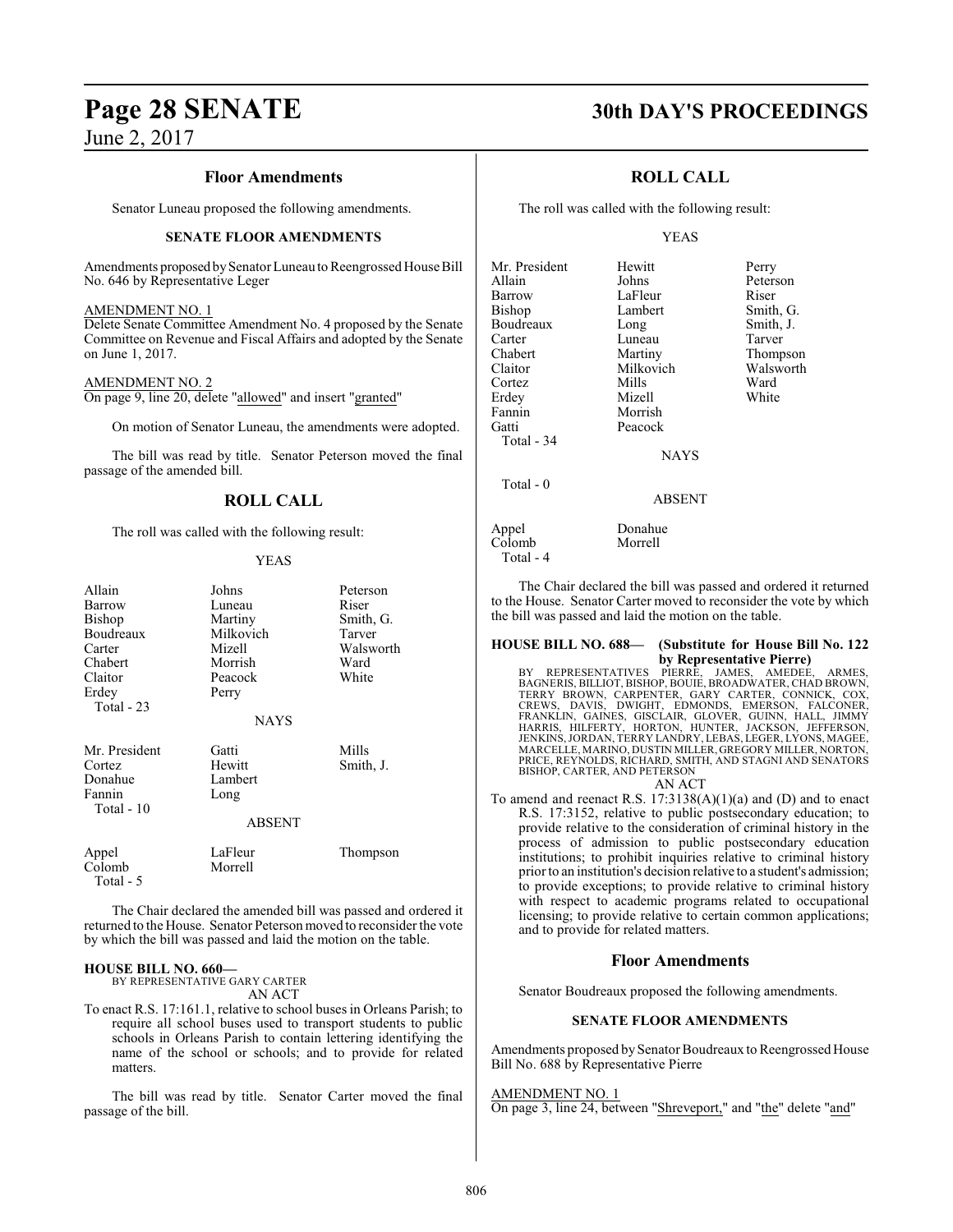#### AMENDMENT NO. 2

On page 3, line 25, between "Medicine" and "may" insert ", and other public postsecondary education institutions"

On motion of Senator Boudreaux, the amendments were adopted.

The bill was read by title. Senator Bishop moved the final passage of the amended bill.

### **ROLL CALL**

The roll was called with the following result:

#### YEAS

| Mr. President<br>Barrow<br>Bishop<br><b>Boudreaux</b><br>Carter<br>Chabert<br>Claitor<br>Cortez | Hewitt<br>Johns<br>LaFleur<br>Lambert<br>Long<br>Luneau<br>Martiny<br>Mills | Perry<br>Peterson<br>Riser<br>Smith, G.<br>Smith, J.<br>Tarver<br>Thompson<br>Ward |
|-------------------------------------------------------------------------------------------------|-----------------------------------------------------------------------------|------------------------------------------------------------------------------------|
| Donahue<br>Erdey<br>Gatti<br>Total - 31                                                         | Mizell<br>Morrish<br>Peacock<br><b>NAYS</b>                                 | White                                                                              |
| Allain<br>Total - 3                                                                             | Fannin<br><b>ABSENT</b>                                                     | Milkovich                                                                          |
| Appel<br>Colomb                                                                                 | Morrell<br>Walsworth                                                        |                                                                                    |

The Chair declared the amended bill was passed and ordered it returned to the House. Senator Bishop moved to reconsider the vote by which the bill was passed and laid the motion on the table.

#### **Rules Suspended**

Senator Long asked for and obtained a suspension of the rules to allow the Senate Committee on Finance to hear **House Bill Nos. 665 and 541** without the required 1:00 P.M. posting time.

#### **Recess**

On motion of Senator Thompson, the Senate took a recess at 11:25 o'clock A.M. until 1:15 o'clock P.M.

#### **After Recess**

The Senate was called to order at 1:30 o'clock P.M. by the President of the Senate.

## **ROLL CALL**

The roll being called, the following members answered to their names:

#### PRESENT

| Mr. President | Cortez  | Lamb  |
|---------------|---------|-------|
| Allain        | Donahue | Long  |
| Bishop        | Erdey   | Mize. |
| Boudreaux     | Fannin  | Peaco |
| Carter        | Gatti   | Perry |
| Chabert       | Hewitt  | Riser |
| Claitor       | Johns   |       |
| Total - 20    |         |       |

Total - 4

Cortez Lambert<br>Donahue Long Donahue Long<br>Erdey Mizell Fannin Peacock<br>Gatti Perry

# **30th DAY'S PROCEEDINGS Page 29 SENATE**

## June 2, 2017

#### ABSENT

Appel Milkovich Smith, J.<br>Barrow Mills Tarver Barrow Mills<br>Colomb Morrell Colomb Morrell Thompson LaFleur Morrish Walsworth<br>Luneau Peterson Ward Martiny Smith, G. Total - 18

Peterson Ward<br>
Smith G. White

The President of the Senate announced there were 20 Senators present and a quorum.

#### **Senate Business Resumed After Recess**

#### **Rules Suspended**

Senator Hewitt asked for and obtained a suspension of the rules to revert to the Morning Hour.

#### **Message from the House**

#### **DISAGREEMENT TO HOUSE BILL**

#### June 2, 2017

To the Honorable President and Members of the Senate:

I am directed to inform your honorable body that the House of Representatives has refused to concur in the proposed Senate Amendment(s) to **House Bill No. 483** by Representative Jackson, and ask the President to appoint on the part ofthe Senate a committee to confer with a like committee from the House on the disagreement.

> Respectfully submitted, ALFRED W. SPEER Clerk of the House of Representatives

#### **Message from the House**

#### **DISAGREEMENT TO HOUSE BILL**

June 2, 2017

To the Honorable President and Members of the Senate:

I am directed to inform your honorable body that the House of Representatives has refused to concur in the proposed Senate Amendment(s) to **House Bill No. 490** by Representative Leger, and ask the President to appoint on the part of the Senate a committee to confer with a like committee from the House on the disagreement.

> Respectfully submitted, ALFRED W. SPEER Clerk of the House of Representatives

### **Message from the House**

#### **CONCURRING IN SENATE CONCURRENT RESOLUTIONS**

June 2, 2017

To the Honorable President and Members of the Senate:

I am directed to inform your honorable body that the House of Representatives has finally concurred in the following Senate Concurrent Resolutions: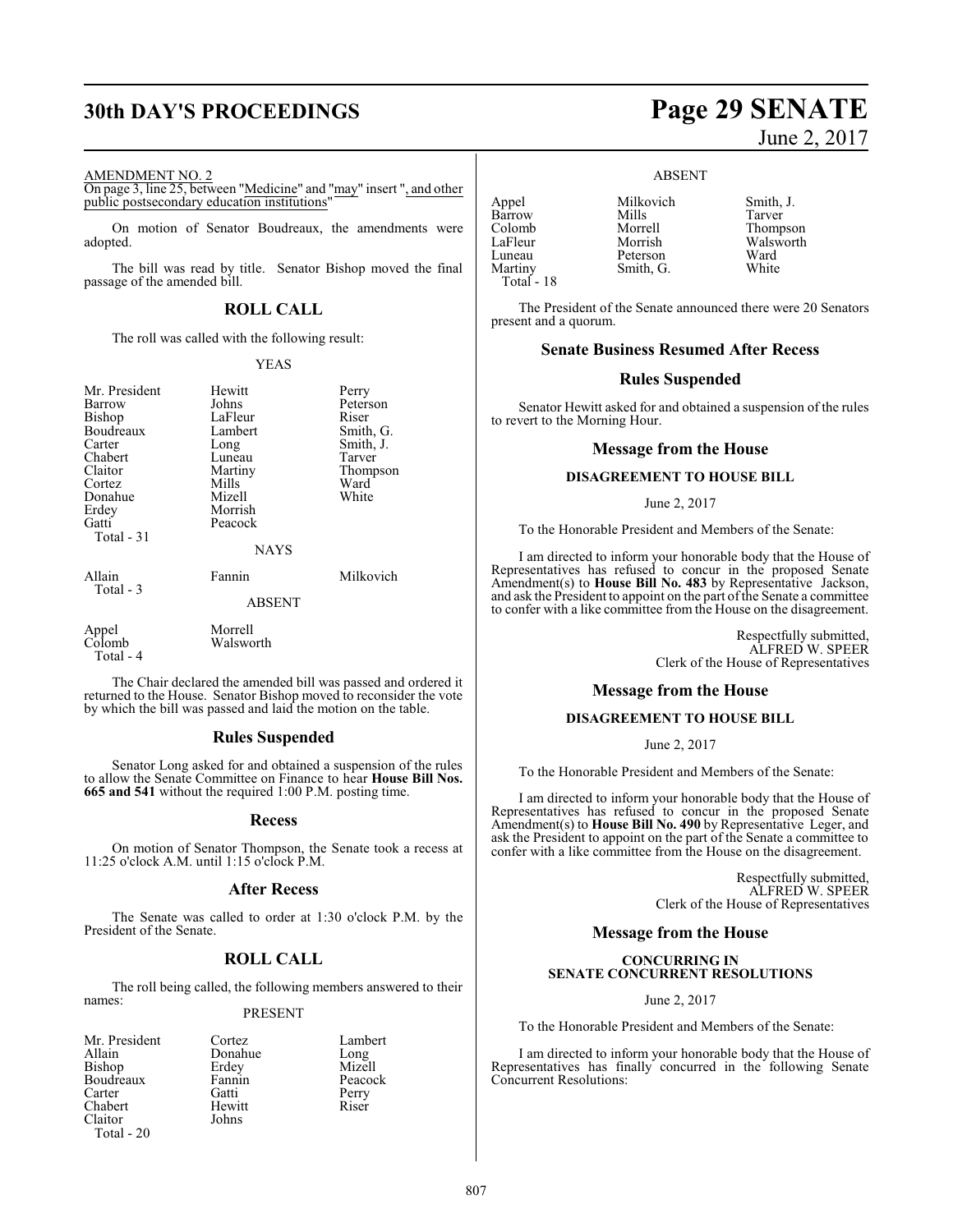# **Page 30 SENATE 30th DAY'S PROCEEDINGS**

June 2, 2017

#### **SENATE CONCURRENT RESOLUTION NO. 1—**

BY SENATORS MORRISH AND ALARIO AND REPRESENTATIVES<br>ABRAHAM, AMEDEE, ANDERS, BAGNERIS, BARRAS, BERTHELOT,<br>BILLIOT, BISHOP, BOUIE, BROADWATER, GARY CARTER, CONNICK,<br>COUSSAN, DWIGHT, GAINES, GISCLAIR, HALL, HILFERTY, HOWARD,<br> A CONCURRENT RESOLUTION

To approve the comprehensive master plan for integrated coastal protection projects, as adopted by the Coastal Protection and Restoration Authority Board.

Reported without amendments.

#### **SENATE CONCURRENT RESOLUTION NO. 21—** BY SENATOR MIZELL

A CONCURRENT RESOLUTION

To urge and request Louisiana medical schools, prescriber licensing boards, and prescriber trade associations to take all necessary steps to eliminate pain as the fifth vital sign and to increase prescriber education and awareness on assessing, identifying, and treating the symptom of pain.

Reported without amendments.

## **SENATE CONCURRENT RESOLUTION NO. 2—** BY SENATOR LAMBERT A CONCURRENT RESOLUTION

To approve the Atchafalaya Basin Annual Plan for Fiscal Year 2017- 2018, as adopted by the Atchafalaya Basin Research and Promotion Board and the Coastal Protection and Restoration Authority.

Reported without amendments.

#### **SENATE CONCURRENT RESOLUTION NO. 67—** BY SENATOR ALLAIN

A CONCURRENT RESOLUTION

To memorialize the Congress of the United States to pass legislation or to adopt policies allowing Louisiana to manage the Gulf of Mexico red snapper fishery out to two hundred nautical miles off the coast of Louisiana.

Reported without amendments.

## **SENATE CONCURRENT RESOLUTION NO. 99—** BY SENATOR CORTEZ AND REPRESENTATIVE HAVARD A CONCURRENT RESOLUTION

To authorize creation of the Louisiana Supply Chain and Transportation Council to study and make recommendations regarding increasing resilience in various modes of transportation through increased communication, collaboration, development of geographic information technologies, and new innovations in transportation resilience.

Reported without amendments.

Respectfully submitted, ALFRED W. SPEER Clerk of the House of Representatives

#### **Message from the House**

#### **PASSED SENATE BILLS AND JOINT RESOLUTIONS**

June 2, 2017

To the Honorable President and Members of the Senate:

I am directed to inform your honorable body that the House of Representatives has finally passed the following Senate Bills and Joint Resolutions:

#### **SENATE BILL NO. 164—**

BY SENATOR PEACOCK AN ACT

To amend and reenact R.S. 17:87.6(A) and R.S. 41:891 and 892(A) and  $(F)$ , and to enact R.S. 41:892 $(G)$ , relative to school lands; to provide for the sale of certain school lands by school boards; to provide for the sale by a licensed real estate broker; to provide for the appraisement of school lands; to provide procedures, terms, conditions, and requirements of the sale; and to provide for related matters.

Reported without amendments.

#### **SENATE BILL NO. 195** BY SENATOR CORTEZ

AN ACT

To amend and reenact the introductory paragraph of R.S. 4:152(A) and to enact R.S. 4:152(C), relative to the suspension of racing privileges; to require the Louisiana State RacingCommission to suspend a permittee who has a final and definitive judgment rendered against him mandating payment of past due financial obligations to any individual or business for the boarding of horses; to require the clerk of court to send a certified copy of the final and definitive judgment to the commission; to provide for the suspension period; and to provide for related matters.

Reported without amendments.

#### **SENATE BILL NO. 217—** BY SENATOR ERDEY

AN ACT

To amend and reenact R.S. 37:2810(A) and (C)(2)(a), relative to chiropractors; to require

Reported without amendments.

**SENATE BILL NO. 151—**<br>BY SENATORS WHITE AND THOMPSON AN ACT

To amend and reenact R.S. 29:733 and R.S. 40:1379.1(F), relative to emergency preparedness; to create the Emergency Management Assistance Compact; to provide for responsibilities, powers, duties, functions, and liability of the compact; to provide terms, conditions, procedures, and requirements; and to provide for related matters.

Reported without amendments.

**SENATE BILL NO. 216—** BY SENATORS TARVER AND LAFLEUR

AN ACT To amend and reenact R.S.  $28:53(B)(1)$ ,  $(2)(a)$  and  $(b)$ , and  $(F)$ , relative to physicians assistants; to provide for authority to issue an emergency certificate; to provide with respect to certificate documentation; to provide authority to require transportation; and to provide for related matters.

Reported with amendments.

#### **SENATE BILL NO. 255— (Substitute of Senate Bill No. 133 by Senator MORRELL)** BY SENATOR MORRELL

AN ACT

To enact R.S. 17:407.50.1, relative to early learning centers; to provide relative to health-related policies established by early learning centers; to provide for parental notification; and to provide for related matters.

Reported with amendments.

#### **SENATE BILL NO. 128—** BY SENATOR MILKOVICH

AN ACT

To amend and reenact R.S. 14:87.3(C) and (D) and to enact R.S. 14:87.3(E), to prohibit cutting, resection, excision, harvesting, or removing a body part, organ, or tissue of an aborted unborn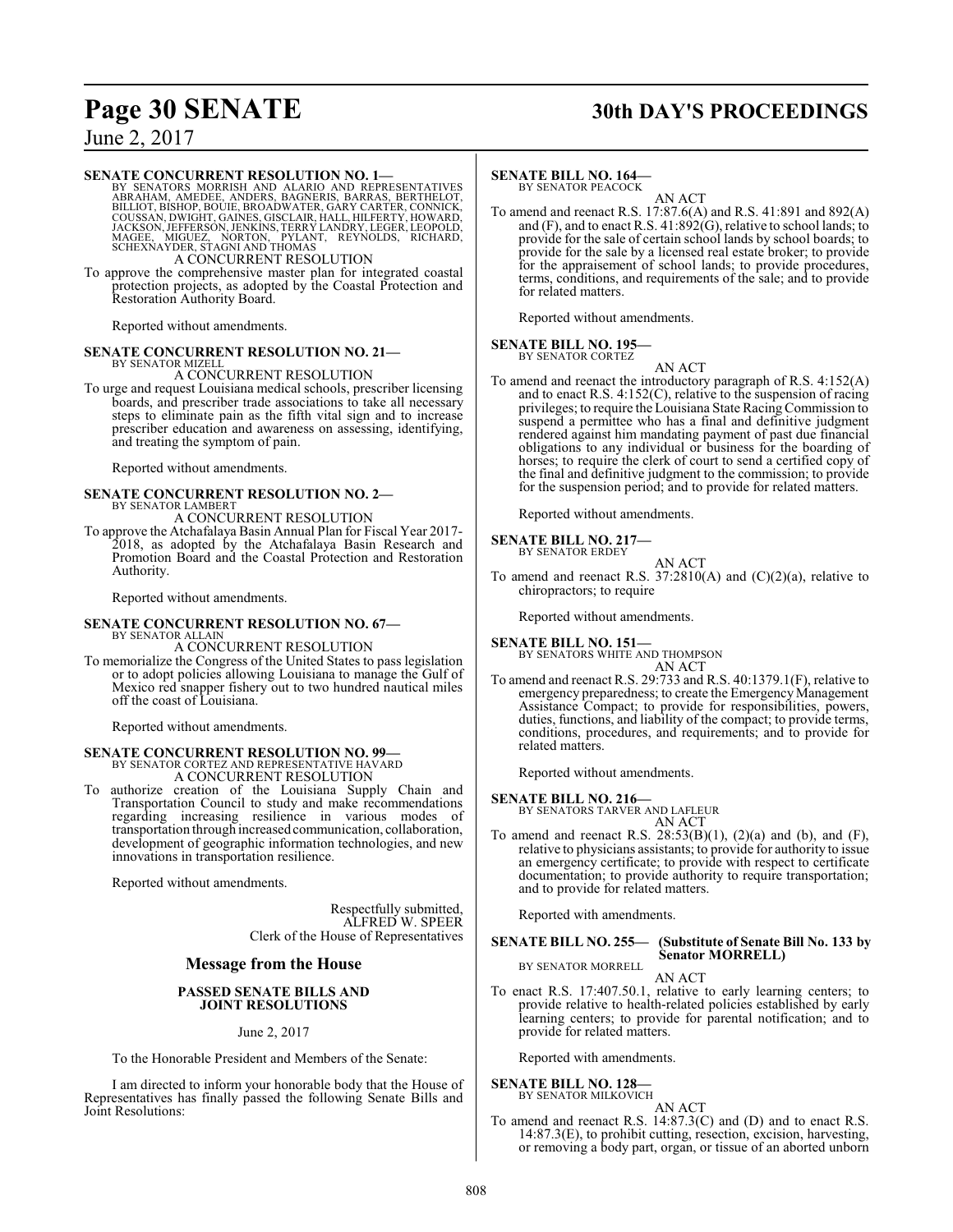# **30th DAY'S PROCEEDINGS Page 31 SENATE**

child for sale, commerce, transport, research, or profit; to provide penalties; and to provide for related matters.

Reported with amendments.

#### **SENATE BILL NO. 146—** BY SENATOR CLAITOR

AN ACT

To amend and reenact R.S. 15:529.1(A)(1), (3), and (4) and (C) and to enact R.S. 15:529.1(I) and (J), relative to the Habitual Offender Law; to decrease the cleansing period for offenses that are not crimes of violence or sex offenses; to provide for the reduction by the court of a sentence under the Habitual Offender Law under certain circumstances; and to provide for related matters.

Reported with amendments.

#### **SENATE BILL NO. 163—** BY SENATOR MIZELL

AN ACT

To amend and reenact R.S. 15:1157(A), relative to the purchase of goods by state prisons; to authorize the purchase of goods and services in the parish in which a state prison is located if the purchase price is lower; to provide relative to compliance with the goals of the Hudson and Veterans Initiatives; to provide for an effective date; and to provide for related matters.

Reported with amendments.

#### **SENATE BILL NO. 145—** BY SENATOR CLAITOR

AN ACT

To enact R. S. 17:1891 within Chapter 6 of Title 17 of the Louisiana Revised Statutes of 1950, relative to granting of free tuition by Tulane University; to provide relative to the Tulane Legislative Scholarship; to require that a student's legislative scholarship be applied toward his financial obligations before certain other award amounts; and to provide for related matters.

Reported with amendments.

#### **SENATE BILL NO. 190—** BY SENATOR THOMPSON

AN ACT

To enact R.S. 17:2927.1, relative to college and career readiness; to provide for identification of high school students who do not meet certain college readiness standards; to provide relative to the provision of certain courses designed to help students meet such readiness standards; to provide relative to professional development for teachers of such courses; and to provide for related matters.

Reported with amendments.

#### **SENATE BILL NO. 215—**

BY SENATORS TARVER AND LAFLEUR AN ACT

To enact R.S.  $17:3991(C)(1)(c)(v)$  and (vi), relative to charter school enrollment procedures; to allow direct enrollment of certain students; and to provide for related matters.

Reported with amendments.

Respectfully submitted, ALFRED W. SPEER Clerk of the House of Representatives

#### **Introduction of Senate Resolutions**

#### **SENATE RESOLUTION NO. 170—** BY SENATOR GATTI

A RESOLUTION

To commend Plain Dealing High School on its academic achievements, athletic accomplishments, and outstanding students and teachers.

The resolution was read by title and placed on the Calendar for a second reading.

#### **SENATE RESOLUTION NO. 171—** BY SENATOR RISER

A RESOLUTION

To urge and request the legislative auditor to study the feasibility and possible savings to the taxpayers if the state of Louisiana were to purchase a traditional fully insured private health insurance plan for state employees instead of continuing the current selfinsured health plan administered by a third-party administrator.

The resolution was read by title and placed on the Calendar for a second reading.

# **SENATE RESOLUTION NO. 172—**<br>BY SENATORS WHITE AND HEWITT

A RESOLUTION

To urge and request the Department of Transportation and Development, in consultation with other state agencies, to study construction or maintenance impacts, including channelization, dredging, and clearing and snagging activities, upon river basins and water transmission, and provide recommendations to establish, implement, and enforce floodplain management plans for each watershed in Louisiana.

The resolution was read by title and placed on the Calendar for a second reading.

#### **Message from the House**

#### **ASKING CONCURRENCE IN HOUSE CONCURRENT RESOLUTIONS**

June 2, 2017

To the Honorable President and Members of the Senate:

I am directed to inform your honorable body that the House of Representatives has finally passed and asks your concurrence in the following House Concurrent Resolutions:

| HCR No. 7          | <b>HCR No. 88</b>  | <b>HCR No. 95</b>  |
|--------------------|--------------------|--------------------|
| $HCR$ No. 61       | <b>HCR No. 89</b>  | <b>HCR No. 110</b> |
| <b>HCR No. 112</b> | <b>HCR No. 113</b> |                    |

Respectfully submitted,

ALFRED W. SPEER Clerk of the House of Representatives

#### **House Concurrent Resolutions**

Senator Hewitt asked for and obtained a suspension of the rules to read House Concurrent Resolutions a first and second time.

## **HOUSE CONCURRENT RESOLUTION NO. 7—**

BY REPRESENTATIVE NANCY LANDRY A CONCURRENT RESOLUTION

To provide for legislative approval of the formula developed by the State Board of Elementary and Secondary Education pursuant to Article VIII, Section 13(B) of the Constitution of Louisiana to determine the cost of a minimum foundation program of education in all public elementary and secondaryschools as well as to equitably allocate the funds to parish and city school systems, and adopted by the board on May 11, 2017.

The resolution was read by title and referred by the President to the Committee on Finance.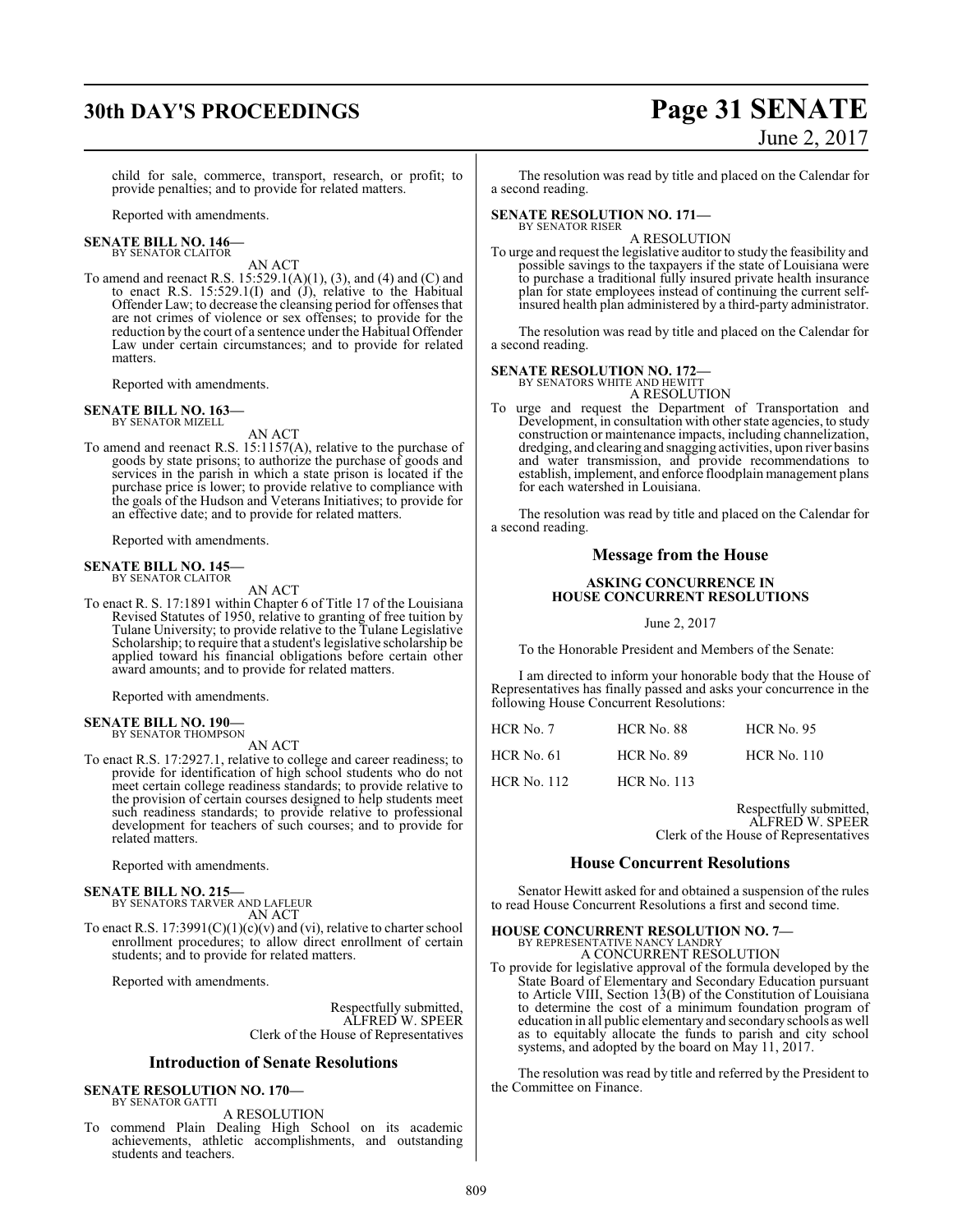# **Page 32 SENATE 30th DAY'S PROCEEDINGS**

June 2, 2017

#### **HOUSE CONCURRENT RESOLUTION NO. 61—**

BY REPRESENTATIVE NORTON A CONCURRENT RESOLUTION

To create the Louisiana Bullying Awareness and Treatment Task Force to develop a comprehensive, coordinated plan to prevent bullying and address the mental health needs of youths who are victims of bullying as well as youths who are involved in bullying, and to provide the needed guidance to carry out the goals the task force recommends.

The resolution was read by title and referred by the President to the Committee on Health and Welfare.

#### **HOUSE CONCURRENT RESOLUTION NO. 88—** BY REPRESENTATIVE STOKES

A CONCURRENT RESOLUTION

To urge and request the commissioner of administration, at the time the Comprehensive Annual Financial Report is presented to the Joint Legislative Committee on the Budget, to provide a reconciliation statement reviewed by the legislative auditor reconciling the balances carried forward for any fund reported on the state's budgetary basis of accounting with the General Fund Total Fund Balance reported in the Comprehensive Annual Financial Report.

The resolution was read by title and referred by the President to the Committee on Finance.

#### **HOUSE CONCURRENT RESOLUTION NO. 89—**

BY REPRESENTATIVE STOKES A CONCURRENT RESOLUTION

To urge and request the Board of Regents and the Board of Supervisors for the University of Louisiana System to study jointly the possibility of revising the classification and admission standards of the University of New Orleans and the Board of Regents and the Board of Supervisors of Southern University and Agricultural and Mechanical College to study jointly the possibility of revising the classification and admission standards of Southern University at New Orleans and to submit a report of their findings and recommendations to the House Committee on Education and the Senate Committee on Education not later than sixty days prior to the beginning of the 2018 Regular Session of the Legislature.

The resolution was read by title. Senator Long moved to concur in the House Concurrent Resolution.

## **ROLL CALL**

The roll was called with the following result:

#### YEAS

| Mr. President<br>Allain<br><b>Bishop</b><br>Boudreaux<br>Carter<br>Chabert<br>Claitor<br>Cortez | Erdey<br>Fannin<br>Gatti<br>Hewitt<br>Johns<br>Lambert<br>Long<br>Martiny | Mills<br>Mizell<br>Peacock<br>Perry<br>Riser<br>Smith, G.<br>Walsworth<br>Ward |
|-------------------------------------------------------------------------------------------------|---------------------------------------------------------------------------|--------------------------------------------------------------------------------|
| Total - 24                                                                                      |                                                                           |                                                                                |
|                                                                                                 | <b>NAYS</b>                                                               |                                                                                |

Total - 0

#### ABSENT

| Appel      | Luneau   |
|------------|----------|
| Barrow     | Milkovic |
| Colomb     | Morrell  |
| Donahue    | Morrish  |
| LaFleur    | Peterson |
| Total - 14 |          |

Luneau Smith, J.<br>Milkovich Tarver Milkovich<br>Morrell Thompson<br>White

The Chair declared the Senate concurred in the House Concurrent Resolution and ordered it returned to the House.

### **HOUSE CONCURRENT RESOLUTION NO. 95—**

BY REPRESENTATIVE HODGES A CONCURRENT RESOLUTION

To urge and request the governor of Louisiana and the office of community development within the division of administration to evaluate the feasibility of using Community Development Block Grant funds received from the United States Department of Housing and Urban Development and the Governor's Office of Homeland Security and Emergency Preparedness to evaluate the feasibility of using any future Hazard Mitigation Grant Program funding from the Federal Emergency Management Agency to complete the Comite River Diversion Canal Project, and to report their findings to the legislative committees on homeland security.

The resolution was read by title. Senator Long moved to concur in the House Concurrent Resolution.

#### **ROLL CALL**

The roll was called with the following result:

#### YEAS

| Mr. President | Erdey         | Mills     |
|---------------|---------------|-----------|
| Allain        | Fannin        | Mizell    |
| Bishop        | Gatti         | Peacock   |
| Boudreaux     | Hewitt        | Perry     |
| Carter        | Johns         | Riser     |
| Chabert       | Lambert       | Smith, G. |
| Claitor       | Long          | Walsworth |
| Cortez        | Martiny       | Ward      |
| Donahue       | Milkovich     |           |
| Total - $26$  |               |           |
|               |               |           |
|               | <b>NAYS</b>   |           |
| Total - 0     |               |           |
|               | <b>ABSENT</b> |           |
|               |               |           |
| Appel         | Luneau        | Smith, J. |
| Barrow        | Morrell       | Tarver    |
| Colomb        | Morrish       | Thompson  |
| LaFleur       | Peterson      | White     |
| Total - 12    |               |           |
|               |               |           |

The Chair declared the Senate concurred in the House Concurrent Resolution and ordered it returned to the House.

## **HOUSE CONCURRENT RESOLUTION NO. 110—** BY REPRESENTATIVE LEGER

A CONCURRENT RESOLUTION

To urge and request the Institute for Public Health and Justice and the Department of Public Safety and Corrections to study the impact of behavioral health issues, including mental illnesses, substance abuse disorders, and developmental disabilities, in the criminal justice system.

The resolution was read by title. Senator Long moved to concur in the House Concurrent Resolution.

#### **ROLL CALL**

The roll was called with the following result:

#### YEAS

| Mr. President | Erdey  | Mills   |
|---------------|--------|---------|
| Allain        | Fannin | Mizell  |
| Bishop        | Gatti  | Morrish |
| Boudreaux     | Hewitt | Peacock |
| Carter        | Johns  | Perry   |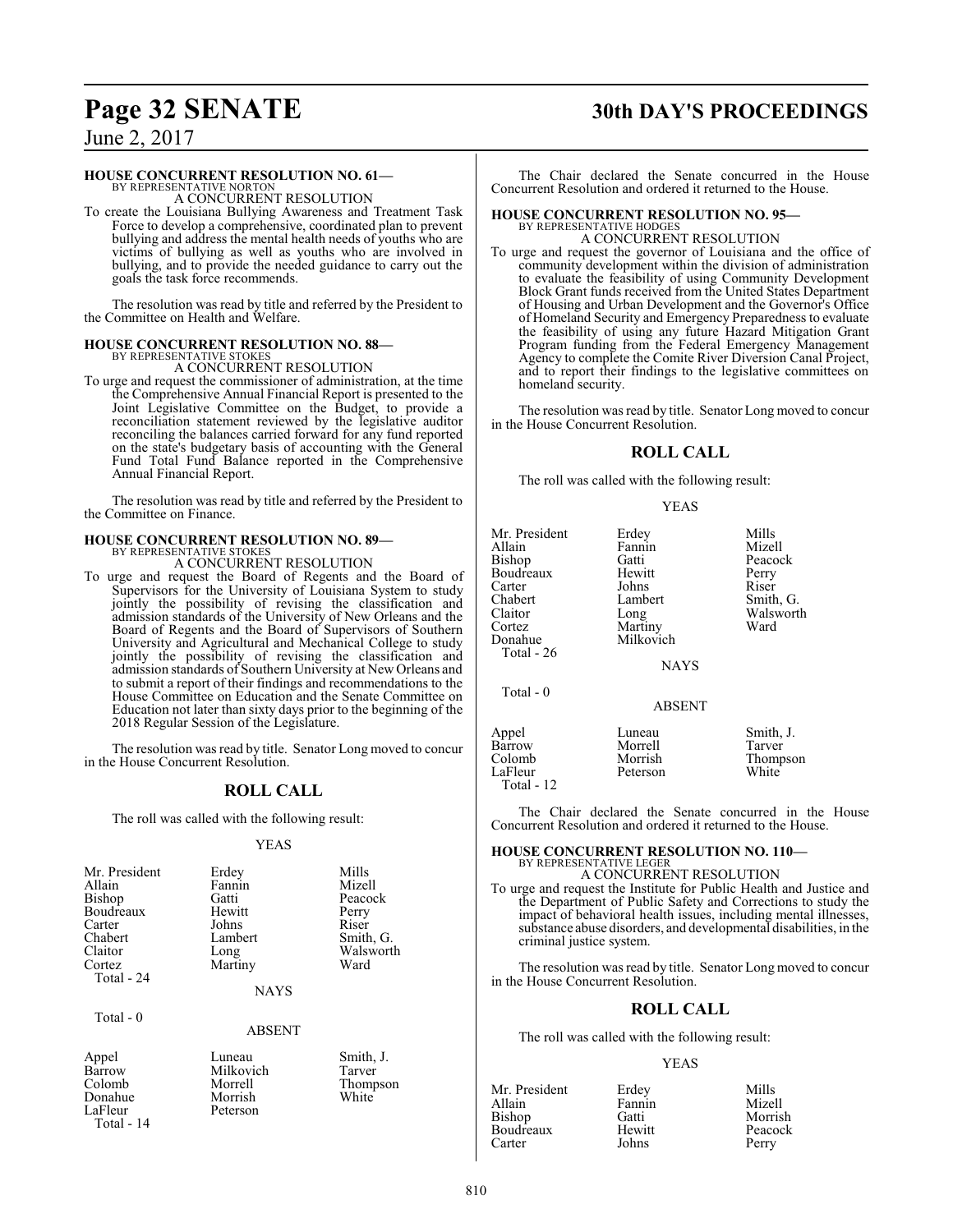| Chabert        | Lambert     | Riser     |
|----------------|-------------|-----------|
| <b>Claitor</b> | Long        | Smith, G. |
| Cortez         | Martiny     | Walsworth |
| Donahue        | Milkovich   | Ward      |
| Total $-27$    |             |           |
|                | <b>NAYS</b> |           |

Total - 0

#### ABSENT

| Appel        | Luneau    | Tarver   |
|--------------|-----------|----------|
| Barrow       | Morrell   | Thompson |
| Colomb       | Peterson  | White    |
| LaFleur      | Smith, J. |          |
| $Total - 11$ |           |          |

The Chair declared the Senate concurred in the House Concurrent Resolution and ordered it returned to the House.

#### **HOUSE CONCURRENT RESOLUTION NO. 112—**

BY REPRESENTATIVE STEVE CARTER A CONCURRENT RESOLUTION

To urge and request the Department of Transportation and Development to study the safety and operational impacts of differential speed limits on interstate highways and to report the findings to the Senate and House committees on transportation, highways and public works and to the member of the House of Representatives representing House District Number 68 on or before January 1, 2018.

The resolution was read by title. Senator Long moved to concur in the House Concurrent Resolution.

#### **ROLL CALL**

The roll was called with the following result:

YEAS

| Mr. President                            | Fannin                        | Mizell            |
|------------------------------------------|-------------------------------|-------------------|
| Allain                                   | Gatti                         | Morrish           |
| Bishop                                   | Hewitt                        | Peacock           |
| Boudreaux                                | Johns                         | Perry             |
| Carter                                   | Lambert                       | Peterson          |
| Chabert                                  | Long                          | Riser             |
| Claitor                                  | Luneau                        | Smith, G.         |
| Cortez<br>Donahue<br>Erdey<br>Total - 29 | Martiny<br>Milkovich<br>Mills | Walsworth<br>Ward |
|                                          | <b>NAYS</b>                   |                   |

Total - 0

#### ABSENT

| Appel     | LaFleur   | Tarver   |
|-----------|-----------|----------|
| Barrow    | Morrell   | Thompson |
| Colomb    | Smith, J. | White    |
| Total - 9 |           |          |

The Chair declared the Senate concurred in the House Concurrent Resolution and ordered it returned to the House.

#### **HOUSE CONCURRENT RESOLUTION NO. 113—**

BY REPRESENTATIVES IVEY, AMEDEE, BACALA, BAGLEY, BISHOP,<br>BROADWATER, COUSSAN, CREWS, DAVIS, DEVILLIER, DWIGHT,<br>EMERSON, HAVARD, HENRY, HORTON, MAGEE, MCFARLAND,<br>MIGUEZ, PEARSON, SCHEXNAYDER, SCHRODER, STEFANSKI,<br>TALBOT, AN

#### A CONCURRENT RESOLUTION

To urge and request the Department of Wildlife and Fisheries to not move forward with implementation of the red snapper exempted fishing permit application that has been submitted to the National Marine Fisheries Service in the National Oceanic and Atmospheric Administration.

# **30th DAY'S PROCEEDINGS Page 33 SENATE** June 2, 2017

The resolution was read by title. Senator Allain moved to concur in the House Concurrent Resolution.

#### **ROLL CALL**

The roll was called with the following result:

#### YEAS

| Mr. President | Fannin          | Mizell   |
|---------------|-----------------|----------|
| Allain        | Gatti           | Morrish  |
| <b>Bishop</b> | Hewitt          | Peacock  |
| Boudreaux     | Johns           | Perry    |
| Carter        | Lambert         | Peterson |
| Chabert       | Long            | Riser    |
| Claitor       | Luneau          | Smith, C |
| Cortez        | Martiny         | Walswor  |
| Donahue       | Milkovich       | Ward     |
| Erdey         | Mills           |          |
| Total - 29    |                 |          |
|               | <b>NI A VZC</b> |          |

Lambert Peterson<br>Long Riser Luneau Smith, G.<br>Martiny Walswort Walsworth<br>Ward

NAYS

ABSENT

Total - 0

Appel LaFleur Tarver Barrow Morrell Thompson<br>
Colomb Smith, J. White Smith, J. Total - 9

The Chair declared the Senate concurred in the House Concurrent Resolution and ordered it returned to the House.

#### **Reports of Committees**

The following reports of committees were received and read:

#### **REPORT OF COMMITTEE ON**

#### **HEALTH AND WELFARE**

Senator Fred H. Mills, Jr., Chairman on behalf of the Committee on Health and Welfare, submitted the following report:

#### June 2, 2017

To the President and Members of the Senate:

I am directed by your Committee on Health and Welfare to submit the following report:

#### **SENATE RESOLUTION NO. 161—**

BY SENATOR BARROW A RESOLUTION

To urge and request the Department of Environmental Quality to study providing notifications to residents and the feasibility of providing free medical monitoring after the release of toxic air emissions from major sources.

Reported favorably.

## **HOUSE CONCURRENT RESOLUTION NO. 55—** BY REPRESENTATIVE NORTON

A CONCURRENT RESOLUTION

To create the Medicaid Integrated Care Assessment Task Force to make a thorough study and evaluation of Louisiana's current statewide system of healthcare delivery for Medicaid enrollees with serious mental illness.

Reported with amendments.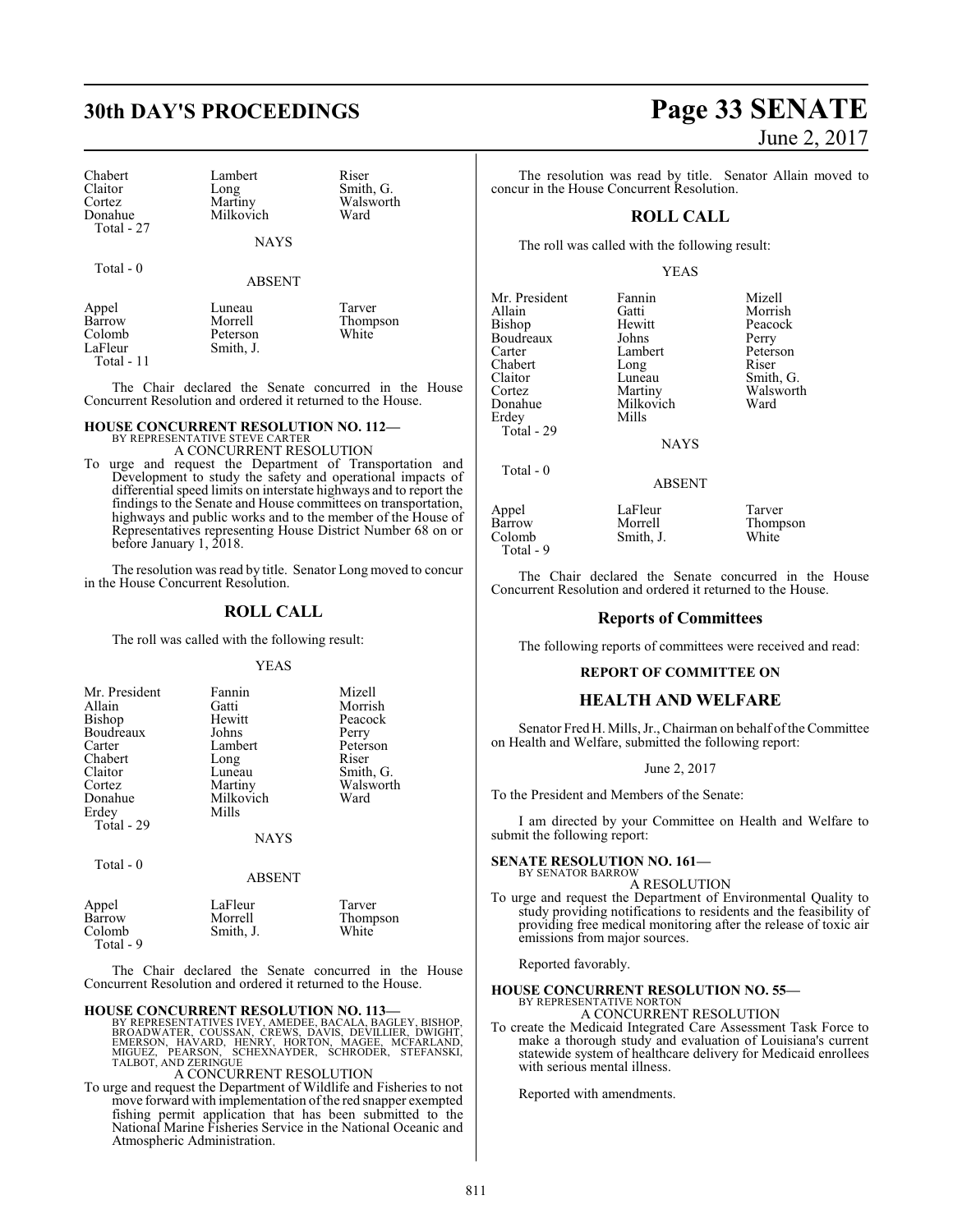# **Page 34 SENATE 30th DAY'S PROCEEDINGS**

June 2, 2017

#### **HOUSE CONCURRENT RESOLUTION NO. 58—**

BY REPRESENTATIVE HILFERTY A CONCURRENT RESOLUTION

To urge and request the bureau of family health of the Louisiana Department of Health to evaluate the feasibility and desirability of implementing a "baby box" program as a means of reducing infant mortality, and to report findings of the evaluation to the legislative committees on health and welfare.

Reported favorably.

## **HOUSE CONCURRENT RESOLUTION NO. 75—** BY REPRESENTATIVE WHITE A CONCURRENT RESOLUTION

To urge and request the Louisiana Department of Health to take all necessary steps to bring attention to the need to eliminate the use of pain as the fifth vital sign and as a determinant of quality patient care.

Reported favorably.

**HOUSE CONCURRENT RESOLUTION NO. 86—**<br>
BY REPRESENTATIVES THOMAS, BAGLEY, BILLIOT, CONNICK,<br>
HENRY, HOFFMANN, HORTON, MARINO, DUSTIN MILLER, POPE,<br>
STAGNI, STOKES, AND TALBOT A CONCURRENT RESOLUTION

To urge and request the Louisiana Department of Health to finalize plans for implementing hospital payment reform within the Medicaid program and to make a report to the legislature by a certain date concerning the payment reform effort.

Reported favorably.

## **HOUSE BILL NO. 281—** BY REPRESENTATIVE NORTON

AN ACT

To enact Chapter 8-C of Title 46 of the Louisiana Revised Statutes of 1950, to be comprised of R.S. 46:979.11 through 979.20, relative to the Medicaid health home option; to require implementation of the health home option for persons with serious mental illness; to provide for definitions; to provide for legislative findings; to provide for the minimum required services; to provide for the creation of an interdisciplinary team and the required duties of the team; to provide for referral and enrollment; to provide for system delivery requirements; to require notification to potential enrollees; to require approval; and to provide for related matters.

Reported favorably.

**HOUSE BILL NO. 533—** BY REPRESENTATIVES HUNTER, BAGNERIS, BISHOP, COX, JACKSON, MARCELLE, AND PIERRE AN ACT

To enact Part V of Subchapter B of Chapter 5-F of Title 40 of the Louisiana Revised Statutes of 1950, to be comprised of R.S. 40:1290.1 through 1290.4, relative to drinking water; to provide for legislative findings; to require a collaborative effort to improve public drinking water quality; to require reporting; to provide for a termination date; and to provide for related matters.

Reported favorably.

# **HOUSE BILL NO. 681— (Substitute for House Bill No. 177 by**

**Representative Moreno)**<br>BY REPRESENTATIVES MORENO, BAGNERIS, COX, GLOVER, HALL,<br>JACKSON, JAMES, TERRY LANDRY, MARCELLE, MARINO, NORTON,<br>PIERRE, AND SMITH

AN ACT

To enact R.S. 46:233.3 and to repeal R.S. 46:233.2 and 237(D), relative to eligibility for benefits of certain public assistance programs; to provide relative to Supplemental Nutrition Assistance Program eligibility; to provide relative to eligibility for cash assistance funded through the Temporary Assistance for Needy Families program; to provide for eligibility for such programs of persons convicted of certain drug-related felonies;

to provide an effective date; to provide for drug testing; and to provide for related matters.

Reported with amendments.

Respectfully submitted, FRED H. MILLS JR. Chairman

#### **REPORT OF COMMITTEE ON**

#### **REVENUE AND FISCAL AFFAIRS**

Senator Jean-Paul "JP" Morrell, Chairman on behalf of the Committee on Revenue and Fiscal Affairs, submitted the following report:

June 2, 2017

To the President and Members of the Senate:

I am directed by your Committee on Revenue and Fiscal Affairs to submit the following report:

#### **HOUSE BILL NO. 2—**



To provide with respect to the capital outlay budget and the capital outlay program for state government, state institutions, and other public entities; to provide for the designation of projects and improvements; to provide for the financing thereof making appropriations from certain sources; and to provide for related matters.

Reported with amendments.

Respectfully submitted, JEAN-PAUL "JP" MORRELL Chairman

### **House Bills and Joint Resolutions on Second Reading Just Reported by Committees**

Senator Walsworth asked for and obtained a suspension of the rules to take up House Bills and Joint Resolutions just reported by Committees.

#### **HOUSE BILL NO. 2—**

BY REPRESENTATIVE ABRAMSON AN ACT

To provide with respect to the capital outlay budget and the capital outlay program for state government, state institutions, and other public entities; to provide for the designation of projects and improvements; to provide for the financing thereof making appropriations from certain sources; and to provide for related matters.

Reported with amendments by the Committee on Revenue and Fiscal Affairs.

#### **SENATE COMMITTEE AMENDMENTS**

Amendments proposed by Senate Committee on Revenue and Fiscal Affairs to Reengrossed House Bill No. 2 by Representative Abramson

#### AMENDMENT NO. 1

On page 8, delete lines 7 through 9, and insert the following:

| "Priority 2 | \$20,000,000  |
|-------------|---------------|
| Total       | \$60,961,000" |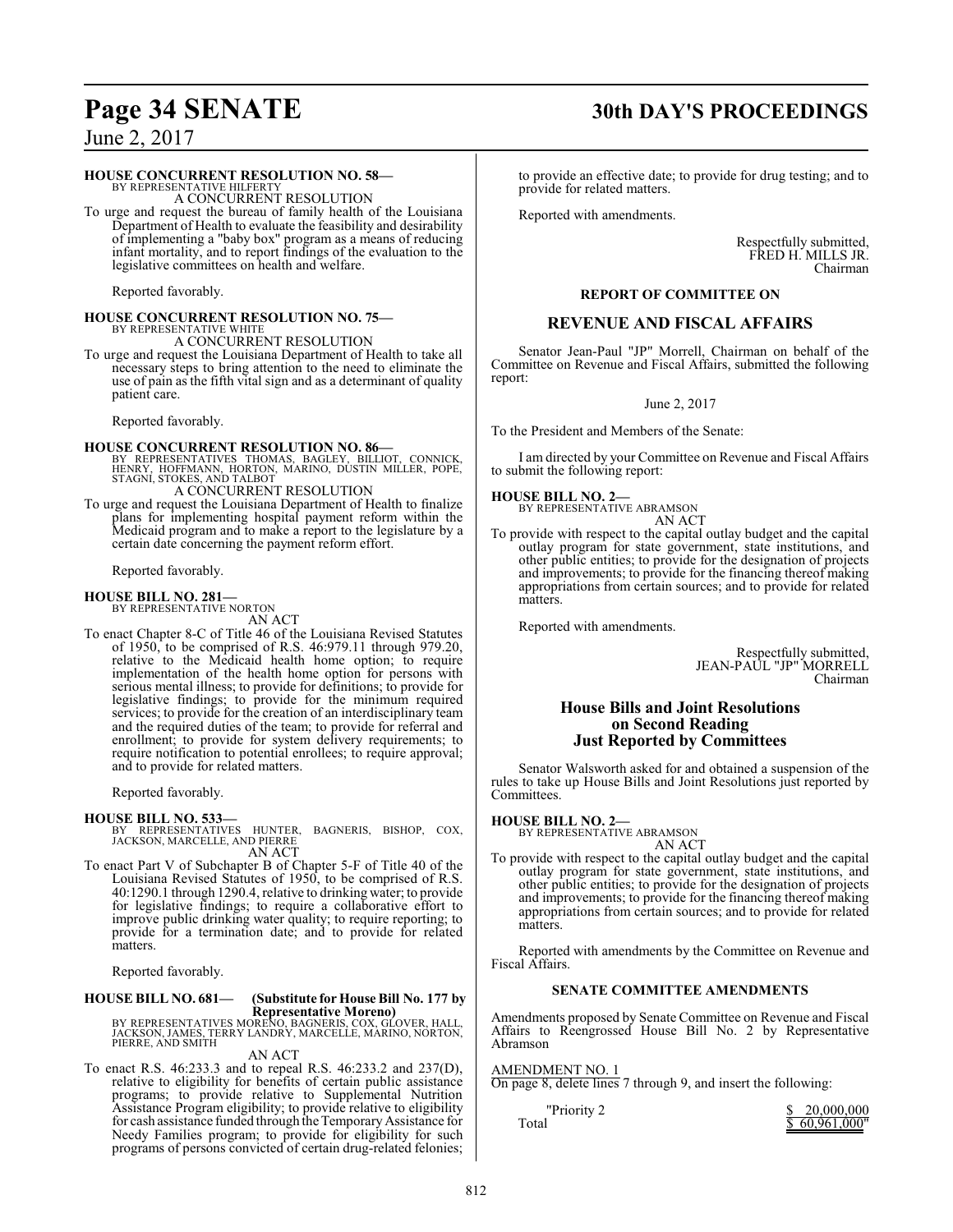# **30th DAY'S PROCEEDINGS**

# Page 35 SENATE<br>June 2, 2017

| <b>AMENDMENT NO. 2</b><br>On page 8, delete lines 32 and 33, and insert the following:                                                          |                                       | "06/A20 NEW ORLEANS CITY PARK                                                                                                                               |
|-------------------------------------------------------------------------------------------------------------------------------------------------|---------------------------------------|-------------------------------------------------------------------------------------------------------------------------------------------------------------|
| "Priority 2<br>$\mathbb{S}$<br>Priority 5                                                                                                       | 5,000,000<br>6,500,000"               | City Park Maintenance Complex Improvements,<br>(1457)<br>Planning and Construction (Orleans)<br>Payable from General Obligation Bonds                       |
| <b>AMENDMENT NO. 3</b><br>On page 10, between lines 6 and 7, insert the following:                                                              |                                       | Priority 5<br>2,525,300"<br><b>AMENDMENT NO. 11</b>                                                                                                         |
| "() Zephyr Field Improvements<br>(Jefferson)<br>Payable from General Obligation Bonds<br>Priority 2<br>\$<br>\$<br>Priority 5                   | 363,500<br>3.000.000                  | On page 13, delete lines 16 through 23<br><b>AMENDMENT NO. 12</b><br>On page 14, delete line 40, and insert the following:<br>"Priority 1<br>1.591.400<br>S |
| Total                                                                                                                                           | 3,363,500"                            | \$<br>Priority 5<br>4,200,000<br>Total<br>5.791.400"                                                                                                        |
| <b>AMENDMENT NO. 4</b><br>On page 10, delete line 35, and insert the following:                                                                 |                                       | <b>AMENDMENT NO. 13</b><br>On page 14, delete line 52, and insert the following:                                                                            |
| "Payable from Federal Funds via Interagency Transfers<br>Payable from General Obligation Bonds<br>Priority 2<br>\$<br>Priority 5<br>\$<br>Total | 1,521,886<br>175,000<br>.696.886"     | 290,000<br>"Priority 1<br>\$<br>\$<br>Priority 5<br>1,000,000<br>290.000"<br>Total                                                                          |
| <b>AMENDMENT NO. 5</b><br>On page 10, between lines 35 and 36, insert the following:                                                            |                                       | <b>AMENDMENT NO. 14</b><br>On page 15, delete lines 19 and 20, and insert the following:                                                                    |
| "() Northeast Louisiana State Cemetery,<br>Planning and Construction                                                                            |                                       | "Priority 2<br>3,400,000<br>Total<br>3.404.300"                                                                                                             |
| (Richland)<br>Payable from General Obligation Bonds<br>Priority 5                                                                               | 347,000"                              | <b>AMENDMENT NO. 15</b><br>On page 16, between lines 31 and 32, insert the following:                                                                       |
| <b>AMENDMENT NO. 6</b><br>On page 10, after line 46, insert the following:                                                                      |                                       | "(1092) LA 89 Box Culvert Planning and Construction<br>(Lafayette)<br>Payable from General Obligation Bonds<br>Priority 2<br>255,000"                       |
| "() Exterior and Interior Door Replacements<br>(Ouachita)<br>Payable from General Obligation Bonds<br>Priority 1                                | 100,000                               | AMENDMENT NO. 16<br>On page 17, between lines 4 and 5, insert the following:                                                                                |
| Pending submittal and approval of capital outlay budget request<br>pursuant to the provisions of R.S. 39:112"                                   |                                       | "() Verot School Road, Construction<br>(Lafayette)<br>Payable from General Obligation Bonds<br>Priority 5<br>1,000,000"                                     |
| <b>AMENDMENT NO. 7</b><br>On page 11, delete lines 30 and 31, and insert the following:                                                         |                                       | <b>AMENDMENT NO. 17</b><br>On page 17, delete lines 5 through 13                                                                                            |
| "Priority 2<br>Priority 5<br>Total                                                                                                              | 3,000,000<br>7,000,000<br>18,857,700" | <b>AMENDMENT NO. 18</b><br>On page 17, between lines 13 and 14, insert the following:                                                                       |
| <b>AMENDMENT NO. 8</b><br>On page 12, between lines 2 and 3, insert the following:                                                              |                                       | "() LA Highway 616 (Caldwell Road to LA Highway 143),<br>Planning and Construction                                                                          |
| Construction of Civil Rights Museum, Planning<br>"(429)<br>and Construction<br>(Orleans)                                                        |                                       | (Ouachita)<br>Payable from General Obligation Bonds<br>Priority 5<br>1,200,000"<br>S.                                                                       |
| Payable from General Obligation Bonds<br>Priority 5                                                                                             | 765,000"                              | () LA 143 to US 165 Connector, Planning, Engineering,<br>Right of Way, Utilities and Construction<br>(Ouachita)                                             |
| <u>AMENDMENT NO. 9</u><br>On page 13, between lines 10 and 11, insert the following:                                                            |                                       | Payable from General Obligation Bonds<br>Priority 5<br>\$33,200,000"                                                                                        |
| "() Poverty Point Reservoir State Park,<br>Acquisition, Planning and Construction,<br>Supplemental Funding                                      |                                       | <b>AMENDMENT NO. 19</b><br>On page 23, between lines 1 and 2, insert the following:                                                                         |
| (Richland)<br>Payable from General Obligation Bonds<br>Priority 1                                                                               | 2,000"                                | "(20)<br>H. P. Long Field House Renovation,<br>Planning and Construction<br>(East Baton Rouge)<br>Payable from General Obligation Bonds                     |
| AMENDMENT NO. 10<br>On page 13, between lines 15 and 16, insert the following:                                                                  |                                       | Priority 2<br>1,800,000"                                                                                                                                    |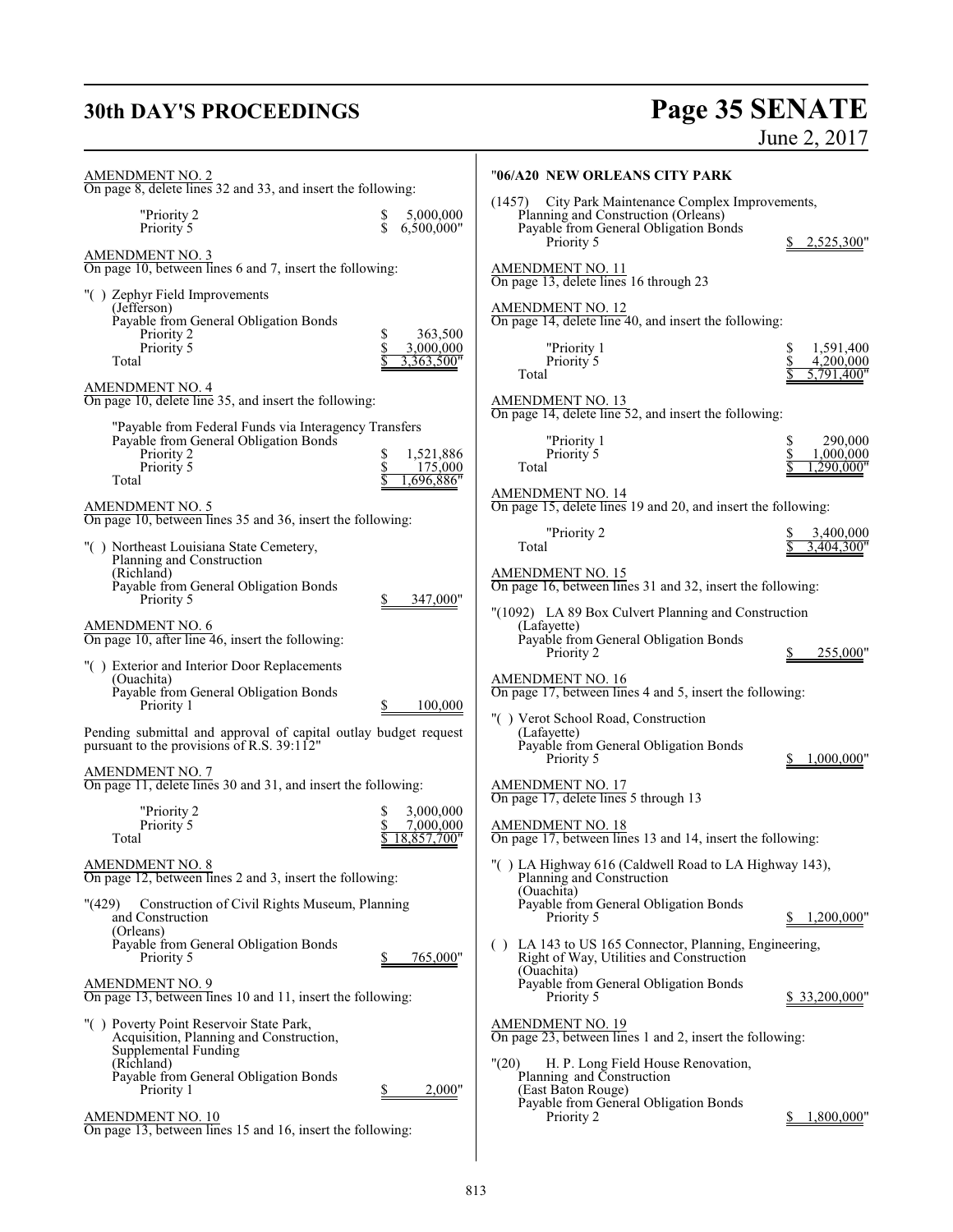# **Page 36 SENATE 30th DAY'S PROCEEDINGS**

| <b>AMENDMENT NO. 20</b><br>On page 24, delete lines 39 through 41, and insert the following:<br>"Priority 5<br>Payable from Fees and Self Generated<br>Revenues<br>Total<br><b>AMENDMENT NO. 21</b><br>On page 24, between lines 41 and 42, insert the following:<br>"() Stephenson Veterinary Hospital, Planning<br>and Construction<br>(East Baton Rouge)<br>Payable from General Obligation Bonds<br>Priority 5<br>Payable from Fees and Self Generated<br>Revenues | \$<br>4,000,000<br>4,000,000<br>8,000,000"<br>5,000,000<br>S<br>5,000,000 | Total | "(1473) Fieldhouse, Planning and Construction<br>(Lafourche)<br>Payable from General Obligation Bonds<br>Priority 2<br>Priority 5<br><b>AMENDMENT NO. 30</b><br>On page 30, between lines 5 and 6, insert the following:<br>"() Stubbs Hall Reroofing, Planning and Construction<br>(Ouachita)<br>Payable from General Obligation Bonds<br>Priority 1<br><b>AMENDMENT NO. 31</b><br>On page 30, between lines 10 and 11, insert the following: | \$<br>1,850,000<br>\$<br>2,000,000<br>3,850,000"<br>15,000"             |
|------------------------------------------------------------------------------------------------------------------------------------------------------------------------------------------------------------------------------------------------------------------------------------------------------------------------------------------------------------------------------------------------------------------------------------------------------------------------|---------------------------------------------------------------------------|-------|------------------------------------------------------------------------------------------------------------------------------------------------------------------------------------------------------------------------------------------------------------------------------------------------------------------------------------------------------------------------------------------------------------------------------------------------|-------------------------------------------------------------------------|
| Total<br>Pending submittal and approval of capital outlay budget request<br>pursuant to the provisions of R.S. 39:112"<br><b>AMENDMENT NO. 22</b>                                                                                                                                                                                                                                                                                                                      | 10,000,000                                                                |       | "() Multi-Purpose Assembly Center, Planning<br>and Construction<br>(Natchitoches)<br>Payable from General Obligation Bonds<br>Priority 5                                                                                                                                                                                                                                                                                                       | 295,800"                                                                |
| On page 24, delete lines 46 through 48, and insert the following:<br>"Priority 5                                                                                                                                                                                                                                                                                                                                                                                       | 6,090,700"                                                                |       | <b>AMENDMENT NO. 32</b><br>On page 30, between lines 23 and 24, insert the following:<br>"19/644 BOSSIER COMMUNITY COLLEGE                                                                                                                                                                                                                                                                                                                     |                                                                         |
| <b>AMENDMENT NO. 23</b><br>On page 25, between lines 20 and 21, insert the following:<br>" $(1)$<br>Interim Hospital Repurposing, Construction<br>(Orleans)<br>Payable from General Obligation Bonds<br>Priority 5                                                                                                                                                                                                                                                     | \$34,500,000"                                                             |       | () Land Acquisition, Planning and Construction<br>(Bossier)<br>Payable from General Obligation Bonds<br>Priority 5<br>Pending submittal and approval of capital outlay budget request                                                                                                                                                                                                                                                          | 3,900,000                                                               |
| <b>AMENDMENT NO. 24</b><br>On page 25, between lines 33 and 34, insert the following:                                                                                                                                                                                                                                                                                                                                                                                  |                                                                           |       | pursuant to the provisions of R.S. 39:112"<br><b>AMENDMENT NO. 33</b><br>On page 31, delete lines 15 through 17, and insert the following:                                                                                                                                                                                                                                                                                                     |                                                                         |
| "(9)<br>Medical School B-Building HVAC Replacement<br>(Caddo)<br>Payable from General Obligation Bonds<br>Priority 2<br>Priority 5<br>Total                                                                                                                                                                                                                                                                                                                            | 500,000<br>\$<br>\$<br>4,600,000<br>5,100,000"                            |       | "Priority 1<br><b>AMENDMENT NO. 34</b><br>On page 31, between lines 17 and 18, insert the following:                                                                                                                                                                                                                                                                                                                                           | 3,315,800"                                                              |
| <b>AMENDMENT NO. 25</b><br>On page 25, delete lines 46 and 47, and insert the following:<br>"Priority 1<br>Priority 5<br><b>AMENDMENT NO. 26</b><br>On page $28$ , delete line 6, and insert the following:                                                                                                                                                                                                                                                            | 3,748,300<br>\$<br>\$<br>1,067,400"                                       | Total | "(1367) Land Acquisition for Post Secondary<br><b>Educational Institutions</b><br>(Statewide)<br>Payable from General Obligation Bonds<br>Priority 1<br>Priority 2<br>Priority 5                                                                                                                                                                                                                                                               | 1,000,000<br>\$<br>\$<br>1,000,000<br>\$<br>3,000,000<br>5,000,000<br>S |
| "Priority 2<br>Priority 5<br>Total                                                                                                                                                                                                                                                                                                                                                                                                                                     | \$<br>200,000<br>\$<br>476,000<br>676,000"                                |       | Provided that \$2,500,000 of this appropriation shall be used for the<br>acquisition of the former Our Lady of Lourdes Hospital facility."<br><b>AMENDMENT NO. 35</b><br>On page 31, between lines 39 and 40, insert the following:                                                                                                                                                                                                            |                                                                         |
| AMENDMENT NO. 27<br>On page 28, delete lines 19 through 21, and insert the following:                                                                                                                                                                                                                                                                                                                                                                                  |                                                                           |       | "(1395) New Police Complex - Elysian Fields,                                                                                                                                                                                                                                                                                                                                                                                                   |                                                                         |
| "Buildings and Facilities, Including HVAC, Planning and<br>Construction"                                                                                                                                                                                                                                                                                                                                                                                               |                                                                           |       | Planning and Construction<br>(Orleans)<br>Payable from General Obligation Bonds<br>Priority 5                                                                                                                                                                                                                                                                                                                                                  | 1,000,000<br>S                                                          |
| <b>AMENDMENT NO. 28</b><br>On page 28, delete lines 25 through 29, and insert the following:<br>"Priority 1                                                                                                                                                                                                                                                                                                                                                            | 3,000,000"                                                                | (131) | 36/L13 PONTCHARTRAIN LEVEE DISTRICT<br>East St. Charles Urban Flood Control Project                                                                                                                                                                                                                                                                                                                                                            |                                                                         |

| "Priority 1                                                                                                                                                                               | 3,315,800"                                                          |
|-------------------------------------------------------------------------------------------------------------------------------------------------------------------------------------------|---------------------------------------------------------------------|
| AMENDMENT NO. 34<br>On page 31, between lines 17 and 18, insert the following:                                                                                                            |                                                                     |
| "(1367) Land Acquisition for Post Secondary<br><b>Educational Institutions</b><br>(Statewide)<br>Payable from General Obligation Bonds<br>Priority 1<br>Priority 2<br>Priority 5<br>Total | 1,000,000<br>s<br>SSS<br>SSS<br>1,000,000<br>3,000,000<br>5,000,000 |
| Provided that \$2,500,000 of this appropriation shall be used for the<br>acquisition of the former Our Lady of Lourdes Hospital facility."                                                |                                                                     |
| AMENDMENT NO. 35<br>On page 31, between lines 39 and 40, insert the following:                                                                                                            |                                                                     |
| "(1395) New Police Complex - Elysian Fields,<br>Planning and Construction<br>(Orleans)<br>Payable from General Obligation Bonds<br>Priority 5                                             | 1,000,000                                                           |
| <b>PONTCHARTRAIN I FVFF DISTRICT</b><br>26/I 12                                                                                                                                           |                                                                     |

## **E DISTRICT**

Control Project **Payable form Bonds** Priority 2 \$ 1,500,000 Priority 5 \$ 500,000  $\frac{2}{3}$  2,000,000"

 $\mathsf{l}$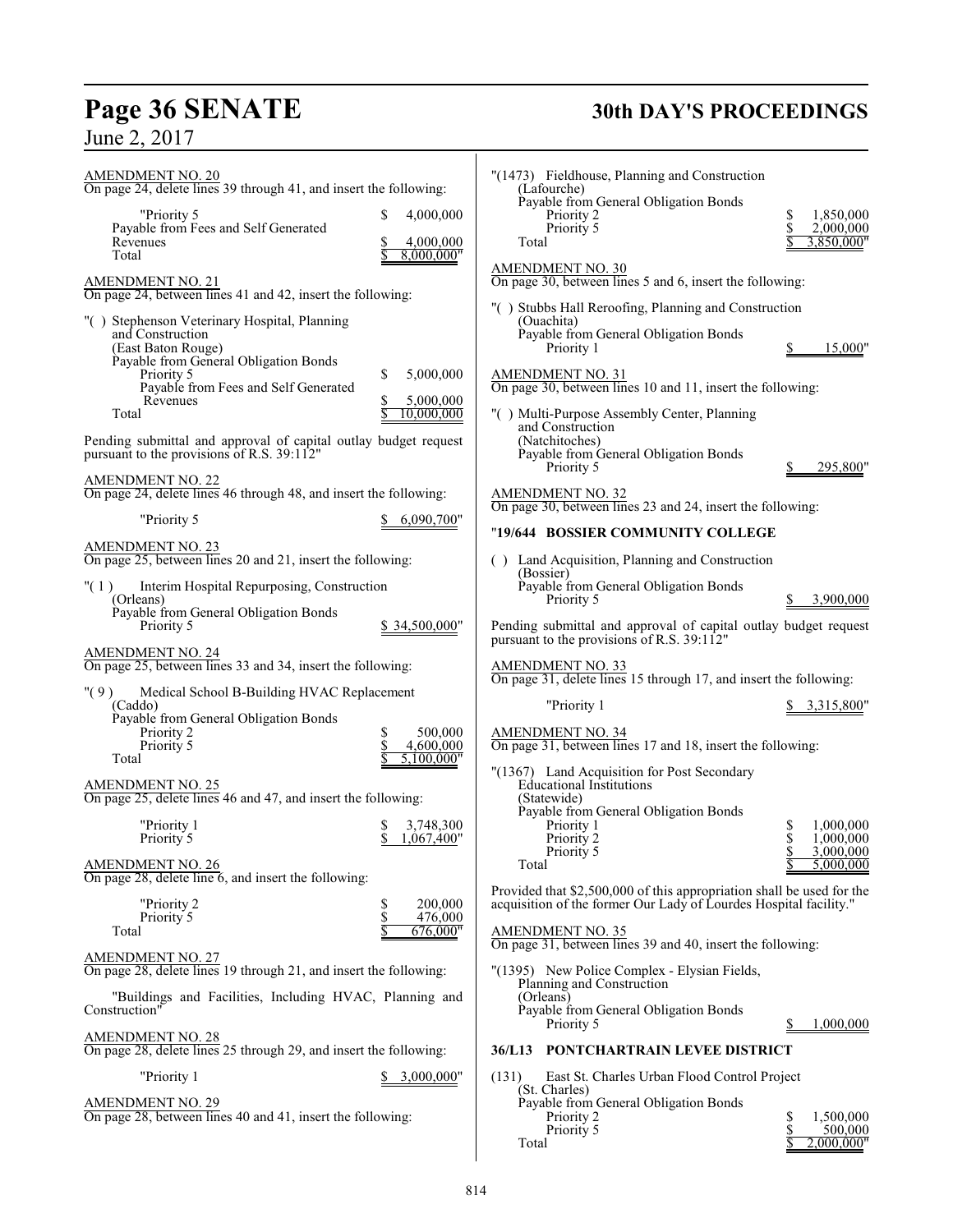# **30th DAY'S PROCEEDINGS**

# Page 37 SENATE<br>June 2, 2017

| Lake Pontchartrain West Shore Hurricane<br>(465)<br>Protection Project<br>(St. Charles, St. James, St. John the Baptist)<br>Payable from General Obligation Bonds<br>Priority 2<br>Priority 5<br>Total<br><b>AMENDMENT NO. 36</b><br>On page 31, delete lines 45 and 46, and insert the following:<br>"Priority 1<br>Priority 5                               | S<br>2,330,000<br>\$<br>8,500,000<br>10,830,000"<br>2,033,900<br>\$<br>12,000,000" | <b>AMENDMENT NO. 44</b><br>On page 33, between lines 39 and 40, insert the following:<br>"(160) Maintenance Dredging of Houma Navigation<br>Canal by U.S. Corps of Engineers<br>(Terrebonne)<br>Payable from General Obligation Bonds<br>Priority 1<br>Priority 5<br>Total<br><b>AMENDMENT NO. 45</b><br>On page 33, delete lines 40 through 42, and insert the following:  | \$<br>500,000<br>1,500,000<br>2,000,000"                    |
|---------------------------------------------------------------------------------------------------------------------------------------------------------------------------------------------------------------------------------------------------------------------------------------------------------------------------------------------------------------|------------------------------------------------------------------------------------|-----------------------------------------------------------------------------------------------------------------------------------------------------------------------------------------------------------------------------------------------------------------------------------------------------------------------------------------------------------------------------|-------------------------------------------------------------|
| <b>AMENDMENT NO. 37</b><br>On page 32, delete lines 8 through 15<br>AMENDMENT NO. 38<br>On page 32, delete line 40, and insert the following:<br>"Priority 1<br>36/P10<br><b>GREATER LAFOURCHE PORT COMMISSION</b>                                                                                                                                            | 200,000"                                                                           | "(161)<br>Slip Dredging, Houma Navigation Canal Dredging<br>and Improvements for Terrebonne Port Commission<br>Government Multi-Use Complex, Planning and Construction"<br><b>AMENDMENT NO. 46</b><br>On page 33, after line 47, insert the following:<br>"36/P26 LAKE CHARLES HARBOR AND TERMINAL<br><b>DISTRICT</b>                                                       |                                                             |
| (645)<br>Minor Cheramie Road Paving, Planning<br>and Construction (Lafourche)<br>Payable from General Obligation Bonds<br>Priority 2<br>Priority 5<br>Total<br><b>AMENDMENT NO. 39</b><br>On page 33, delete lines 5 and 6, and insert the following:                                                                                                         | 1,200,000<br>\$<br>\$<br>1,700,000<br>2,900,000"                                   | () Dredging of Berth 8 at City Docks,<br>Planning and Construction<br>$($1,000,000$ Local Match)<br>(Calcasieu)<br>Payable from General Obligation Bonds<br>Priority 1<br><b>AMENDMENT NO. 47</b><br>On page 34, between lines 2 and 3, insert the following:                                                                                                               | 250,000"                                                    |
| "Priority 1<br>Priority 5<br>AMENDMENT NO. 40<br>On page 33, delete line 26, and insert the following:<br>"Priority 1<br>Priority 5<br>Total<br><b>AMENDMENT NO. 41</b>                                                                                                                                                                                       | 676,200<br>\$10,101,100"<br>\$<br>1,500,000<br>2,629,550<br>4,129,550"             | "(112) New Access Road in the Churchill Technology<br>and Business Park for Delgado Community<br>College's Advanced Manufacturing and River<br>City Campus, Planning and Construction<br>(Jefferson)<br>Payable from General Obligation Bonds<br>Priority 2<br>Priority 5<br>Total<br><b>AMENDMENT NO. 48</b><br>On page 35, between lines 25 and 26, insert the following: | \$<br>1,548,648<br>\$<br>2,382,535<br>3,931,183'            |
| On page 33, between lines 31 and 32, insert the following:<br>" (342)<br>Globalplex Dock Access Bridge and<br>Equipment Replacement/Repair<br>(St. John the Baptist)<br>Payable from General Obligation Bonds<br>Priority 2<br>Priority 5<br>Total<br>(344)<br>Warehouse and Property Acquisition and<br>Improvements, Planning and Construction              | \$<br>975,000<br>\$<br>7,705,000<br>8.680,000                                      | "() Concordia Parish Public Health Center<br>Renovation, Planning and Construction<br>(Concordia)<br>Payable from General Obligation Bonds<br>Priority 5<br><b>AMENDMENT NO. 49</b><br>On page 35, between lines 30 and 31, insert the following:<br>"50/J18 EAST CARROLL PARISH                                                                                            | 92,600'                                                     |
| (St. John the Baptist)<br>Payable from General Obligation Bonds<br>Priority 1<br>AMENDMENT NO. 42<br>On page 33, delete lines 32 and 33, and insert the following:<br>"(348)<br>Globalplex Rail Siding<br>(\$5,577,932 Local/Federal/Other Match)"<br><b>AMENDMENT NO. 43</b><br>On page 33, delete lines 36 and 37, and insert the following:<br>"Priority 1 | 90,000"<br>\$<br>346,700                                                           | () East Carroll Parish Road Improvements<br>(East Carroll)<br>Payable from General Obligation Bonds<br>Priority 1<br><b>AMENDMENT NO. 50</b><br>On page 36, delete lines 6 through 8, and insert the following:<br>"Priority 1<br>Priority 5<br>Total                                                                                                                       | 15,000"<br>1,325,100<br>\$<br>\$<br>1,597,000<br>2,922,100' |
| Priority 5                                                                                                                                                                                                                                                                                                                                                    | \$<br>2,516,800"                                                                   |                                                                                                                                                                                                                                                                                                                                                                             |                                                             |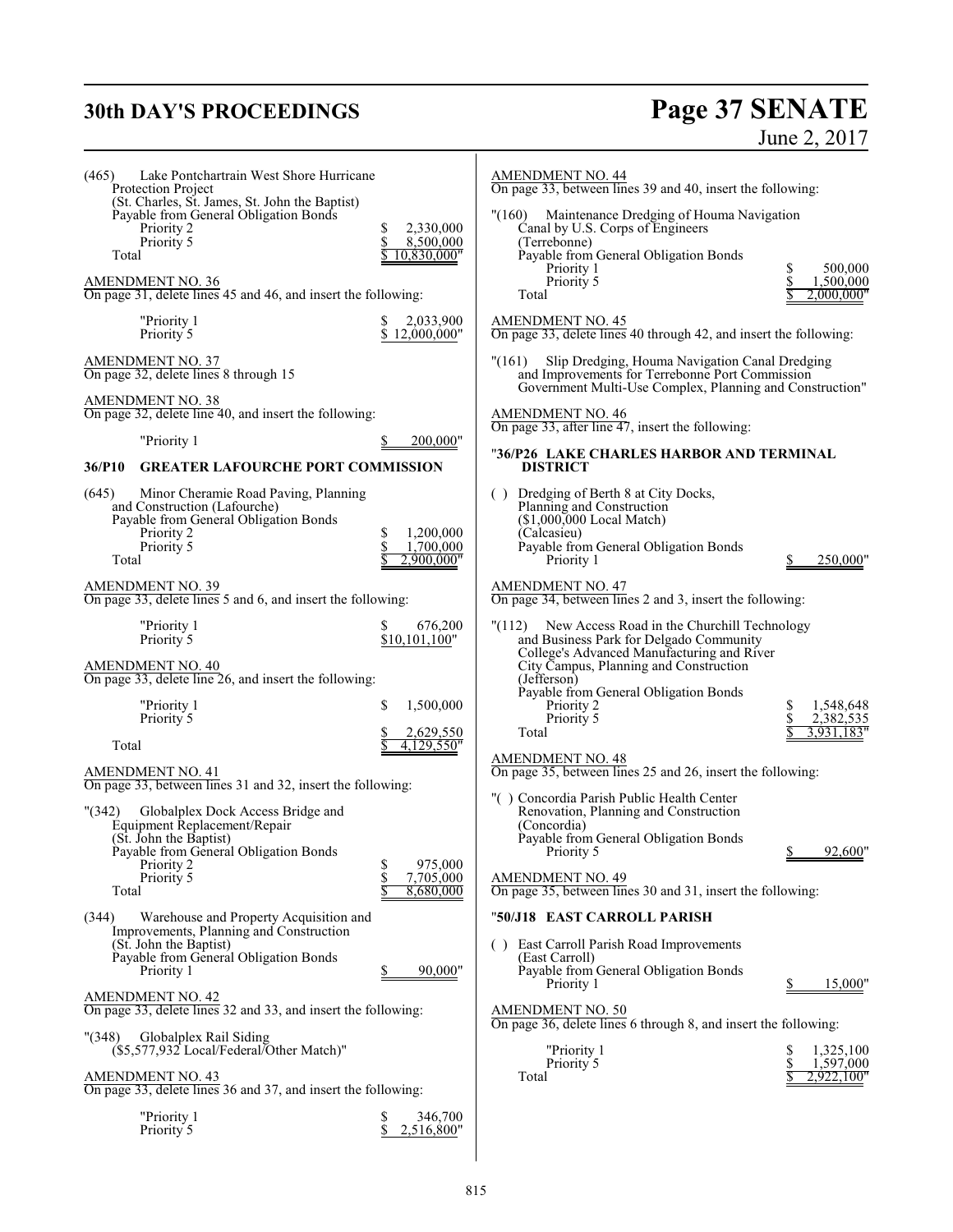# **Page 38 SENATE 30th DAY'S PROCEEDINGS**

June 2, 2017

AMENDMENT NO. 51

# "**50/J40 RAPIDES PARISH** (1279) Renovation of Elevators at Rapides Parish Courthouse (Rapides)

Priority 2 \$ 375,000"

| "Priority 1 | 76,800     |
|-------------|------------|
| Priority 2  | 500,000    |
| Priority 5  | 1,117,600  |
| Total       | 1.617.600" |

On page 36, delete lines 29 through 31, and insert the following:

AMENDMENT NO. 52 On page 36, between lines 32 and 33, insert the following:

| On page 50, octween mies 32 and 33, misert me following.<br>"(72)<br>Airline Drive (US 61) at 17th Street Canal<br>Drainage Crossing Railroad Bridge Replacement,<br>Planning and Construction<br>(Jefferson)<br>Payable from General Obligation Bonds<br>Priority 5<br><b>AMENDMENT NO. 53</b><br>On page 36, delete lines 45 through 47, and insert the following: | 1,990,000"                                             | "() Sapa Drive Improvements<br>Planning and Construction<br>(Richland)<br>Payable from General Obligation Bonds<br>Priority 1<br>AMENDMENT NO. 61<br>On page 41, between lines 19 and 20, insert the following:<br>"50/J45 ST. CHARLES PARISH | 8,000"                       |
|----------------------------------------------------------------------------------------------------------------------------------------------------------------------------------------------------------------------------------------------------------------------------------------------------------------------------------------------------------------------|--------------------------------------------------------|-----------------------------------------------------------------------------------------------------------------------------------------------------------------------------------------------------------------------------------------------|------------------------------|
| "Priority 1<br>AMENDMENT NO. 54                                                                                                                                                                                                                                                                                                                                      | 758,300"                                               | West Bank Hurricane Protection Levee<br>(1442)<br>(St. Charles)<br>Payable from General Obligation Bonds                                                                                                                                      |                              |
| On page 38, delete line 12, and insert the following:                                                                                                                                                                                                                                                                                                                |                                                        | Priority 1                                                                                                                                                                                                                                    | 175,300"<br>S                |
| "Priority 1<br>Priority 5<br>Total<br><b>AMENDMENT NO. 55</b><br>On page 39, between lines 7 and 8, insert the following:                                                                                                                                                                                                                                            | 3,350,000<br>\$<br>\$<br>1,600,000<br>4,950,000"       | <b>AMENDMENT NO. 62</b><br>On page 41, between lines 29 and 30, insert the following:<br>"(268)<br>St. James Parish Land Acquisition,<br>Planning and Construction<br>(St. James)<br>Payable from General Obligation Bonds                    |                              |
| "(1028) Preservation and Renovation of Historic<br>Structures for Hope Haven/Madonna Manor<br>Campus, Planning and Construction<br>(Jefferson)<br>Payable from General Obligation Bonds<br>Priority 1<br>Priority 5                                                                                                                                                  | 1,000,000<br>S<br>$\overline{\mathbb{S}}$<br>4,000,000 | Priority 5<br><b>AMENDMENT NO. 63</b><br>On page 41, between lines 33 and 34, insert the following:<br>"50/J48 ST. JOHN THE BAPTIST PARISH                                                                                                    | 5,000,000"                   |
| Total<br><b>AMENDMENT NO. 56</b><br>On page 39, delete lines 20 and 21, and insert the following:                                                                                                                                                                                                                                                                    | 5,000,000"                                             | East Bank Courthouse, Planning and Construction<br>(1332)<br>(St. John the Baptist)<br>Payable from General Obligation Bonds<br>Priority 1<br>Priority 2                                                                                      | 30,000<br>\$<br>\$<br>45,000 |
| "Priority 1<br>Priority 5                                                                                                                                                                                                                                                                                                                                            | 401,500<br>S<br>\$<br>1,100,000"                       | Total                                                                                                                                                                                                                                         | 75,000"                      |
| <b>AMENDMENT NO. 57</b><br>On page 39, between lines 43 and 44, insert the following:                                                                                                                                                                                                                                                                                |                                                        | <b>AMENDMENT NO. 64</b><br>On page 42, between lines 1 and 2, insert the following:<br>"(670) I-10 Frontage Road, LA 328 to LA 347                                                                                                            |                              |
| (1173) Kraemer Water Line Improvements<br>(Lafourche)<br>Payable from General Obligation Bonds                                                                                                                                                                                                                                                                       |                                                        | (St. Martin)<br>Payable from General Obligation Bonds<br>Priority 5                                                                                                                                                                           | 750,000"<br>\$               |

Priority 2 \$ 100,000

Priority 5 \$ 325,000"

**50/J34 MOREHOUSE PARISH**

On page 40, delete lines 37 through 41

On page 40, after line 46, insert the following:

(477) Public Works Center, Planning and Construction

(Morehouse)

AMENDMENT NO. 58

AMENDMENT NO. 59

Payable from General Obligation Bonds

On page 41, between lines 7 and 8, insert the following:

AMENDMENT NO. 60

| (1442)<br>West Bank Hurricane Protection Levee<br>(St. Charles)                                                                                                                                                     |    |                             |
|---------------------------------------------------------------------------------------------------------------------------------------------------------------------------------------------------------------------|----|-----------------------------|
| Payable from General Obligation Bonds<br>Priority 1                                                                                                                                                                 | S. | 175,300"                    |
| AMENDMENT NO. 62<br>On page 41, between lines 29 and 30, insert the following:                                                                                                                                      |    |                             |
| "(268) St. James Parish Land Acquisition,<br>Planning and Construction<br>(St. James)<br>Payable from General Obligation Bonds<br>Priority 5                                                                        | Z. | 5,000,000"                  |
| AMENDMENT NO. 63<br>On page 41, between lines 33 and 34, insert the following:                                                                                                                                      |    |                             |
| "50/J48 ST. JOHN THE BAPTIST PARISH                                                                                                                                                                                 |    |                             |
| (1332) East Bank Courthouse, Planning and Construction<br>(St. John the Baptist)<br>Payable from General Obligation Bonds<br>Priority 1<br>Priority 2<br>Total                                                      | \$ | 30,000<br>45,000<br>75,000" |
| AMENDMENT NO. 64<br>On page 42, between lines 1 and 2, insert the following:                                                                                                                                        |    |                             |
| "(670)<br>I-10 Frontage Road, LA 328 to LA 347<br>(St. Martin)<br>Payable from General Obligation Bonds<br>Priority 5<br><u>AMENDMENT NO. 65</u><br>On page 42, delete line 18, and insert the following:           | \$ | 750,000"                    |
| "Priority 1                                                                                                                                                                                                         | S. | 450,000                     |
| Reconstruction of Charenton Beach Road<br>(372)<br>from LA Hwy 87 to the West Atchafalaya Basin<br>Protection Levee, Planning and Construction<br>(St. Mary)<br>Payable from General Obligation Bonds<br>Priority 5 | \$ | 500,000"                    |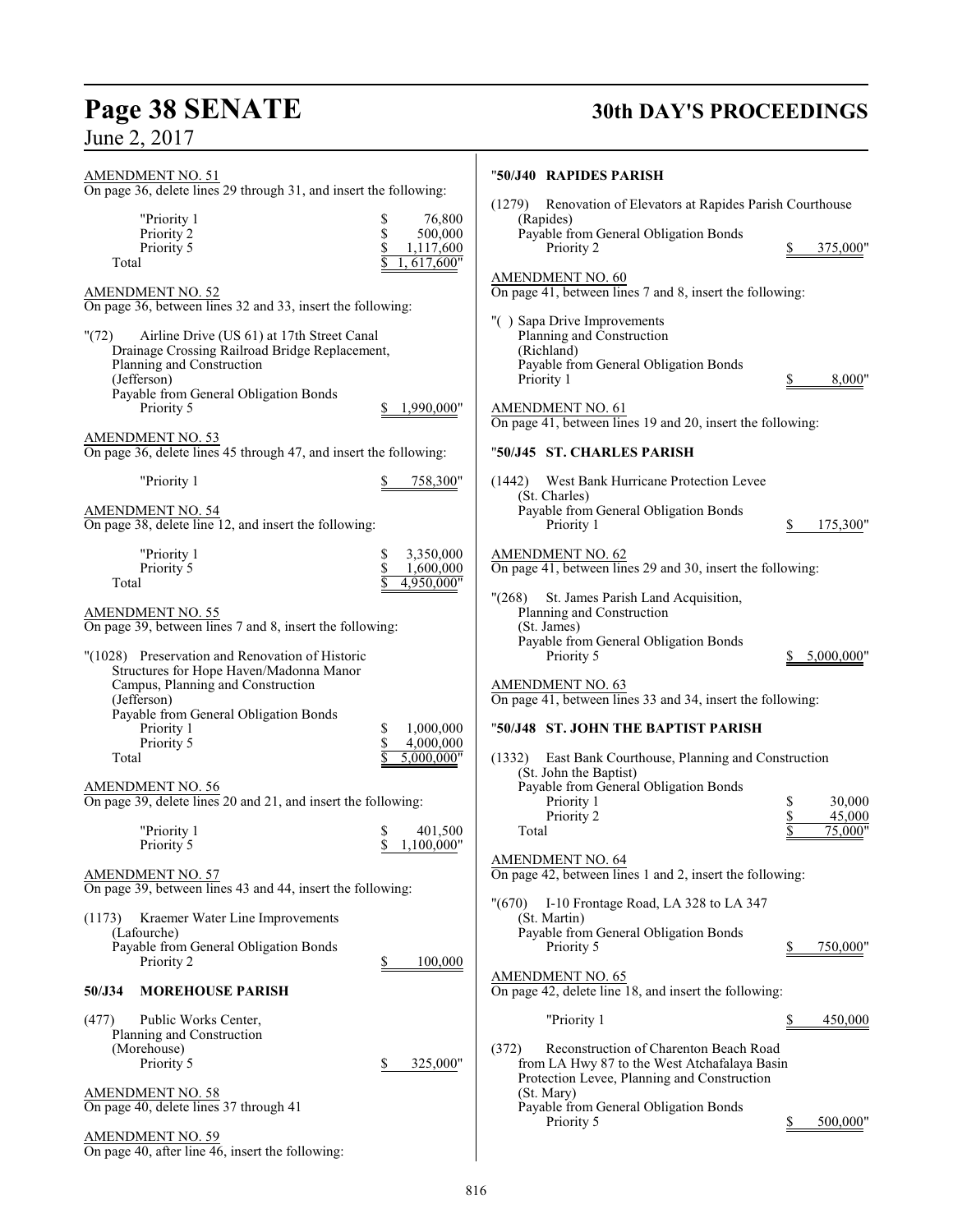# **30th DAY'S PROCEEDINGS Page 39 SENATE** June 2, 2017

| <b>AMENDMENT NO. 66</b><br>On page 42, between lines 32 and 33, insert the following:                                                                                                                                                                                            |                                                           | <b>AMENDMENT NO. 74</b><br>On page 44, delete line 17, and insert the following:                                                                                                                                                                                         |                                       |
|----------------------------------------------------------------------------------------------------------------------------------------------------------------------------------------------------------------------------------------------------------------------------------|-----------------------------------------------------------|--------------------------------------------------------------------------------------------------------------------------------------------------------------------------------------------------------------------------------------------------------------------------|---------------------------------------|
| "(382) Reconstruction of Martin Luther King Road<br>in Charenton for St. Mary Parish Government<br>within Existing Right of Way<br>(St. Mary)<br>Payable from General Obligation Bonds<br>Priority 5                                                                             | 250,000"                                                  | "Extension, and Utilities Including Generators"<br><b>AMENDMENT NO. 75</b><br>On page 45, delete line 2, and insert the following:<br>"(554) Port of West Feliciana Parish, Planning                                                                                     |                                       |
| <b>AMENDMENT NO. 67</b><br>On page 43, delete lines 6 and 7, and insert the following:                                                                                                                                                                                           |                                                           | and Construction"<br><b>AMENDMENT NO. 76</b><br>On page 45, between lines 14 and 15, insert the following:                                                                                                                                                               |                                       |
| "Priority 1<br>Priority 2<br>Priority 5<br>Total                                                                                                                                                                                                                                 | 10,000<br>S<br>\$<br>500,000<br>11,740,000<br>12,250,000" | "50/M01 ABBEVILLE<br>$(1023)$ City of Abbeville Flood Damage Reduction &                                                                                                                                                                                                 |                                       |
| AMENDMENT NO. 68<br>On page 43, delete lines 9 through 15                                                                                                                                                                                                                        |                                                           | Drainage Improvement Projects, Planning and Construction<br>(Vermilion)<br>Payable from General Obligation Bonds<br>Priority 5                                                                                                                                           | 375,000"                              |
| <b>AMENDMENT NO. 69</b><br>On page 43, delete lines 35 through 37, and insert the following:<br>"Priority 1                                                                                                                                                                      |                                                           | AMENDMENT NO. 77<br>On page 45, delete line 21, and insert the following:                                                                                                                                                                                                |                                       |
| <b>AMENDMENT NO. 70</b><br>On page 43, between lines 37 and 38, insert the following:                                                                                                                                                                                            | 131,700"                                                  | "Priority 2<br>Priority 5<br>Total                                                                                                                                                                                                                                       | 3,810,000<br>7,620,000<br>11,430,000" |
| "50/J54   TENSAS PARISH                                                                                                                                                                                                                                                          |                                                           | <b>AMENDMENT NO. 78</b>                                                                                                                                                                                                                                                  |                                       |
| Tensas Parish Port/Port Priority Site Plan,<br>( )<br>Planning and Construction<br>(Tensas)<br>Payable from General Obligation Bonds<br>Priority 5                                                                                                                               | 220,300"                                                  | On page 45, delete lines 30 through 38<br><b>AMENDMENT NO. 79</b><br>On page 46, between lines 6 and 7, insert the following:<br>"() Municipal Center Lighting/Ceiling Tile                                                                                              |                                       |
| <b>AMENDMENT NO. 71</b><br>On page 43, between lines 38 and 39, insert the following:                                                                                                                                                                                            |                                                           | (Morehouse)<br>Payable from General Obligation Bonds<br>Priority 5                                                                                                                                                                                                       | 312,000"                              |
| "(1068) Renovate the LePetit Terrebonne Theater<br>Building, Planning and Construction<br>(Terrebonne)<br>Payable from General Obligation Bonds<br>Priority 1<br>Priority 5<br>Total<br>(488)<br>Terrebonne Sports Complex, Phase I<br>Infrastructure Improvements, Acquisition, | \$<br>350,000<br>\$<br>350,000<br>700,000                 | Central Fire Station, Replace Driveway<br>City Hall, Roof Construction, Planning<br>and Construction<br>(Morehouse)<br>Payable from General Obligation Bonds<br>Priority 5<br>Pool Pump Houses/Comfort Stations Roof,<br>( )<br>Planning and Construction<br>(Morehouse) | 250,000                               |
| Planning and Construction<br>(Terrebonne)<br>Payable from General Obligation Bonds<br>Priority 1<br>Priority 5<br>Total                                                                                                                                                          | \$<br>677,700<br>\$<br>1,984,000<br>2,661,700"            | Payable from General Obligation Bonds<br>Priority 5<br><b>AMENDMENT NO. 80</b><br>On page 46, between lines 24 and 25, insert the following:                                                                                                                             | \$ 125,000"                           |
| <b>AMENDMENT NO. 72</b><br>On page 43, between lines 43 and 44, insert the following:                                                                                                                                                                                            |                                                           | "50/M31 BREAUX BRIDGE<br>Breaux Bridge Sewer System Improvements,<br>(549)                                                                                                                                                                                               |                                       |
| "(1270) South Louisiana Wetland Discovery<br>Center - Phase 2 - Bayou Country Institute,<br>Planning and Construction<br>(Terrebonne)<br>Payable from General Obligation Bonds<br>Priority 1<br>Priority 5                                                                       | \$<br>250,000<br>\$<br>740,000                            | Planning and Construction<br>(St. Martin)<br>Payable from General Obligation Bonds<br>Priority 5<br>New Pavilion at Carl Williams Memorial<br>(<br>Park, Planning and Construction<br>(St. Martin)                                                                       | 250,000<br>S                          |
| Total<br><b>AMENDMENT NO. 73</b>                                                                                                                                                                                                                                                 | \$<br>990.000"                                            | Payable from General Obligation Bonds<br>Priority 2                                                                                                                                                                                                                      | 50,000                                |
| On page 44, delete line 10, and insert the following:                                                                                                                                                                                                                            |                                                           |                                                                                                                                                                                                                                                                          |                                       |
| "Priority 1                                                                                                                                                                                                                                                                      | 90,000"<br>\$                                             |                                                                                                                                                                                                                                                                          |                                       |

 $\mathbf{I}$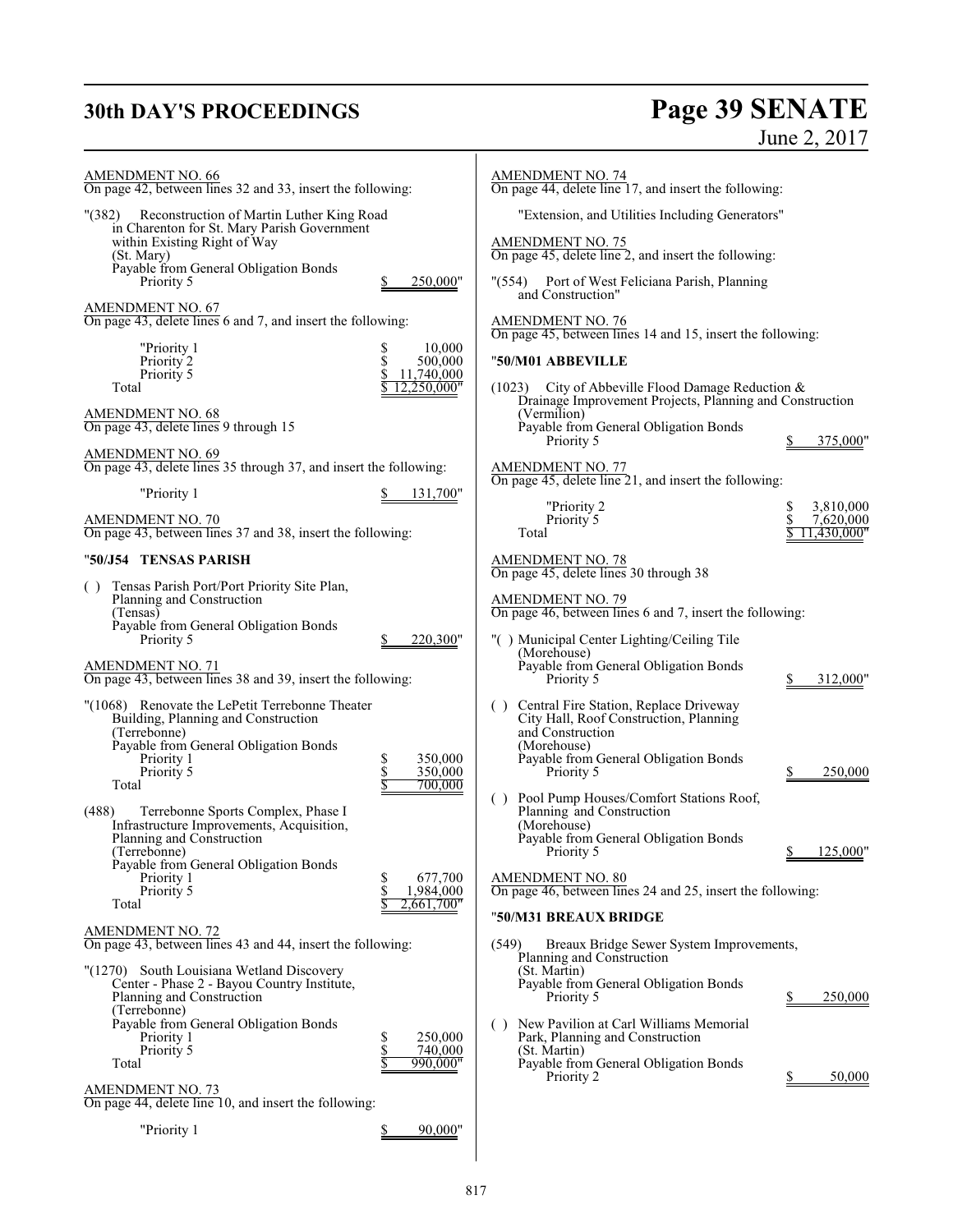# **Page 40 SENATE**<br>June 2, 2017

# **30th DAY'S PROCEEDINGS**

| Renovations at Veterans Memorial Park,<br>( )<br>Planning and Construction                                                                                   | Payable from General Obligation Bond<br>Priority 2<br>60,000                                            |
|--------------------------------------------------------------------------------------------------------------------------------------------------------------|---------------------------------------------------------------------------------------------------------|
| (St. Martin)<br>Payable from General Obligation Bonds<br>Priority 2<br>50,000                                                                                | () Fire Truck and Fire Stations Upgrades<br>(St. Landry)<br>Payable from General Obligation Bond        |
| 50/M32 BROUSSARD                                                                                                                                             | Priority 2<br>10,000"                                                                                   |
| (1037) Rehabilitate LA Hwy 182 from US 90 to LA Hwy 89,<br>Planning and Construction<br>(Lafayette)                                                          | <b>AMENDMENT NO. 86</b><br>On page 50, delete lines 28 through 30, and insert the following:            |
| Payable from General Obligation Bonds<br>245,000<br>Priority 1                                                                                               | "Priority 5<br>250,000"                                                                                 |
| Three-Lane LA 182 in the City of Broussard,<br>(1039)<br>Planning and Construction (\$750,000 Match)                                                         | <b>AMENDMENT NO. 87</b><br>On page 50, delete lines 45 through 50                                       |
| (Lafayette)<br>Payable from General Obligation Bonds<br>Priority 5<br>2,240,000"                                                                             | <b>AMENDMENT NO. 88</b><br>On page 51, between lines 19 and 20, insert the following:<br>"50/ME8 KAPLAN |
| AMENDMENT NO. 81<br>On page 46, after line $48$ , insert the following:                                                                                      | (502)<br>City of Kaplan Street Improvements,                                                            |
| "50/M45 CHURCH POINT                                                                                                                                         | Reconstruction and Drainage Improvements<br>Project, Planning and Construction<br>(Vermilion)           |
| (547)<br>Church Point Sewer System Improvements,<br>Planning and Construction<br>(Acadia)                                                                    | Payable from General Obligation Bonds<br>Priority 2<br>500,000"                                         |
| Payable from General Obligation Bonds<br>Priority 5<br>300,000"                                                                                              | <b>AMENDMENT NO. 89</b><br>On page 51, line 25, change "Priority 1" to "Priority 5"                     |
| <b>AMENDMENT NO. 82</b><br>On page 48, between lines 27 and 28, insert the following:                                                                        | <b>AMENDMENT NO. 90</b><br>On page 52, delete line 8, and insert the following:                         |
| "50/M85 FARMERVILLE                                                                                                                                          | "Priority 1<br>755,000"                                                                                 |
| Highway 33 South Pump Station and Force<br>(159)<br>Main in Farmerville, Planning and Construction                                                           | AMENDMENT NO. 91<br>On page 52, after line 46, insert the following:                                    |
| (Union)<br>Payable from General Obligation Bonds<br>550,000"<br>Priority 2                                                                                   | 50/MI8 MAURICE                                                                                          |
| <b>AMENDMENT NO. 83</b><br>On page 48, delete line 33, and insert the following:                                                                             | New Village Hall for the Village of Maurice,<br>(1036)<br>Planning and Construction<br>(Vermilion)      |
| "Priority 1<br>425,000"                                                                                                                                      | Payable from General Obligation Bonds<br>Priority 5<br>720,000                                          |
| AMENDMENT NO. 84<br>On page 48, between lines 33 and 34, insert the following:                                                                               | 50/MJ1 MELVILLE                                                                                         |
| "50/M90 FOLSOM                                                                                                                                               | Police Department Renovation, Planning<br>(1407)<br>and Construction                                    |
| (580)<br>Recreational Park and Trails,<br>Planning and Construction<br>(St. Tammany)                                                                         | (St. Landry)<br>Payable from General Obligation Bonds<br>Priority 2<br>205,000"                         |
| Payable from General Obligation Bonds<br>200,000<br>Priority 5                                                                                               | <b>AMENDMENT NO. 92</b><br>On page 52, after line 46, insert the following:                             |
| (826)<br>Sewer Treatment and Potable Water<br>System Upgrades, Planning and Construction<br>(St. Tammany)                                                    | "AMENDMENT NO. 93<br>On page 54, delete line 6, and insert the following:                               |
| Payable from General Obligation Bonds<br>Priority 5<br>200,000"                                                                                              | "Priority 2<br>750,000"                                                                                 |
| <b>AMENDMENT NO. 85</b><br>On page 49, between lines 21 and 22, insert the following:                                                                        | <b>AMENDMENT NO. 94</b><br>On page 54, between lines 6 and 7, insert the following:                     |
| "50/MA9 GRAND COTEAU                                                                                                                                         | " $(552)$<br>Sewer System Improvements,<br>Planning and Construction                                    |
| Police and Utility Departments Roof,<br>( )<br>Air Conditioning Unit for Town Hall,<br>Handheld Meter Reader, Abandon<br>and Plug Water Well<br>(St. Landry) | (Iberia)<br>Payable from General Obligation Bonds<br>Priority 5<br>250,000"                             |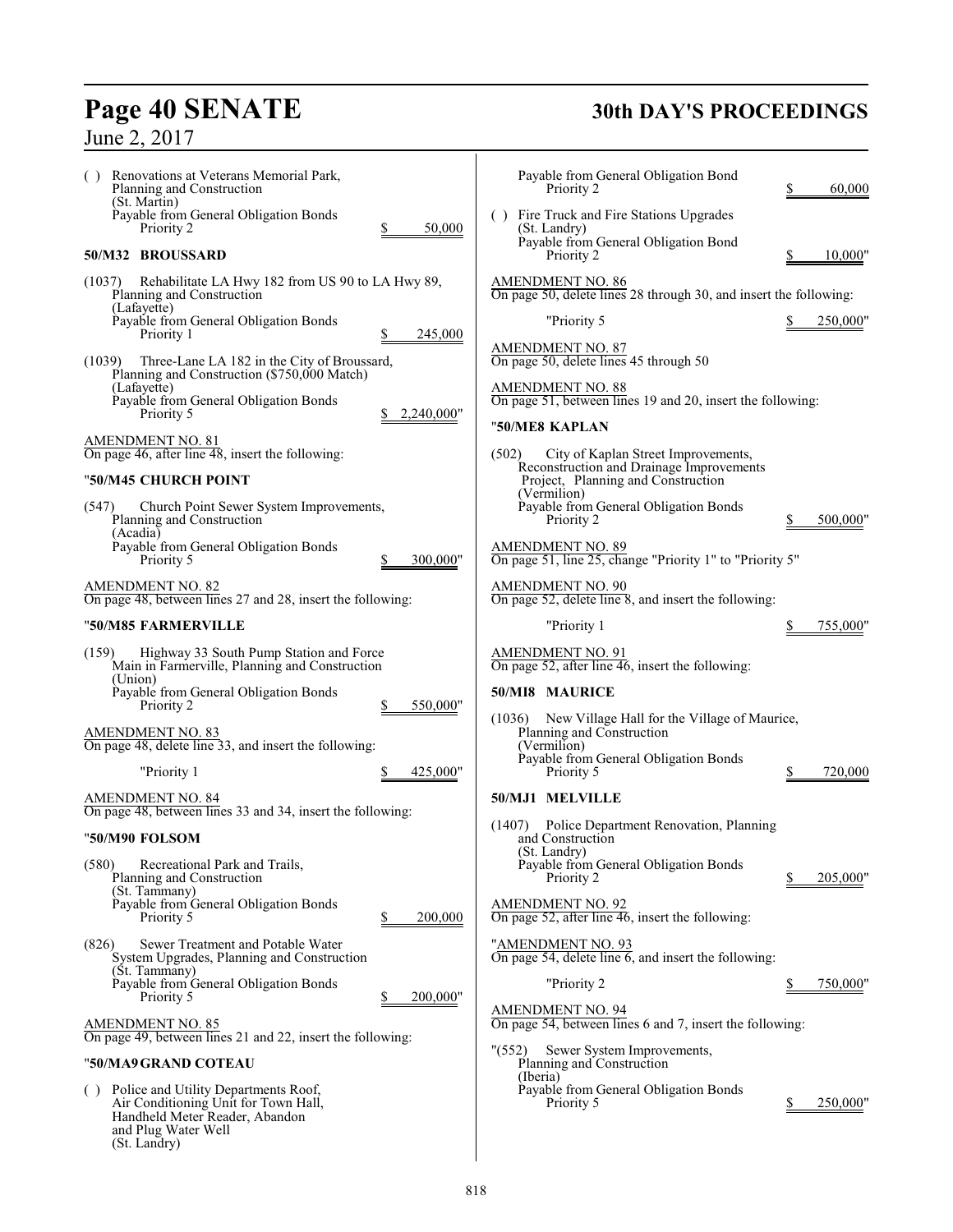# **30th DAY'S PROCEEDINGS**

# **Page 41 SENATE**<br>June 2, 2017

| <b>AMENDMENT NO. 95</b><br>On page 54, delete lines 12 through 16                                                                            | <b>AMENDMENT NO. 105</b><br>On page 58, delete line $\overline{11}$ , and insert the following:                                                  |
|----------------------------------------------------------------------------------------------------------------------------------------------|--------------------------------------------------------------------------------------------------------------------------------------------------|
| AMENDMENT NO. 96<br>On page 54, line 19, after "Facilities," insert "and Skateboard Park"                                                    | "Priority 1<br>1,577,900<br>S<br>Priority 2<br>125,000<br>Total<br>,702,900"                                                                     |
| AMENDMENT NO. 97<br>On page 54, delete lines 23 and 24, and insert the following:                                                            | <b>AMENDMENT NO. 106</b><br>On page 58, between lines 12 and 13, insert the following:                                                           |
| 710,900<br>"Priority 1<br>Priority 5<br>12,975,400"                                                                                          | " (365)<br><b>Recreational Complex</b>                                                                                                           |
| <b>AMENDMENT NO. 98</b><br>On page 54, between lines 25 and 26, insert the following:                                                        | (Webster)<br>Payable from General Obligation Bonds<br>Priority 1<br>500,000<br>Priority 5<br>2,975,000                                           |
| "Provided, however, that \$450,000 of the Priority 1 appropriation<br>shall be used to fund the George W. Carver Playground<br>Renovations." | 3,475,000"<br>Total<br>AMENDMENT NO. 107                                                                                                         |
| <b>AMENDMENT NO. 99</b><br>On page 54, between lines 30 and 31, insert the following:                                                        | On page 58, delete lines 40 through 44<br><b>AMENDMENT NO. 108</b><br>On page 58, after line 44, insert the following:                           |
| West Bank Ferry Terminal Renovations,<br>"(532)<br>Planning and Construction                                                                 | "50/MT6 TICKFAW                                                                                                                                  |
| (Orleans)<br>Payable from General Obligation Bonds<br>300,000<br>\$<br>Priority 2<br>\$<br>Priority 5<br>300,000<br>600,000"<br>Total        | Tickfaw Police Station,<br>(715)<br>Planning and Construction<br>(Tangipahoa)<br>Payable from General Obligation Bonds<br>250,000"<br>Priority 5 |
| <u>AMENDMENT NO. 100</u><br>On page 54, between lines 30 and 31, insert the following:                                                       | AMENDMENT NO. 109<br>On page 59, between lines 8 and 9, insert the following:                                                                    |
| "(531) Milne Boys Home, Planning and Construction<br>(Orleans)                                                                               | "50/MU4 VILLE PLATTE                                                                                                                             |
| Payable from General Obligation Bonds<br>90,000"<br>Priority 1<br>AMENDMENT NO. 101                                                          | (1047) Ville Platte Evangeline Recreational<br>Park, Planning and Construction, Infrastructure<br>and Improvements                               |
| On page 55, between lines 5 and 6, insert the following:<br>"() Donsereaux/Harrison Playground Renovations,                                  | (Evangeline)<br>Payable from General Obligation Bonds<br>Priority 2<br>1,500,000"                                                                |
| Planning and Construction<br>(Orleans)<br>Payable from General Obligation Bonds<br>Priority 5<br>100,000                                     | AMENDMENT NO. 110<br>On page 59, between lines 16 and 17, insert the following:                                                                  |
| Pending submittal and approval of capital outlay budget request<br>pursuant to the provisions of R.S. 39:112"                                | "50/MV2 WEST MONROE<br>() Rehabilitation of Montgomery Street from                                                                               |
| <u>AMENDMENT NO. 102</u><br>On page 56, after line 45, insert the following:                                                                 | LA 34 to I-20, Roadway, Water and Sewer,<br>Planning and Construction<br>(Ouachita)                                                              |
| "50/MO8 RAYNE                                                                                                                                | Payable from General Obligation Bonds<br>Priority 5<br>300,000                                                                                   |
| (512)<br>Martin Luther King Community Center<br>Improvements, Planning and Construction<br>(Acadia)                                          | Pending submittal and approval of capital outlay budget request<br>pursuant to the provisions of R.S. 39:112"                                    |
| Payable from General Obligation Bonds<br>315,000"<br>Priority 5                                                                              | <b>AMENDMENT NO. 111</b><br>On page 59, between lines 16 and 17, insert the following:                                                           |
| AMENDMENT NO. 103<br>On page 57, between lines 21 and 22, insert the following:                                                              | "50/MU7 WALKER                                                                                                                                   |
| "50/MP8 ROSEDALE                                                                                                                             | () Industrial Park Road Extension,<br>Planning and Construction                                                                                  |
| (1319)<br>New Fire Station, Planning and Construction<br>(Iberville)                                                                         | (Livingston)<br>Payable from General Obligation Bonds<br>Priority 1<br>250,000"                                                                  |
| Payable from General Obligation Bonds<br>Priority 2<br>435,000"                                                                              | <b>AMENDMENT NO. 112</b><br>On page 59, delete line 34, and insert the following:                                                                |
| <u>AMENDMENT NO. 104</u><br>On page 57, delete lines 22 through 27, and insert the following:                                                | "Priority 1<br>550,000"                                                                                                                          |
|                                                                                                                                              |                                                                                                                                                  |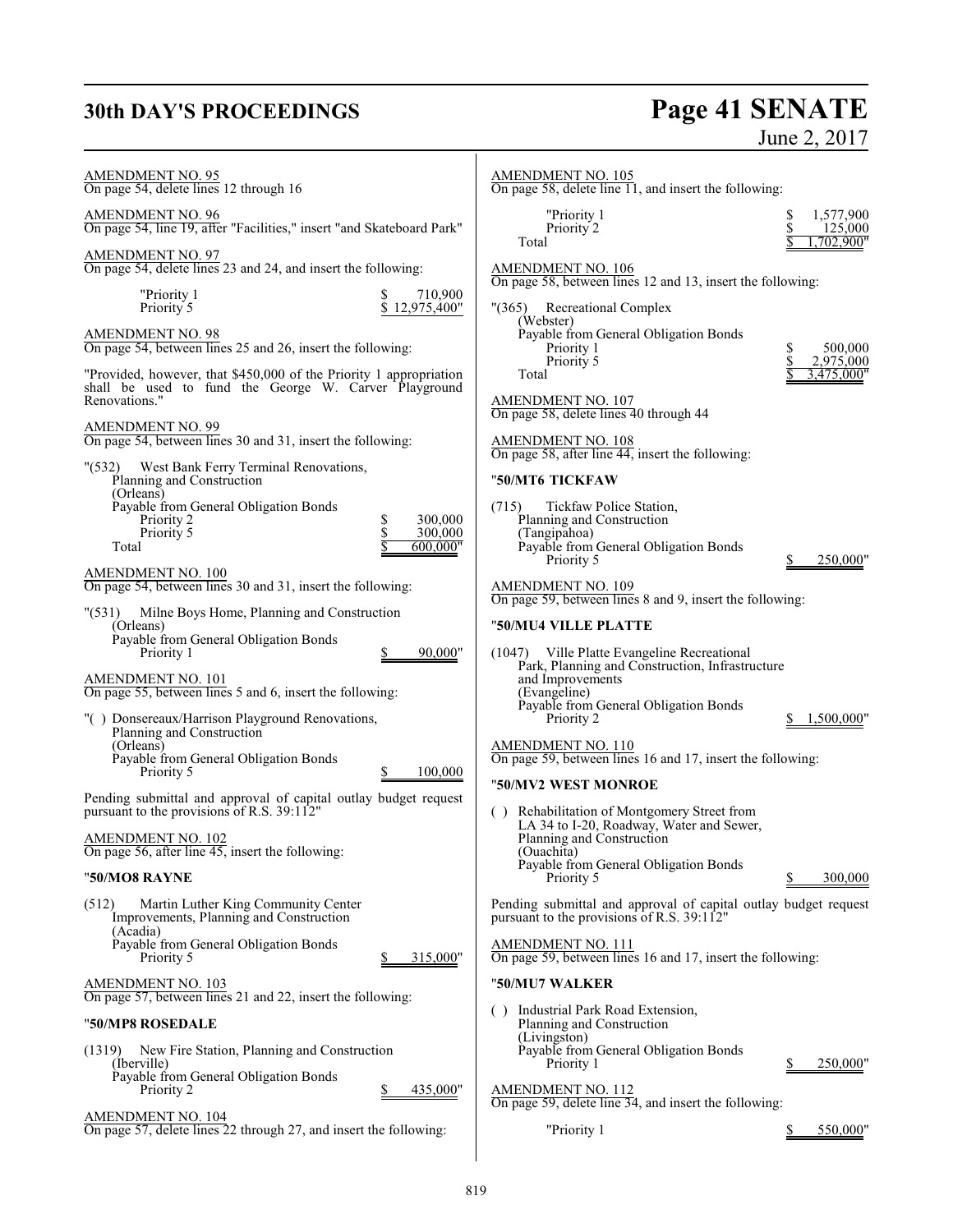# **Page 42 SENATE 30th DAY'S PROCEEDINGS**

June 2, 2017

| <b>AMENDMENT NO. 113</b><br>On page 59, between lines 34 and 35, insert the following:                                                                                                                                          | <b>AMENDMENT NO. 122</b><br>On page 62, delete lines 6 through 8, and insert the following:                                                                                                       |
|---------------------------------------------------------------------------------------------------------------------------------------------------------------------------------------------------------------------------------|---------------------------------------------------------------------------------------------------------------------------------------------------------------------------------------------------|
| "50/MV2 WEST MONROE                                                                                                                                                                                                             | "Priority 5<br>44,981,600                                                                                                                                                                         |
| () Rehabilitation of Montgomery Street from<br>LA 34 to I-20, Roadway, Water and Sewer<br>(Ouachita)<br>Payable from General Obligation Bonds<br>Priority 5<br>500,000                                                          | Total<br>38.692.700"<br><b>AMENDMENT NO. 123</b><br>On page 62, between lines 23 and 24, insert the following:<br>"50/N13" CHENNAULT INDUSTRIAL AIR PARK<br><b>AUTHORITY</b>                      |
| () Creation of a Hurricane/Disaster Shelter by<br>Expanding the West Ouachita Senior Center,<br>Planning and Construction<br>(Ouachita)<br>Payable from General Obligation Bonds<br>Priority 2<br>300.000"<br>AMENDMENT NO. 114 | () New Aviation Hanger and Ground<br>Support Equipment Facility,<br>Planning and Construction<br>$($1,000,000$ Local Match)<br>(Calcasieu)<br>Payable from General Obligation Bonds<br>Priority 1 |
| On page 59, delete line 36, and insert the following:                                                                                                                                                                           | 260,000                                                                                                                                                                                           |
| The WHARF, Planning, Construction,<br>" (572)<br>and Site Preparation"                                                                                                                                                          | () New Air Cargo Facility,<br>Planning and Construction<br>$($1,100,000$ Local Match)<br>(Calcasieu)                                                                                              |
| <b>AMENDMENT NO. 115</b><br>On page 59, delete lines 39 through 41, and insert the following:                                                                                                                                   | Payable from General Obligation Bonds<br>Priority 1<br>350,000                                                                                                                                    |
| "Priority 1<br>200,000<br>\$                                                                                                                                                                                                    | Priority 5<br>2,750,000<br>Total<br>3,100,000"                                                                                                                                                    |
| \$<br>7,200,000<br>Priority 5<br>Total<br>7.400.000"                                                                                                                                                                            | <b>AMENDMENT NO. 124</b>                                                                                                                                                                          |
| <b>AMENDMENT NO. 116</b><br>On page 59, delete lines 47 through 49, and insert the following:                                                                                                                                   | On page 62, between lines 38 and 39, insert the following:<br>" $(536)$<br>New Town Industrial Park Infrastructures<br>Westside of Airfield, Acquisition, Planning                                |
| "Priority 1<br>1,402,200<br>\$<br>\$<br>Priority 2<br>723,500"                                                                                                                                                                  | and Construction<br>(Rapides)<br>Payable from General Obligation Bonds                                                                                                                            |
| AMENDMENT NO. 117<br>On page $60$ , delete line 4, and insert the following:                                                                                                                                                    | Priority 1<br>1,000,000<br>S<br>\$<br>Priority 2<br>1,300,000<br>Priority 5<br>\$<br>8,510,000                                                                                                    |
| \$<br>"Priority 1<br>400,000<br>$\dot{\mathbb{S}}$<br>Priority 5<br>600,000<br>Total<br>.000.000"                                                                                                                               | Total<br>13.110.000"<br>$\frac{\text{AMENDMENT NO. 125}}{\text{On page 63, delete lines 24 through 25, and insert the following:}}$                                                               |
| <b>AMENDMENT NO. 118</b>                                                                                                                                                                                                        |                                                                                                                                                                                                   |
| On page 60, delete line 27, and insert the following:                                                                                                                                                                           | "Priority 1<br>6.260,000<br>Priority 5<br>\$13,900,000"                                                                                                                                           |
| "Priority 1<br>\$<br>1,105,000<br>600,000<br>Priority 5<br>Total<br>705,000"                                                                                                                                                    | AMENDMENT NO. 126<br>On page 63, delete lines 40 through 42, and insert the following:                                                                                                            |
| <b>AMENDMENT NO. 119</b><br>On page 60, delete lines 39 through 41, and insert the following:                                                                                                                                   | "Priority 1<br>\$<br>1,300,000<br>\$<br>2,000,000<br>Priority 2<br>10,200,000<br>Priority 5                                                                                                       |
| "Priority 1<br>2,883,200"                                                                                                                                                                                                       | Total<br>13,500,000"                                                                                                                                                                              |
| AMENDMENT NO. 120<br>On page $61$ , delete line 4, and insert the following:                                                                                                                                                    | AMENDMENT NO. 127<br>On page 64, delete lines 7 through 9, and insert the following:                                                                                                              |
| 4,100,000<br>"Priority 1<br>\$<br>\$<br>Priority 5<br>300,000                                                                                                                                                                   | "Priority 5<br>4,205,100"                                                                                                                                                                         |
| Total<br>4,400,000"                                                                                                                                                                                                             | <b>AMENDMENT NO. 128</b><br>On page 65, delete lines 1 through 9                                                                                                                                  |
| AMENDMENT NO. 121<br>On page $61$ , delete line 29, and insert the following:                                                                                                                                                   | <b>AMENDMENT NO. 129</b><br>On page 65, between lines 21 and 22, insert the following:                                                                                                            |
| "Priority 1<br>1,300,000<br>\$<br>\$<br>250,000<br>Priority 2                                                                                                                                                                   | "50/NFC JOHN K. KELLY GRAND BAYOU RESERVOIR                                                                                                                                                       |
| Priority 5<br>\$<br>330,000<br>Total<br>,880,000"                                                                                                                                                                               | Grand Bayou Resort Sea Wall and Sewer System<br>(<br>Repairs, Planning and Construction                                                                                                           |
|                                                                                                                                                                                                                                 | (Red River)<br>Payable from General Obligation Bonds<br>Priority 2<br>135,000"<br>S.                                                                                                              |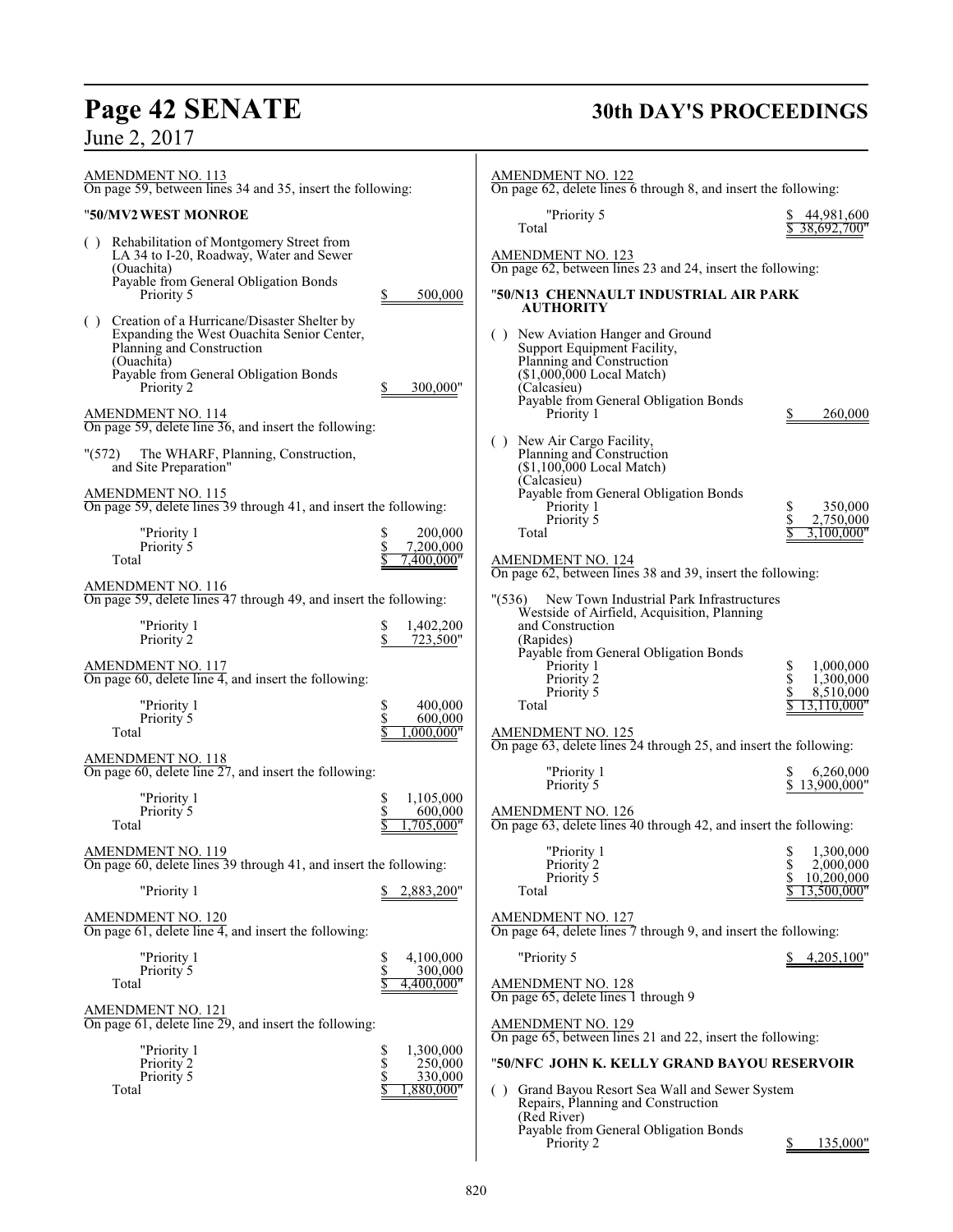# **30th DAY'S PROCEEDINGS**

# Page 43 SENATE<br>June 2, 2017

| AMENDMENT NO. 130<br>On page 65, delete lines 22 through 27<br>AMENDMENT NO. 131<br>On page 65, between lines 41 and 42, insert the following:<br>"50/NGY LINCOLN PARISH SHERIFF'S OFFICE<br>(1007)<br>Safety Town, Planning and Construction<br>(Lincoln)<br>Payable from General Obligation Bonds)<br>Priority 2<br>323,750"<br>AMENDMENT NO. 132<br>On page 65, delete lines 42 through 48<br>AMENDMENT NO. 133<br>On page $65$ , after line $48$ , insert the following: | <b>AMENDMENT NO. 139</b><br>On page 67, delete lines 31 through 35<br><b>AMENDMENT NO. 140</b><br>On page 67, between lines 41 and 42, insert the following:<br>"50/NP1 ACADIANA CRIMINALITIES LAB<br>(534)<br>New Crime Laboratory, Planning, Design,<br><b>Construction and Equipment</b><br>(Iberia)<br>Payable from General Obligation Bonds<br>Priority 2<br>2.000,000<br>Priority 5<br>2,000,000<br>Total<br>4,000,000"<br><b>AMENDMENT NO. 141</b><br>On page 67, delete lines 46 through 48, and insert the following: |
|------------------------------------------------------------------------------------------------------------------------------------------------------------------------------------------------------------------------------------------------------------------------------------------------------------------------------------------------------------------------------------------------------------------------------------------------------------------------------|--------------------------------------------------------------------------------------------------------------------------------------------------------------------------------------------------------------------------------------------------------------------------------------------------------------------------------------------------------------------------------------------------------------------------------------------------------------------------------------------------------------------------------|
| "50/NJ9 DRYADES YMCA                                                                                                                                                                                                                                                                                                                                                                                                                                                         | "Priority 1<br>765,000"                                                                                                                                                                                                                                                                                                                                                                                                                                                                                                        |
| Major Repairs and Deferred Maintenance<br>(1026)<br>to Dryades YMCA Building and Facilities,<br>Planning and Construction<br>(Orleans)<br>Payable from General Obligation Bonds<br>Priority 2<br>500,000"<br><b>AMENDMENT NO. 134</b>                                                                                                                                                                                                                                        | <b>AMENDMENT NO. 142</b><br>On page 68, between lines 9 and 10, insert the following:<br>"50/NAE FREED MEN, INC.<br>() Housing Renovations, Planning and Construction<br>(Ouachita)<br>Payable from General Obligation Bonds                                                                                                                                                                                                                                                                                                   |
| On page 66, delete lines 15 through 25                                                                                                                                                                                                                                                                                                                                                                                                                                       | Priority 1<br>45,000'                                                                                                                                                                                                                                                                                                                                                                                                                                                                                                          |
| <b>AMENDMENT NO. 135</b><br>On page 66, between lines 25 and 26, insert the following:                                                                                                                                                                                                                                                                                                                                                                                       | <b>AMENDMENT NO. 143</b><br>On page 68, delete line 33, and insert the following:                                                                                                                                                                                                                                                                                                                                                                                                                                              |
| "50/NM1 RAPIDES WATER WORKS DISTRICT NO. 3                                                                                                                                                                                                                                                                                                                                                                                                                                   | "Priority 1<br>93,000"                                                                                                                                                                                                                                                                                                                                                                                                                                                                                                         |
| Color Removal from Well No. 2 and Well No. 7<br>( )<br>at LA Army National Guard, Camp Beauregard,<br>Pineville, LA, Planning and Construction<br>(Rapides)<br>Payable from General Obligation Bonds<br>Priority 1<br>50,000"<br><b>AMENDMENT NO. 136</b><br>On page $67$ , delete line $6$ , and insert the following:<br>"Priority 1<br>530,000<br>\$.<br>50/NRH SOUTHWEST OUACHITA WATER<br>WORKS, INC.<br>() Water Distribution System Renovations,                      | AMENDMENT NO. 144<br>On page 68, between lines 33 and 34, insert the following:<br>"50/NRH DIXIE BUSINESS CENTER<br>(896)<br>Demco Drive Improvements, Planning,<br>Acquisition, Demolition and Construction<br>(Livingston)<br>Payable from General Obligation Bonds<br>Priority 2<br>325,000<br><b>AMENDMENT NO. 145</b><br>On page 68, between lines 39 and 40, insert the following:<br>"50/NRV MADISON VOLUNTARY COUNCIL ON AGING                                                                                         |
| Planning and Construction<br>(Ouachita)<br>Payable from General Obligation Bonds<br>Priority 5<br>300,000"<br><b>AMENDMENT NO. 137</b>                                                                                                                                                                                                                                                                                                                                       | Expansion and Improvements to Activities<br>( )<br>Building, Planning and Construction<br>(Madison)<br>Payable from General Obligation Bonds<br>Priority 5<br>220,000"<br><b>AMENDMENT NO. 146</b>                                                                                                                                                                                                                                                                                                                             |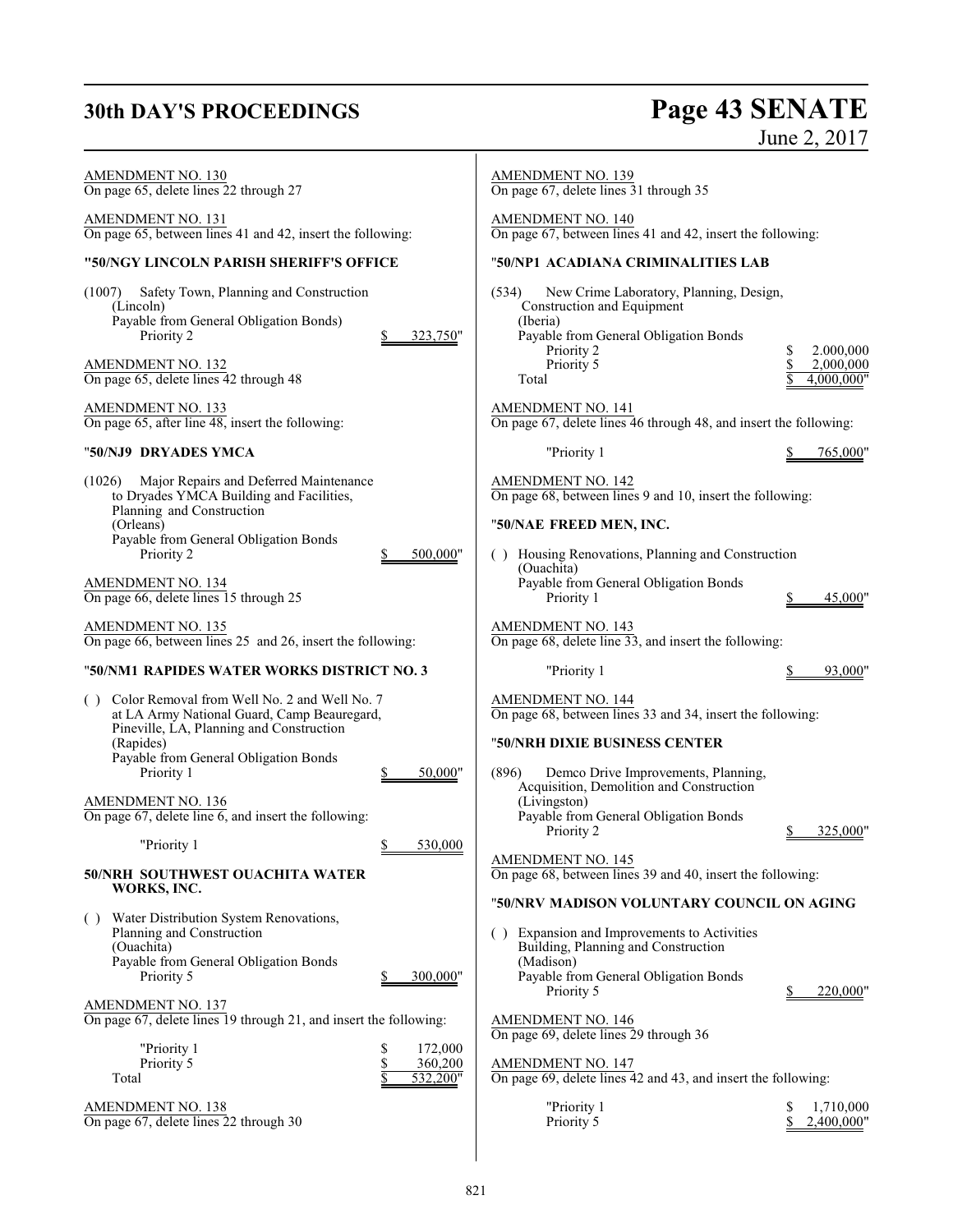# **Page 44 SENATE 30th DAY'S PROCEEDINGS**

| June 2, 2017                                                                                               |                                      |                                                                                                                                                                                                        |                            |
|------------------------------------------------------------------------------------------------------------|--------------------------------------|--------------------------------------------------------------------------------------------------------------------------------------------------------------------------------------------------------|----------------------------|
| <b>AMENDMENT NO. 148</b><br>On page 69, after line 44, insert the following:                               |                                      | <b>AMENDMENT NO. 155</b><br>On page 71, after line $46$ , insert the following:                                                                                                                        |                            |
| "50/NVL GIRL SCOUTS LOUISIANA EAST                                                                         |                                      | "50/NXAGLOBAL FOUNDATION FOR<br>BETTER EDUCATION, HEALTH, AND                                                                                                                                          |                            |
| Emergency Repairs to Lake Valve and<br>(575)<br>Spillway at Girl Scout Camp Whispering Pines               |                                      | ENVIRONMENT, INC.                                                                                                                                                                                      |                            |
| (Tangipahoa)<br>Payable from General Obligation Bonds                                                      |                                      | (604)<br>Urgent Care Facility, Planning and Construction<br>(East Baton Rouge)                                                                                                                         |                            |
| \$<br>Priority 2<br>\$<br>Priority 5                                                                       | 100,000<br>850,000                   | Payable from General Obligation Bonds<br>Priority 2                                                                                                                                                    | 50,000"                    |
| Total                                                                                                      | 950,000"                             | <b>AMENDMENT NO. 156</b>                                                                                                                                                                               |                            |
| <b>AMENDMENT NO. 149</b><br>On page 70, delete lines 22, and insert the following:                         |                                      | On page 71, after line 46, insert the following:                                                                                                                                                       |                            |
| "Priority 5<br>Total                                                                                       | 3,415,000<br>4,165,000"              | "50/NAI KENNER DISCOVERY HEALTH SCIENCES<br><b>ACADEMY HIGH SCHOOL</b>                                                                                                                                 |                            |
| <b>AMENDMENT NO. 150</b><br>On page 70, between lines 40 and 41, insert the following:                     |                                      | Installation of Temporary, Modular Space for<br>(1401)<br>Kenner Discovery Health Sciences Academy<br>High School, Planning and Construction                                                           |                            |
| "50/NVL  INDIAN VILLAGE WATER SYSTEM                                                                       |                                      | (Jefferson)<br>Payable from General Obligation Bonds<br>Priority 2                                                                                                                                     | 350,000"                   |
| () Connection to Robinson Chapel Water System<br>and Associated Improvements,<br>Planning and Construction |                                      | AMENDMENT NO. 157<br>On page 72, delete lines 1 through 10                                                                                                                                             |                            |
| (Jackson)<br>Payable from General Obligation Bonds<br>Priority 2                                           | 97,800"                              | AMENDMENT NO. 158<br>On page 72, delete lines 42 through 44, on page 73, delete lines 1<br>through 7, and insert the following:                                                                        |                            |
| AMENDMENT NO. 151<br>On page 71, between lines 5 and 6, insert the following:                              |                                      | "of the 2016 Regular Session of the Legislature. Notwithstanding the                                                                                                                                   |                            |
| "50/NWM<br>NORTH DELTA REGIONAL PLANNING AND<br>ECONOMIC DEVELOPMENT DISTRICT, INC.                        |                                      | provisions of R.S. $39:101(A)(1)(b)$ or any other provision of law, the<br>projects included within this Section shall be eligible for cash and<br>noncash lines of credit for Fiscal Year 2017-2018." |                            |
| North Delta Innovation Technology and<br>(1256)<br>Disaster Recovery Center<br>(Ouachita)                  |                                      | AMENDMENT NO. 159<br>On page 73, delete lines 17 through 21                                                                                                                                            |                            |
| Payable from General Obligation Bonds<br>Priority 5                                                        | 950,000"                             | AMENDMENT NO. 160<br>On page 73, between lines 30 and 31, insert the following:                                                                                                                        |                            |
| AMENDMENT NO. 152<br>On page 71, delete lines 29 through 32, and insert the following:                     |                                      | "DEPARTMENT OF TRANSPORTATION<br><b>AND DEVELOPMENT</b>                                                                                                                                                |                            |
| "Priority 1<br>\$<br>\$<br>\$<br>Priority 2<br>Priority 5                                                  | 1,500,000<br>1.000.000<br>10,000,000 | "06/A98_LOUISIANA NAVAL WAR MEMORIAL<br><b>COMMISSION</b>                                                                                                                                              |                            |
| Total                                                                                                      | 12.500.00"                           | (1447) HVAC Replacement and Repair,<br>Planning and Construction                                                                                                                                       |                            |
| <b>AMENDMENT NO. 153</b><br>On page 71, between lines 32 and 33, insert the following:                     |                                      | (East Baton Rouge)<br>Payable from General Obligation Bonds<br>Priority 2                                                                                                                              | 139,999"                   |
| "50/NXA MONTEREY RURAL WATER SYSTEM                                                                        |                                      | <b>ADMINISTRATION</b><br>07/270                                                                                                                                                                        |                            |
| Emergency Water Ground Storage Tank<br>$^{(+)}$<br>Replacement, Planning and Construction                  |                                      | Highway 91 Overlay within the City Limits<br>(1640)                                                                                                                                                    |                            |
| (Concordia)<br>Payable from General Obligation Bonds                                                       |                                      | of Eunice<br>(Acadia, St. Landry)                                                                                                                                                                      |                            |
| Priority 5                                                                                                 | 210,000"                             | Payable from General Obligation Bonds<br>Priority 2                                                                                                                                                    | 500,000<br>S               |
| <b>AMENDMENT NO. 154</b><br>On page 71, between lines 40 and 41, insert the following:                     |                                      | Priority 5<br>Total                                                                                                                                                                                    | \$<br>700,000<br>,200,000" |
| "50/NXA OCHSNER HEALTH SYSTEM                                                                              |                                      | AMENDMENT NO. 161<br>On page 77, between lines 7 and 8, insert the following:                                                                                                                          |                            |
| Ochsner Transplant Center of Excellence,<br>(57)<br>Planning and Construction<br>(Jefferson)               |                                      | "36/L36 LAFITTE AREA INDEPENDENT LEVEE DISTRICT                                                                                                                                                        |                            |
| Payable from General Obligation Bonds<br>Priority 2<br>S                                                   | 2,500,000                            | Lower Lafitte Orange Street Basin,<br>(1374)<br>Planning and Construction                                                                                                                              |                            |
| Priority 5<br>\$<br>Total                                                                                  | 12,500,000<br>15,000,000"            | (Jefferson)<br>Payable from General Obligation Bonds                                                                                                                                                   |                            |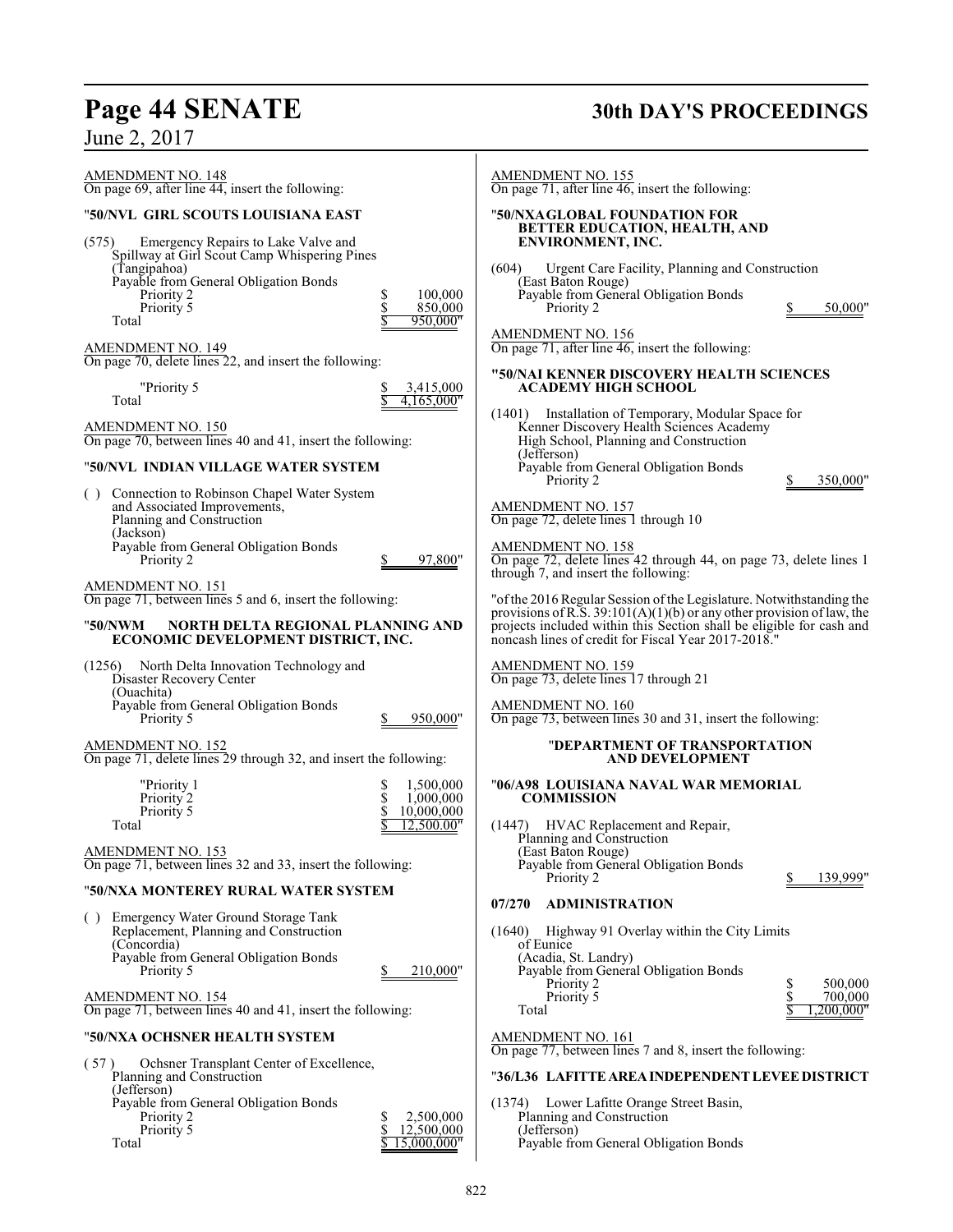# **30th DAY'S PROCEEDINGS Page 45 SENATE** June 2, 2017

| Priority 2<br>Priority 5<br>Total                                                                         | \$<br>500,000<br>500,000<br>,000,000"            | Mental Health, Planning and Construction<br>(St. Tammany)<br>Payable from General Obligation Bonds |                                          |
|-----------------------------------------------------------------------------------------------------------|--------------------------------------------------|----------------------------------------------------------------------------------------------------|------------------------------------------|
| AMENDMENT NO. 162<br>On page 77, between lines 21 and 22, insert the following:                           |                                                  | Priority 2<br>Priority 5<br>Total                                                                  | \$<br>500,000<br>2,220,000<br>2,720,000" |
| "(1389) New Railroad Spur Along Mainline,<br>Planning and Construction<br>(Madison)                       |                                                  | AMENDMENT NO. 170<br>On page 82, between lines 27 and 28, insert the following:                    |                                          |
| Payable from General Obligation Bonds<br>Priority 1                                                       | 15,000"                                          | "50/M06 AMITE<br>City Police Station Repairs, Planning and Construction                            |                                          |
| AMENDMENT NO. 163<br>On page 77, between lines 33 and 34, insert the following:                           |                                                  | ( )<br>(Tangipahoa)<br>Payable from General Obligation Bonds                                       |                                          |
| "36/P20 ST. BERNARD PORT, HARBOR AND TERMINAL<br><b>DISTRICT</b>                                          |                                                  | Priority 2<br>Priority 5<br>Total                                                                  | 200,000<br>\$<br>700,000<br>900,000"     |
| Rehabilitation of Chalmette Slip, Planning<br>(396)<br>and Construction                                   |                                                  | <b>AMENDMENT NO. 171</b><br>On page 83, delete line 12, and insert the following:                  |                                          |
| (St. Bernard)<br>Payable from General Obligation Bonds<br>Priority 2                                      | 100,000                                          | "Priority 1                                                                                        | 1,394,200"                               |
| Priority 5<br>Total                                                                                       | \$<br>200,000<br>300,000"                        | <b>AMENDMENT NO. 172</b><br>On page 83, delete line $23$ , and insert the following:               |                                          |
| <b>AMENDMENT NO. 164</b><br>On page 79, between lines 10 and 11, insert the following:                    |                                                  | "Priority 1<br>Priority 5<br>Total                                                                 | \$<br>995,000<br>4,000,000<br>4,995,000" |
| "(1431) Iberia Parish Highway 90 West<br>Drainage Improvements<br>(Iberia)                                |                                                  | AMENDMENT NO. 173<br>On page 85, between lines 18 and 19, insert the following:                    |                                          |
| Payable from General Obligation Bonds<br>Priority 5                                                       | 200,000"                                         | "(431) Lafitte Wetlands Museum Addition<br>(Jefferson)                                             |                                          |
| <b>AMENDMENT NO. 165</b><br>On page 80, delete line 6, and insert the following:                          |                                                  | Payable from General Obligation Bonds<br>Priority 2                                                | 700,000"                                 |
| "Priority 1<br>Priority 2<br>Priority 5                                                                   | 33,500<br>\$<br>\$<br>600,000<br>\$<br>1,000,000 | AMENDMENT NO. 174<br>On page 86, delete line 24, and insert the following:                         |                                          |
| Total<br>AMENDMENT NO. 166                                                                                | ,639,500"                                        | "Priority 1<br>Priority 5<br>Total                                                                 | 10,200<br>840,000<br>850,200"            |
| On page 80, delete line $\Box$ ], and insert the following:                                               |                                                  | <b>AMENDMENT NO. 175</b>                                                                           |                                          |
| "Priority 1<br>Priority 5                                                                                 | 1,551,900<br>3,000,000                           | On page 86, delete line 36, and insert the following:                                              |                                          |
| Total                                                                                                     | 4,551,900"                                       | "Priority 1                                                                                        | 59,900"                                  |
| AMENDMENT NO. 167<br>On page 80, between lines 30 and 31, insert the following:                           |                                                  | AMENDMENT NO. 176<br>On page 87, between lines 41 and 42, insert the following:                    |                                          |
| "50/J37 OUACHITA PARISH                                                                                   |                                                  | (525)<br>Canal Street East Bank Ferry Terminal,<br>Planning and Construction                       |                                          |
| River Styx, Pump Station and Force Main<br>(1440)<br>Replacement, Planning and Construction<br>(Ouachita) |                                                  | (Orleans)<br>Payable from General Obligation Bonds<br>Priority 2                                   | 600,000"                                 |
| Payable from General Obligation Bonds<br>Priority 5                                                       | !485,000"                                        | <b>AMENDMENT NO. 177</b><br>On page $88$ , delete line 6, and insert the following:                |                                          |
| <b>AMENDMENT NO. 168</b><br>On page 80, delete lines 37 and 38, and insert the following:                 |                                                  | "Priority 1                                                                                        | \$<br>12,000                             |
| "Priority 5<br>Total                                                                                      | 2,189,300<br>2,878,200"                          | Priority 2<br>Total                                                                                | \$<br>250,000<br>262,000"                |
| <b>AMENDMENT NO. 169</b>                                                                                  |                                                  | <b>AMENDMENT NO. 178</b><br>On page 88, between lines 6 and 7, insert the following:               |                                          |
| On page 81, between lines 11 and 12, insert the following:                                                |                                                  | "50/MP9 ROSELAND                                                                                   |                                          |
| "50/J52 ST. TAMMANY PARISH                                                                                |                                                  | (1158)<br>Community Center, Planning and Construction                                              |                                          |

(407) Safe Haven Campus for Behavioral and

(Tangipahoa)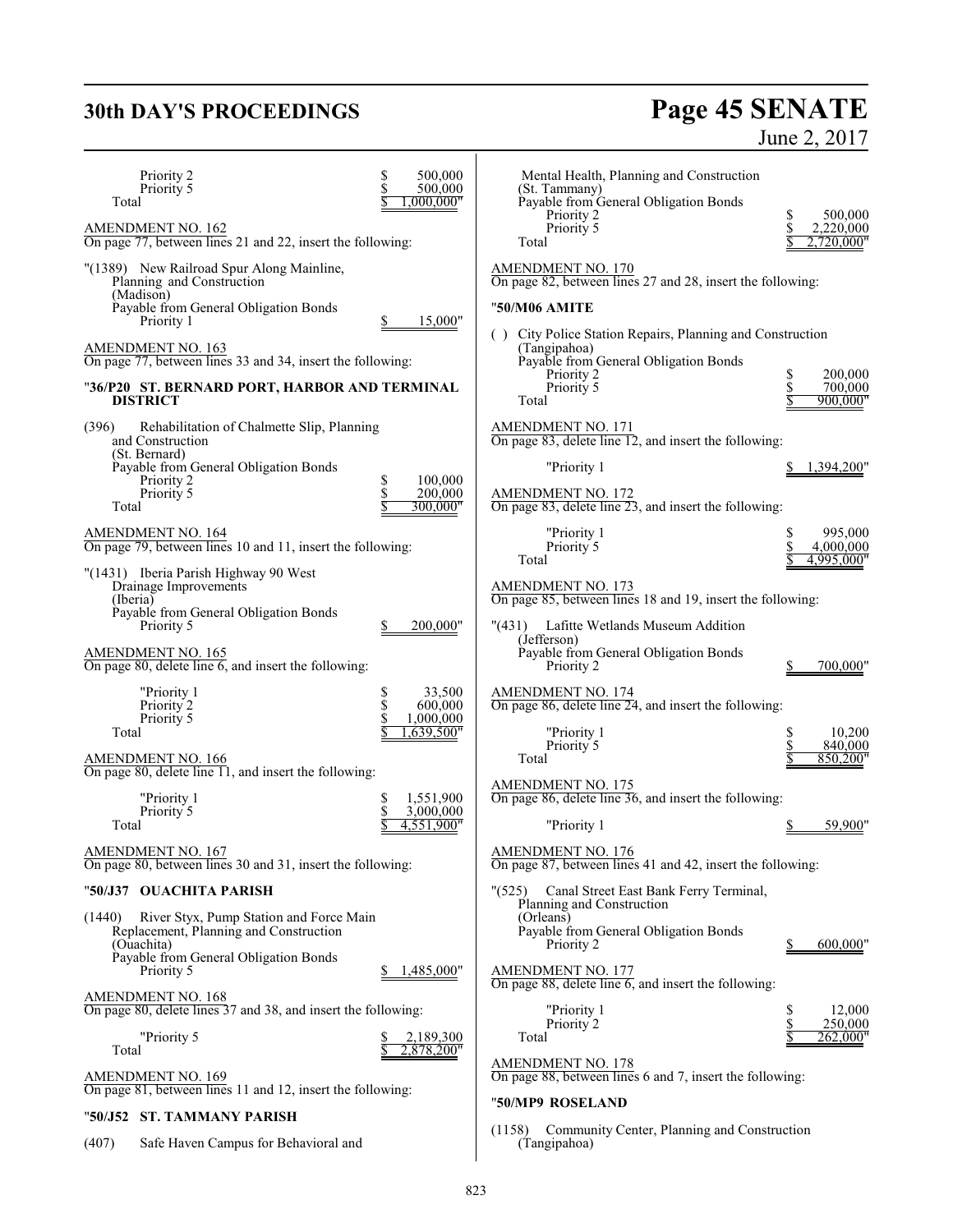# **Page 46 SENATE 30th DAY'S PROCEEDINGS**

June 2, 2017

| Development Urban High School - New Orleans<br>Science and Mathematics High School<br>(Orleans)<br>Payable from General Obligation Bonds<br>Priority 5<br>1,000,000"<br><b>AMENDMENT NO. 186</b><br>On page 92, between lines 37 and 38, insert the following:<br>"50/NCR WASHINGTON PARISH RECREATION<br><b>DISTRICT #1</b>                                                                                                     |
|----------------------------------------------------------------------------------------------------------------------------------------------------------------------------------------------------------------------------------------------------------------------------------------------------------------------------------------------------------------------------------------------------------------------------------|
| (388)<br>Multi-Purpose Recreation Facility,<br>Land Acquisition, Master Planning,<br>Design and Construction<br>(Washington)<br>Payable from General Obligation Bonds<br>246,000<br>Priority 2<br>Priority 5<br>\$<br>100,000<br>346,000<br>Total<br>(918)<br>Right Turn Lane Entrance into Recreation<br>Facility, Planning and Construction<br>(Washington)<br>Payable from General Obligation Bonds<br>Priority 2<br>204,000" |
| <b>AMENDMENT NO. 187</b><br>On page 93, delete lines 37 through 43<br><b>AMENDMENT NO. 188</b><br>On page 94, between lines 5 and 6, insert the following:                                                                                                                                                                                                                                                                       |
| "() Hospital Roof Repair,<br>Planning and Construction<br>(Claiborne)<br>Payable from General Obligation Bonds<br>25,000<br>Priority 1<br>Priority 2<br>126,100<br>151,100<br>Total<br>Pending submittal and approval of capital outlay budget request<br>pursuant to the provisions of R.S. 39:112                                                                                                                              |
| () Upper Parking Lot Expansion,<br>Planning and Construction<br>(Claiborne)<br>Payable from General Obligation Bonds<br>\$<br>110,000<br>Priority 1<br>Pending submittal and approval of capital outlay budget request<br>pursuant to the provisions of R.S. 39:112"<br><b>AMENDMENT NO. 189</b><br>On page 94, delete lines 23 through 26, and insert the following:<br>"Priority 1<br>3,007,700                                |
| Priority 5<br>11,000,000<br>Total<br>14,007,700"<br><b>AMENDMENT NO. 190</b><br>On page 94, between lines 38 and 39, insert the following:<br>"50/NAN OPALESCE HEIGHTS<br>(1636) OPALESCE Heights Proposed Subdivision,<br>Planning and Construction<br>(St. Landry)<br>Payable from General Obligation Bonds<br>500,000<br>Priority 2<br>Priority 5<br>715,000                                                                  |
|                                                                                                                                                                                                                                                                                                                                                                                                                                  |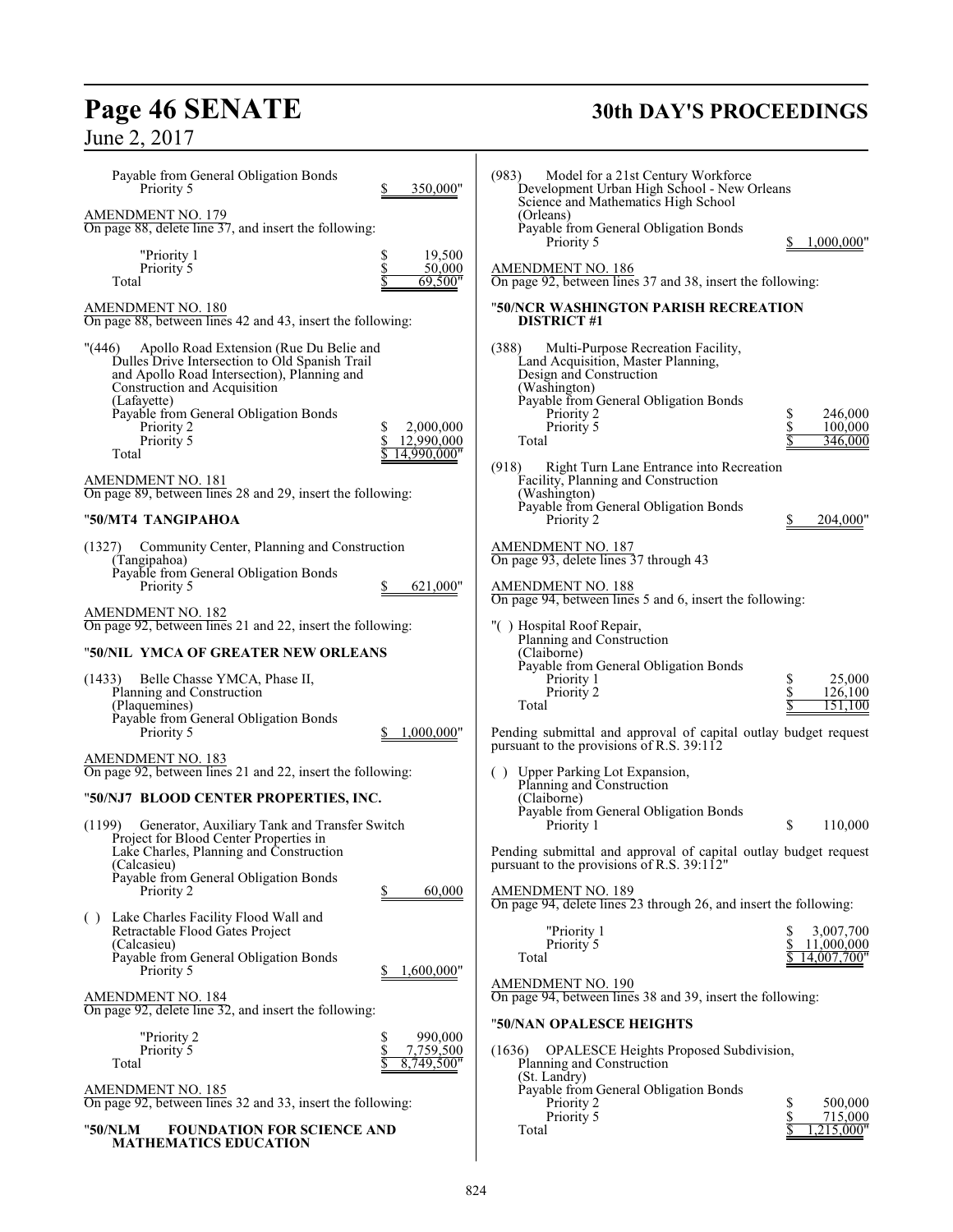# **30th DAY'S PROCEEDINGS Page 47 SENATE**

# June 2, 2017

## AMENDMENT NO. 191

On page 101, line 22, after "Facilities" insert the following ", and Skateboard Park"

# AMENDMENT NO. 192

On page 101, line 29, after "Parish." and before "Notwithstanding", insert the following:

"Notwithstanding anything contained in this Act or the Capital Outlay Act to the contrary or any other provision of law, The Vernon/Fort Polk Thoroughfare Electrical Power Extension project shall include Utilities Including Generators"

## AMENDMENT NO. 193

On page 108, at the end of line 18, insert the following:

"Notwithstanding anything contained in the Act, any previous Capital Outlay Act, any other provision of law, or in any cooperative endeavor agreement between the Office of Facility Planning and Control and Professional Specialties to the contrary, Professional Specialties shall be exempt fromall statutes relative to public bidding and contractual review for purchases made prior to the effective date of this Act, and may be reimbursed for such expenditures. Notwithstanding anything contained in the Act or a previous Capital Outlay Act, any provision of law, or in any cooperative endeavor agreement between the Office of Facility Planning and Control and Westwego, the scope of the appropriations in this or any previous Capital Outlay Act for Westwego, The WHARF project shall be deemed to include site preparation. Notwithstanding anything contained in this Act or any other provision of law to the contrary, contracts may be entered into for the Global Foundation for Better Education, Health and Environment, Inc. for the Urgent Care Facility, Planning and Construction project prior to the issuance of a line of credit, prior to receipt of funding, and prior to execution of a cooperative endeavor agreement, and may be reimbursed for such expenditures. The Urgent Care Clinic shall be exempt from all statutes relative to public bidding, contractual review and the review of plans and specifications by the Office of Facility Planning and Control. Notwithstanding anything contained in the Act or the Capital Outlay Act to the Contrary or any other provision of law, the Slip Dredging and Improvements for the Terrebonne Port Commission Government Multi-Use Complex, Planning and Construction project shall be deemed to include Houma Navigation Canal Dredging. Notwithstanding anything contained in this Act or a previous Capital Outlay Act, any provision of law, or in any cooperative endeavor agreement between the Office of Facility Planning and Control and the Pontchartrain Levee District, the scope of the appropriations in this or any previous Capital Outlay Act for the Pontchartrain Levee District, East St. Charles Urban Flood Control project shall be deemed to include planning, design, and construction of the East St. Charles Urban Flood Control project, including the Almedia, St. Rose, and Airport Pump Stations located in the eastern end of the East Bank of St. Charles Parish. Notwithstanding anything in this Act, a previous Capital Outlay Act, or in any cooperative endeavor agreement between the Office of Facility Planning and Control and the Archdiocese of New Orleans, the Preservation and Restoration of Historic Structure for Hope Haven/Madonna Manor Campus, Planning and Construction project, may be transferred from the Archdiocese of New Orleans to Jefferson Parish."

# AMENDMENT NO. 194

On page 109, delete line 7, and insert the following:

"authority to draw these funds shall remain with the user agency. Notwithstanding anything in this Act or any other Capital Outlay Act to the contrary or any other provision of law, contracts may be entered into for the Louisiana Cancer Research Center in New Orleans, Planning andConstruction project prior to receipt offunding and the state is authorized to participate in these obligations."

On motion of Senator Erdey, the committee amendment was adopted. The amended bill was read by title and recommitted to the Committee on Finance.

# **HOUSE BILL NO. 281—**

BY REPRESENTATIVE NORTON AN ACT

To enact Chapter 8-C of Title 46 of the Louisiana Revised Statutes of 1950, to be comprised of R.S. 46:979.11 through 979.20, relative to the Medicaid health home option; to require implementation of the health home option for persons with serious mental illness; to provide for definitions; to provide for legislative findings; to provide for the minimum required services; to provide for the creation of an interdisciplinary team and the required duties of the team; to provide for referral and enrollment; to provide for system delivery requirements; to require notification to potential enrollees; to require approval; and to provide for related matters.

Reported favorably by the Committee on Health and Welfare. The bill was read by title and recommitted to the Committee on Finance.

**HOUSE BILL NO. 533—** BY REPRESENTATIVES HUNTER, BAGNERIS, BISHOP, COX, JACKSON, MARCELLE, AND PIERRE AN ACT

To enact Part V of Subchapter B of Chapter 5-F of Title 40 of the Louisiana Revised Statutes of 1950, to be comprised of R.S. 40:1290.1 through 1290.4, relative to drinking water; to provide for legislative findings; to require a collaborative effort to improve public drinking water quality; to require reporting; to provide for a termination date; and to provide for related matters.

Reported favorably by the Committee on Health and Welfare. The bill was read by title and referred to the Legislative Bureau.

**HOUSE BILL NO. 681— (Substitute for House Bill No. 177**

**by Representative Moreno)**<br>JACKSON, JAMES, TERRY LANDRY, BAGNERIS, COX, GLOVER, HALL,<br>PIERRE, AND SMITH AN ACT

To enact R.S. 46:233.3 and to repeal R.S. 46:233.2 and 237(D), relative to eligibility for benefits of certain public assistance programs; to provide relative to Supplemental Nutrition Assistance Program eligibility; to provide relative to eligibility for cash assistance funded through the Temporary Assistance for Needy Families program; to provide for eligibility for such programs of persons convicted of certain drug-related felonies; to provide an effective date; to provide for drug testing; and to provide for related matters.

Reported with amendments by the Committee on Health and Welfare.

# **SENATE COMMITTEE AMENDMENTS**

Amendments proposed by Senate Committee on Health and Welfare to Reengrossed House Bill No. 681 by Representative Moreno

# AMENDMENT NO. 1

On page 1, line 7, delete "to provide for drug testing;"

## AMENDMENT NO. 2 On page 1, line 12, delete "A."

AMENDMENT NO. 3

On page 2, delete lines 4 and 5

On motion of Senator Mills, the committee amendment was adopted. The amended bill was read by title and referred to the Legislative Bureau.

# **Rules Suspended**

Senator LaFleur asked for and obtained a suspension of the rules to allow the Senate Committee on Finance to hear **House Bill No. 2** without the required 1:00 P.M. posting time.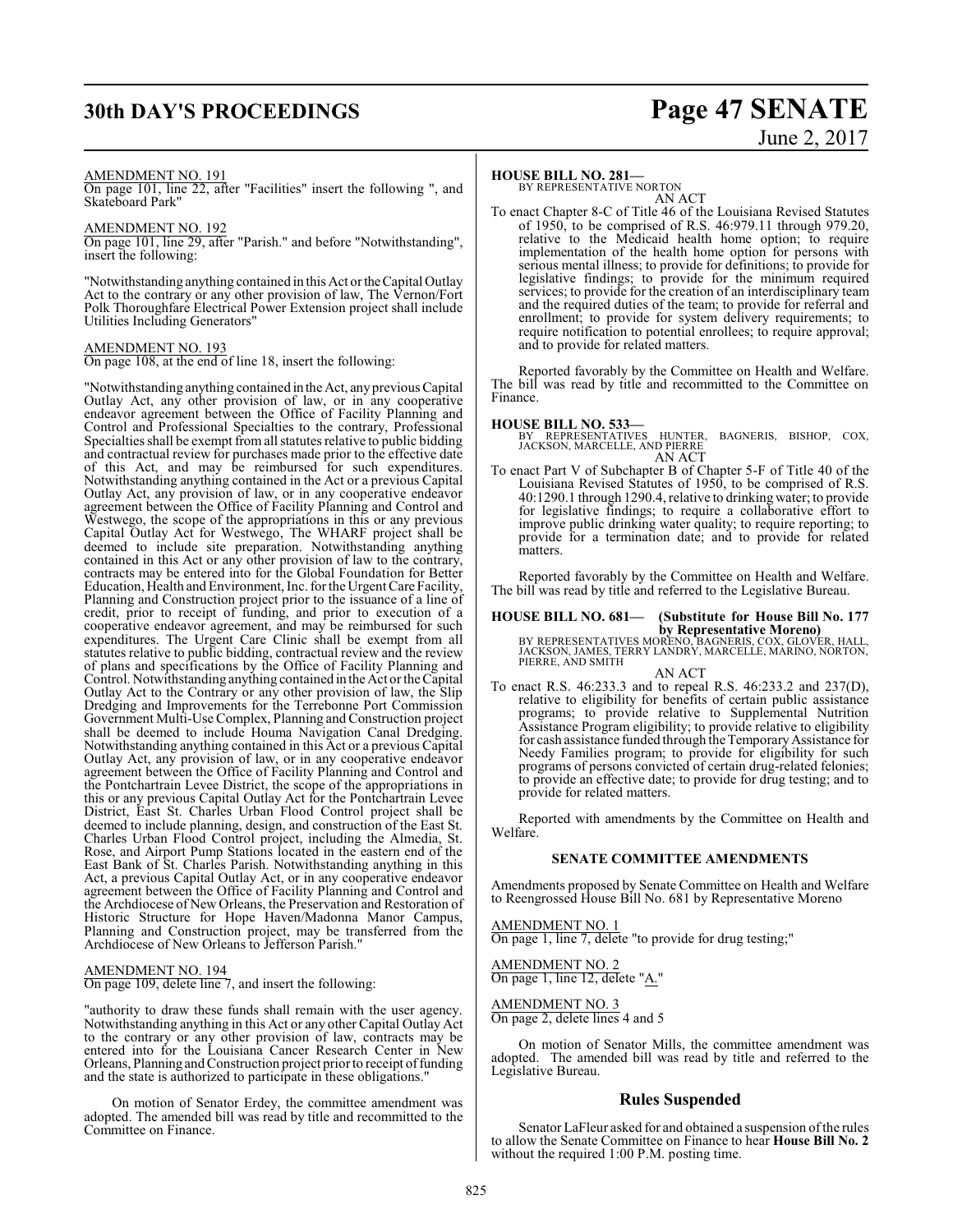# **Page 48 SENATE 30th DAY'S PROCEEDINGS**

June 2, 2017

# **Senate Resolutions on Second Reading Reported by Committees**

# **SENATE RESOLUTION NO. 144—**

BY SENATOR JOHNS A RESOLUTION

To urge and request the Louisiana Motor Vehicle Commission to examine whether R.S. 32:1252(26), (27), (45), and (46)(a) and 1254(A)(18), relative to recreational product dealers, are currentlyinterpreted in accordance with their original legislative intent.

Reported favorably by the Committee on Transportation, Highways and Public Works.

The resolution was read by title. On motion of Senator Johns, the Senate Resolution was adopted.

### **SENATE RESOLUTION NO. 147—** BY SENATOR WALSWORTH

A RESOLUTION

To urge and request that legislation allowing school boards and local governing authorities be authorized to go into executive session when discussing economic development projects be included in the call for any special legislative session in 2017.

Reported with amendments by the Committee on Education.

# **SENATE COMMITTEE AMENDMENTS**

Amendments proposed by Senate Committee on Education to Original Senate Resolution No. 147 by Senator Walsworth

# AMENDMENT NO. 1

On page 2, after line 12, insert the following:

"BE IT FURTHER RESOLVED that a copy of this Resolution be transmitted to Governor John Bel Edwards."

On motion of Senator Morrish, the committee amendment was adopted.

On motion of Senator Walsworth, the amended resolution was read by title and adopted.

#### **SENATE RESOLUTION NO. 154—** BY SENATORS MILLS AND CHABERT

A RESOLUTION

To urge and request the Department of Natural Resources to study potential solutions that may mitigate spoil banks created as a result of the construction and maintenance of pipelines.

Reported with amendments by the Committee on Natural Resources.

# **SENATE COMMITTEE AMENDMENTS**

Amendments proposed by Senate Committee on Natural Resources to Original Senate Resolution No. 154 by Senator Mills

# AMENDMENT NO. 1

On page 1, line 3, after "spoil banks" delete the remainder of the line and delete line 4, and insert a period "."

# AMENDMENT NO. 2

On page 1, line 5, after "Louisiana's" delete the remainder of the line, and insert "lower Atchafalaya Basin has been adversely impacted by"

# AMENDMENT NO. 3

On page 1, at the beginning of line 6, delete "construction that has left canals and"

# AMENDMENT NO. 4

On page 1, line 7, after "WHEREAS," delete the remainder of the line and delete line 8, and insert the following: "historically, when constructing pipelines, operators have been allowed to discard their spoil as permitted or required by landowners, or required by the state of Louisiana, thus creating spoil banks; and"

# AMENDMENT NO. 5

On page 1, delete lines 11 through 16, and insert the following:

"WHEREAS, the Department of Natural Resources, office of conservation, division of pipeline safety regulates the maintenance of intrastate pipelines."

# AMENDMENT NO. 6

On page 2, line 1, after "created" delete the remainder of the line, and insert "on the lower Atchafalaya Basin affecting the natural water flows and fishing activities"

# AMENDMENT NO. 7

On page 2, at the beginning of line 2, delete "maintenance of pipelines"

# AMENDMENT NO. 8

On page 2, line 3, after "spoil" delete the remainder of the line and delete line 4, and insert "banks are adversely affecting fishing activities."

# AMENDMENT NO. 9

On page 2, at the end of line 5, delete "excavation of the pipeline to the"

# AMENDMENT NO. 10

On page 2, line 9, after "Whether any" delete "pipeline project" and after "other" delete "pipeline"

# AMENDMENT NO. 11

On page 2, line 11, after "Levee" delete the remainder of the line and delete line 12, and insert a period "."

# AMENDMENT NO. 12

On page 2, delete lines 16 through 18

# AMENDMENT NO. 13

On page 2, after line 30 insert the following:

"(10) The Louisiana Association of Business and Industry.

(11) The Department of Natural Resources, office of conservation, division of pipeline safety.

(12) The office of state lands.

- (13) The Department of Justice, natural resources division.
- (14) The Louisiana Oil and Gas Association."

On motion of Senator Chabert, the committee amendment was adopted.

On motion of Senator Mills the amended resolution was read by title and returned to the Calendar, subject to call.

## **SENATE RESOLUTION NO. 159—** BY SENATOR ALLAIN

A RESOLUTION

To urge and request that the Louisiana State Law Institute study the classification of mineral royalties under Louisiana law for the purposes of bankruptcy proceedings.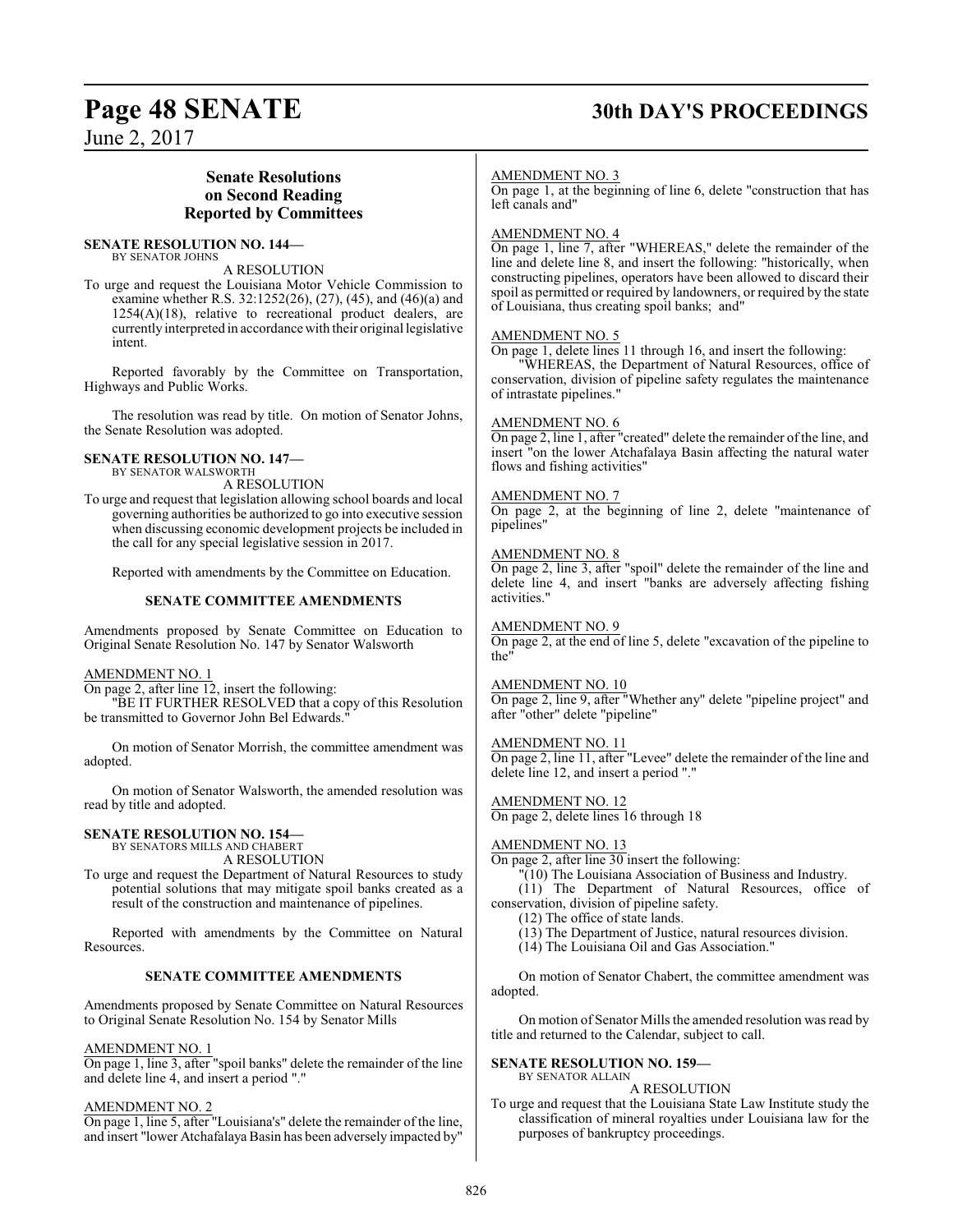# **30th DAY'S PROCEEDINGS Page 49 SENATE**

# June 2, 2017

Reported favorably by the Committee on Natural Resources.

The resolution was read by title. On motion of Senator Allain, the Senate Resolution was adopted.

# **Senate Concurrent Resolutions on Second Reading Reported by Committees**

### **SENATE CONCURRENT RESOLUTION NO. 117—** BY SENATOR WALSWORTH

A CONCURRENT RESOLUTION

To create and provide for the Louisiana Historical Archives Task Force to study the conditions, issues, needs, and problems relative to the preservation of the state's historical archives and records and to recommend any action or legislation that the task force deems necessary or appropriate.

Reported with amendments by the Committee on Education.

# **SENATE COMMITTEE AMENDMENTS**

Amendments proposed by Senate Committee on Education to Original Senate Concurrent Resolution No. 117 by Senator Walsworth

AMENDMENT NO. 1 On page 1, delete lines 6 through 8

AMENDMENT NO. 2

On page 2, line 7, between "precious" and "historical" insert "print, visual, audio, and digital"

AMENDMENT NO. 3

Total - 7

On page 2, between lines 23 and 24, insert the following: "(12) The head of the Louisiana Research Collection at Tulane

University."

On motion of Senator Morrish, the committee amendment was adopted.

The resolution was read by title. Senator Walsworth moved to adopt the amended Senate Concurrent Resolution.

# **ROLL CALL**

The roll was called with the following result:

# YEAS

| Mr. President<br>Allain<br>Barrow<br>Bishop<br>Boudreaux<br>Carter<br>Chabert<br>Claitor<br>Cortez<br>Donahue<br>Erdey<br>Total $-31$ | Fannin<br>Gatti<br>Hewitt<br>Johns<br>LaFleur<br>Lambert<br>Long<br>Luneau<br>Martiny<br>Milkovich<br>Mills<br><b>NAYS</b> | Mizell<br>Morrish<br>Peacock<br>Perry<br>Riser<br>Smith, G.<br>Tarver<br>Walsworth<br>Ward |
|---------------------------------------------------------------------------------------------------------------------------------------|----------------------------------------------------------------------------------------------------------------------------|--------------------------------------------------------------------------------------------|
| Total $-0$                                                                                                                            | <b>ABSENT</b>                                                                                                              |                                                                                            |
| Appel<br>Colomb<br>Morrell                                                                                                            | Peterson<br>Smith, J.<br>Thompson                                                                                          | White                                                                                      |

The Chair declared the Senate had adopted the amended Senate Concurrent Resolution and ordered it engrossed and sent to the House.

# **Rules Suspended**

Senator Long asked for and obtained a suspension of the rules to take up at this time:

# **House Bills and Joint Resolutions on Third Reading and Final Passage**

# **HOUSE BILL NO. 26—** BY REPRESENTATIVE BARRAS AN ACT

To authorize and provide for the transfer of certain state property; to authorize the transfer of certain state property in Iberia Parish; to provide for the property description; to provide for reservation of mineral rights; to provide terms and conditions; to provide an effective date; and to provide for related matters.

# **Floor Amendments**

Senator Chabert proposed the following amendments.

# **SENATE FLOOR AMENDMENTS**

Amendments proposed by Senator Chabert to Engrossed House Bill No. 26 by Representative Barras

AMENDMENT NO. 1 On page 1, line 8, change "is" to "are"

On motion of Senator Chabert, the amendments were adopted.

# **Floor Amendments**

Senator Mills proposed the following amendments.

# **SENATE FLOOR AMENDMENTS**

Amendments proposed by Senator Mills to Engrossed House Bill No. 26 by Representative Barras

# AMENDMENT NO. 1

On page 1, line 3, after "Parish;" insert "to authorize the transfer of certain state property in Orleans Parish;"

# AMENDMENT NO. 2

On page 1, line 3, change "description" to "descriptions"

# AMENDMENT NO. 3

On page 1, after line 21, insert:

"Section 3. The commissioner of administration, notwithstanding any other provision of law to the contrary, is hereby authorized and empowered to convey, transfer, assign, lease or deliver the interest the state has to all or any portion of the following described parcel of property to the state of Louisiana from the Health Education Authority of Louisiana, a body corporate and public, constituting an instrumentality of the state of Louisiana:

The parking garage located at 300 Lasalle Street, New Orleans, Louisiana which parking garage is bounded by Lasalle Street, Gravier Street, Perdido Street, and Duncan Plaza, in the Parish of Orleans, Louisiana, and all of the equipment, vehicles, supplies, books, records, documents, papers, monies, actions, or any other item of property, and the improvements thereon, both movable and immovable, heretofore owned, held, used, operated, or maintained by the Health Education Authority of Louisiana.

Section 4. The commissioner of administration is hereby authorized to enter into such documents, contracts, agreements, covenants, conditions, stipulations, or other instruments and to execute such documents as necessary to properly effectuate any conveyance, transfer, assignment, lease, or delivery of title, to the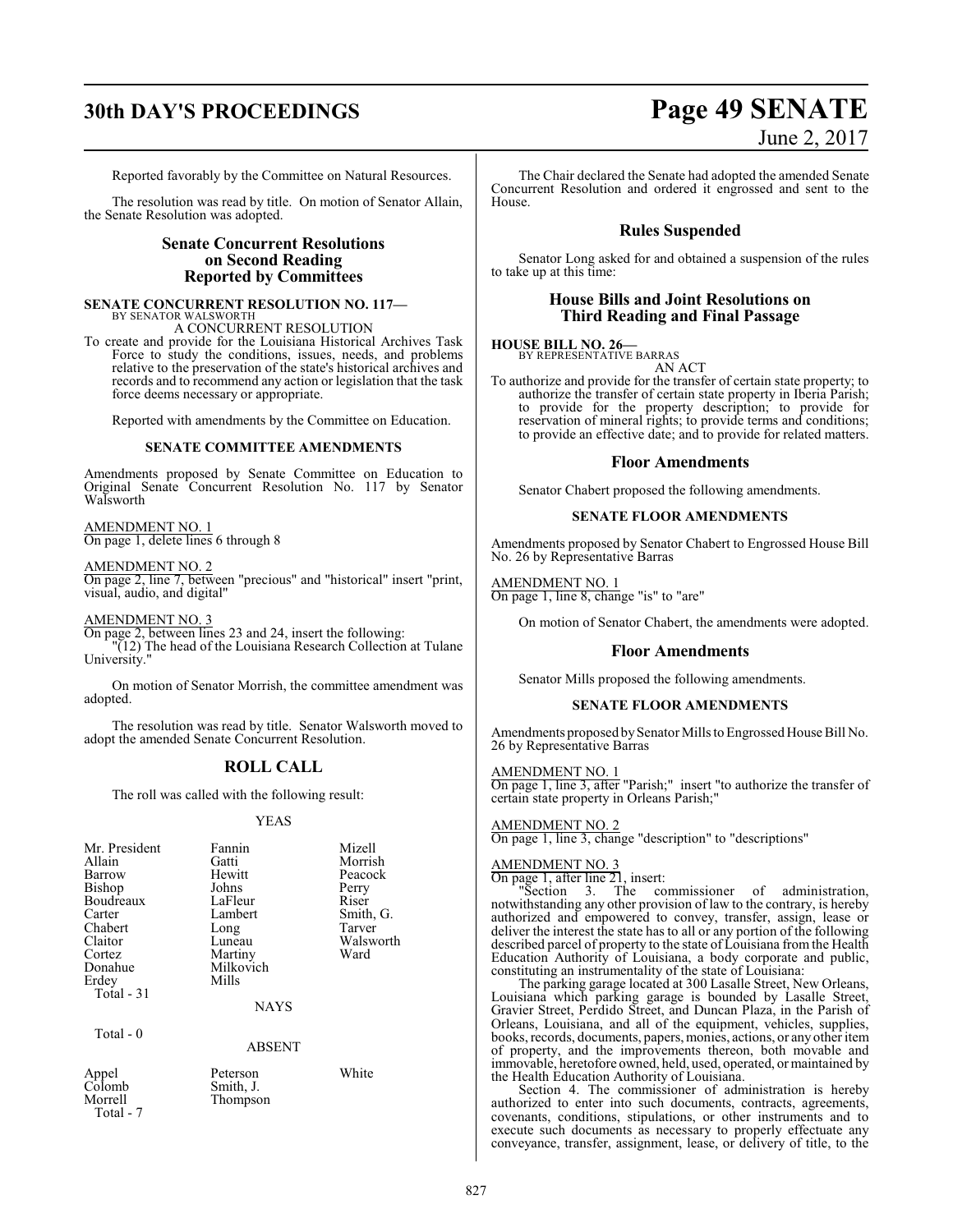property described in Section 3 of this Act. The commissioner of administration is hereby granted the right, power, and authority to do, perform, and exercise for and on behalf of the Health Education Authority of Louisiana all of the executive and administrative functions provided for by the constitution or laws with respect to the Health Education Authority of Louisiana with respect to the property described in Section 3 of this Act, including the right to do, perform, and exercise for and on behalf of the authority all acts and things required to be done and performed in connections with the authorization and issuance of revenue bonds by the authority, and the powers, duties, functions, and responsibilities shall be transferred to the commissioner of administration as provided in Part IV ofChapter 22 of Title 36 of the Louisiana Revised Statutes of 1950, as amended, which provisions shall be applicable to the authority and to the property described in Section 3 of this Act in order to effectuate the purposes of this Act.

Section 5. The provisions of Sections 3 through 5 of this Act shall supersede any other laws in conflict. The provisions of Sections 3 through 5 of this Act shall be liberally construed to effectuate these purposes."

# AMENDMENT NO. 4

On page 2, line 1, change "Section 3." to "Section 6."

On motion of Senator Mills, the amendments were adopted.

The bill was read by title. Senator Mills moved the final passage of the amended bill.

# **ROLL CALL**

The roll was called with the following result:

YEAS

| Mr. President<br>Allain<br>Barrow<br>Boudreaux<br>Chabert<br>Claitor<br>Cortez<br>Donahue<br>Erdey<br>Fannin<br>Total - 30 | Gatti<br>Hewitt<br>Johns<br>LaFleur<br>Lambert<br>Long<br>Luneau<br>Martiny<br>Milkovich<br>Mills<br><b>NAYS</b> | Mizell<br>Morrish<br>Peacock<br>Perry<br>Riser<br>Smith, G.<br>Tarver<br>Thompson<br>Walsworth<br>Ward |
|----------------------------------------------------------------------------------------------------------------------------|------------------------------------------------------------------------------------------------------------------|--------------------------------------------------------------------------------------------------------|
| Total - 0                                                                                                                  | <b>ABSENT</b>                                                                                                    |                                                                                                        |
| Appel<br><b>Bishop</b><br>Carter                                                                                           | Colomb<br>Morrell<br>Peterson                                                                                    | Smith, J.<br>White                                                                                     |

Total - 8

The Chair declared the amended bill was passed and ordered it returned to the House. Senator Mills moved to reconsider the vote by which the bill was passed and laid the motion on the table.

**HOUSE BILL NO. 44—**<br>BY REPRESENTATIVES JENKINS, BACALA, BOUIE, CARMODY,<br>CARPENTER, GARY CARTER, GAROFALO, HALL, JIMMY HARRIS,<br>HORTON, HUNTER, JEFFERSON, LYONS, MAGEE, MARCELLE,<br>NORTON, RICHARD, SMITH, AND STEFANSKI AN ACT

To amend and reenact Children's Code Article 312(A) and (B), relative to juvenile court jurisdiction over adults; to provide relative to juvenile court jurisdiction over adults in certain criminal proceedings; to provide relative to the exceptions to such jurisdiction; to provide for jurisdiction over adults in criminal proceedings involving certain offenses against children; and to provide for related matters.

# **Page 50 SENATE 30th DAY'S PROCEEDINGS**

The bill was read by title. Senator Milkovich moved the final passage of the bill.

# **ROLL CALL**

The roll was called with the following result:

# YEAS

| Mr. President<br>Allain<br>Barrow                                    | Erdey<br>Fannin<br>Gatti                                | Milkovich<br>Mills<br>Mizell                                    |
|----------------------------------------------------------------------|---------------------------------------------------------|-----------------------------------------------------------------|
| <b>Bishop</b><br>Boudreaux<br>Carter<br>Chabert<br>Claitor<br>Cortez | Hewitt<br>Johns<br>LaFleur<br>Lambert<br>Long<br>Luneau | Peacock<br>Peterson<br>Riser<br>Smith, G.<br>Tarver<br>Thompson |
| Donahue<br>Total - 30                                                | Martiny<br><b>NAYS</b>                                  | Walsworth                                                       |
| Total - 0                                                            | <b>ABSENT</b>                                           |                                                                 |
| Appel<br>Colomb<br>Morrell                                           | Morrish<br>Perry<br>Smith, J.                           | Ward<br>White                                                   |

The Chair declared the bill was passed and ordered it returned to the House. Senator Milkovich moved to reconsider the vote by which the bill was passed and laid the motion on the table.

# **HOUSE BILL NO. 49—** BY REPRESENTATIVE BISHOP

Total - 8

AN ACT

To amend and reenact R.S. 30:136.3(B)(1), relative to the Mineral and Energy Operation Fund; to provide for revenues to be credited to the fund; and to provide for related matters.

# **Floor Amendments**

Senator Chabert proposed the following amendments.

# **SENATE FLOOR AMENDMENTS**

Amendments proposed by Senator Chabert to Engrossed House Bill No. 49 by Representative Bishop

AMENDMENT NO. 1

On page 1, line 16, after "resources from" insert "non-judicial settlements, including but not limited to settlements of disputes of royalty audit findings, and"

# AMENDMENT NO. 2

On page 1, line 19, after "resources from" insert "non-judicial settlements, including but not limited to settlements of disputes of royalty audit findings, and"

On motion of Senator Chabert, the amendments were adopted.

The bill was read by title. Senator Chabert moved the final passage of the amended bill.

# **ROLL CALL**

The roll was called with the following result:

# YEAS

| Mr. President | Fannin | Mizell  |
|---------------|--------|---------|
| Allain        | Gatti  | Morrish |
| Barrow        | Hewitt | Peacock |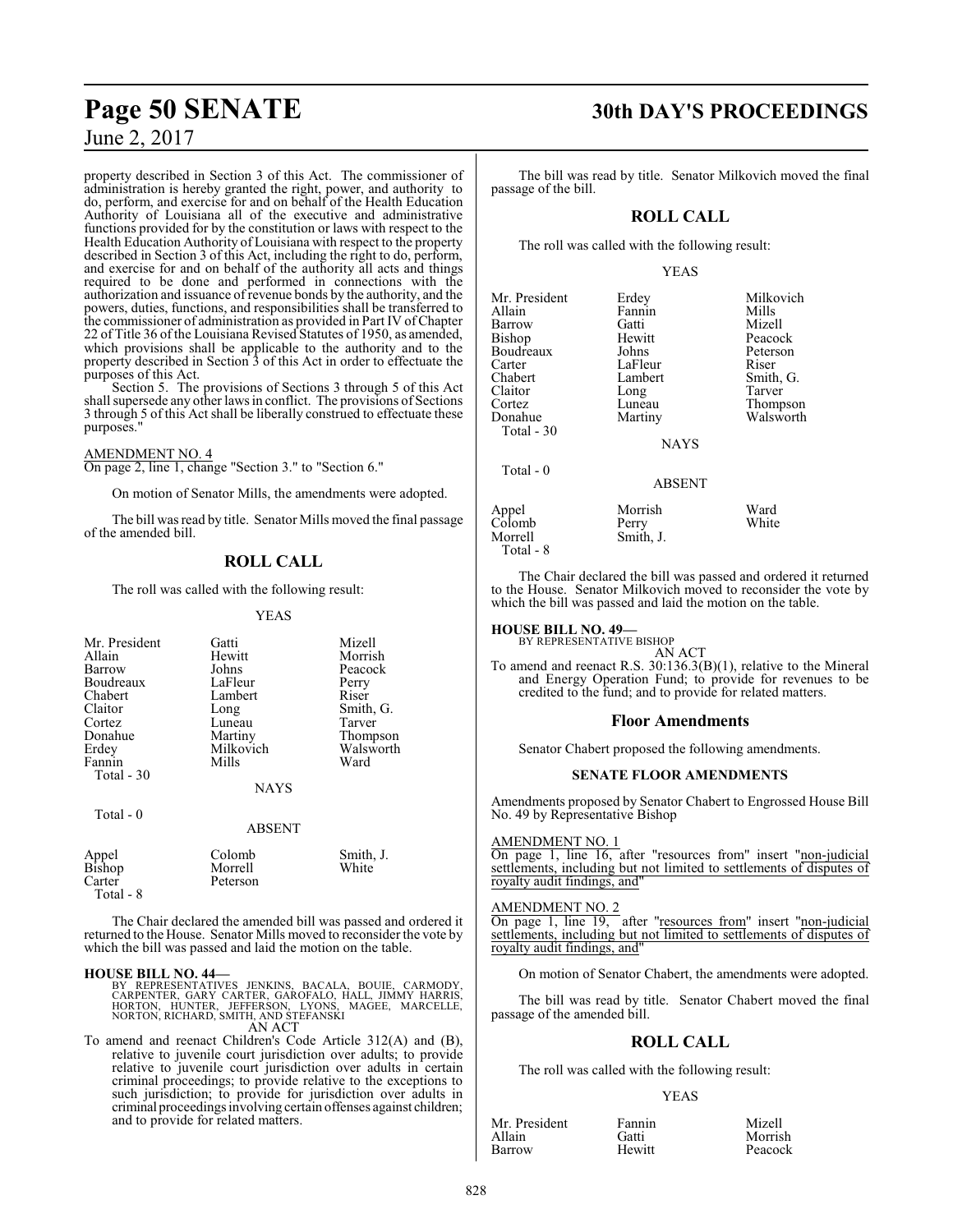# **30th DAY'S PROCEEDINGS Page 51 SENATE**

| Bishop          | Johns                | Perry              |
|-----------------|----------------------|--------------------|
| Boudreaux       | LaFleur              | Peterson           |
| Carter          | Lambert              | Riser              |
| Chabert         | Long                 | Tarver             |
| Claitor         | Luneau               | Thompson           |
| Cortez          | Martiny              | Walsworth          |
| Donahue         | Milkovich            | Ward               |
| Erdey           | Mills                |                    |
| Total - 32      |                      |                    |
|                 | <b>NAYS</b>          |                    |
| Total - 0       |                      |                    |
|                 | <b>ABSENT</b>        |                    |
| Appel<br>Colomb | Morrell<br>Smith, G. | Smith, J.<br>White |

Total - 6

The Chair declared the amended bill was passed and ordered it returned to the House. Senator Chabert moved to reconsider the vote by which the bill was passed and laid the motion on the table.

# **HOUSE BILL NO. 70—** BY REPRESENTATIVE HORTON

AN ACT

To amend and reenact R.S. 33:2495.3(A) and to enact R.S. 33:2555.2, relative to the cities of Baton Rouge, Bossier City, and Lafayette and Fire Protection District No. 2 of Ward 4 of Calcasieu Parish; to provide relative to the classified fire service; to provide relative to persons selected for appointment to entry-level positions; to provide relative to the formal training of such persons; and to provide for related matters.

The bill was read by title. Senator Gatti moved the final passage of the bill.

# **ROLL CALL**

The roll was called with the following result:

# YEAS

| Mr. President<br>Allain<br>Barrow<br>Bishop<br>Boudreaux<br>Carter<br>Chabert<br>Claitor<br>Cortez<br>Donahue<br>Erdey<br>Total - 33 | Fannin<br>Gatti<br>Hewitt<br>Johns<br>LaFleur<br>Lambert<br>Long<br>Luneau<br>Martiny<br>Milkovich<br>Mills<br><b>NAYS</b> | Mizell<br>Morrish<br>Peacock<br>Perry<br>Peterson<br>Riser<br>Smith, G.<br>Tarver<br>Thompson<br>Walsworth<br>Ward |
|--------------------------------------------------------------------------------------------------------------------------------------|----------------------------------------------------------------------------------------------------------------------------|--------------------------------------------------------------------------------------------------------------------|
|                                                                                                                                      |                                                                                                                            |                                                                                                                    |
| Total - 0                                                                                                                            | ABSENT                                                                                                                     |                                                                                                                    |

|                 | Morrell   | White |
|-----------------|-----------|-------|
| Appel<br>Colomb | Smith, J. |       |
| Total - 5       |           |       |

The Chair declared the bill was passed and ordered it returned to the House. Senator Gatti moved to reconsider the vote by which the bill was passed and laid the motion on the table.

#### **HOUSE BILL NO. 78—** BY REPRESENTATIVE DWIGHT

AN ACT

To amend and reenact R.S.  $40:966(C)(2)$  and  $967(C)$  and to repeal R.S. 40:966(C)(3), relative to the Uniform Controlled Dangerous Substances Law; to provide relative to penalties for possession of phencyclidine as a Schedule II Controlled Dangerous Substance; and to provide for related matters.

# June 2, 2017

On motion of Senator Claitor, the bill was read by title and returned to the Calendar, subject to call.

# **HOUSE BILL NO. 115—**

BY REPRESENTATIVE CROMER AN ACT

To amend and reenact Civil Code Articles 2350, 2369.3, and 2375, relative to community property; to provide relative to a community enterprise; to provide for the effect of a judgment of separation of property upon reconciliation; and to provide for related matters.

The bill was read by title. Senator Claitor moved the final passage of the bill.

# **ROLL CALL**

The roll was called with the following result:

# YEAS

| Mr. President | Fannin        | Mizell    |
|---------------|---------------|-----------|
| Allain        | Gatti         | Morrish   |
| Barrow        | Hewitt        | Peacock   |
| Bishop        | Johns         | Perry     |
| Boudreaux     | LaFleur       | Peterson  |
| Carter        | Lambert       | Riser     |
| Chabert       | Long          | Smith, G. |
| Claitor       | Luneau        | Tarver    |
| Cortez        | Martiny       | Thompson  |
| Donahue       | Milkovich     | Walsworth |
| Erdey         | Mills         | Ward      |
| Total $-33$   |               |           |
|               | <b>NAYS</b>   |           |
| Total $-0$    |               |           |
|               | <b>ABSENT</b> |           |
| Appel         | Morrell       | White     |

The Chair declared the bill was passed and ordered it returned to the House. Senator Claitor moved to reconsider the vote by which the bill was passed and laid the motion on the table.

# **HOUSE BILL NO. 139—**

Colomb Smith, J.

Total - 5

BY REPRESENTATIVE MCFARLAND AN ACT

To enact R.S. 39:366.12 and 1603.1, relative to public contracts; to require prior approval of certain actions related to the procurement of professional, personal, consulting, and social services; to require prior approval of agreements relating to the lease or operation of certain hospitals; to provide for exceptions; to provide for effectiveness; and to provide for related matters.

On motion of Senator Long, the bill was read by title and returned to the Calendar, subject to call.

# **HOUSE BILL NO. 144—** BY REPRESENTATIVE ZERINGUE

- AN ACT
- To amend and reenact R.S. 49:214.5.5, relative to integrated coastal restoration projects; to provide relative to immovable property interests that can be acquired by public entities for integrated coastal protection purposes; to provide for a term of acquisition of certain immovable property interests for integrated coastal protection; and to provide for related matters.

The bill was read by title. Senator Allain moved the final passage of the bill.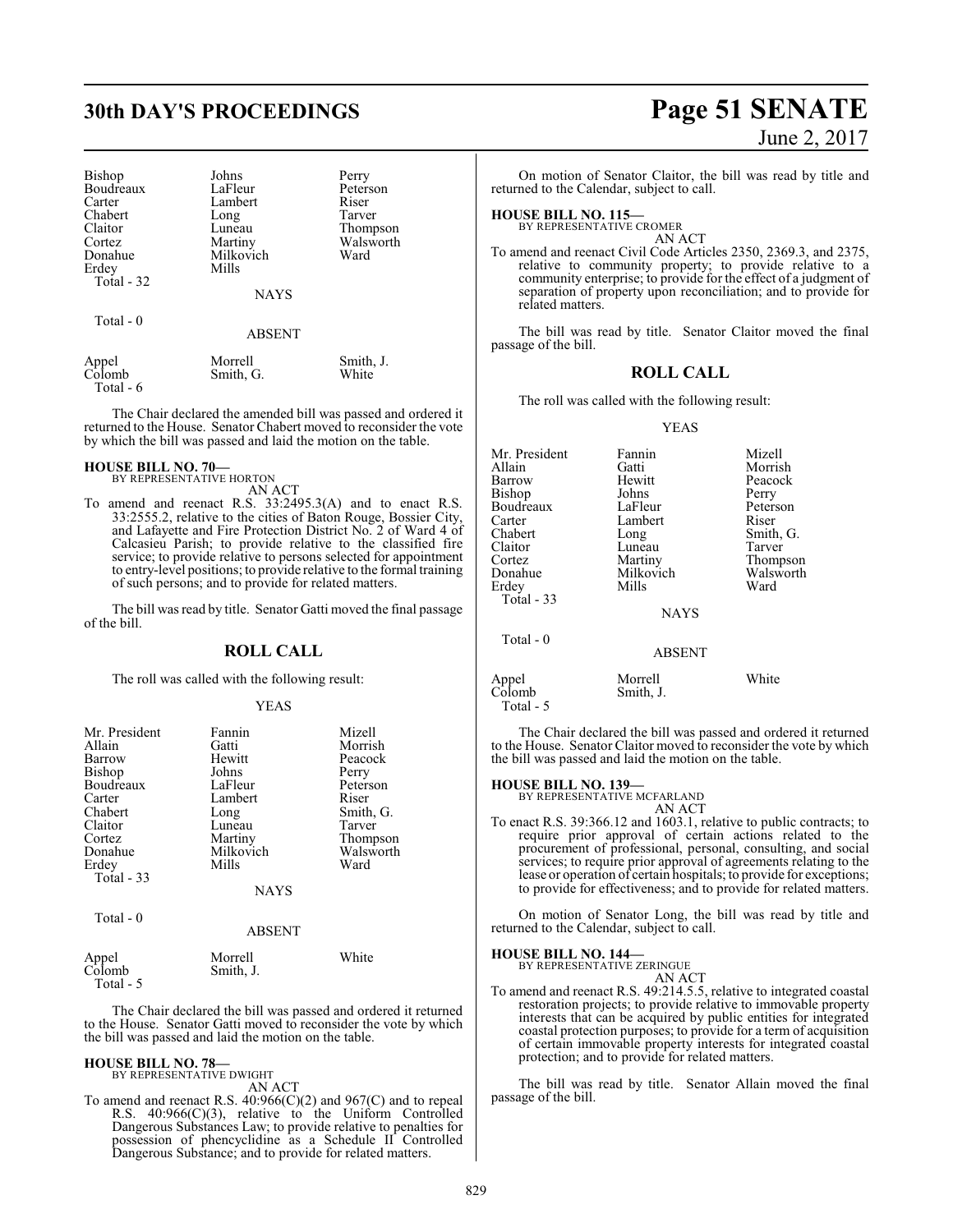# **ROLL CALL**

The roll was called with the following result:

## YEAS

| Mr. President<br>Allain<br>Barrow<br>Bishop<br>Boudreaux<br>Carter<br>Chabert<br>Claitor<br>Cortez<br>Donahue<br>Erdey<br>Total - 33 | Fannin<br>Gatti<br>Hewitt<br>Johns<br>LaFleur<br>Lambert<br>Long<br>Luneau<br>Martiny<br>Milkovich<br>Mills<br><b>NAYS</b> | Mizell<br>Morrish<br>Peacock<br>Perry<br>Peterson<br>Riser<br>Smith, G.<br>Tarver<br>Thompson<br>Walsworth<br>Ward |
|--------------------------------------------------------------------------------------------------------------------------------------|----------------------------------------------------------------------------------------------------------------------------|--------------------------------------------------------------------------------------------------------------------|
| Total $-0$                                                                                                                           | <b>ABSENT</b>                                                                                                              |                                                                                                                    |
|                                                                                                                                      | $-1$<br>$ -$                                                                                                               | ----                                                                                                               |

| Appel     | Morrell   | White |
|-----------|-----------|-------|
| Colomb    | Smith, J. |       |
| Total - 5 |           |       |

The Chair declared the bill was passed and ordered it returned to the House. Senator Allain moved to reconsider the vote by which the bill was passed and laid the motion on the table.

# **HOUSE BILL NO. 176—**

BY REPRESENTATIVE LYONS AN ACT

To amend and reenact R.S. 46:1606(A) and (B)(1), relative to the office of elderly affairs; to eliminate the cap on the amount any parish voluntary councils on aging may receive; and to provide for related matters.

The bill was read by title. Senator Carter moved the final passage of the bill.

# **ROLL CALL**

The roll was called with the following result:

# YEAS

| Mr. President | Gatti         | Peacock   |
|---------------|---------------|-----------|
| Allain        | Hewitt        | Perry     |
| Barrow        | Johns         | Peterson  |
|               |               |           |
| Bishop        | LaFleur       | Riser     |
| Boudreaux     | Lambert       | Smith, G. |
| Carter        | Long          | Smith, J. |
| Chabert       | Luneau        | Tarver    |
| Claitor       | Martiny       | Thompson  |
| Cortez        | Milkovich     | Walsworth |
| Donahue       | Mills         | Ward      |
| Erdey         | Mizell        |           |
| Fannin        | Morrish       |           |
| Total - 34    |               |           |
|               | NAYS          |           |
| Total - 0     |               |           |
|               | <b>ABSENT</b> |           |
| Appel         | Morrell       |           |
| Colomb        | White         |           |
| Total - 4     |               |           |

The Chair declared the bill was passed and ordered it returned to the House. Senator Carter moved to reconsider the vote by which the bill was passed and laid the motion on the table.

# **Page 52 SENATE 30th DAY'S PROCEEDINGS**

## **HOUSE BILL NO. 178—**

BY REPRESENTATIVE SIMON AN ACT

To amend and reenact R.S. 17:3141.2(introductory paragraph) and (5)(introductory paragraph) and to enact R.S.  $17:31\overline{4}1.2(5)(q)$ , relative to proprietary schools; to exclude certain educator preparation programs from the definition of proprietary school; to provide that such programs are not subject to licensing by the Board of Regents; and to provide for related matters.

The bill was read by title. Senator Morrish moved the final passage of the bill.

# **ROLL CALL**

The roll was called with the following result:

## YEAS

| Mr. President<br>Allain | Gatti         | Peacock   |
|-------------------------|---------------|-----------|
|                         | Hewitt        | Perry     |
| Barrow                  | Johns         | Peterson  |
| Bishop                  | LaFleur       | Riser     |
| Boudreaux               | Lambert       | Smith, G. |
| Carter                  | Long          | Smith, J. |
| Chabert                 | Luneau        | Tarver    |
| Claitor                 | Martiny       | Thompson  |
| Cortez                  | Milkovich     | Walsworth |
| Donahue                 | Mills         | Ward      |
| Erdey                   | Mizell        |           |
| Fannin                  | Morrish       |           |
| Total - 34              |               |           |
|                         | <b>NAYS</b>   |           |
| Total - 0               |               |           |
|                         | <b>ABSENT</b> |           |
| Appel                   | Morrell       |           |
| Colomb                  | White         |           |

Total - 4

The Chair declared the bill was passed and ordered it returned to the House. Senator Morrish moved to reconsider the vote by which the bill was passed and laid the motion on the table.

# **HOUSE BILL NO. 224—**

| BY REPRESENTATIVE MORENO |  |
|--------------------------|--|
| AN ACT                   |  |

To enact R.S. 47:302.56, 322.49, and 332.55, relative to the disposition of certain sales and use tax collections in Orleans Parish; to establish the New Orleans Quality of Life Fund as a special fund in the state treasury; to provide for the deposit of monies into the fund; to provide for the use of such monies; to provide for an effective date; and to provide for related matters.

The bill was read by title. Senator Bishop moved the final passage of the bill.

# **ROLL CALL**

The roll was called with the following result:

# YEAS

| Fannin  | Morrish   |
|---------|-----------|
| Gatti   | Peacock   |
| Hewitt  | Perry     |
| Johns   | Peterson  |
| LaFleur | Riser     |
| Lambert | Smith, G. |
| Long    | Smith, J. |
| Luneau  | Tarver    |
|         |           |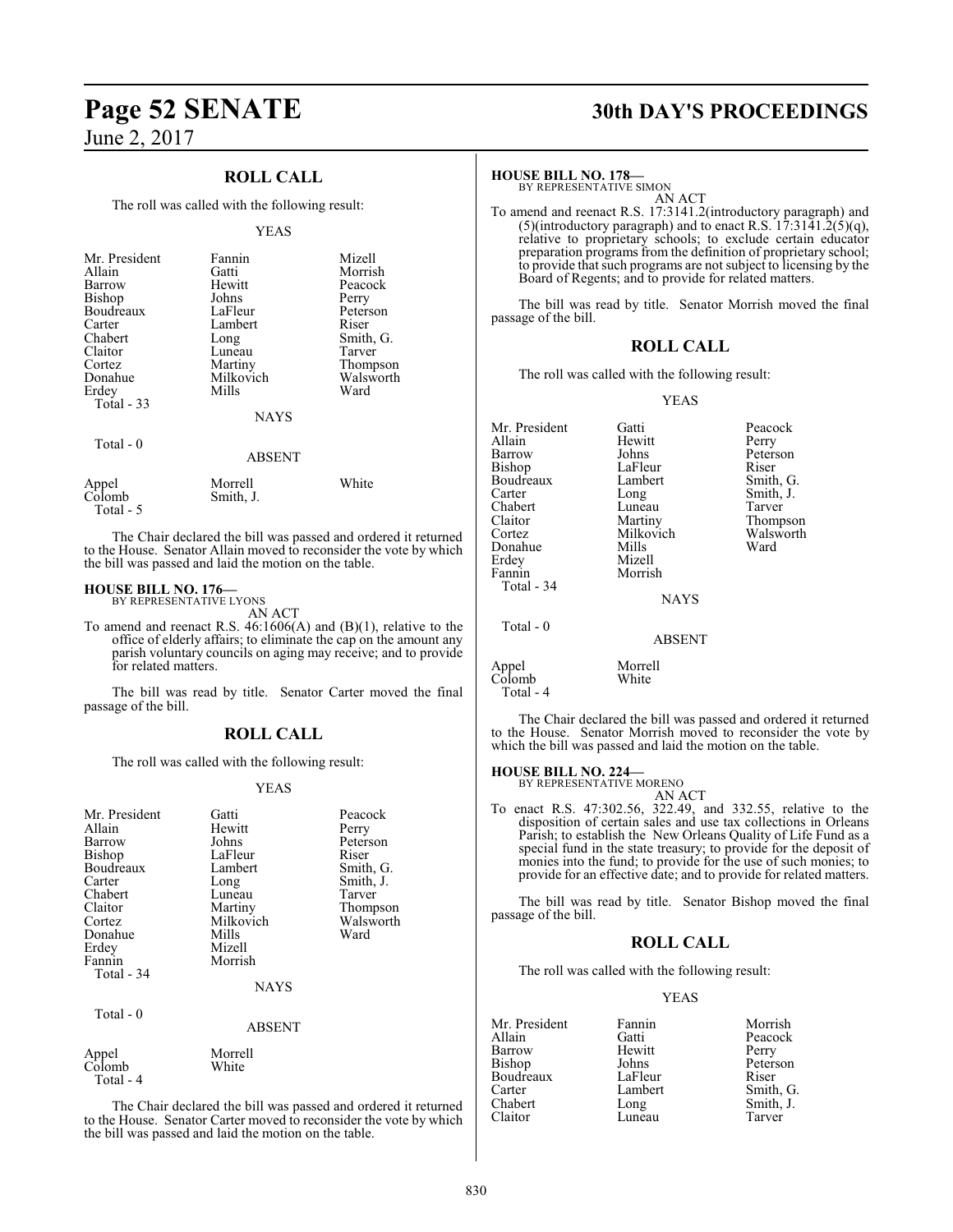| Cortez      | Martiny   | Thom  |
|-------------|-----------|-------|
| Donahue     | Milkovich | Walsy |
| Erdev       | Mills     | Ward  |
| Total $-33$ |           |       |

Martiny Thompson<br>Milkovich Walsworth Milkovich Walsworth<br>
Mills Ward

NAYS

Mizell Total - 1

Appel Morrell<br>Colomb White  $Colomb$ Total - 4

The Chair declared the bill was passed and ordered it returned to the House. Senator Bishop moved to reconsider the vote by which the bill was passed and laid the motion on the table.

### **HOUSE BILL NO. 237—**

- BY REPRESENTATIVES BARRAS, ABRAMSON, DAVIS, DEVILLIER,<br>DWIGHT, JIMMY HARRIS, HORTON, HUVAL, JIM MORRIS,<br>SCHEXNAYDER, SEABAUGH, AND STOKES AN ACT
- To amend and reenact R.S. 51:1787(K), relative to the sunset of the Enterprise Zone program; to extend the sunset date; to provide for effectiveness; and to provide for related matters.

The bill was read by title. Senator Walsworth moved the final passage of the bill.

# **ROLL CALL**

The roll was called with the following result:

YEAS

| Mr. President | Gatti         | Peacock   |
|---------------|---------------|-----------|
| Allain        | Hewitt        | Perry     |
| Barrow        | Johns         | Peterson  |
| Bishop        | LaFleur       | Riser     |
| Boudreaux     | Lambert       | Smith, G. |
| Carter        | Long          | Smith, J. |
| Chabert       | Luneau        | Tarver    |
| Claitor       | Martiny       | Thompson  |
| Cortez        | Milkovich     | Walsworth |
| Donahue       | Mills         | Ward      |
| Erdey         | Mizell        |           |
| Fannin        | Morrish       |           |
| Total - 34    |               |           |
|               | NAYS          |           |
| Total - 0     |               |           |
|               | <b>ABSENT</b> |           |
| Appel         | Morrell       |           |
| Colomb        | White         |           |

 Total - 4 The Chair declared the bill was passed and ordered it returned to the House. Senator Walsworth moved to reconsider the vote by which the bill was passed and laid the motion on the table.

# **HOUSE BILL NO. 241—**

BY REPRESENTATIVE CHAD BROWN AN ACT

To enact R.S.  $32:402.1(B)$  and  $(C)$  and to repeal R.S. 32:402.1(A)(3)(c), relative to driver education and prelicensing training courses; to increase requirements within driver education and prelicensing courses; to provide for the establishment of a curriculum relative to the economic effects of littering; to require the course curriculum include a section on how to respond to a traffic stop; to provide for the establishment of rules, regulations, and requirements for the course; and to provide for related matters.

# **30th DAY'S PROCEEDINGS Page 53 SENATE** June 2, 2017

The bill was read by title. Senator Ward moved the final passage of the bill.

# **ROLL CALL**

The roll was called with the following result:

## YEAS

| Mr. President | Gatti         | Peacock   |
|---------------|---------------|-----------|
| Allain        | Hewitt        | Perry     |
| Barrow        | Johns         | Peterson  |
| Bishop        | LaFleur       | Riser     |
| Boudreaux     | Lambert       | Smith, G. |
| Carter        | Long          | Smith, J. |
| Chabert       | Luneau        | Tarver    |
| Claitor       | Martiny       | Thompson  |
| Cortez        | Milkovich     | Walsworth |
| Donahue       | Mills         | Ward      |
| Erdey         | Mizell        |           |
| Fannin        | Morrish       |           |
| Total - 34    |               |           |
|               | <b>NAYS</b>   |           |
| Total $-0$    |               |           |
|               | <b>ABSENT</b> |           |
| Appel         | Morrell       |           |
| Colomb        | White         |           |

 $C\dot{\text{ol}}$ omb

Total - 4

The Chair declared the bill was passed and ordered it returned to the House. Senator Ward moved to reconsider the vote by which the bill was passed and laid the motion on the table.

**HOUSE BILL NO. 242—** BY REPRESENTATIVE EMERSON

- AN ACT
- To amend and reenact R.S. 17:3981(4) and  $3982(A)(1)(a)(i)$ , relative to charter school proposals; to require the State Board of Elementary and Secondary Education and local public school boards to deliver to charter applicants certain information relative to third-party evaluations of charter proposals; to provide requirements with regard to such delivery; and to provide for related matters.

The bill was read by title. Senator Morrish moved the final passage of the bill.

# **ROLL CALL**

The roll was called with the following result:

# YEAS

Mr. President Fannin Morrish<br>Allain Gatti Peacock Barrow Hewit<br>Bishop Johns Boudreaux LaFleur<br>Carter Lambert Carter Lambert Smith, G. Chabert Long Smith, J.<br>Claitor Luneau Tarver Claitor Luneau Tarver Cortez Milkovich<br>
Donahue Mills Donahue Mills Walsworth<br>
Erdey Mizell Ward Erdey Mizell Ward Total - 33

Gatti Peacock<br>
Hewitt Perry Johns Peterson<br>LaFleur Riser

**NAYS** 

Martiny Total - 1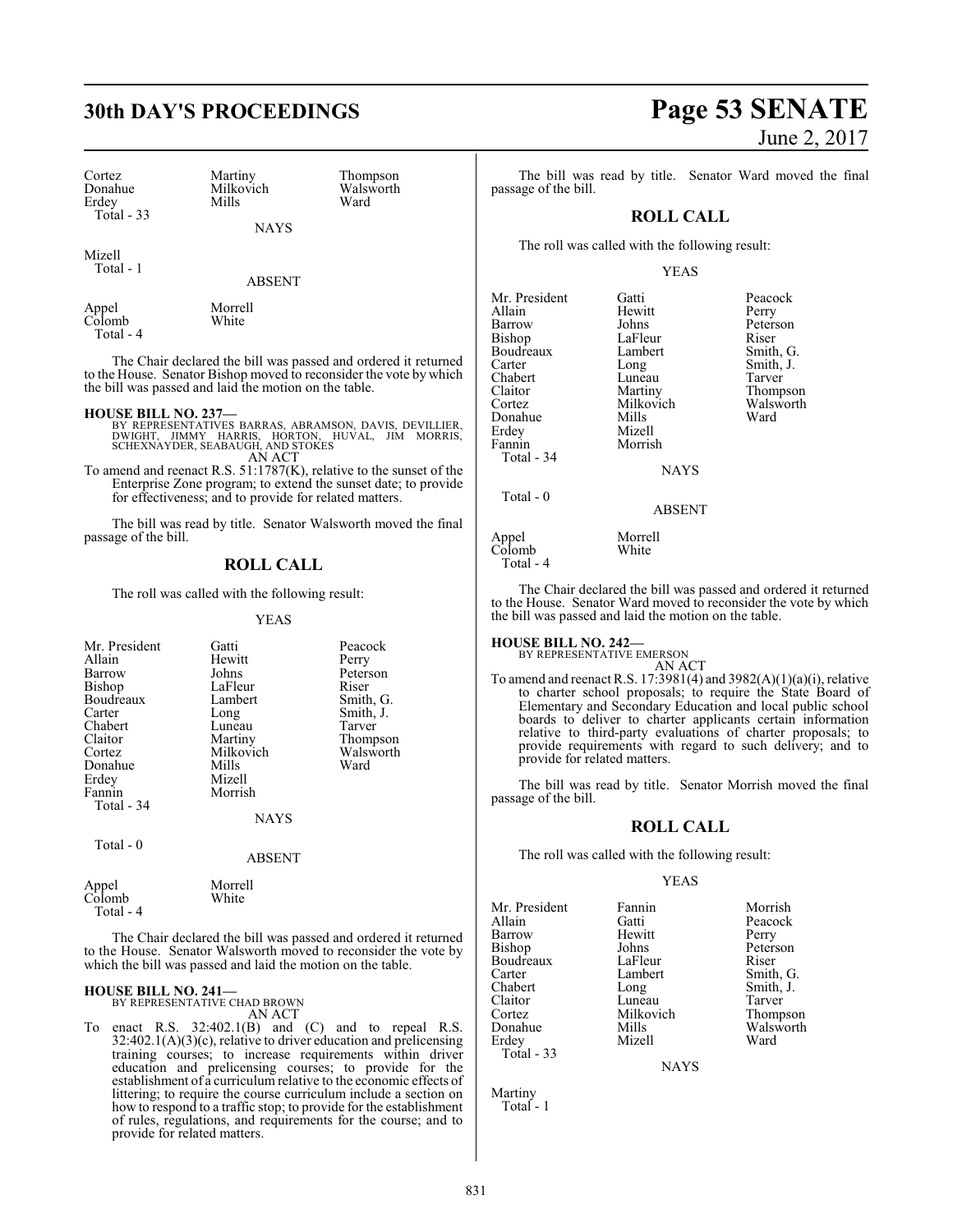# ABSENT

Appel Morrell<br>Colomb White  $Colomb$ Total - 4

The Chair declared the bill was passed and ordered it returned to the House. Senator Morrish moved to reconsider the vote by which the bill was passed and laid the motion on the table.

## **HOUSE BILL NO. 260—**

BY REPRESENTATIVE TERRY BROWN AN ACT

To repeal Subpart B-6-A of Part IV of Chapter 1 of Title 33 of the Louisiana Revised Statutes of 1950, comprised of R.S. 33:130.161 through 130.169, relative to the Grant Parish Economic and Industrial Development District; to repeal provisions relative to the creation, powers, and governance of the district; to provide for an effective date; and to provide for related matters.

The bill was read by title. Senator Luneau moved the final passage of the bill.

# **ROLL CALL**

The roll was called with the following result:

# YEAS

| Mr. President       | Fannin        | Mizell    |
|---------------------|---------------|-----------|
| Allain              | Gatti         | Morrish   |
| Barrow              | Hewitt        | Peacock   |
| Bishop              | Johns         | Perry     |
| Boudreaux           | LaFleur       | Riser     |
| Carter              | Lambert       | Smith, G. |
| Chabert             | Long          | Smith, J. |
| Claitor             | Luneau        | Tarver    |
| Cortez              | Martiny       | Thompson  |
| Donahue             | Milkovich     | Walsworth |
| Erdey               | Mills         | Ward      |
| Total $-33$         |               |           |
|                     | <b>NAYS</b>   |           |
| Total $-0$          |               |           |
|                     | <b>ABSENT</b> |           |
| Appel               | Morrell       | White     |
| Colomb<br>Total - 5 | Peterson      |           |

The Chair declared the bill was passed and ordered it returned to the House. Senator Luneau moved to reconsider the vote by which the bill was passed and laid the motion on the table.

#### **HOUSE BILL NO. 277—** BY REPRESENTATIVE JAMES

AN ACT

To enact R.S. 40:2404.2 and to repeal R.S. 40:2405.5, relative to peace officers; to provide for training of peace officers; to provide for minimum training requirements; to provide for annual training; to provide for certain mandatory basic and annual certification hours for peace officers; to provide for an emergency effective date; and to provide for related matters.

The bill was read by title. Senator Peterson moved the final passage of the bill.

# **Page 54 SENATE 30th DAY'S PROCEEDINGS**

# **ROLL CALL**

The roll was called with the following result:

# YEAS

| Mr. President       | Erdey         | Mills     |
|---------------------|---------------|-----------|
| Allain              | Fannin        | Morrish   |
| Barrow              | Hewitt        | Peacock   |
| Bishop              | Johns         | Peterson  |
| Boudreaux           | LaFleur       | Riser     |
| Carter              | Lambert       | Smith, G. |
| Chabert             | Long          | Tarver    |
| Claitor             | Luneau        | Thompson  |
| Cortez              | Martiny       | Walsworth |
| Donahue             | Milkovich     | Ward      |
| Total $-30$         |               |           |
|                     | <b>NAYS</b>   |           |
| Gatti<br>Total - 3  | Mizell        | Perry     |
|                     | <b>ABSENT</b> |           |
| Appel               | Morrell       | White     |
| Colomb<br>Total - 5 | Smith, J.     |           |

The Chair declared the bill was passed and ordered it returned to the House. Senator Peterson moved to reconsider the vote by which the bill was passed and laid the motion on the table.

# **HOUSE BILL NO. 307—**

BY REPRESENTATIVE LYONS AN ACT

To enact R.S. 39:1624(A)(10) and R.S. 47:1508(B)(41) and 1678, relative to tax clearances from the Department of Revenue; to require a tax clearance for the issuance or renewal of a sales tax resale certificate; to require a tax clearance for approval of certain state contracts; to provide for exceptions; to provide for an effective date; and to provide for related matters.

The bill was read by title. Senator Carter moved the final passage of the bill.

# **ROLL CALL**

The roll was called with the following result:

# YEAS

Mr. President Fannin Morrish<br>Allain Gatti Peacock Barrow<br>Bishop Boudreaux Carter Lambert Smith, G.<br>Chabert Long Smith, J. Chabert Long Smith, J.<br>
Claitor Luneau Tarver Claitor Luneau<br>Cortez Martiny Cortez Martiny Thompson Erdey Total - 33

Gatti Peacock<br>
Hewitt Perry Johns Peterson<br>LaFleur Riser Mills Walsworth<br>
Mizell Ward

**NAYS** 

Total - 0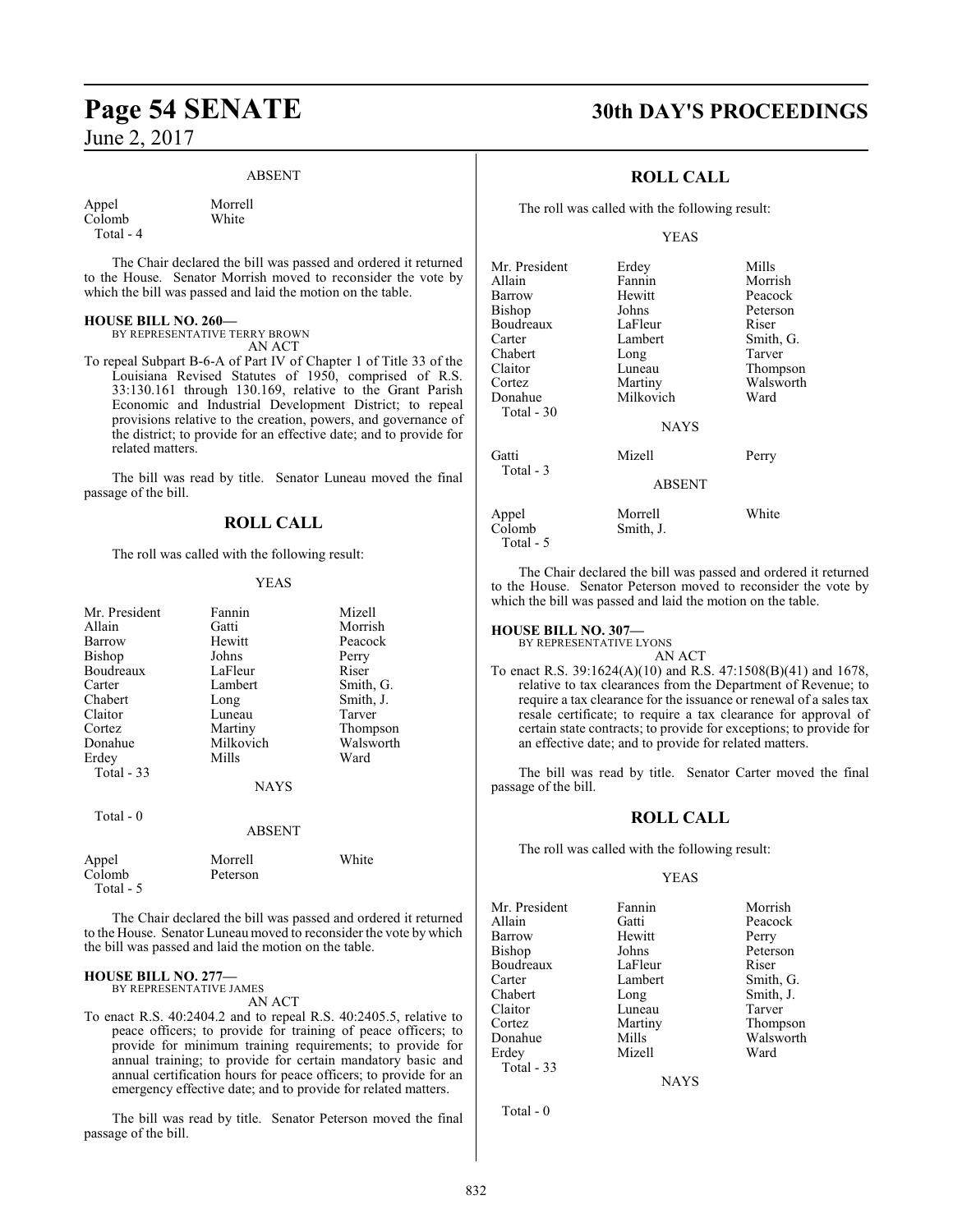# **30th DAY'S PROCEEDINGS Page 55 SENATE**

# ABSENT

| Appel   |
|---------|
| Colomb  |
| Total - |

Milkovich White Morrell

The Chair declared the bill was passed and ordered it returned to the House. Senator Carter moved to reconsider the vote by which the bill was passed and laid the motion on the table.

#### **HOUSE BILL NO. 323—**

BY REPRESENTATIVE FRANKLIN AN ACT

To amend and reenact R.S. 4:732(A) through (E)(introductory paragraph) and (G) and  $739(A)(1)$  and  $(2)(e)$  and (F) and to enact R.S. 4:707(J), 732(H) and (I), and 739(A)(2)(f), relative to charitable gaming; to authorize the conducting of progressive mega jackpot bingo; to provide with respect to jackpots for progressive bingo and progressive mega jackpot bingo games; to provide for exceptions to amount of prizes awarded during a bingo session; to provide for applicability; to provide relative to the net profit charitable organizations and distributors receive from progressive bingo and progressive mega jackpot bingo games; to provide with respect to Electronic Bingo Card Dabber Devices; to allow those devices to provide for networking of charitable gaming organizations; to provide relative to the sales of progressive mega jackpot bingo; to provide for player tracking; to provide relative to regulatory authority; and to provide for related matters.

The bill was read by title. Senator Johns moved the final passage of the bill.

# **ROLL CALL**

The roll was called with the following result:

# YEAS

| Allain<br>Bishop<br>Boudreaux<br>Carter<br>Chabert<br>Claitor<br>Cortez<br>Donahue<br>Total - 22 | Hewitt<br>Johns<br>Lambert<br>Martiny<br>Mills<br>Mizell<br>Morrish<br>Peacock<br><b>NAYS</b> | Perry<br>Peterson<br>Smith, G.<br>Smith, J.<br>Tarver<br>Ward |
|--------------------------------------------------------------------------------------------------|-----------------------------------------------------------------------------------------------|---------------------------------------------------------------|
| Mr. President<br>Erdey<br>Fannin<br>Total - 9                                                    | Gatti<br>Long<br>Milkovich<br><b>ABSENT</b>                                                   | Riser<br>Thompson<br>Walsworth                                |
| Appel<br>Barrow<br>Colomb<br>Total - 7                                                           | LaFleur<br>Luneau<br>Morrell                                                                  | White                                                         |

The Chair declared the bill was passed and ordered it returned to the House. Senator Johns moved to reconsider the vote by which the bill was passed and laid the motion on the table.

# June 2, 2017

## **HOUSE BILL NO. 382—**

BY REPRESENTATIVE BERTHELOT AN ACT

To amend and reenact R.S. 39:1305(F), relative to budget adoption procedures in certain municipalities; to limit the authority of the governing authorities of certain municipalities to amend a proposed budget; and to provide for related matters.

The bill was read by title. Senator Mills moved the final passage of the bill.

# **ROLL CALL**

The roll was called with the following result:

# YEAS

| Mr. President | Gatti         | Morrish   |
|---------------|---------------|-----------|
| Allain        | Hewitt        | Peacock   |
| Bishop        | Johns         | Perry     |
| Boudreaux     | LaFleur       | Peterson  |
| Carter        | Lambert       | Riser     |
| Chabert       | Long          | Smith, G. |
| Claitor       | Luneau        | Smith, J. |
| Cortez        | Martiny       | Tarver    |
| Donahue       | Milkovich     | Thompson  |
| Erdey         | Mills         | Walsworth |
| Fannin        | Mizell        | Ward      |
| Total - 33    |               |           |
|               | <b>NAYS</b>   |           |
| Total - 0     |               |           |
|               | <b>ABSENT</b> |           |
| Appel         | Colomb        | White     |
| Barrow        | Morrell       |           |
| Total - 5     |               |           |

The Chair declared the bill was passed and ordered it returned to the House. Senator Mills moved to reconsider the vote by which the bill was passed and laid the motion on the table.

# **HOUSE BILL NO. 446—**

BY REPRESENTATIVE MARINO AN ACT

To amend and reenact R.S. 47:1508(B)(8) and (11), relative to the confidentiality of tax records; to provide for the confidentiality of certain taxpayer information; to provide for the disclosure of information relative to tobacco settlement enforcement; to provide for the confidentiality of information shared by the state relative to the NPM Adjustment Settlement Agreement; and to provide for related matters.

# **Floor Amendments**

Senator Morrell proposed the following amendments.

# **SENATE FLOOR AMENDMENTS**

Amendments proposed by Senator Morrell to Reengrossed House Bill No. 446 by Representative Marino

## AMENDMENT NO. 1

In Senate Committee Amendment No. 1 proposed by the Senate Committee on Revenue and Fiscal Affairs and adopted by the Senate on May 31, 2017, on page 1, line 3, delete both commas ","

On motion of Senator Morrell, the amendments were adopted.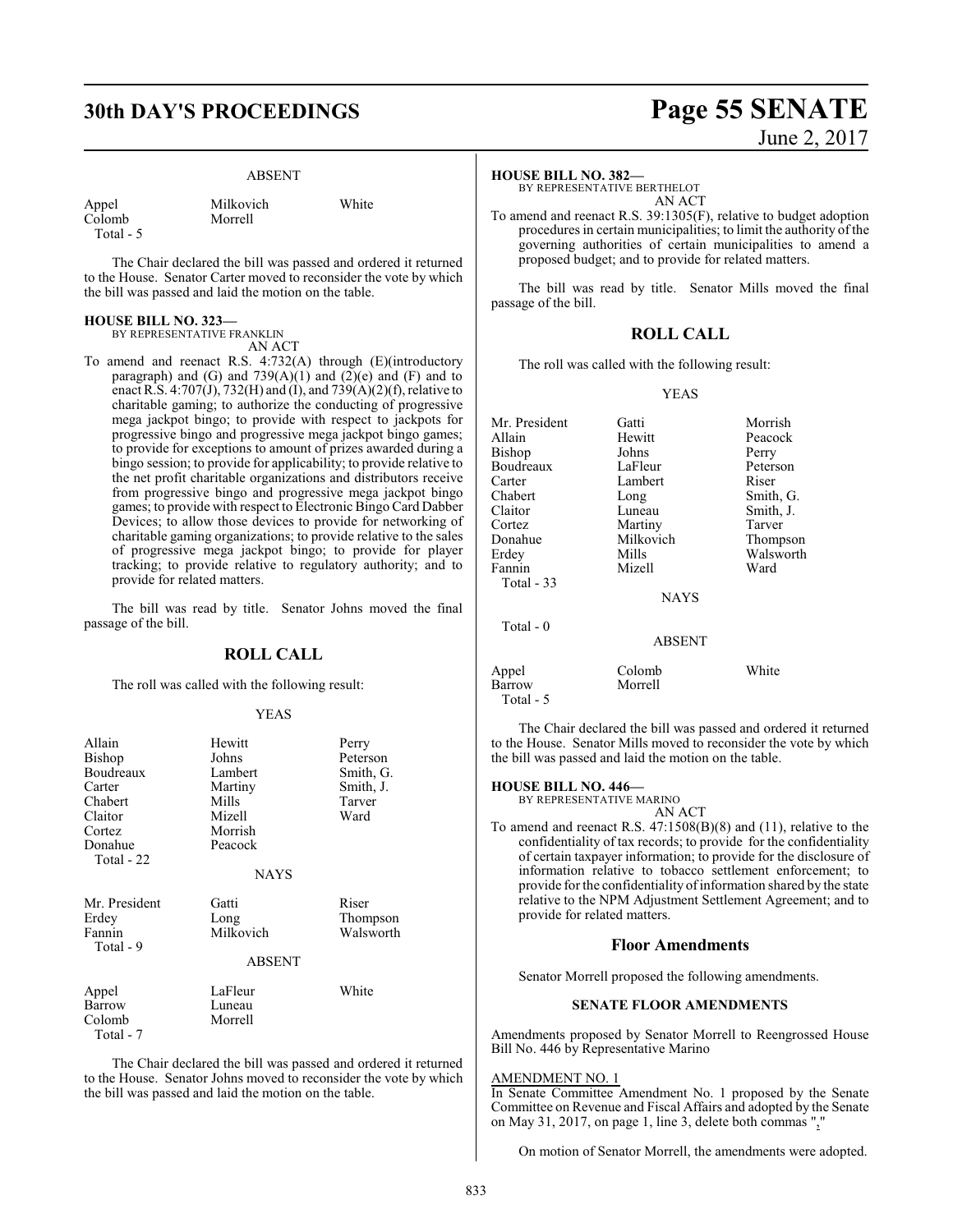The bill was read by title. Senator Peacock moved the final passage of the amended bill.

# **ROLL CALL**

The roll was called with the following result:

# YEAS

| Mr. President | Gatti         | Morrish   |
|---------------|---------------|-----------|
| Allain        | Hewitt        | Peacock   |
| Barrow        | Johns         | Perry     |
| <b>Bishop</b> | LaFleur       | Peterson  |
| Boudreaux     | Lambert       | Smith, G. |
| Carter        | Long          | Smith, J. |
| Chabert       | Luneau        | Tarver    |
| Claitor       | Martiny       | Thompson  |
| Cortez        | Milkovich     | Walsworth |
| Erdey         | Mills         | Ward      |
| Fannin        | Mizell        |           |
| Total - 32    |               |           |
|               | <b>NAYS</b>   |           |
| Riser         |               |           |
| Total - 1     | <b>ABSENT</b> |           |

| Appel     | Donahue | White |
|-----------|---------|-------|
| Colomb    | Morrell |       |
| Total - 5 |         |       |

The Chair declared the amended bill was passed and ordered it returned to the House. Senator Peacock moved to reconsider the vote by which the bill was passed and laid the motion on the table.

# **HOUSE BILL NO. 460—**

BY REPRESENTATIVES BERTHELOT, ABRAHAM, AMEDEE, BACALA, BAGNERIS, BARRAS, BILLIOT, CHAD BROWN, TERRY BROWN,<br>CARMODY,RROBBY CARTER, STEVE CARTER, CHANEY, CONNICK,<br>COX, DEVILLIER, EDMONDS, FALCONER, FOIL, FRANKLIN,<br>GISCLAIR,LANCE HARRIS,HAVARD,HAZEL,HORTON,HOWARD,<br>HUVAL,JOHNSON,J MCFARLAND, MIGUEZ, NORTON, POPE, PUGH, PYLANT, REYNOLDS, RICHARD, SCHEXNAYDER, SCHRODER, SHADOIN, STAGNI, STEFANSKI, AND STOKES

# AN ACT

To enact R.S. 22:347(A)(1)(c) and R.S. 40:1593.1, relative to the authority of the state fire marshal to purchase group insurance; to provide for disposition of monies; to provide for definitions; to provide for legislative findings; to authorize the purchase of certain group insurance; to require certain qualifications for benefit eligibility; to limit eligibility; to provide for procedure; and to provide for related matters.

The bill was read by title. Senator Thompson moved the final passage of the bill.

# **ROLL CALL**

The roll was called with the following result:

# YEAS

| Mr. President | Fannin  | Morrish   |
|---------------|---------|-----------|
| Allain        | Gatti   | Peacock   |
| Barrow        | Hewitt  | Perry     |
| <b>Bishop</b> | Johns   | Peterson  |
| Boudreaux     | LaFleur | Riser     |
| Carter        | Lambert | Smith, G. |
| Chabert       | Long    | Smith, J. |

# **Page 56 SENATE 30th DAY'S PROCEEDINGS**

| Claitor<br>Cortez<br>Donahue<br>Erdey<br>Total $-33$ | Luneau<br>Martiny<br>Mills<br>Mizell | Tarver<br>Thompson<br>Walsworth<br>Ward |
|------------------------------------------------------|--------------------------------------|-----------------------------------------|
| Total $-0$                                           | <b>NAYS</b><br><b>ABSENT</b>         |                                         |
| Appel<br>Colomb                                      | Milkovich<br>Morrell                 | White                                   |

The Chair declared the bill was passed and ordered it returned to the House. Senator Thompson moved to reconsider the vote by which the bill was passed and laid the motion on the table.

# **HOUSE BILL NO. 470—**

Total - 5

BY REPRESENTATIVE FALCONER AN ACT

To authorize and provide for the transfer of certain state property; to authorize the transfer of certain state property in St. Tammany Parish; to provide for the property description; to provide for reservation of mineral rights; to provide terms and conditions; to provide an effective date; and to provide for related matters.

The bill was read by title. Senator Donahue moved the final passage of the bill.

# **ROLL CALL**

The roll was called with the following result:

# YEAS

| Mr. President       | Gatti         | Peacock   |
|---------------------|---------------|-----------|
| Allain              | Hewitt        | Perry     |
| Barrow              | Johns         | Peterson  |
| Bishop              | LaFleur       | Riser     |
| Boudreaux           | Lambert       | Smith, G. |
| Carter              | Long          | Smith, J. |
| Chabert             | Luneau        | Tarver    |
| Claitor             | Martiny       | Thompson  |
| Cortez              | Milkovich     | Walsworth |
| Donahue             | Mills         | Ward      |
| Erdey               | Mizell        |           |
| Fannin              | Morrish       |           |
| Total - 34          |               |           |
|                     | <b>NAYS</b>   |           |
| Total $-0$          |               |           |
|                     | <b>ABSENT</b> |           |
| Appel               | Morrell       |           |
| Colomb<br>Total - 4 | White         |           |

The Chair declared the bill was passed and ordered it returned to the House. Senator Donahue moved to reconsider the vote by which the bill was passed and laid the motion on the table.

# **HOUSE BILL NO. 474—**

BY REPRESENTATIVE GAROFALO

AN ACT To amend and reenact R.S. 56:431.2(A)(1) and (B)(2) and to repeal R.S. 56:431.2(B)(3)(d) and (C), relative to alternative oyster

culture permits; to authorize the issuance of such permit to a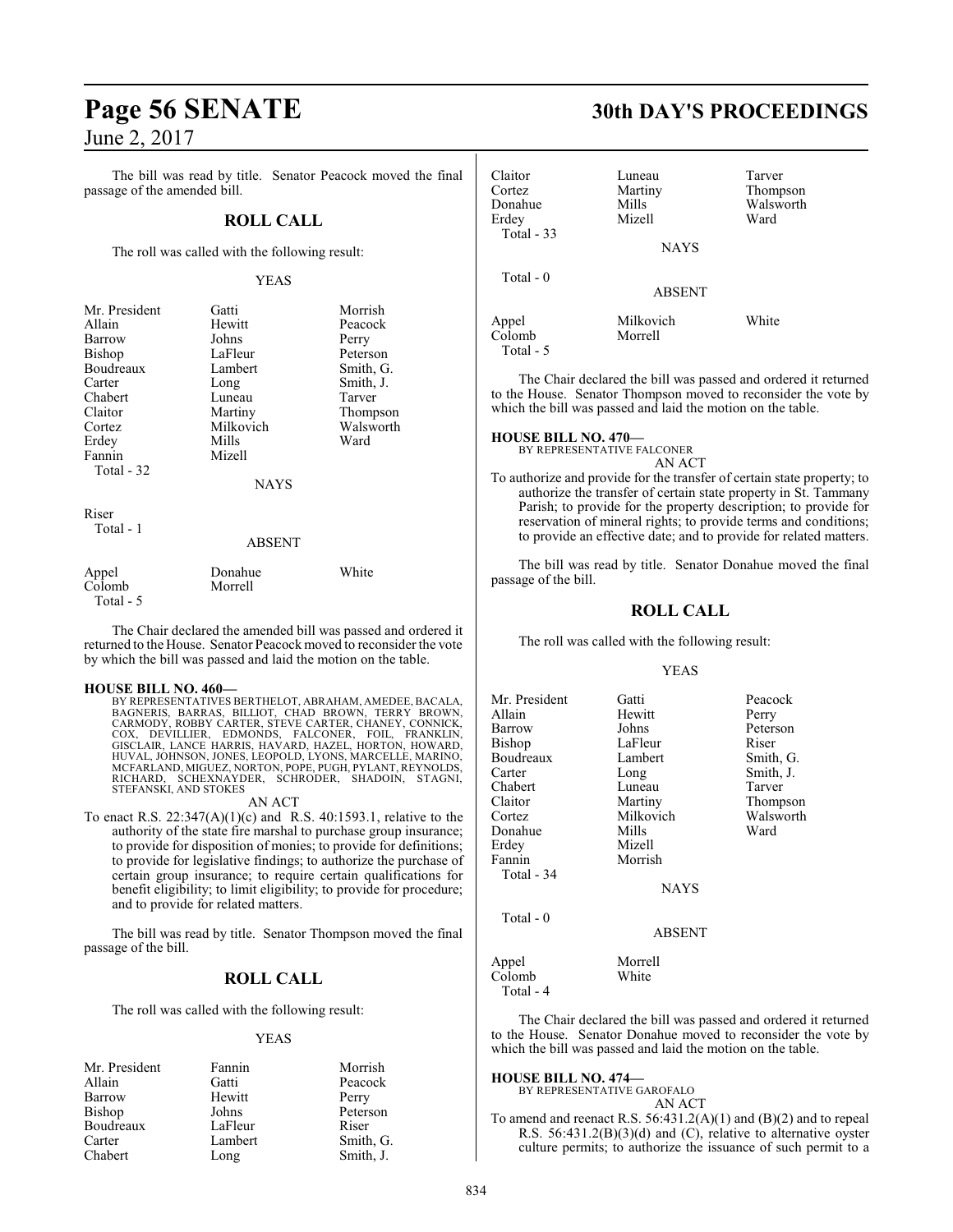person holding an oyster lease on a privately owned water bottom or dual-claimed water bottom; and to provide for related matters.

The bill was read by title. Senator Chabert moved the final passage of the bill.

# **ROLL CALL**

The roll was called with the following result:

## YEAS

| Mr. President | Gatti       | Peacock   |
|---------------|-------------|-----------|
| Allain        | Hewitt      | Perry     |
| Barrow        | Johns       | Peterson  |
| <b>Bishop</b> | LaFleur     | Riser     |
| Boudreaux     | Lambert     | Smith, G. |
| Carter        | Long        | Smith, J. |
| Chabert       | Luneau      | Tarver    |
| Claitor       | Martiny     | Thompson  |
| Cortez        | Milkovich   | Walsworth |
| Donahue       | Mills       | Ward      |
| Erdey         | Mizell      |           |
| Fannin        | Morrish     |           |
| Total - 34    |             |           |
|               | <b>NAYS</b> |           |
| Total - 0     |             |           |

#### ABSENT

| Appel     | Morrell |
|-----------|---------|
| Colomb    | White   |
| Total - 4 |         |

The Chair declared the bill was passed and ordered it returned to the House. Senator Chabert moved to reconsider the vote by which the bill was passed and laid the motion on the table.

### **HOUSE BILL NO. 481—**

BY REPRESENTATIVES JACKSON, BAGNERIS, GARY CARTER, GAINES, JIMMY HARRIS, JAMES, MARINO, AND ZERINGUE AND SENATOR BARROW

#### AN ACT

To amend and reenact R.S.15:1212(B)(introductory paragraph), (1), and (4) and 1212.1(B), R.S. 40:2402(3)(a), (c), and (d) and  $2405(A)(1)$  and (2), and R.S.  $44:3(A)(introducing paragraph)$ and 4.1(B)(8), to enact R.S. 15:1212.1(C), (D), (E), and (F) and R.S.  $44:4(54)$ , and to repeal R.S.  $40:2405(E)(2)$ , relative to law enforcement; to provide relative to the Louisiana Uniform Law Enforcement Statewide Reporting Database; to provide relative to the information reported to and contained in the database; to provide relative to the use of information in the database; to provide for certain information that is exempt from disclosure; to provide relative to the definition of a peace officer; to provide relative to the time periods within which peace officers are required to obtain training and certification; to provide relative to the Public Records Law; to provide for an emergency effective date; and to provide for related matters.

On motion of Senator Long, the bill was read by title and returned to the Calendar, subject to call.

#### **HOUSE BILL NO. 491—**

BY REPRESENTATIVE LEOPOLD AN ACT

To amend and reenact R.S. 41:1214(B) and to enact R.S. 41:1214(E), relative to the advertisement and bids for the lease of public land; to provide relative to the delivery and acceptance of bids;

# **30th DAY'S PROCEEDINGS Page 57 SENATE** June 2, 2017

to provide for a uniformand secure electronic interactive system for submittal of lease bids; and to provide for related matters.

On motion of Senator Long, the bill was read by title and returned to the Calendar, subject to call.

#### **HOUSE BILL NO. 531—**

BY REPRESENTATIVE HOFFMANN AN ACT

To amend and reenact R.S. 17:240(A) and (B), relative to use of tobacco products on school property; to provide for definitions; to repeal the authorization for designated smoking areas on school property; to prohibit the use of tobacco products on school property; to provide for exceptions; and to provide for related matters.

# **Floor Amendments**

Senator Morrish proposed the following amendments.

## **SENATE FLOOR AMENDMENTS**

Amendments proposed by Senator Morrish to Reengrossed House Bill No. 531 by Representative Hoffmann

# AMENDMENT NO. 1

Delete Senate Committee Amendment No. 1 proposed by the Senate Committee on Education and adopted by the Senate on May 31, 2017.

AMENDMENT NO. 2 On page 1, line 2, delete "use of"

AMENDMENT NO. 3 On page 1, line 4, delete "use of"

## AMENDMENT NO. 4

In Senate Committee Amendment No. 3 proposed by the Senate Committee on Education and adopted by the Senate on May 31, 2017, on page 1, line 12, between "any" and "property" insert "other"

On motion of Senator Morrish, the amendments were adopted.

The bill was read by title. Senator Walsworth moved the final passage of the amended bill.

# **ROLL CALL**

The roll was called with the following result:

# YEAS

| Mr. President | Gatti       | Peacock   |
|---------------|-------------|-----------|
| Allain        | Hewitt      | Peterson  |
| <b>Barrow</b> | Johns       | Riser     |
| Bishop        | Lambert     | Smith, G. |
| Boudreaux     | Long        | Smith, J. |
| Carter        | Luneau      | Tarver    |
| Chabert       | Martiny     | Thompson  |
| Donahue       | Milkovich   | Walsworth |
| Erdey         | Mizell      | Ward      |
| Fannin        | Morrish     |           |
| Total - 29    |             |           |
|               | <b>NAYS</b> |           |
| Claitor       | Mills       |           |

Cortez Perry Total - 4

835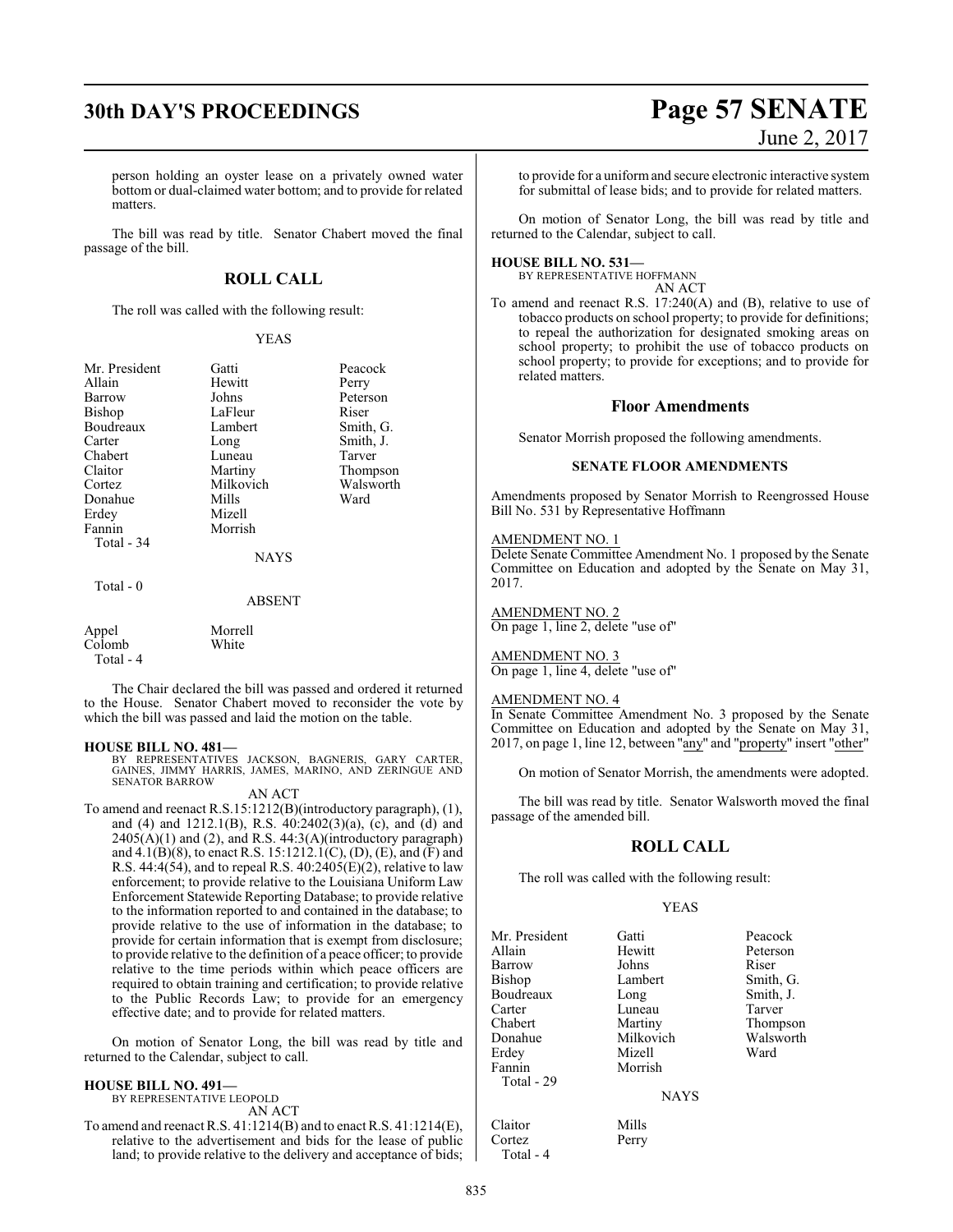# ABSENT

| Appel   |  |
|---------|--|
| Colomb  |  |
| Total - |  |

LaFleur White Morrell

The Chair declared the amended bill was passed and ordered it returned to the House. Senator Walsworth moved to reconsider the vote by which the bill was passed and laid the motion on the table.

## **HOUSE BILL NO. 556—** BY REPRESENTATIVE PEARSON

AN ACT

To amend and reenact R.S. 17:500.1, 1201(C)(1)(b), and 1206.1 and to enact R.S. 17:1200(C), relative to sick leave for public school employees; to provide relative to sick leave benefits to public school teachers, school bus operators, and other school employees who are disabled under certain circumstances; to provide relative to requirements for certification of such disability by a physician; to provide for definitions; and to provide for related matters.

The bill was read by title. Senator Donahue moved the final passage of the bill.

# **ROLL CALL**

The roll was called with the following result:

# YEAS

| Mr. President<br>Allain<br>Barrow<br>Bishop<br>Boudreaux<br>Carter<br>Chabert<br>Claitor<br>Cortez<br>Donahue<br>Erdey<br>Fannin | Gatti<br>Hewitt<br>Johns<br>LaFleur<br>Lambert<br>Long<br>Luneau<br>Martiny<br>Milkovich<br>Mills<br>Mizell<br>Morrish | Peacock<br>Perry<br>Peterson<br>Riser<br>Smith, J.<br>Tarver<br>Thompson<br>Walsworth<br>Ward<br>White |
|----------------------------------------------------------------------------------------------------------------------------------|------------------------------------------------------------------------------------------------------------------------|--------------------------------------------------------------------------------------------------------|
| Total - 34                                                                                                                       |                                                                                                                        |                                                                                                        |
|                                                                                                                                  | <b>NAYS</b>                                                                                                            |                                                                                                        |

| Appel     | Morrell   |
|-----------|-----------|
| Colomb    | Smith, G. |
| Total - 4 |           |

Total - 0

The Chair declared the bill was passed and ordered it returned to the House. Senator Donahue moved to reconsider the vote by which the bill was passed and laid the motion on the table.

ABSENT

**HOUSE BILL NO. 590—** BY REPRESENTATIVES HILFERTY AND DAVIS AN ACT

To amend and reenact R.S. 49:308.5 and to enact R.S. 24:653(N), relative to the review of special treasury funds; to provide for the submission of a plan to review special treasury funds; to provide for the review of and recommendation on certain special treasury funds; to provide for exceptions; to provide for a dedicated fund review subcommittee of the Joint Legislative Committee on the Budget; to provide for an effective date; and to provide for related matters.

On motion of Senator Long, the bill was read by title and returned to the Calendar, subject to call.

# **Page 58 SENATE 30th DAY'S PROCEEDINGS**

## **HOUSE BILL NO. 596—**

BY REPRESENTATIVES LEGER AND BISHOP AN ACT

To amend and reenact R.S. 49:214.6.2(A) and to enact R.S. 49:214.7, relative to the Coastal Protection and Restoration Authority; to authorize the use of outcome-based performance contracts by the Coastal Protection and Restoration Authority for integrated coastal protection; and to provide for related matters.

# **Floor Amendments**

Senator Chabert proposed the following amendments.

# **SENATE FLOOR AMENDMENTS**

Amendments proposed by Senator Chabert to Reengrossed House Bill No. 596 by Representative Leger

# AMENDMENT NO. 1

In Senate Committee Amendment No. 4 proposed by the Senate Committee on Natural Resources and adopted by the Senate on May 31, 2017, on page 1, line 12, after "board and" delete the remainder of the line and delete line 13, and insert "shall report to the Senate Committee on Natural Resources and the House Committee on Natural Resources and Environment for review."

# AMENDMENT NO. 2

In Senate Committee Amendment No. 7 proposed by the Senate Committee on Natural Resources and adopted by the Senate on May 31, 2017, on page 1, line 20, after "Act" delete the remainder of the line and delete lines 21 and 22, and insert a period "."

# AMENDMENT NO. 3

Delete Senate Committee Amendment No. 8 proposed by the Senate Committee on Natural Resources and adopted by the Senate on May 31, 2017.

On motion of Senator Chabert, the amendments were adopted.

The bill was read by title. Senator Chabert moved the final passage of the amended bill.

# **ROLL CALL**

The roll was called with the following result:

# YEAS

| Mr. President<br>Allain | Gatti<br>Hewitt | Peacock<br>Perry |
|-------------------------|-----------------|------------------|
| Barrow                  | Johns           | Peterson         |
| Bishop                  | LaFleur         | Riser            |
| Boudreaux               | Lambert         | Smith, G.        |
| Carter                  | Long            | Smith, J.        |
| Chabert                 | Luneau          | Thompson         |
| Claitor                 | Martiny         | Walsworth        |
| Cortez                  | Milkovich       | Ward             |
| Donahue                 | Mills           | White            |
| Erdev                   | Mizell          |                  |
| Fannin                  | Morrish         |                  |
| Total - 34              |                 |                  |
|                         | <b>NAYS</b>     |                  |
| Total - 0               |                 |                  |
|                         | <b>ABSENT</b>   |                  |
| Appel                   | Morrell         |                  |
| Colomb<br>Total - 4     | Tarver          |                  |

The Chair declared the amended bill was passed and ordered it returned to the House. Senator Chabert moved to reconsider the vote by which the bill was passed and laid the motion on the table.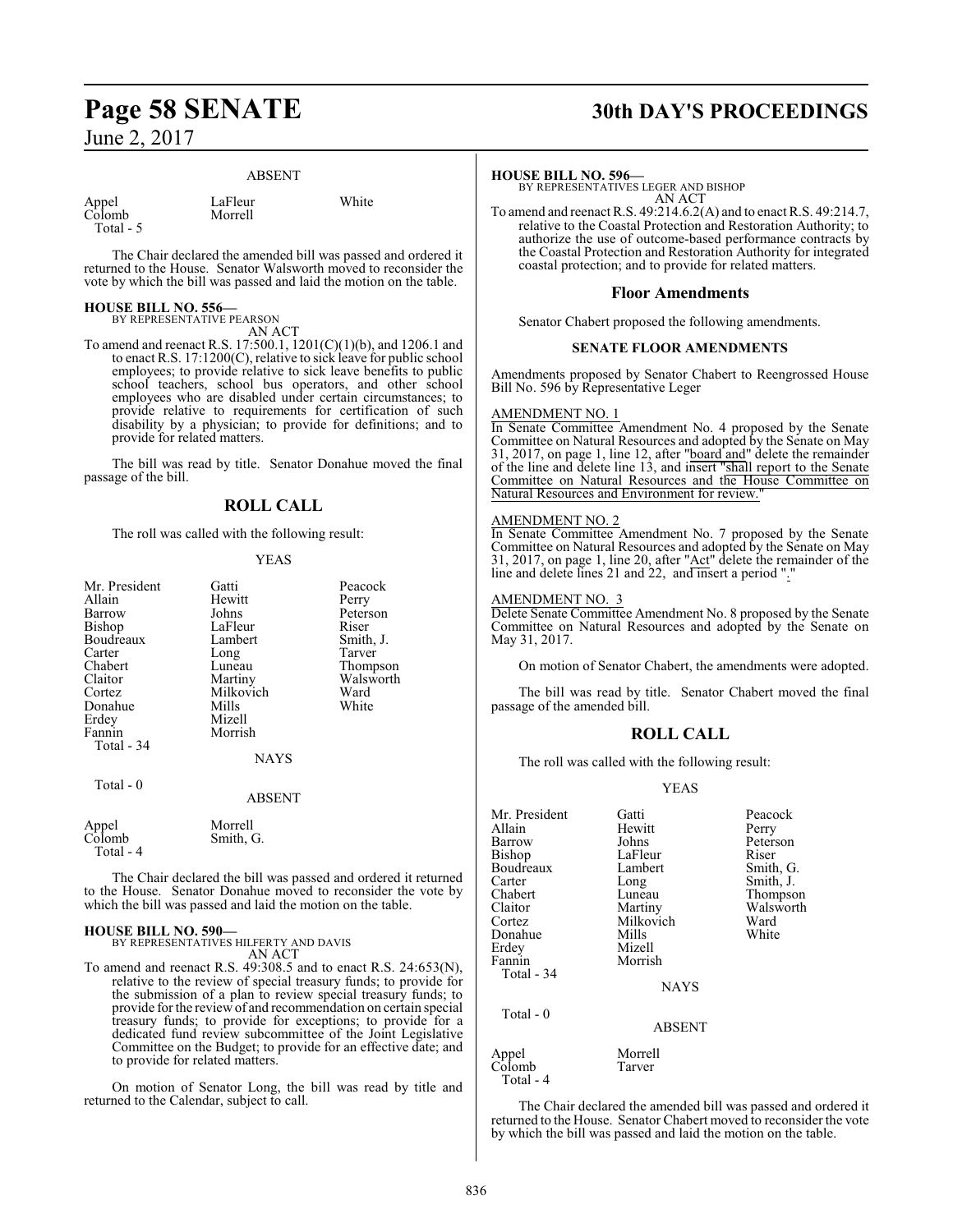### **HOUSE BILL NO. 608—**

BY REPRESENTATIVE WHITE AN ACT

To amend and reenact R.S. 56:1901, 1902(1) 1903, 1904(A),  $(B)($ introductory paragraph $), (C)(2), (D), (E),$  and  $(H),$  and  $1907$ and to enact R.S. 56:1902(3) and 1904(C)(3), (I), (J), and (K), relative to threatened and endangered species conservation; to include native plants in the species to be conserved by the Wildlife and Fisheries Commission and the Department of Wildlife and Fisheries; and to provide for related matters.

On motion of Senator Long, the bill was read by title and returned to the Calendar, subject to call.

#### **HOUSE BILL NO. 617—** BY REPRESENTATIVE LEBAS

AN ACT

To amend and reenact R.S. 48:600.1(B)(1) and (4) and 600.2(B)(1) and (4), relative to district five and six road commissions of St. Landry Parish; to provide relative to the appointment of the commissioners of the boards of district five and six road commissions of St. Landry Parish; and to provide for related matters.

The bill was read by title. Senator Boudreaux moved the final passage of the bill.

# **ROLL CALL**

The roll was called with the following result:

## YEAS

| Mr. President<br>Allain<br>Barrow<br><b>Bishop</b><br>Boudreaux<br>Carter<br>Chabert<br>Claitor<br>Cortez<br>Donahue<br>Erdey<br>Fannin<br>Total $-35$<br>Total - 0 | Gatti<br>Hewitt<br>Johns<br>LaFleur<br>Lambert<br>Long<br>Luneau<br>Martiny<br>Milkovich<br>Mills<br>Mizell<br>Morrish<br><b>NAYS</b><br><b>ABSENT</b> | Peacock<br>Perry<br>Peterson<br>Riser<br>Smith, G.<br>Smith, J.<br>Tarver<br>Thompson<br>Walsworth<br>Ward<br>White |
|---------------------------------------------------------------------------------------------------------------------------------------------------------------------|--------------------------------------------------------------------------------------------------------------------------------------------------------|---------------------------------------------------------------------------------------------------------------------|
| Appel                                                                                                                                                               | Colomb                                                                                                                                                 | Morrell                                                                                                             |
| Total - 3                                                                                                                                                           |                                                                                                                                                        |                                                                                                                     |

The Chair declared the bill was passed and ordered it returned to the House. Senator Boudreaux moved to reconsider the vote by which the bill was passed and laid the motion on the table.

#### **HOUSE BILL NO. 618—** BY REPRESENTATIVE GAROFALO

AN ACT

To amend and reenact R.S. 39:99.27(1), (4), (5), (10), (18), 99.30(A)(introductory paragraph) and  $(1)$ , 99.38(A),  $(B)$ , and (C), 99.41, 99.42, and 99.44 and to enact R.S. 39:99.27(19) through (28), relative to the Louisiana Coastal Protection and Restoration Financing Corporation; to authorize the financing, purchasing, owning, and managing payments from the Deepwater Horizon natural resource damage act and the Resources and Ecosystems Sustainability, Tourist Opportunities, and Revived Economies ofthe GulfCoast States Act; to provide for terms and conditions associated with the financing, purchasing, owning, and managing; to direct the Louisiana State Law Institute to redesignate section numbers; and to provide for related matters.

# **30th DAY'S PROCEEDINGS Page 59 SENATE**

June 2, 2017

# **Floor Amendments**

Senator Chabert submitted the following amendments on behalf of Senator Morrell.

# **SENATE FLOOR AMENDMENTS**

Amendments proposed by Senator Morrell to Reengrossed House Bill No. 618 by Representative Garofalo

AMENDMENT NO. 1 On page 1, line 3, after "99.41" and before "and to enact" delete "99.42, and 99.44" and insert "and 99.42"

AMENDMENT NO. 2 On page 1, line 4, after "(28)," and before "relative" insert "99.43, and 99.44,"

AMENDMENT NO. 3 On page 1, line 14, after "99.41" and before "are" delete 99.42, and 99.44" and insert "and 99.42"

AMENDMENT NO. 4 On page 1, line 15, after "(28)" and before "are" insert a comma "," and insert "99.43, and 99.44"

AMENDMENT NO. 5 On page 15, line 8, delete "do the following"

On motion of Senator Chabert, the amendments were adopted.

The bill was read by title. Senator Chabert moved the final passage of the amended bill.

# **ROLL CALL**

The roll was called with the following result:

### YEAS

| Mr. President<br>Allain<br>Barrow<br>Bishop<br>Boudreaux<br>Carter<br>Chabert<br>Cortez<br>Donahue<br>Erdey<br>Fannin<br>Total - 33 | Gatti<br>Hewitt<br>Johns<br>LaFleur<br>Lambert<br>Long<br>Luneau<br>Martiny<br>Milkovich<br>Mills<br>Mizell<br><b>NAYS</b> | Morrish<br>Perry<br>Peterson<br>Riser<br>Smith, G.<br>Smith, J.<br>Tarver<br>Thompson<br>Walsworth<br>Ward<br>White |
|-------------------------------------------------------------------------------------------------------------------------------------|----------------------------------------------------------------------------------------------------------------------------|---------------------------------------------------------------------------------------------------------------------|
| Claitor<br>Total - 2                                                                                                                | Peacock<br><b>ABSENT</b>                                                                                                   |                                                                                                                     |
| Appel<br>Total - 3                                                                                                                  | Colomb                                                                                                                     | Morrell                                                                                                             |

The Chair declared the amended bill was passed and ordered it returned to the House. Senator Chabert moved to reconsider the vote by which the bill was passed and laid the motion on the table.

# **HOUSE BILL NO. 640—**

BY REPRESENTATIVE STOKES AN ACT

To amend and reenact R.S. 47:6007(C)(1)(introductory paragraph), relative to income tax credits; to provide with respect to the motion picture production tax credit; to provide for when tax credits are earned; and to provide for related matters.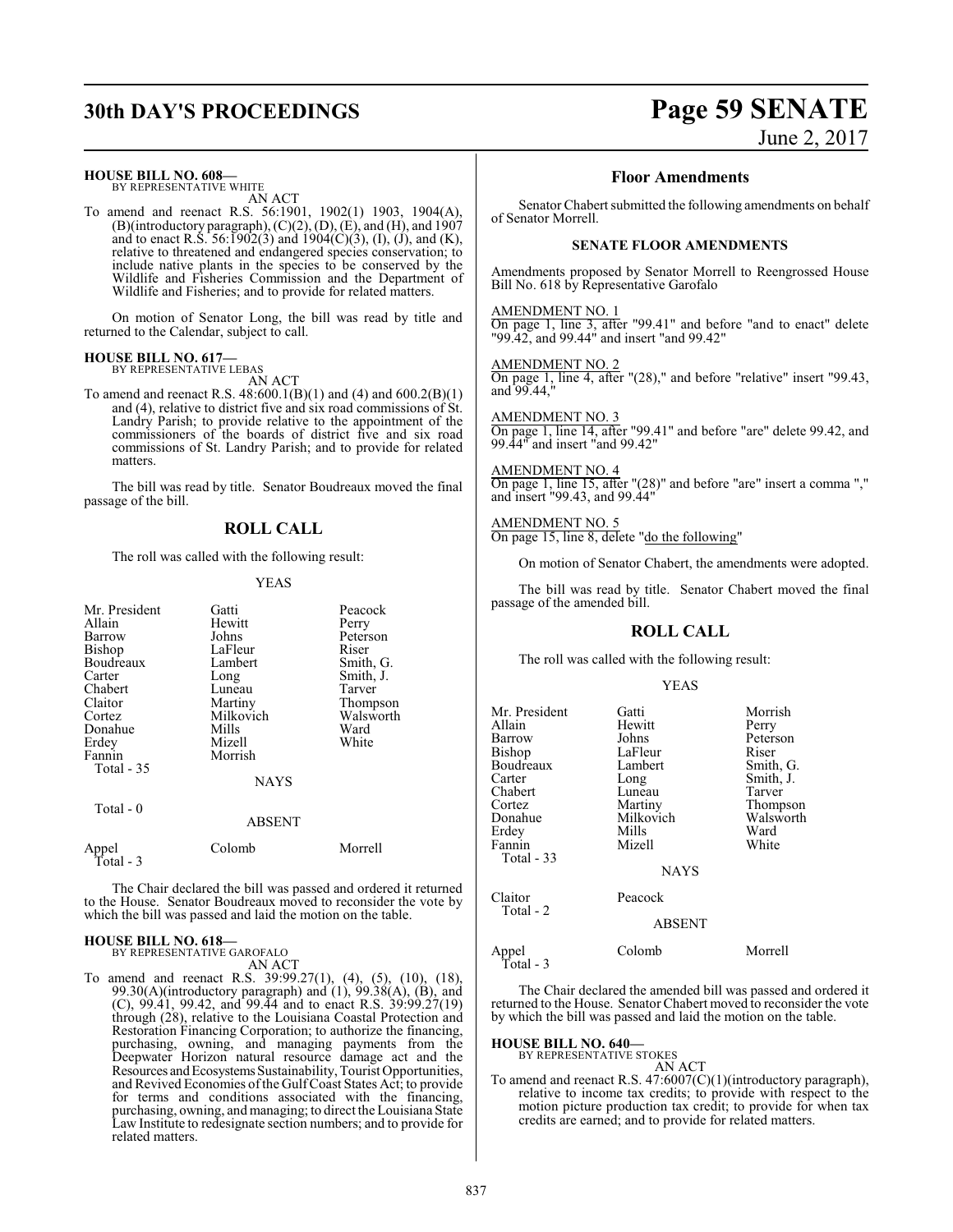On motion of Senator Long, the bill was read by title and returned to the Calendar, subject to call.

#### **HOUSE BILL NO. 679— (Substitute for House Bill No. 399 by Representative Garofalo)** BY REPRESENTATIVE GAROFALO

AN ACT

To enact Part V of Chapter 1 of Code Title XXIV of Title 9 of the Louisiana Revised Statutes of 1950, to be comprised of R.S. 9:5826 and 5827, relative to prescription; to provide relative to peremptive and prescriptive deadlines; to provide relative to legal deadlines; to provide for applicability; and to provide for related matters.

On motion of Senator Long, the bill was read by title and returned to the Calendar, subject to call.

# **Rules Suspended**

Senator Hewitt asked for and obtained a suspension of the rules to take up at this time:

# **Reports of Committees**

The following reports of committees were received and read:

# **REPORT OF COMMITTEE ON**

# **FINANCE**

Senator Eric LaFleur, Chairman on behalf of the Committee on Finance, submitted the following report:

June 2, 2017

To the President and Members of the Senate:

I am directed by your Committee on Finance to submit the following report:

## **HOUSE BILL NO. 98—** BY REPRESENTATIVE BISHOP

AN ACT

To amend and reenact R.S. 30:87(A), (B), and (F) and to repeal R.S. 30:87(D), relative to oilfield site restoration fees; to provide relative to the applicability of the fees; to remove certain references; to repeal the provision that oilfield site restoration fees are proportional to severance tax collected on the production of the well; and to provide for related matters.

Reported favorably.

**HOUSE BILL NO. 624—** BY REPRESENTATIVE HENRY

AN ACT

To provide with respect to the Revenue Sharing Fund and the allocation and distribution thereof for Fiscal Year 2017-2018; and to provide for related matters.

Reported favorably.

Respectfully submitted, ERIC LAFLEUR Chairman

# **House Bills and Joint Resolutions on Second Reading Just Reported by Committees**

Senator Hewitt asked for and obtained a suspension of the rules to take up House Bills and Joint Resolutions just reported by Committees.

# **Page 60 SENATE 30th DAY'S PROCEEDINGS**

# **HOUSE BILL NO. 98—**

BY REPRESENTATIVE BISHOP AN ACT

To amend and reenact R.S. 30:87(A), (B), and (F) and to repeal R.S. 30:87(D), relative to oilfield site restoration fees; to provide relative to the applicability of the fees; to remove certain references; to repeal the provision that oilfield site restoration fees are proportional to severance tax collected on the production of the well; and to provide for related matters.

Reported favorably by the Committee on Finance. The bill was read by title and referred to the Legislative Bureau.

## **HOUSE BILL NO. 624—** BY REPRESENTATIVE HENRY

AN ACT

To provide with respect to the Revenue Sharing Fund and the allocation and distribution thereof for Fiscal Year 2017-2018; and to provide for related matters.

Reported favorably by the Committee on Finance. The bill was read by title and referred to the Legislative Bureau.

# **Recess**

On motion of Senator Thompson, the Senate took a recess at 3:05 o'clock P.M. until 4:00 o'clock P.M.

# **After Recess**

The Senate was called to order at 4:15 o'clock P.M. by the President of the Senate.

# **ROLL CALL**

The roll being called, the following members answered to their names:

# PRESENT

Mr. President Erdey Morrell Allain Fannin Morrish Boudreaux Johns Peters<br>Carter LaFleur Riser Carter LaFleur Riser Chabert Lambert<br>Claitor Long Claitor Long Thompson Donahue Total - 27

Total - 11

Perry

Colomb Milkovich<br>
Gatti Perry

Hewitt Peacock<br>Johns Peterson Mills Walsworth<br>
Mizell White

ABSENT

Appel Luneau Smith, G.<br>Bishop Martiny Smith, J. Bishop Martiny Smith, J.<br>Colomb Milkovich Ward

The President of the Senate announced there were 27 Senators present and a quorum.

# **Senate Business Resumed After Recess**

# **Appointment of Conference Committee on Senate Bill No. 16**

The President of the Senate appointed the following members to confer with a like committee from the House to consider the disagreement on **Senate Bill No. 16**:

> Senators Claitor, Martiny and Carter.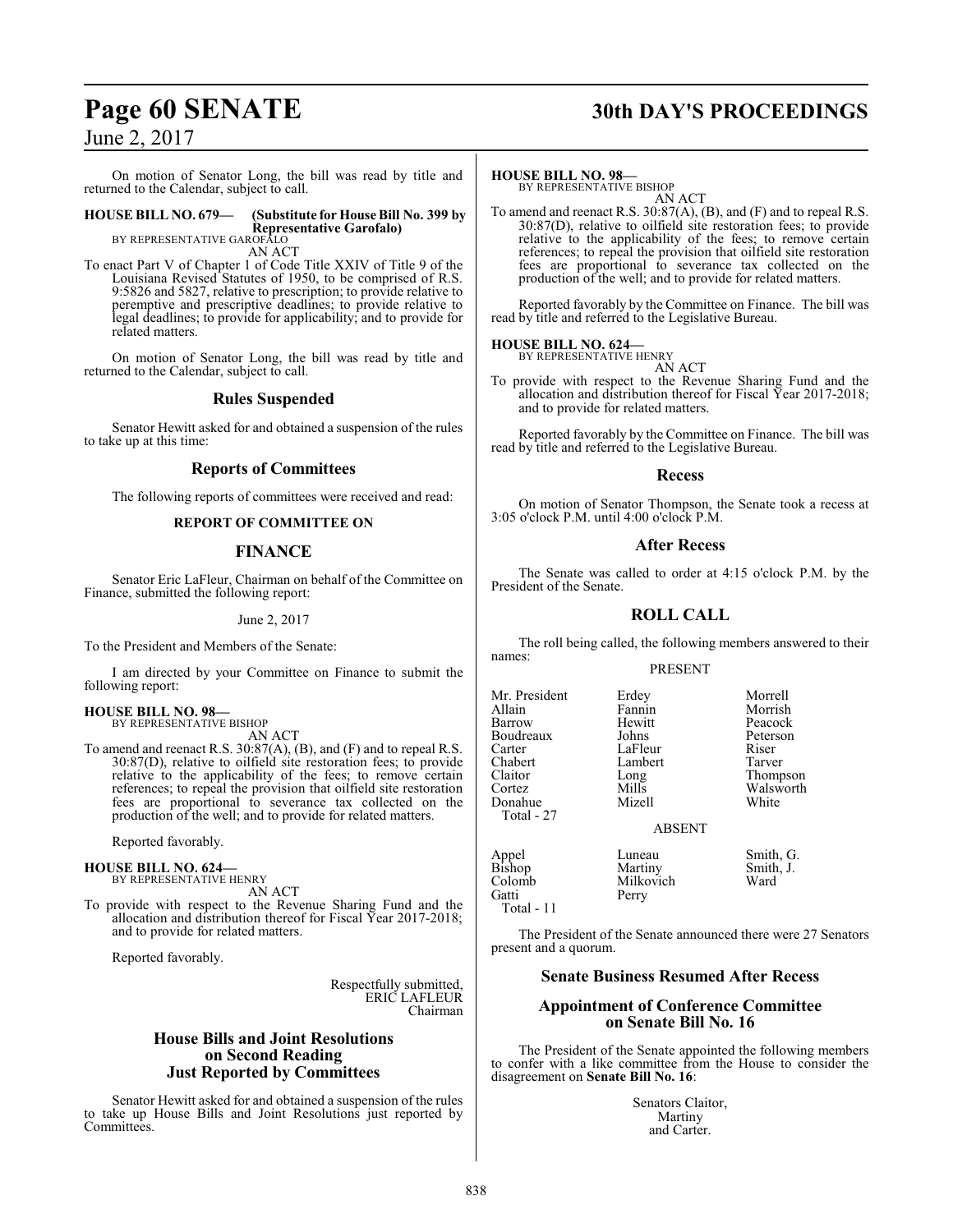# **30th DAY'S PROCEEDINGS Page 61 SENATE**

# June 2, 2017

# **Appointment of Conference Committee on House Bill No. 33**

The President of the Senate appointed to the Conference Committee on **House Bill No. 33** the following members of the Senate:

> Senators Peacock, Cortez and Alario.

# **Appointment of Conference Committee on House Bill No. 162**

The President of the Senate appointed to the Conference Committee on **House Bill No. 162** the following members of the Senate:

> Senators Claitor, Peacock and White.

# **Appointment of Conference Committee on House Bill No. 227**

The President of the Senate appointed to the Conference Committee on **House Bill No. 227** the following members of the Senate:

> Senators Ward, Luneau and Martiny.

# **Privileged Report of the Legislative Bureau**

June 2, 2017

To the President and Members of the Senate:

I am directed by your Legislative Bureau to submit the following report:

The following instruments are approved as to construction and duplication.

# **HOUSE BILL NO. 98—** BY REPRESENTATIVE BISHOP

AN ACT

To amend and reenact R.S. 30:87(A), (B), and (F) and to repeal R.S. 30:87(D), relative to oilfield site restoration fees; to provide relative to the applicability of the fees; to remove certain references; to repeal the provision that oilfield site restoration fees are proportional to severance tax collected on the production of the well; and to provide for related matters.

Reported without amendments.

# **HOUSE BILL NO. 110—** BY REPRESENTATIVE BILLIOT

AN ACT

To amend and reenact Code of Criminal Procedure Article 890.3, relative to crimes of violence; to provide relative to sentencing for crimes of violence; to provide relative to the procedure by which certain crimes are designated in the court minutes as crimes of violence; and to provide for related matters.

Reported without amendments.

# **HOUSE BILL NO. 219—**

BY REPRESENTATIVE LEOPOLD AN ACT

To amend and reenact Code of Criminal Procedure Article 331(A)(1) and (2) and to repeal Code of Criminal Procedure Article  $331(A)(3)$ , relative to bail; to provide relative to the discharge of bail obligations; to provide that the bail undertaking ceases and the surety is relieved of bail obligations upon conviction in any case; and to provide for related matters.

Reported without amendments.

**HOUSE BILL NO. 533—** BY REPRESENTATIVES HUNTER, BAGNERIS, BISHOP, COX, JACKSON, MARCELLE, AND PIERRE AN ACT

To enact Part V of Subchapter B of Chapter 5-F of Title 40 of the Louisiana Revised Statutes of 1950, to be comprised of R.S. 40:1290.1 through 1290.4, relative to drinking water; to provide for legislative findings; to require a collaborative effort to improve public drinking water quality; to require reporting; to provide for a termination date; and to provide for related matters.

Reported without amendments.

**HOUSE BILL NO. 624—** BY REPRESENTATIVE HENRY

- AN ACT
- To provide with respect to the Revenue Sharing Fund and the allocation and distribution thereof for Fiscal Year 2017-2018; and to provide for related matters.

Reported without amendments.

# **HOUSE BILL NO. 681— (Substitute for House Bill No. 177 by Representative Moreno)**

BY REPRESENTATIVES MORENO, BAGNERIS, COX, GLOVER, HALL, JACKSON, JAMES, TERRY LANDRY, MARCELLE, MARINO, NORTON, PIERRE, AND SMITH AN ACT

To enact R.S. 46:233.3 and to repeal R.S. 46:233.2 and 237(D), relative to eligibility for benefits of certain public assistance programs; to provide relative to Supplemental Nutrition Assistance Program eligibility; to provide relative to eligibility for cash assistance funded through the Temporary Assistance for Needy Families program; to provide for eligibility for such programs of persons convicted of certain drug-related felonies; to provide an effective date; to provide for drug testing; and to provide for related matters.

Reported without amendments.

#### **HOUSE BILL NO. 683— (Substitute for House Bill No. 36 by Representative Jones)** BY REPRESENTATIVE JONES

AN ACT

To amend and reenact R.S. 11:1762(A) and (B) and to enact R.S. 11:1762.1, relative to the reemployment of retirees of the Municipal Employees' Retirement System of Louisiana; to provide for retirees who return to work; to provide for benefit suspension; to provide for a supplemental benefit; to provide for membership in the system; and to provide for related matters.

Reported without amendments.

**HOUSE BILL NO. 692— (Substitute for House Bill No. 607 by Representative Jordan)**<br>BY REPRESENTATIVE JORDAN<br>AN ACT

To amend and reenact R.S. 32:863.1.1, relative to compulsory motor vehicle liability security; to enhance the ability of law enforcement to access driver insurance information; to require law enforcement officers verify compulsory motor vehicle liability security electronically; to require the Department of Public Safety and Corrections promulgate rules and regulations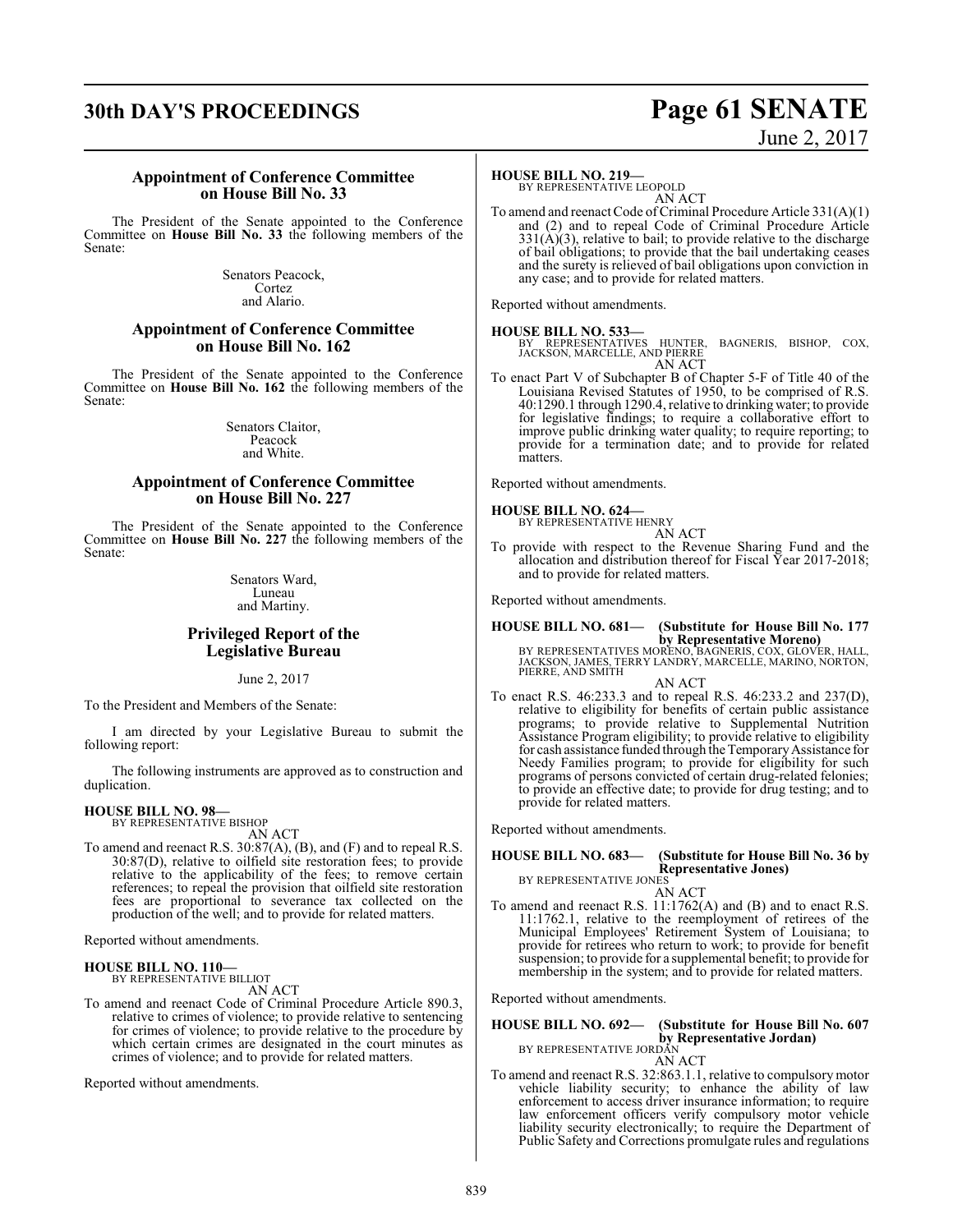necessary for implementation; and to provide for related matters.

Reported without amendments.

Respectfully submitted, DANIEL R. MARTINY Chairman

# **Adoption of Legislative Bureau Report**

On motion of Senator Martiny, the Bills and Joint Resolutions were read by title and passed to a third reading.

# **Rules Suspended**

Senator Long asked for and obtained a suspension of the rules to take up at this time:

# **Introduction of Senate Resolutions**

**SENATE RESOLUTION NO. 173—**

BY SENATOR GATTI A RESOLUTION

To commend the Kingston Elementary School in Benton, Louisiana, engineering team for obtaining the highest instant challenge score at the Destination Imagination Global competition.

The resolution was read by title and placed on the Calendar for a second reading.

# **Rules Suspended**

Senator Long asked for and obtained a suspension of the rules to take up at this time:

# **House Bills and Joint Resolutions on Third Reading and Final Passage**

**HOUSE BILL NO. 57—**

BY REPRESENTATIVE PRICE AN ACT

To enact R.S. 33:4566.2, relative to Ascension Parish; to provide relative to West Ascension Recreation Facilities District No. 1; to authorize the governing authority of the district, subject to voter approval, to levy and collect a sales and use tax; to provide for the use of tax proceeds; to provide for effectiveness; and to provide for related matters.

# **Floor Amendments**

Senator Lambert proposed the following amendments.

# **SENATE FLOOR AMENDMENTS**

Amendments proposed by Senator Lambert to Reengrossed House Bill No. 57 by Representative Price

AMENDMENT NO. 1 On page 1, line 17, after "boundaries of the district." delete the remainder of the line and delete lines 18 through 20

## AMENDMENT NO. 2 On page 2, delete lines 1 and 2

On motion of Senator Lambert, the amendments were adopted.

The bill was read by title. Senator Lambert moved the final passage of the amended bill.

# **Page 62 SENATE 30th DAY'S PROCEEDINGS**

# **ROLL CALL**

The roll was called with the following result:

YEAS

**Johns** Peacock<br>
LaFleur Peterson

Martiny Walsworth<br>
Mills Ward

Mr. President Hewitt Morrish<br>Allain Johns Peacock Barrow LaFleur Peterson<br>Boudreaux Lambert Riser Boudreaux Lambert Riser<br>Carter Long Tarver Carter Long<br>Chabert Luneau Chabert Luneau Thompson<br>Claitor Martiny Walsworth Cortez Mills Ward Donahue<br>Fannin Total - 29

 $Total = 0$ 

| 1 vuu           | <b>ABSENT</b> |           |
|-----------------|---------------|-----------|
| Appel<br>Bishop | Erdey         | Perry     |
| Colomb          | Gatti         | Smith, G. |
| Total - 9       | Milkovich     | Smith, J. |

Morrell

The Chair declared the amended bill was passed and ordered it returned to the House. Senator Lambert moved to reconsider the vote by which the bill was passed and laid the motion on the table.

**NAYS** 

# **HOUSE BILL NO. 113—**

BY REPRESENTATIVE BROADWATER AN ACT

To amend and reenact R.S. 17:3351.20(A)(1) and (F), relative to fees charged to students at public postsecondary education institutions; to extend the authority of a public postsecondary education management board to establish, adjust, and increase certain fees; to provide limitations; to extend the requirement that such boards report annually to the legislature relative to such fees; and to provide for related matters.

On motion of Senator Long, the bill was read by title and returned to the Calendar, subject to call.

**HOUSE BILL NO. 132—**

BY REPRESENTATIVE EDMONDS

AN ACT To amend and reenact R.S. 39:57.1(B) and to enact R.S. 39:57.1(C) and  $73(C)(5)$ , relative to state expenditures; to provide for initial expenditure allocations of the operating budget; to provide for approval of changes to initial expenditure allocations; to provide for the reporting of certain transfers of funds; to require electronic posting of certain information; to provide for an effective date; and to provide for related matters.

On motion of Senator Long, the bill was read by title and returned to the Calendar, subject to call.

**HOUSE BILL NO. 145—** BY REPRESENTATIVES GAROFALO, ROBBY CARTER, CREWS, CROMER, JENKINS, MAGEE, AND GREGORY MILLER A JOINT RESOLUTION

Proposing to amend Article VII, Section  $21(M)(1)$  of the Constitution ofLouisiana, relative to ad valoremtax exemptions; to authorize an exemption for certain property owned by the surviving spouse of a person who died while performing duties as an emergency medical responder, technician, law enforcement or fire protection officer, paramedic, or volunteer firefighter; to provide for eligibility; to provide for effectiveness; to provide for submission of the proposed amendment to the electors; and to provide for related matters.

On motion of Senator Long, the bill was read by title and returned to the Calendar, subject to call.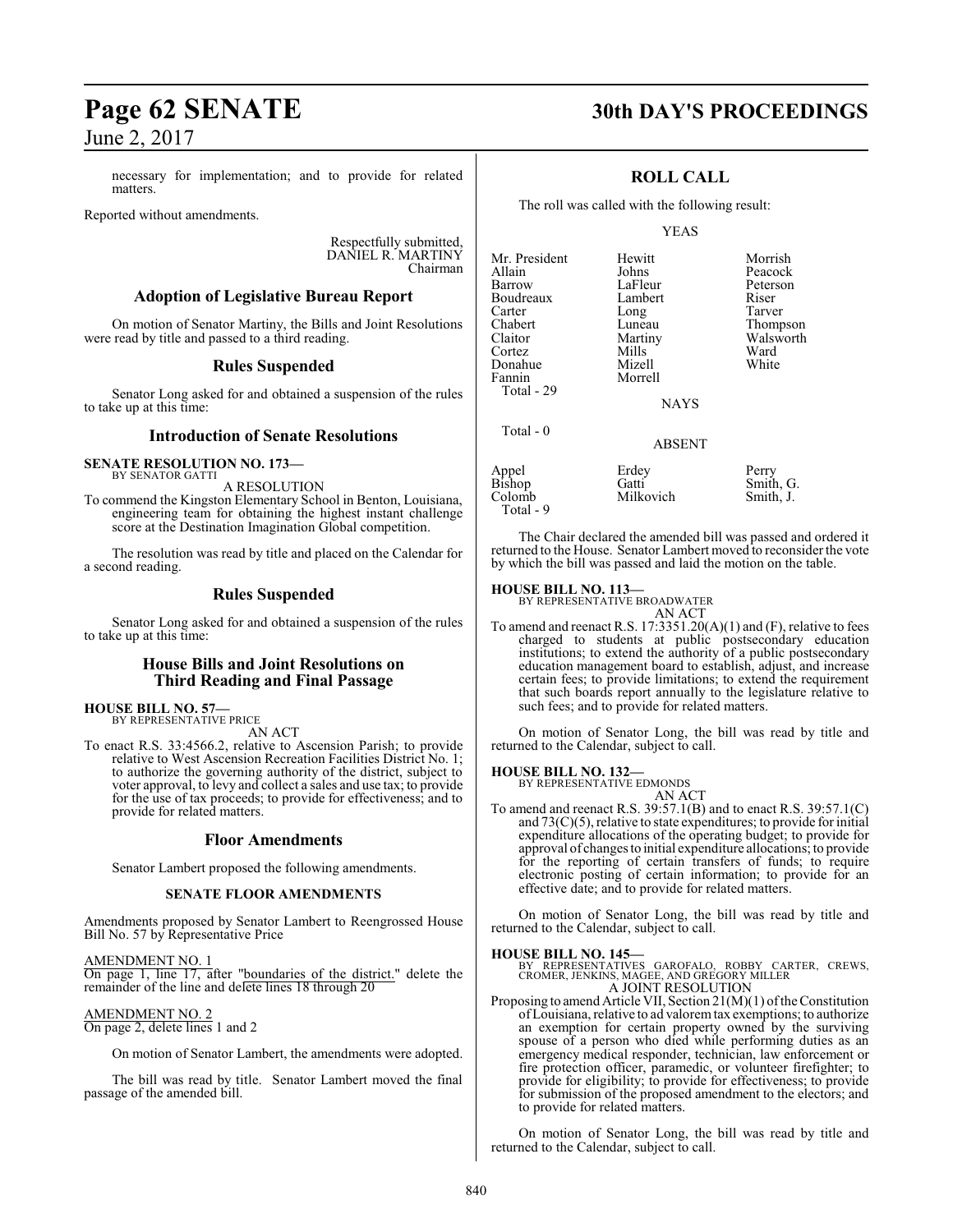# **30th DAY'S PROCEEDINGS Page 63 SENATE**

## **HOUSE BILL NO. 187—**

BY REPRESENTATIVES CROMER, ABRAHAM, ABRAMSON, AMEDEE, BACALA, BAGLEY, BERTHELOT, BOUIE, CHAD BROWN, TERRY<br>BROWN, CARMODY, GARY CARTER, STEVE CARTER, CONNICK,<br>COUSSAN, COX, CREWS, DAVIS, DEVILLIER, DWIGHT, EDMONDS,<br>EMERSON, FALCONER, FOIL, GAROFALO, GISCLAIR, GLOVER,<br>JIMMY HAR SCHEXNAYDER, SEABAUGH, STOKES, TALBOT, THIBAUT, THOMAS, AND ZERINGUE

## AN ACT

To amend and reenact R.S. 47:6030(B)(1)(b)(introductory paragraph) and (d) and to enact R.S.  $47:6030(B)(1)(c)(v)$ , relative to tax credits; to provide with respect to the solar energy systems tax credit; to provide for payment and claiming of the credit on purchased systems; to authorize the payment ofinterest for certain tax credit claims; to provide for the termination of the tax credit for certain systems; to provide for effectiveness; and to provide for related matters.

The bill was read by title. Senator Riser moved the final passage of the bill.

# **ROLL CALL**

The roll was called with the following result:

## YEAS

| Mr. President | Gatti       | Mizell    |
|---------------|-------------|-----------|
| Allain        | Hewitt      | Morrish   |
| Boudreaux     | Johns       | Peacock   |
| Carter        | LaFleur     | Riser     |
| Chabert       | Lambert     | Smith, J. |
| Claitor       | Long        | Tarver    |
| Cortez        | Luneau      | Thompson  |
| Donahue       | Martiny     | Walsworth |
| Erdey         | Milkovich   | Ward      |
| Fannin        | Mills       | White     |
| Total - 30    |             |           |
|               | <b>NAYS</b> |           |
| Total - 0     |             |           |

## ABSENT

| Appel     | Colomb  | Peterson  |
|-----------|---------|-----------|
| Barrow    | Morrell | Smith, G. |
| Bishop    | Perry   |           |
| Total - 8 |         |           |

The Chair declared the bill was passed and ordered it returned to the House. Senator Riser moved to reconsider the vote by which the bill was passed and laid the motion on the table.

# **HOUSE BILL NO. 231—**

BY REPRESENTATIVE THIBAUT AN ACT

To amend and reenact R.S. 42:1123(22), relative to an exception from ethics laws for transactions involving certain municipalities; to allow an immediate family member and related legal entities to enter into certain transactions with the municipality subject to certain conditions; and to provide for related matters.

The bill was read by title. Senator Riser moved the final passage of the bill.

# June 2, 2017

# **ROLL CALL**

The roll was called with the following result:

# YEAS

| Allain        | Lambert       | Riser     |
|---------------|---------------|-----------|
| Chabert       | Long          | Tarver    |
| Donahue       | Martiny       | Thompson  |
| Erdev         | Mills         | Walsworth |
| Gatti         | Mizell        | Ward      |
| Hewitt        | Morrish       | White     |
| Johns         | Peacock       |           |
| Total - 20    |               |           |
|               | <b>NAYS</b>   |           |
| Mr. President | Cortez        | Morrell   |
| Boudreaux     | Fannin        | Peterson  |
| Carter        | Luneau        | Smith, J. |
| Claitor       | Milkovich     |           |
| Total - 11    |               |           |
|               | <b>ABSENT</b> |           |
| Appel         | Colomb        | Smith, G. |
| Barrow        | LaFleur       |           |
| Bishop        | Perry         |           |
| Total - 7     |               |           |

The Chair declared the bill was passed and ordered it returned to the House. Senator Riser moved to reconsider the vote by which the bill was passed and laid the motion on the table.

#### **HOUSE BILL NO. 234—**

BY REPRESENTATIVE ZERINGUE AN ACT

To amend and reenact R.S. 39:112(E)(2) and to enact R.S. 39:112(E)(3), relative to capital outlay; to provide with respect to the capital outlay process; to provide for the local match requirements for certain capital outlay projects; to add certain requirements to the exception to the local match requirement for certain non-state entity projects; to repeal certain exceptions to the local match requirement; to provide for applicability; to provide for an effective date; and to provide for related matters.

On motion of Senator Long, the bill was read by title and returned to the Calendar, subject to call.

# **HOUSE BILL NO. 243—**

BY REPRESENTATIVE HALL AN ACT

To amend and reenact R.S. 17:15(A)(1)(a), 16(G), 158(J), 158.6(A) and (B)(1), 160(Section heading), 164.1(A)(1), 168, 416(A)(4)(a)(i)(aa), (ee), and (hh), 416.13(B)(2)(b)(introductory paragraph) and (D)(2)(c), 421.4, 422.6(B), 432.1(A), 439(B), 491(A), 493.1(D), 495, 496(A), (B), (C), and (D), 497(Section heading), 497.2, 497.3, 498, 499, 499.1, 500.2(A)(2)(c) and (D)(2), 1205, 2831, 3974, and 3991(E)(5)(a), relative to school employees; to provide for technical changes with respect to the terms "school bus driver" and "school bus operator" in Title 17 of the Louisiana Revised Statutes of 1950; and to provide for related matters.

On motion of Senator Long, the bill was read by title and returned to the Calendar, subject to call.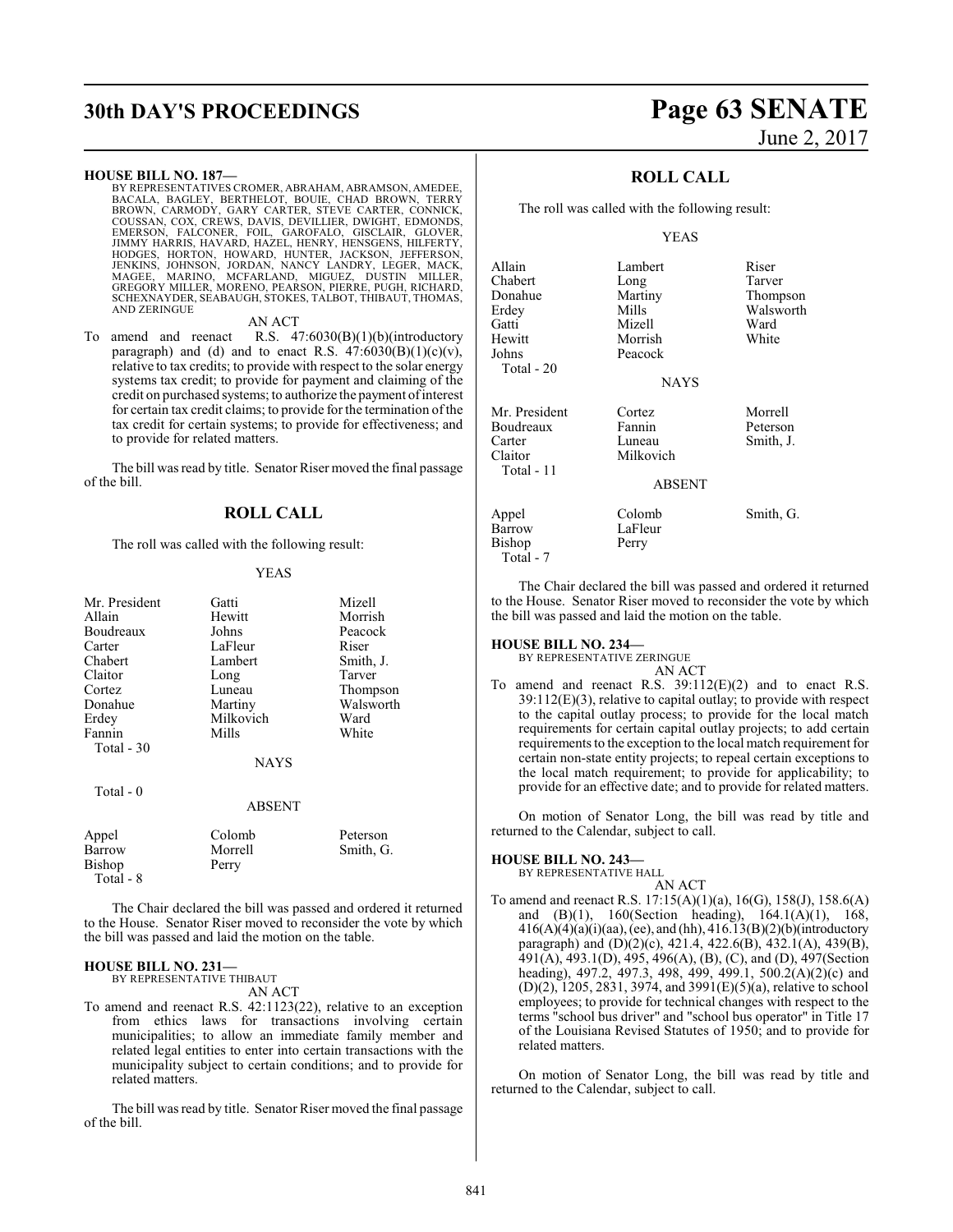# **Page 64 SENATE 30th DAY'S PROCEEDINGS**

June 2, 2017

**HOUSE BILL NO. 259—**

BY REPRESENTATIVE ZERINGUE A JOINT RESOLUTION

Proposing to amend Article VI, Section 39 of the Constitution of Louisiana, relative to the taxing authority of levee districts; to authorize certain levee districts to levy an annual tax without voter approval; to provide for submission of the proposed amendment to the electors; and to provide for related matters.

# **Floor Amendments**

Senator Morrish proposed the following amendments.

# **SENATE FLOOR AMENDMENTS**

Amendments proposed by Senator Morrish to Reengrossed House Bill No. 259 by Representative Zeringue

AMENDMENT NO. 1 On page 1, line 14, after "Authority," delete the remainder of the line

AMENDMENT NO. 2 On page 1, line 15, delete "Hurricane, and Conservation District,"

AMENDMENT NO. 3 On page 2, line 28, after "Authority" delete the remainder of the line

AMENDMENT NO. 4 On page 2, line 29, delete "Parish Levee, Hurricane, and Conservation District,"

On motion of Senator Morrish, the amendments were adopted.

The bill was read by title. Senator Morrish moved the final passage of the amended bill.

# **ROLL CALL**

The roll was called with the following result:

# YEAS

| Mr. President<br>Carter<br>Chabert<br>Donahue<br>Erdey<br>Fannin<br>Total - 18 | Hewitt<br>Johns<br>Lambert<br>Long<br>Martiny<br>Mizell<br><b>NAYS</b> | Morrish<br>Peacock<br>Smith, J.<br>Thompson<br>Walsworth<br>White |
|--------------------------------------------------------------------------------|------------------------------------------------------------------------|-------------------------------------------------------------------|
| Allain<br>Boudreaux<br>Claitor<br>Cortez<br>Total - 12                         | Gatti<br>Luneau<br>Milkovich<br>Mills<br><b>ABSENT</b>                 | Morrell<br>Peterson<br>Riser<br>Tarver                            |
| Appel<br>Barrow<br>Bishop<br>Total - 8                                         | Colomb<br>LaFleur<br>Perry                                             | Smith, G.<br>Ward                                                 |

The Chair declared the amended bill failed to pass.

# **Notice of Reconsideration**

Senator Morrish moved to reconsider on the next Legislative Day the vote by which the bill failed to pass.

# **HOUSE BILL NO. 262—**

BY REPRESENTATIVE JIMMY HARRIS AN ACT

To enact R.S. 51:1157.4, relative to the city of New Orleans; to provide relative to the industrial development board for the city; to provide relative to powers and duties of the board, including the power to enter into contracts; to authorize the governing authority of the city to establish a contract approval process with respect to contracts entered into by the board; to provide limitations; and to provide for related matters.

On motion of Senator Long, the bill was read by title and returned to the Calendar, subject to call.

# **HOUSE BILL NO. 264—**

BY REPRESENTATIVE BISHOP AN ACT

To amend and reenact R.S. 47:305.11(A), relative to sales and use taxes imposed by the state or a political subdivision; to provide with respect to exclusions from the tax; to provide for the types of construction contracts excluded from the imposition of a new sales and use tax levy; to provide for effectiveness; and to provide for related matters.

The bill was read by title. Senator Donahue moved the final passage of the bill.

# **ROLL CALL**

The roll was called with the following result:

# YEAS

| Mr. President<br>Allain<br>Boudreaux<br>Carter<br>Chabert<br>Claitor<br>Cortez<br>Donahue<br>Erdey<br>Fannin<br>Total - 30 | Gatti<br>Johns<br>LaFleur<br>Lambert<br>Long<br>Luneau<br>Martiny<br>Milkovich<br>Mills<br>Mizell | Morrell<br>Morrish<br>Peacock<br>Riser<br>Smith, J.<br>Tarver<br>Thompson<br>Walsworth<br>Ward<br>White |
|----------------------------------------------------------------------------------------------------------------------------|---------------------------------------------------------------------------------------------------|---------------------------------------------------------------------------------------------------------|
|                                                                                                                            | <b>NAYS</b>                                                                                       |                                                                                                         |
| Peterson<br>Total - 1                                                                                                      | ABSENT                                                                                            |                                                                                                         |
| Appel<br>Barrow<br>Bishop<br>Total - 7                                                                                     | Colomb<br>Hewitt<br>Perry                                                                         | Smith, G.                                                                                               |

The Chair declared the bill was passed and ordered it returned to the House. Senator Donahue moved to reconsider the vote by which the bill was passed and laid the motion on the table.

**HOUSE BILL NO. 269—** BY REPRESENTATIVE LANCE HARRIS

AN ACT

To enact Part XIV of Chapter 26 of Title 17 of the Louisiana Revised Statutes of 1950, to be comprised of R.S. 17:3399.31 through 3399.36, relative to free expression on college campuses; to provide for the authority of the management boards of public postsecondaryeducation institutions; to provide for the adoption of a policy on free expression; to provide for the authority of the Board of Regents; to provide for the creation and duties of a committee on free expression; to provide relative to freshman orientation programs; to provide for the adoption ofregulations; to provide for the adoption ofrestrictions on expressive conduct; to provide for a cause of action; to provide for damages; and to provide for related matters.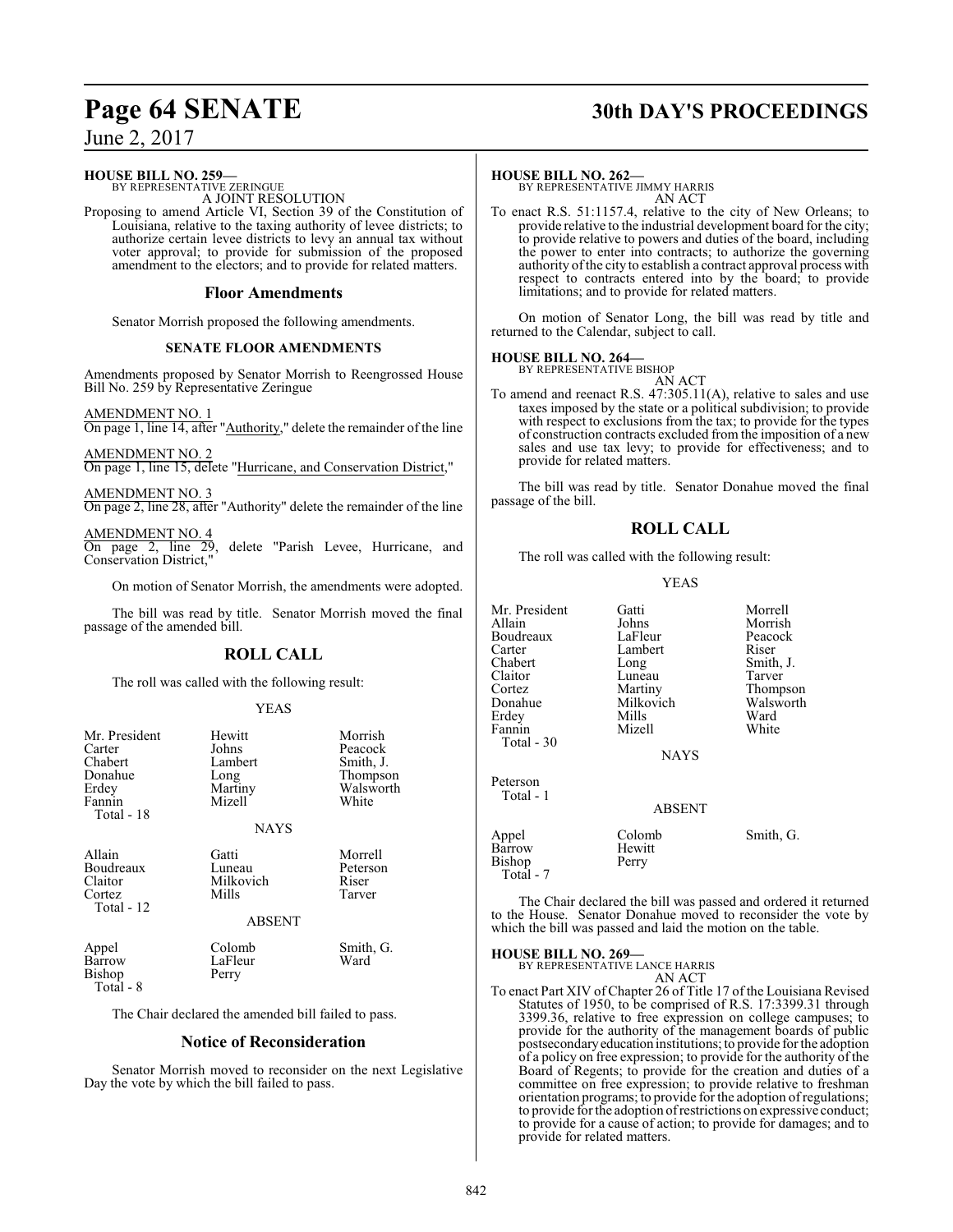# **30th DAY'S PROCEEDINGS Page 65 SENATE**

# **Floor Amendments**

Senator Morrish proposed the following amendments.

# **SENATE FLOOR AMENDMENTS**

Amendments proposed by Senator Morrish to Reengrossed House Bill No. 269 by Representative Lance Harris

AMENDMENT NO. 1 On page 1, line 3, between "through" and the comma "," change

"3399.36" to "3399.35"

AMENDMENT NO. 2 On page 1, line 9, after "conduct;" delete the remainder of the line and at the beginning of line 10 delete "action; to provide for damages;"

AMENDMENT NO. 3 On page 1, line 13, change "to be comprised" to "comprised"

AMENDMENT NO. 4 On page 1, line 13, between between "through" and "is" change "3399.36," to "3399.35,"

AMENDMENT NO. 5 On page 6, delete lines 4 through 19

Senator Morrish moved the adoption of the amendments.

Senator Milkovich objected.

# **ROLL CALL**

The roll was called with the following result:

#### YEAS

| Mr. President<br>Allain<br>Boudreaux<br>Carter<br>Chabert<br>Claitor<br>Cortez<br>Donahue<br>Erdey<br>Fannin<br>Total $-30$ | Gatti<br>Hewitt<br>Johns<br>LaFleur<br>Lambert<br>Long<br>Martiny<br>Mills<br>Mizell<br>Morrell<br><b>NAYS</b> | Morrish<br>Peacock<br>Peterson<br>Riser<br>Smith, J.<br>Tarver<br>Thompson<br>Walsworth<br>Ward<br>White |
|-----------------------------------------------------------------------------------------------------------------------------|----------------------------------------------------------------------------------------------------------------|----------------------------------------------------------------------------------------------------------|
| Barrow<br>Total - 3                                                                                                         | Luneau<br><b>ABSENT</b>                                                                                        | Milkovich                                                                                                |
| Appel<br>Bishop                                                                                                             | Colomb<br>Perry                                                                                                | Smith, G.                                                                                                |

Total - 5

The Chair declared the amendments were adopted.

The bill was read by title. Senator Claitor moved the final passage of the amended bill.

# **ROLL CALL**

The roll was called with the following result:

#### YEAS

| Mr. President | Gatti   | Mizell  |
|---------------|---------|---------|
| Allain        | Hewitt  | Morrish |
| Barrow        | Johns   | Peacock |
| Carter        | LaFleur | Riser   |

# June 2, 2017

| Chabert<br>Claitor<br>Cortez<br>Donahue<br>Erdey<br>Fannin<br>Total - 30 | Lambert<br>Long<br>Luneau<br>Martiny<br>Milkovich<br>Mills<br><b>NAYS</b> | Smith, J.<br>Tarver<br>Thompson<br>Walsworth<br>Ward<br>White |
|--------------------------------------------------------------------------|---------------------------------------------------------------------------|---------------------------------------------------------------|
| Morrell                                                                  | Peterson                                                                  |                                                               |
| Total - 2                                                                | <b>ABSENT</b>                                                             |                                                               |
| Appel<br>Bishop<br>Total - 6                                             | Boudreaux<br>Colomb                                                       | Perry<br>Smith, G.                                            |

The Chair declared the amended bill was passed and ordered it returned to the House. Senator Claitor moved to reconsider the vote by which the bill was passed and laid the motion on the table.

# **HOUSE BILL NO. 313—** BY REPRESENTATIVE STOKES

AN ACT To amend and reenact R.S.  $47:6006(C)(2)(b)(ii)$ , (iii), and (iv) and (4) and to enact R.S. 47:6006( $\dot{C}$ )( $\dot{2}$ )( $\dot{a}$ )( $\dot{iv}$ ), relative to income taxes; to provide with respect to the tax credit for local taxes paid on inventory; to provide for certain definitions; to provide for eligibility of taxpayers claiming the tax credit; to provide for limitations; to provide for applicability; to provide for effectiveness; and to provide for related matters.

# **Floor Amendments**

Senator Morrell proposed the following amendments.

## **SENATE FLOOR AMENDMENTS**

Amendments proposed by Senator Morrell to Reengrossed House Bill No. 313 by Representative Stokes

### AMENDMENT NO. 1 On page 1, line 2, between "R.S.  $47:6006(C)(2)$ " and "(b)(ii)" insert "(introductory paragraph),

AMENDMENT NO. 2 On page 1, line 9, between "R.S. 47:6006(C)(2)" and "(b)(ii)" insert "(introductory paragraph),"

On motion of Senator Morrell, the amendments were adopted.

The bill was read by title. Senator Martiny moved the final passage of the amended bill.

# **ROLL CALL**

The roll was called with the following result:

# YEAS

Mr. President Hewitt Morrell<br>Allain Johns Morrish Allain Johns Morrish Chabert Lamb<br>Claitor Long Claitor Long Smith, J. Cortez Luneau<br>Donahue Martiny Donahue Martiny Thompson<br>
Erdey Milkovich Walsworth Fannin Mills Ward<br>Gatti Mizell White Mizell Total - 30

LaFleur Peacock<br>Lambert Riser Milkovich Walsworth<br>
Mills Ward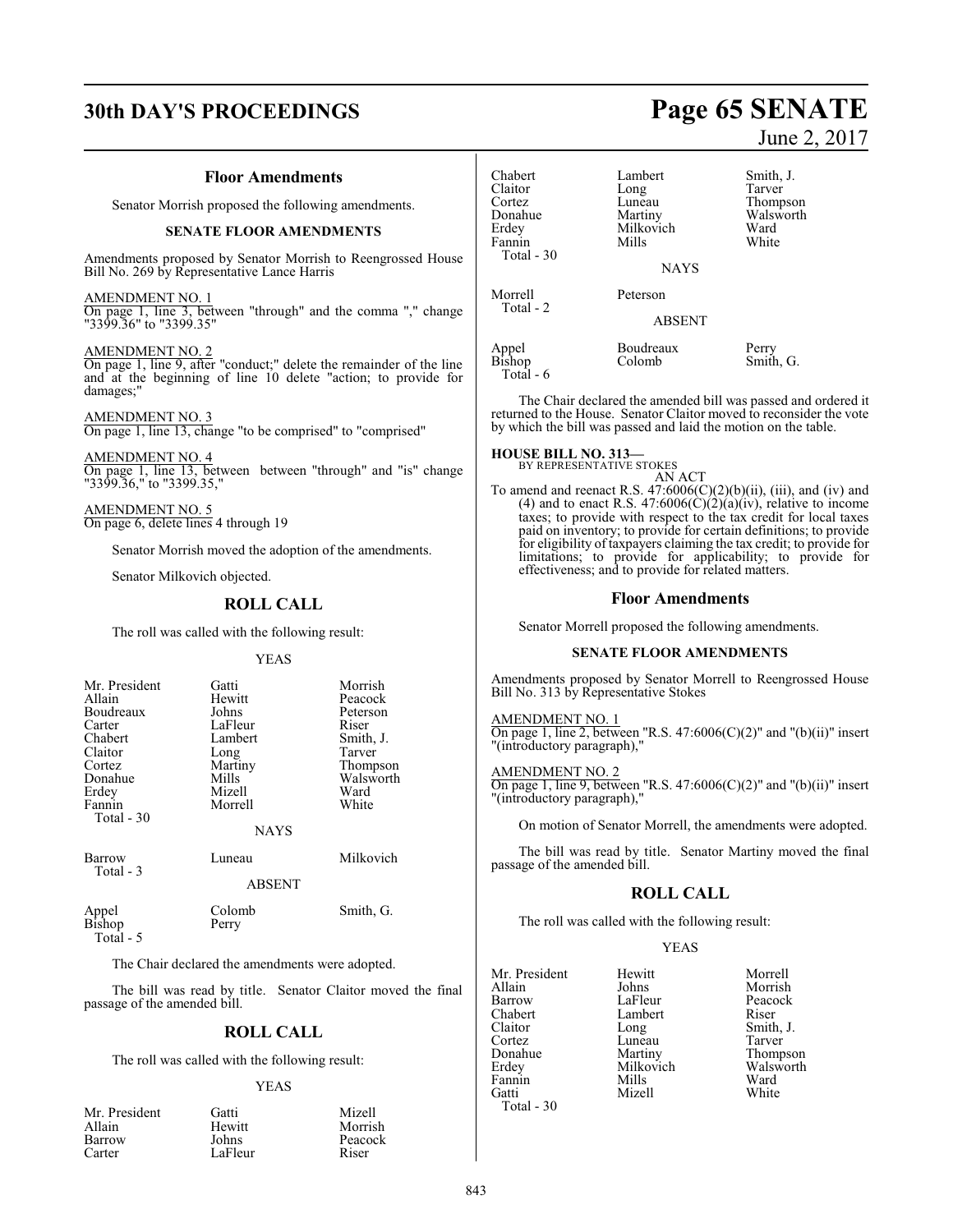# NAYS

| Carter                       | Peterson            |                    |  |
|------------------------------|---------------------|--------------------|--|
| Total - 2                    | <b>ABSENT</b>       |                    |  |
| Appel<br>Bishop<br>Total - 6 | Boudreaux<br>Colomb | Perry<br>Smith, G. |  |

The Chair declared the amended bill was passed and ordered it returned to the House. Senator Martiny moved to reconsider the vote by which the bill was passed and laid the motion on the table.

# **HOUSE BILL NO. 354—**

BY REPRESENTATIVE THIBAUT A JOINT RESOLUTION

Proposing to amend Article VII, Section 27(B) of the Constitution of Louisiana, relative to the Transportation Trust Fund; to establish the Construction Subfund; to provide for the use of the monies deposited into the fund; to provide for the sources and uses of monies in the subfund; to provide for effectiveness; to provide for submission of the proposed amendment to the electors; and to provide for related matters.

On motion of Senator Long, the bill was read by title and returned to the Calendar, subject to call.

**HOUSE BILL NO. 395—** BY REPRESENTATIVE DUSTIN MILLER AN ACT

To amend and reenact R.S. 28:54(A) and (C), 55(A) through (D) and (E)(1) and (5), 56(C) and (G)(4), 59(A) through (C),  $454.6(A)$ (introductory paragraph),  $(5)$ , and  $(6)$  and  $(B)$  and to enact R.S. 28:454.6(A)(7), relative to involuntary mental health treatment; to make technical corrections; to provide for judicial commitment hearings; to provide for commitment of prisoners; to establish an effective date; and to provide for related matters.

On motion of Senator Long, the bill was read by title and returned to the Calendar, subject to call.

# **HOUSE BILL NO. 396—**

BY REPRESENTATIVES DWIGHT AND ABRAHAM AN ACT

To amend and reenact R.S.  $47:301(16)(b)(ii)$  and to enact R.S.  $47:302(AA)(29)$  and  $321.1(F)(66)(u)$ , relative to state sales and use tax; to provide with respect to the exclusion for sales of certain precious metals and coins; to provide for effectiveness and applicability of the exclusion; and to provide for related matters.

The bill was read by title. Senator Morrell moved the final passage of the bill.

# **ROLL CALL**

The roll was called with the following result:

# YEAS

| Mr. President | Hewitt    | Morrell   |
|---------------|-----------|-----------|
| Allain        | Johns     | Morrish   |
| Barrow        | LaFleur   | Peacock   |
| Chabert       | Lambert   | Riser     |
| Claitor       | Long      | Smith, J. |
| Cortez        | Luneau    | Tarver    |
| Donahue       | Martiny   | Thompson  |
| Erdey         | Milkovich | Walsworth |
| Fannin        | Mills     | Ward      |
| Gatti         | Mizell    | White     |
| Total - 30    |           |           |

# **Page 66 SENATE 30th DAY'S PROCEEDINGS**

**NAYS** 

Boudreaux Peterson

ABSENT

Appel Carter<br>Bishop Colom

Total - 2

Total - 6

Carter Perry<br>Colomb Smith, G.

The Chair declared the bill was passed and ordered it returned to the House. Senator Morrell moved to reconsider the vote bywhich the bill was passed and laid the motion on the table.

# **Explanation of Vote**

Senator Boudreaux stated he intended to vote yea on House Bill No. 396, and asked that the Official Journal so state.

# **HOUSE BILL NO. 398—**

BY REPRESENTATIVE GAROFALO AN ACT

To amend and reenact R.S. 39:51(B), (C), and (D), relative to the General Appropriation Bill and other appropriation bills; to require the budget and authorized positions of the existing operating budget be placed adjacent to appropriations and authorized positions for the ensuing fiscal years; and to provide for related matters.

On motion of Senator Long, the bill was read by title and returned to the Calendar, subject to call.

# **HOUSE BILL NO. 402—**

BY REPRESENTATIVE HAVARD

AN ACT To enact R.S.  $40:2006(A)(2)(r)$ ,  $(B)(2)(i)$ , and  $(E)(2)(t)$ ,  $2154(A)(19)$ and Part V of Chapter 11 of Title 40 of the Louisiana Revised Statutes of 1950, to be comprised of R.S. 40:2162.1 through 2162.7, relative to healthcare facilities licensed and regulated by the Louisiana Department of Health; to define and provide for licensure and regulation of community-based care facilities; to authorize the Louisiana Department of Health to perform licensing and regulatory functions with respect to such facilities; to provide for community-based care facility license applications, issuance, renewal, and fees; to authorize licensure of community-based care facilities which propose to operate in state-owned residential buildings; and to provide for related matters.

# **Floor Amendments**

Senator Mills proposed the following amendments.

# **SENATE FLOOR AMENDMENTS**

Amendments proposed by Senator Mills to Reengrossed House Bill No. 402 by Representative Havard

AMENDMENT NO. 1 On page 1, line 2, after "To" insert "amend and reenact R.S. 40:2166.7.1, and to"

AMENDMENT NO. 2 On page 1, line 10, after "buildings;" insert "to provide for a moratorium date;"

AMENDMENT NO. 3 On page 1, line 13, after "Section 1." insert "R.S. 40:2166.7.1 is hereby amend and reenacted and"

AMENDMENT NO. 4 On page 7, line 4, after "Part." insert the following: "\* \* \*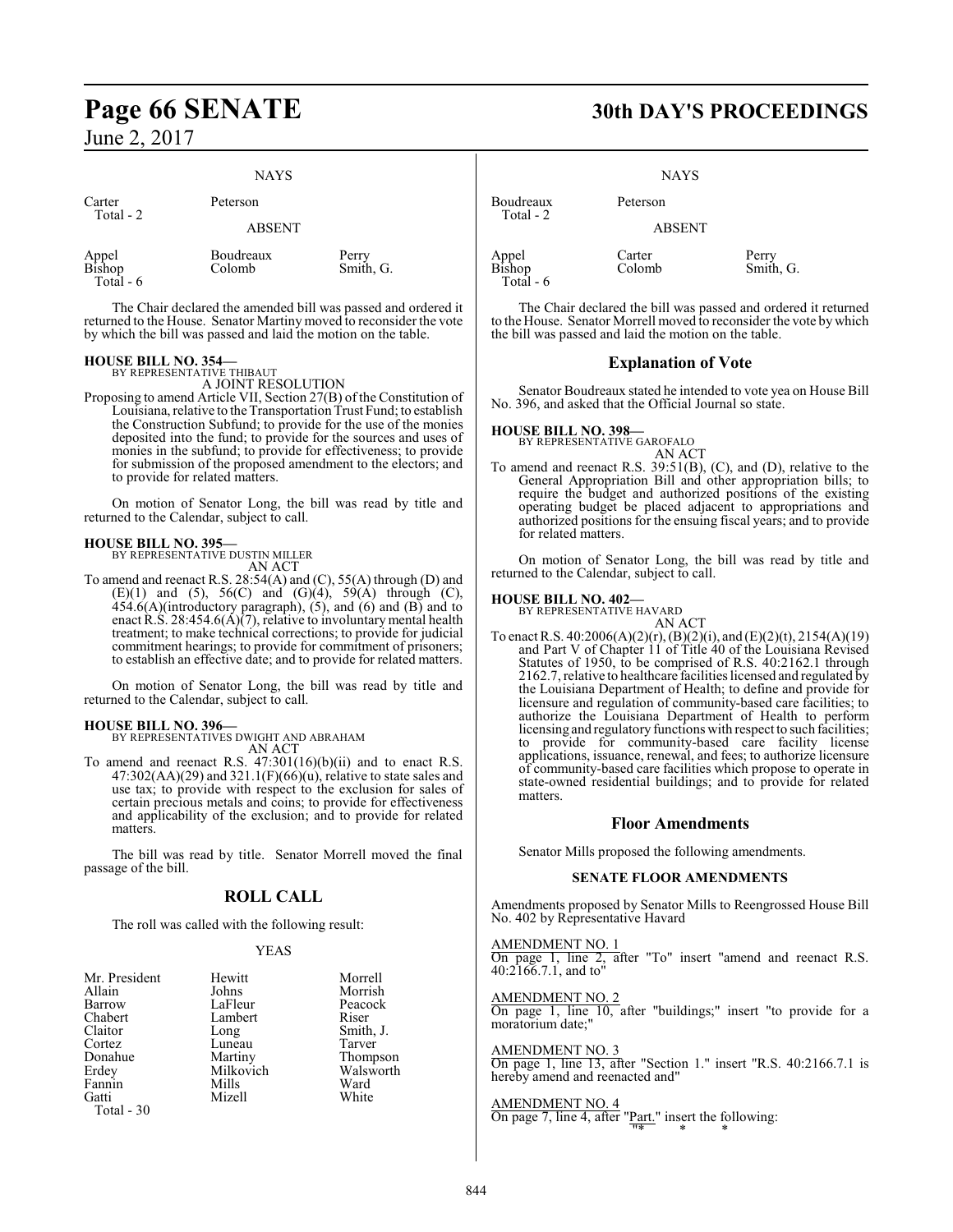§2166.7.1. Moratorium on licensure of level 4 adult residential care providers

Notwithstanding any other provision of law to the contrary, the department shall implement a moratorium on the licensure of additional level 4 adult residential care providers until July 1, <del>2017</del> 2122. The moratorium shall not apply to a provider which has received facility need review approval from the department for a level 4 adult residential care provider on or before April 25, 2012."

Senator Mills moved the adoption of the amendments.

Senator Milkovich objected.

# **ROLL CALL**

The roll was called with the following result:

#### YEAS

| Mr. President<br>Allain<br>Barrow<br>Boudreaux<br>Chabert<br>Donahue<br>Erdey<br>Fannin<br>Total - 23 | Hewitt<br>Johns<br>Lambert<br>Long<br>Luneau<br>Martiny<br>Mills<br>Mizell<br><b>NAYS</b> | Morrish<br>Riser<br>Tarver<br>Thompson<br>Walsworth<br>Ward<br>White |
|-------------------------------------------------------------------------------------------------------|-------------------------------------------------------------------------------------------|----------------------------------------------------------------------|
| Carter<br>Claitor<br>Cortez<br>Total - 9                                                              | Gatti<br>Milkovich<br>Morrell<br><b>ABSENT</b>                                            | Peacock<br>Peterson<br>Smith, J.                                     |
| Appel<br>Bishop<br>Total - 6                                                                          | Colomb<br>LaFleur                                                                         | Perry<br>Smith, G.                                                   |

The Chair declared the amendments were adopted.

# **Motion to Reconsider Vote**

Senator Mills asked for and obtained a suspension of the rules to reconsider the vote by which Amendment No. 2815 to House Bill No. 402 was adopted.

The Chair declared the vote was reconsidered.

On motion of Senator Mills, the amendments were withdrawn.

## **Floor Amendments**

Senator Luneau proposed the following amendments.

## **SENATE FLOOR AMENDMENTS**

Amendments proposed by Senator Luneau to Reengrossed House Bill No. 402 by Representative Havard

AMENDMENT NO. 1 On page 1, line 2, after "To" and before "enact" insert "amend and reenact R.S. 40:2166.7.1 and to"

AMENDMENT NO. 2 On page 1, line 13, after "Section 1." insert "R.S. 40:2166.7.1 is hereby amended and reenacted and"

AMENDMENT NO. On page 7, after line 4, insert the following: "\* \* \*

# **30th DAY'S PROCEEDINGS Page 67 SENATE** June 2, 2017

§2166.7.1. Moratorium on licensure of level 4 adult residential care providers

Notwithstanding any other provision of law to the contrary, the department shall implement a moratorium on the licensure of additional level 4 adult residential care providers until July 1, 2017 July 1, 2022. The moratorium shall not apply to a provider which has received facility need review approval from the department for a level 4 adult residential care provider on or before April 25, 2012."

Senator Luneau moved the adoption of the amendments.

Senator Milkovich objected.

# **ROLL CALL**

The roll was called with the following result:

YEAS

| Mr. President<br>Allain<br>Barrow<br>Boudreaux<br>Carter | Gatti<br>Hewitt<br>Johns<br>Long<br>Luneau       | Morrish<br>Smith, J.<br>Tarver<br>Thompson<br>Walsworth |
|----------------------------------------------------------|--------------------------------------------------|---------------------------------------------------------|
| Chabert<br>Donahue<br>Fannin<br>Total - 23               | Martiny<br>Mills<br>Mizell<br><b>NAYS</b>        | Ward<br>White                                           |
| Claitor<br>Cortez<br>Erdey<br>Total - 9                  | Lambert<br>Milkovich<br>Morrell<br><b>ABSENT</b> | Peacock<br>Peterson<br>Riser                            |
| Appel                                                    | Colomb                                           | Perry                                                   |

# **SENT**

Bishop LaFleur Smith, G. Total - 6

The Chair declared the amendments were adopted.

The bill was read by title. Senator Mills moved the final passage of the amended bill.

# **ROLL CALL**

The roll was called with the following result:

#### YEAS

| Mr. President<br>Allain<br>Barrow<br>Boudreaux<br>Carter<br>Chabert<br>Claitor<br>Cortez<br>Donahue<br>Erdey<br>Fannin<br>Total $-31$ | Gatti<br>Hewitt<br>Johns<br>LaFleur<br>Lambert<br>Long<br>Luneau<br>Martiny<br>Milkovich<br>Mills<br>Mizell<br><b>NAYS</b> | Morrish<br>Peacock<br>Riser<br>Smith, J.<br>Tarver<br>Thompson<br>Walsworth<br>Ward<br>White |
|---------------------------------------------------------------------------------------------------------------------------------------|----------------------------------------------------------------------------------------------------------------------------|----------------------------------------------------------------------------------------------|
| Morrell<br>Total - 2                                                                                                                  | Peterson<br><b>ABSENT</b>                                                                                                  |                                                                                              |
| Appel<br>Bishop                                                                                                                       | Colomb<br>Perry                                                                                                            | Smith, G.                                                                                    |

Perry

Total - 5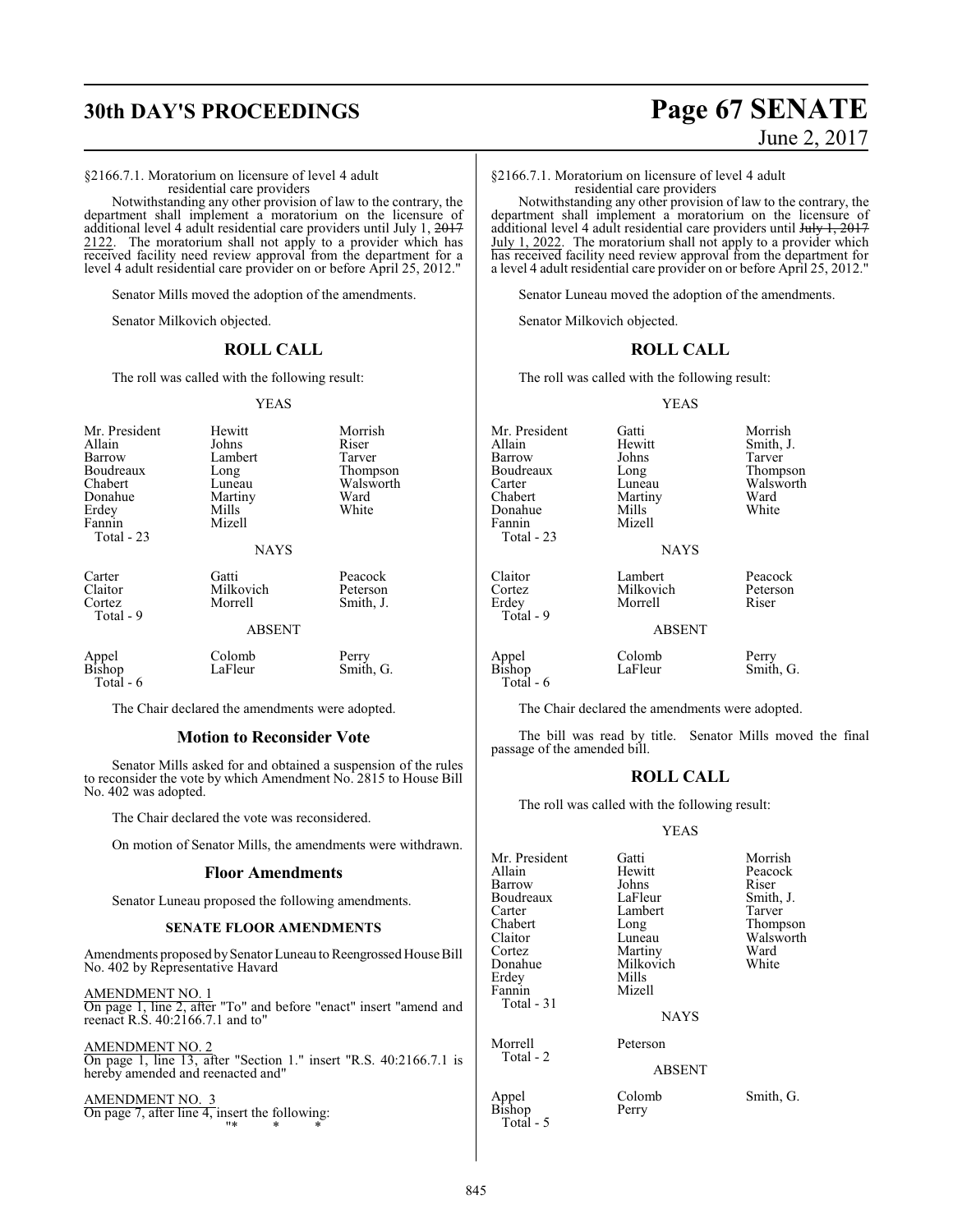The Chair declared the amended bill was passed and ordered it returned to the House. Senator Mills moved to reconsider the vote by which the bill was passed and laid the motion on the table.

# **HOUSE BILL NO. 459—**

BY REPRESENTATIVES BACALA AND HOFFMANN AN ACT

To amend and reenact R.S. 46:440.1(E)(2) and to enact Subpart D-1 of Part VI-A of Chapter 3 of Title 46 of the Louisiana Revised Statutes of 1950, to be comprised of R.S. 46:440.4 through 440.8, relative to Medicaid fraud detection and prevention; to create a task force on coordination of Medicaid fraud detection and prevention initiatives; to provide for the membership, purposes, and duties ofthe task force; to authorize appropriation of monies in the Medical Assistance Programs Fraud Detection Fund for activities of the task force; to provide for a termination date; and to provide for related matters.

The bill was read by title. Senator Lambert moved the final passage of the bill.

# **ROLL CALL**

The roll was called with the following result:

# YEAS

| Mr. President | Gatti       | Morrish   |
|---------------|-------------|-----------|
| Allain        | Hewitt      | Peacock   |
| Barrow        | Johns       | Riser     |
| Boudreaux     | LaFleur     | Smith, J. |
| Carter        | Lambert     | Tarver    |
| Chabert       | Long        | Thompson  |
| Claitor       | Martiny     | Walsworth |
| Cortez        | Milkovich   | Ward      |
| Donahue       | Mills       | White     |
| Erdey         | Mizell      |           |
| Fannin        | Morrell     |           |
| Total - 31    |             |           |
|               | <b>NAYS</b> |           |
| Total - 0     |             |           |
|               | ABSENT      |           |
| Appel         | Luneau      | Smith, G. |
| <b>Bishop</b> | Perry       |           |
| Colomb        | Peterson    |           |

 Total - 7 The Chair declared the bill was passed and ordered it returned to the House. Senator Lambert moved to reconsider the vote by

# **HOUSE BILL NO. 468—**

BY REPRESENTATIVE EMERSON AN ACT

which the bill was passed and laid the motion on the table.

To amend and reenact R.S. 37:563(introductory paragraph) and (13) through  $(17)$  and to enact R.S. 37:563 $(18)$  through  $(22)$  and 581.1; relative to the Louisiana Cosmetology Act; to provide for definitions; to define unregulated services and establish natural hair braiding as an unregulated service; to provide for state preemption; and to provide for related matters.

On motion of Senator Long, the bill was read by title and returned to the Calendar, subject to call.

# **HOUSE BILL NO. 495—**

BY REPRESENTATIVE JIM MORRIS AN ACT

To authorize and provide for the transfer of certain state property; to authorize the transfer of certain state property in Bossier Parish; to provide for the property description; to provide for reservation of mineral rights; to provide terms and conditions; to provide an effective date; and to provide for related matters.

# **Page 68 SENATE 30th DAY'S PROCEEDINGS**

# **Floor Amendments**

Senator Gatti proposed the following amendments.

# **SENATE FLOOR AMENDMENTS**

Amendments proposed by Senator Gatti to Reengrossed House Bill No. 495 by Representative Jim Morris

# AMENDMENT NO. 1

On page 1, line 12, after "containing" delete the remainder of the line and insert the following: "55 acres of developed property within 91.402 acres, more or less, on which the Northwest Support and Services Center is situated and is located within Section 7

AMENDMENT NO. 2

On page 3, line 14, after "administration" insert ", the secretary of the Louisiana Department of Health,"

# AMENDMENT NO. 3

On page 3, line 15, after "property." insert the following: "A condition of the conveyance of property authorized by this Act shall be that in the event the Arc of Acadiana decides to sell, convey, or transfer the property described in Section 1 of this Act the state shall have a right of first refusal to purchase the property.

On motion of Senator Gatti, the amendments were adopted.

The bill was read by title. Senator Allain moved the final passage of the amended bill.

# **ROLL CALL**

The roll was called with the following result:

# YEAS

| Mr. President | Gatti         | Morrish               |
|---------------|---------------|-----------------------|
| Allain        | Hewitt        | Peacock               |
| Barrow        | Johns         | Peterson              |
| Bishop        | LaFleur       | Riser                 |
| Boudreaux     | Lambert       | Smith, J.             |
| Carter        | Long          | Tarver                |
| Chabert       | Luneau        |                       |
| Claitor       |               | Thompson<br>Walsworth |
|               | Martiny       |                       |
| Cortez        | Milkovich     | Ward                  |
| Donahue       | Mills         | White                 |
| Erdey         | Mizell        |                       |
| Fannin        | Morrell       |                       |
| Total - 34    |               |                       |
|               | <b>NAYS</b>   |                       |
| Total - 0     |               |                       |
|               | <b>ABSENT</b> |                       |
| Appel         | Perry         |                       |
| Colomb        | Smith, G.     |                       |
| Total - 4     |               |                       |

The Chair declared the amended bill was passed and ordered it returned to the House. Senator Allain moved to reconsider the vote by which the bill was passed and laid the motion on the table.

# **HOUSE BILL NO. 508—**

BY REPRESENTATIVE JAMES AND SENATOR MORRELL AN ACT

To amend and reenact R.S. 47:6007(C)(4)(b) and to enact R.S.  $47:6007(C)(4)(g)$ , relative to motion picture production tax credits; to authorize a fee for the transfer of a motion picture production credit; to establish the Louisiana Entertainment Development Fund as a special treasury fund; to provide for deposits into and uses of the fund; to provide for effectiveness; and to provide for related matters.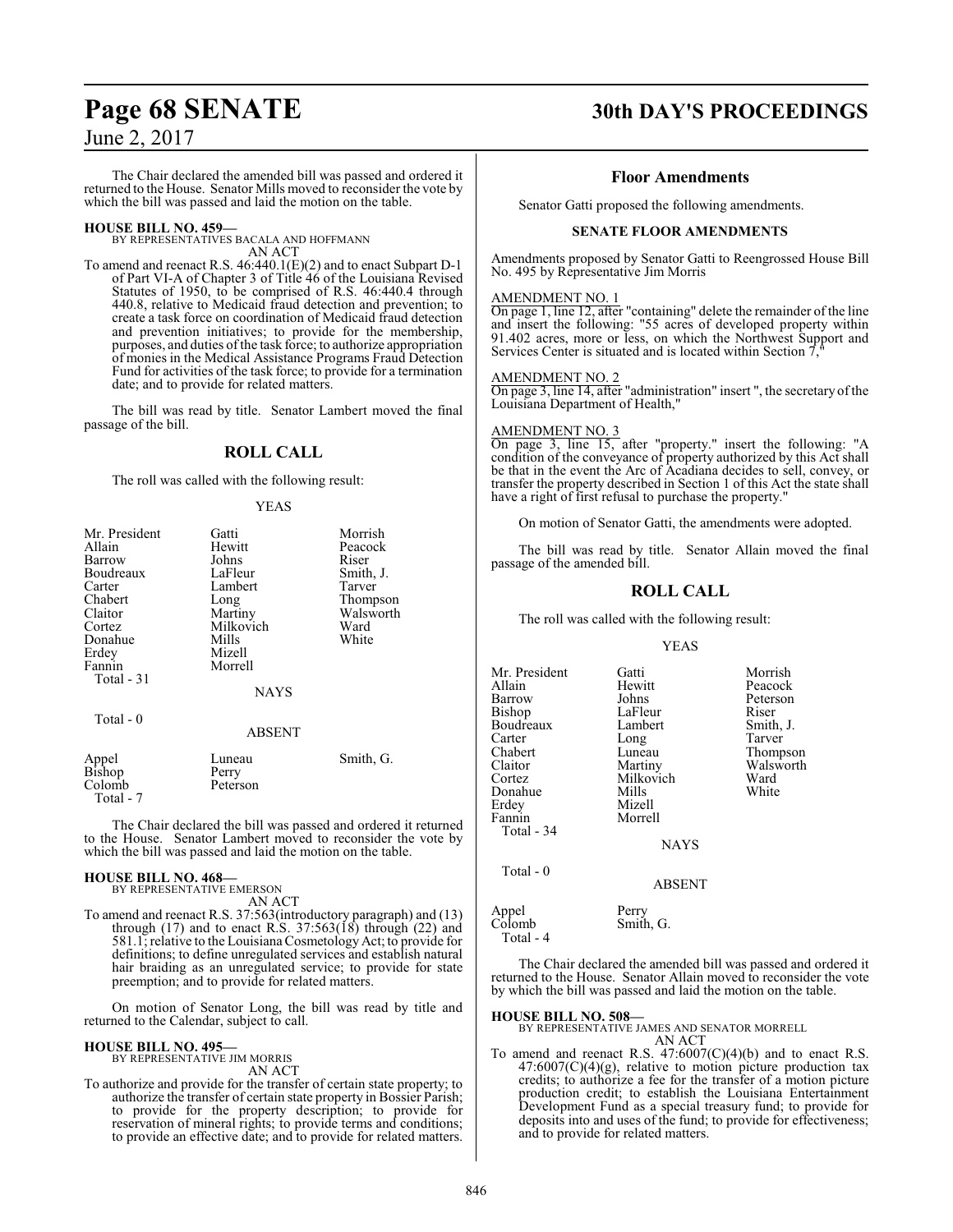# **30th DAY'S PROCEEDINGS Page 69 SENATE**

The bill was read by title. Senator Morrell moved the final passage of the bill.

# **ROLL CALL**

The roll was called with the following result:

# YEAS

| Mr. President | Gatti       | Morrish   |
|---------------|-------------|-----------|
| Allain        | Hewitt      | Peacock   |
| Barrow        | Johns       | Peterson  |
| Bishop        | LaFleur     | Riser     |
| Boudreaux     | Lambert     | Smith, J. |
| Carter        | Long        | Tarver    |
| Chabert       | Luneau      | Thompson  |
| Claitor       | Martiny     | Walsworth |
| Cortez        | Milkovich   | Ward      |
| Donahue       | Mills       | White     |
| Erdey         | Mizell      |           |
| Fannin        | Morrell     |           |
| Total - 34    |             |           |
|               | <b>NAYS</b> |           |
| Total $-0$    |             |           |
|               | ABSENT      |           |

Appel Perry<br>Colomb Smith

Total - 4

The Chair declared the bill was passed and ordered it returned to the House. Senator Morrell moved to reconsider the vote by which the bill was passed and laid the motion on the table.

# **HOUSE BILL NO. 534—** BY REPRESENTATIVE JAMES

AN ACT

Smith, G.

To enact Chapter 5 of Subtitle VII of Title 47 of the Louisiana Revised Statutes of 1950, to be comprised of R.S. 47:6361, relative to rebates; to authorize a rebate for certain donations to the Louisiana Office of Student Financial Assistance for certain postsecondary education scholarship and grant programs; to provide for a program cap; to provide for definitions, requirements, and limitations; to provide for the amount, approval, and issuance ofrebates; to authorize the promulgation of rules and regulations; to provide for an effective date; and to provide for related matters.

On motion of Senator Long, the bill was read by title and returned to the Calendar, subject to call.

# **HOUSE BILL NO. 555—** BY REPRESENTATIVE JACKSON

AN ACT

To amend and reenact R.S. 47:287.71(B)(6), relative to corporate income tax; to provide for a deduction for dividends by certain regulated entities; to provide for applicability; to provide for effectiveness; and to provide for related matters.

The bill was read by title. Senator Morrell moved the final passage of the bill.

# **ROLL CALL**

The roll was called with the following result:

## YEAS

| Mr. President | Hewitt  | Morrish   |
|---------------|---------|-----------|
| Allain        | Johns   | Peacock   |
| Barrow        | LaFleur | Peterson  |
| Bishop        | Lambert | Riser     |
| Boudreaux     | Long    | Smith, J. |

June 2, 2017

| Carter<br>Chabert<br>Claitor<br>Cortez<br>Erdey<br>Fannin<br>Total - 32 | Luneau<br>Martiny<br>Milkovich<br>Mills<br>Mizell<br>Morrell | Tarver<br>Thompson<br>Walsworth<br>Ward<br>White |
|-------------------------------------------------------------------------|--------------------------------------------------------------|--------------------------------------------------|
| Total - 0                                                               | <b>NAYS</b><br><b>ABSENT</b>                                 |                                                  |
| Appel<br>Colomb<br>Total - 6                                            | Donahue<br>Gatti                                             | Perry<br>Smith, G.                               |

The Chair declared the bill was passed and ordered it returned to the House. Senator Morrell moved to reconsider the vote by which the bill was passed and laid the motion on the table.

# **HOUSE BILL NO. 568—** BY REPRESENTATIVE NANCY LANDRY

AN ACT

To amend and reenact R.S. 17:3914(C)(2)(b), relative to student information; to provide for the authority of the Department of Education; to provide for the release of information to entities located out-of-state; to provide for the use of information for academic research; and to provide for related matters.

# **Floor Amendments**

Senator Morrish proposed the following amendments.

## **SENATE FLOOR AMENDMENTS**

Amendments proposed by Senator Morrish to Engrossed House Bill No. 568 by Representative Nancy Landry

# AMENDMENT NO. 1

In Senate Committee Amendment No. 1 proposed by the Senate Committee on Education and adopted by the Senate on June 1, 2017, on page 1, at the end of line 2, add a comma ","

## AMENDMENT NO. 2

On page 2, line 12, between "at" and "any" insert a comma ","

# AMENDMENT NO. 3

In Senate Committee Amendment No. 2 proposed by the Senate Committee on Education and adopted by the Senate on June 1, 2017, on page 1, line 7, change " $(G)$ " to " $G$ "

On motion of Senator Morrish, the amendments were adopted.

The bill was read by title. Senator Morrish moved the final passage of the amended bill.

# **ROLL CALL**

The roll was called with the following result:

# YEAS

Mr. President Hewitt Morrell Bishop LaFleur Peacock<br>Boudreaux Lambert Smith, J. Boudreaux Lamb<br>Carter Long Carter Long Tarver<br>
Chabert Luneau Thomp Chabert Luneau Thompson<br>Claitor Martiny Walsworth Claitor Martiny Walsworth<br>Cortez Mills Ward Cortez Mills Ward Fannin Mizell White Total - 27

**The Julie Search Morrish**<br>
LaFleur Peacock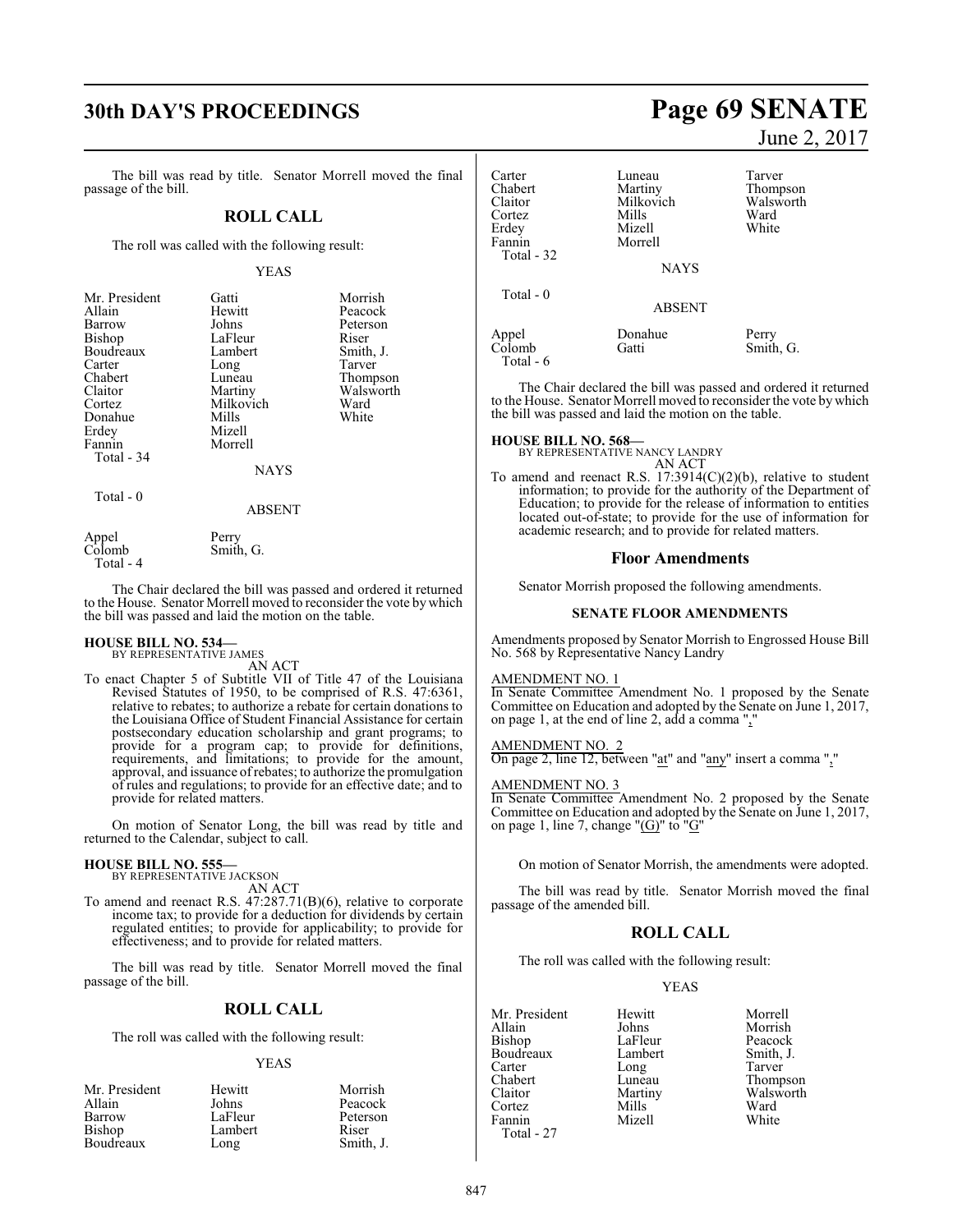# NAYS

| Barrow    | Gatti     | Riser |
|-----------|-----------|-------|
| Donahue   | Milkovich |       |
| Erdev     | Peterson  |       |
| Total - 7 |           |       |

Milkovich

ABSENT

Appel Perry<br>Colomb Smith Total - 4

Smith, G.

The Chair declared the amended bill was passed and ordered it returned to the House. Senator Morrish moved to reconsider the vote by which the bill was passed and laid the motion on the table.

# **Rules Suspended**

Senator Martiny asked for and obtained a suspension of the rules to allow the sign language interpreter on the floor of the Senate.

# **HOUSE BILL NO. 582—**

BY REPRESENTATIVES SMITH AND BROADWATER AN ACT

To amend and reenact R.S. 47:1061(A), relative to the telecommunications tax for the deaf; to provide with respect to the amount of the tax levied; to provide with respect to those telecommunications services to which the tax is levied; to provide for certain limitations; to provide for the amount of the deduction certain companies are authorized to retain for the collection of such tax; to provide for an effective date; and to provide for related matters.

# **Floor Amendments**

Senator Peacock proposed the following amendments.

# **SENATE FLOOR AMENDMENTS**

Amendments proposed by Senator Peacock to Reengrossed House Bill No. 582 by Representative Smith

AMENDMENT NO. 1 On page 1, line 19, at the end of the line delete "or" and insert a period ".."

AMENDMENT NO. 2 On page 1, delete line 20 in its entirety

Senator Peacock moved the adoption of the amendments.

Senator Peterson objected.

# **ROLL CALL**

The roll was called with the following result:

# YEAS

| Mr. President | Gatti     | Mizell |
|---------------|-----------|--------|
| Chabert       | Hewitt    | Peaco  |
| Donahue       | Johns     | Riser  |
| Erdey         | Lambert   | Smith. |
| Fannin        | Milkovich | White  |
| Total $-15$   |           |        |

Peacock<br>Riser

Smith, J.<br>White

# **Page 70 SENATE 30th DAY'S PROCEEDINGS**

## **NAYS**

Allain Cortez Morrish Bishop Long Tarver<br>Boudreaux Luneau Walsworth Boudreaux Luneau Walsworth<br>Carter Mills Ward Carter Mills Ward Claitor Morrell Total - 17

LaFleur Petersc<br>Long Tarver

ABSENT

Appel Martiny Smith, G.<br>
Colomb Perry Thompson Total - 6

Perry Thompson

The Chair declared the amendments were rejected.

# **Floor Amendments**

Senator Claitor proposed the following amendments.

# **SENATE FLOOR AMENDMENTS**

Amendments proposed by Senator Claitor to Reengrossed House Bill No. 582 by Representative Smith

AMENDMENT NO. 1 On page 1, line 2, after "(A)" insert "and (B)"

AMENDMENT NO. 2 On page 1, line 6, after "tax;" insert "to provide for legislative captioning and sign language;"

AMENDMENT NO. 3 On page 1, line 9, after "(A)" delete "is" and insert "and (B) are"

# AMENDMENT NO. 4

On page 1, line 11, change "four" to "four and one-half"

# AMENDMENT NO. 5

On page 2, between lines 14 and 15, insert the following:

"B. The monies in the Telecommunications for the Deaf Fund shall be used solely to establish, administer, and promote a statewide programto provide accessibility services and assistive technology for persons who are deaf, deaf/blind, hard of hearing, speech impaired, or others with similar disabilities or impairments, including captioning and American sign language services to be utilized at the legislature, in the amounts appropriated each year by the legislature to the Louisiana Commission for the Deaf. Any surplus monies remaining to the credit of the fund on June thirtieth of each year and any funds earned through the investment of the monies in the fund shall remain to the credit of the fund."

On motion of Senator Claitor, the amendments were adopted.

The bill was read by title. Senator Martiny moved the final passage of the amended bill.

# **ROLL CALL**

The roll was called with the following result:

# YEAS

| Mr. President | Fannin | Mizell  |
|---------------|--------|---------|
| Allain        | Gatti  | Morrell |
| Barrow        | Hewitt | Morrish |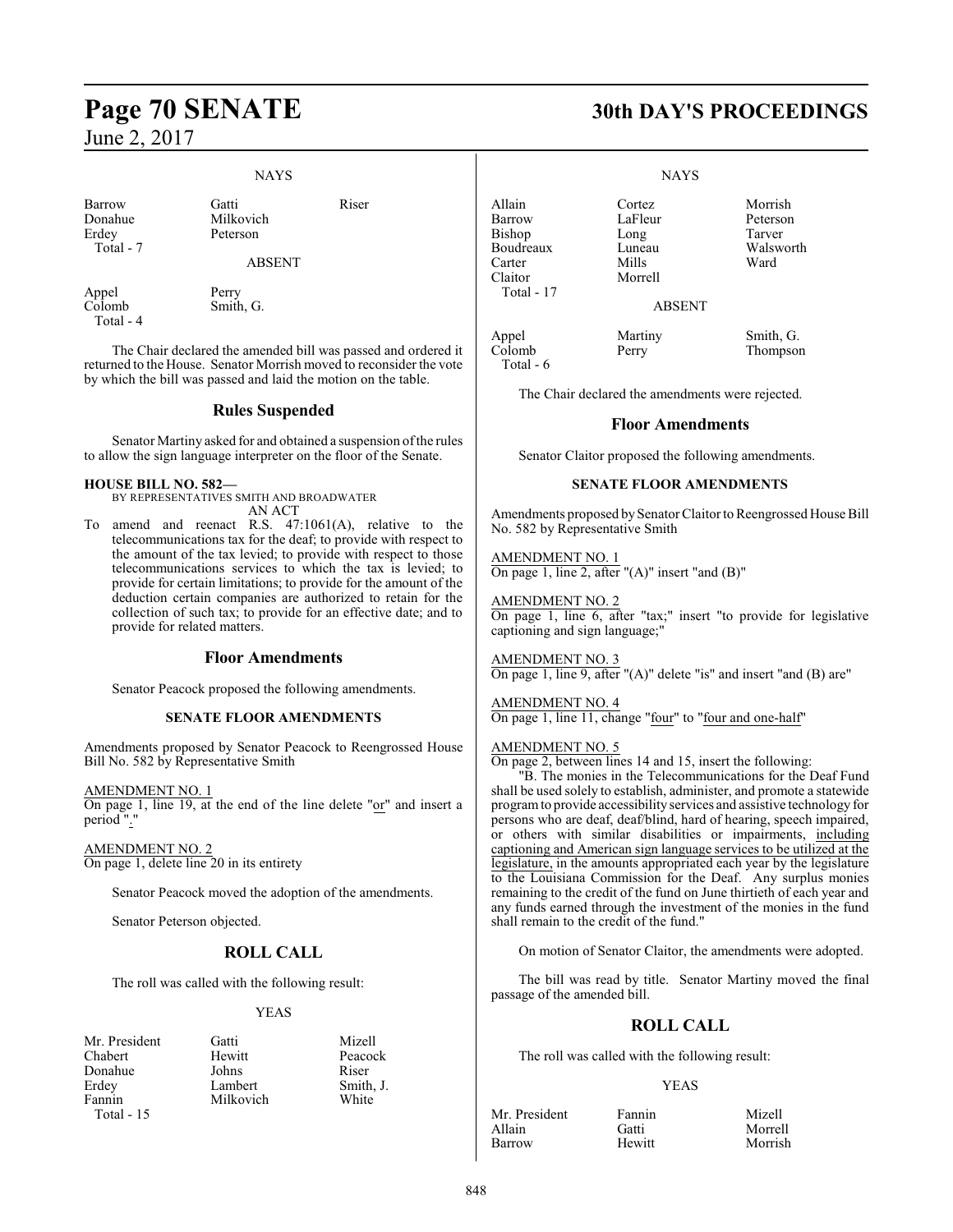# **30th DAY'S PROCEEDINGS Page 71 SENATE**

| Boudreaux  | Johns       | Peterson  |
|------------|-------------|-----------|
| Carter     | Lambert     | Riser     |
| Chabert    | Long        | Smith, J. |
| Claitor    | Luneau      | Tarver    |
| Cortez     | Martiny     | Thompson  |
| Donahue    | Milkovich   | Ward      |
| Erdey      | Mills       | White     |
| Total - 30 |             |           |
|            | <b>NAYS</b> |           |
| Peacock    |             |           |
| Total - 1  |             |           |
|            | ARSENT      |           |

| Appel     | LaFleur   | Walsworth |
|-----------|-----------|-----------|
| Bishop    | Perry     |           |
| Colomb    | Smith, G. |           |
| Total - 7 |           |           |

The Chair declared the amended bill was passed and ordered it returned to the House. Senator Martinymoved to reconsider the vote by which the bill was passed and laid the motion on the table.

# **HOUSE BILL NO. 584—**

BY REPRESENTATIVE LEGER AN ACT

To enact R.S. 17:407.30, relative to funding of early childhood education; to create a special fund and dedicate funds for such purpose; to provide for allocation of such funds to local entities operating publicly funded education programs; to provide for administration; to provide for rules; and to provide for related matters.

# **Floor Amendments**

Senator Chabert proposed the following amendments.

# **SENATE FLOOR AMENDMENTS**

Amendments proposed by Senator Chabert to Reengrossed House Bill No. 584 by Representative Leger

# AMENDMENT NO. 1

On page 1, line 2, after "R.S. 17:407.30" delete the remainder of the line and delete line 3 and insert "and 3090, relative to special treasury funds; to establish the Louisiana EarlyChildhood Education Fund as a special treasury fund; to dedicate funds for early childhood education; to provide for the allocation of such funds to"

# AMENDMENT NO. 2

On page 1, line 5, after "rules;" insert "to establish the Achieving a Better Life Experience in Louisiana Fund as a special treasury fund; to provide for deposits into and uses of the Achieving a Better Life Experience in Louisiana Fund;"

# AMENDMENT NO. 3

On page 1, line 7, after "R.S. 17:407.30" delete "is" and insert "and 3090 are"

AMENDMENT NO. 4 On page 2, after line 19, insert the following:

# "\* \* \* §3090. Achieving a Better Life Experience in Louisiana Fund

A. There shall be established as a special fund in the state treasury the Achieving a Better Life Experience in Louisiana Fund, hereinafter referred to as the "ABLE Fund". The assets of the Louisiana Tuition Trust Authority reserved for the payment of the obligations of the authority pursuant to its agreements with ABLE

# June 2, 2017

program account owners shall be deposited into the ABLE Fund. Funds received by the authority from persons making deposits in an ABLE program account, all interest and investment income earned by the fund, and all other receipts of the authority from any other source which the authority determines appropriate, shall be deposited in the ABLE Fund. Any claim for redemption or withdrawal pursuant to a Louisiana ABLE account owner's agreement shall be solely against the account owner's portion of the assets of the ABLE Fund. No account owner or beneficiary of a Louisiana ABLE account shall have any claim against the state general fund or other funds or revenue sources of the state.

B. The monies in the ABLE Fund shall be used solely as provided in this Chapter.

C.All unexpended and unencumberedmonies in ABLE program accounts at the end of a fiscal year shall remain in such fund account and be available in the next fiscal year.

D. The monies in the ABLE Fund shall be invested by the state treasurer in accordance with state lawand as provided for by program rules, regulations, and guidelines, and interest earned on the investment of these monies shall be credited to the respective fund accounts, following compliance with the requirement of Article VII, Section 9(B) of the constitution relative to the Bond Security and Redemption Fund. However, principal deposited by account owners and interest earned thereon is not public money and therefore is not subject to the requirements of Article VII, Section 9(B) of the constitution.'

On motion of Senator Chabert, the amendments were adopted.

The bill was read by title. Senator Chabert moved the final passage of the amended bill.

# **ROLL CALL**

The roll was called with the following result:

# YEAS

| Mr. President<br>Allain<br>Barrow                   | Hewitt<br>Johns<br>LaFleur                           | Peacock<br>Peterson<br>Riser                 |
|-----------------------------------------------------|------------------------------------------------------|----------------------------------------------|
| Boudreaux<br>Carter<br>Chabert<br>Claitor           | Lambert<br>Long<br>Luneau<br>Martiny                 | Smith, J.<br>Tarver<br>Thompson<br>Walsworth |
| Cortez<br>Donahue<br>Fannin<br>Gatti<br>Total $-31$ | Mills<br>Mizell<br>Morrell<br>Morrish<br><b>NAYS</b> | Ward<br>White                                |
| Total $-0$                                          | <b>ABSENT</b>                                        |                                              |
| Appel<br><b>Bishop</b><br>Colomb<br>Total - 7       | Erdey<br>Milkovich<br>Perry                          | Smith, G.                                    |

The Chair declared the amended bill was passed and ordered it returned to the House. Senator Chabert moved to reconsider the vote by which the bill was passed and laid the motion on the table.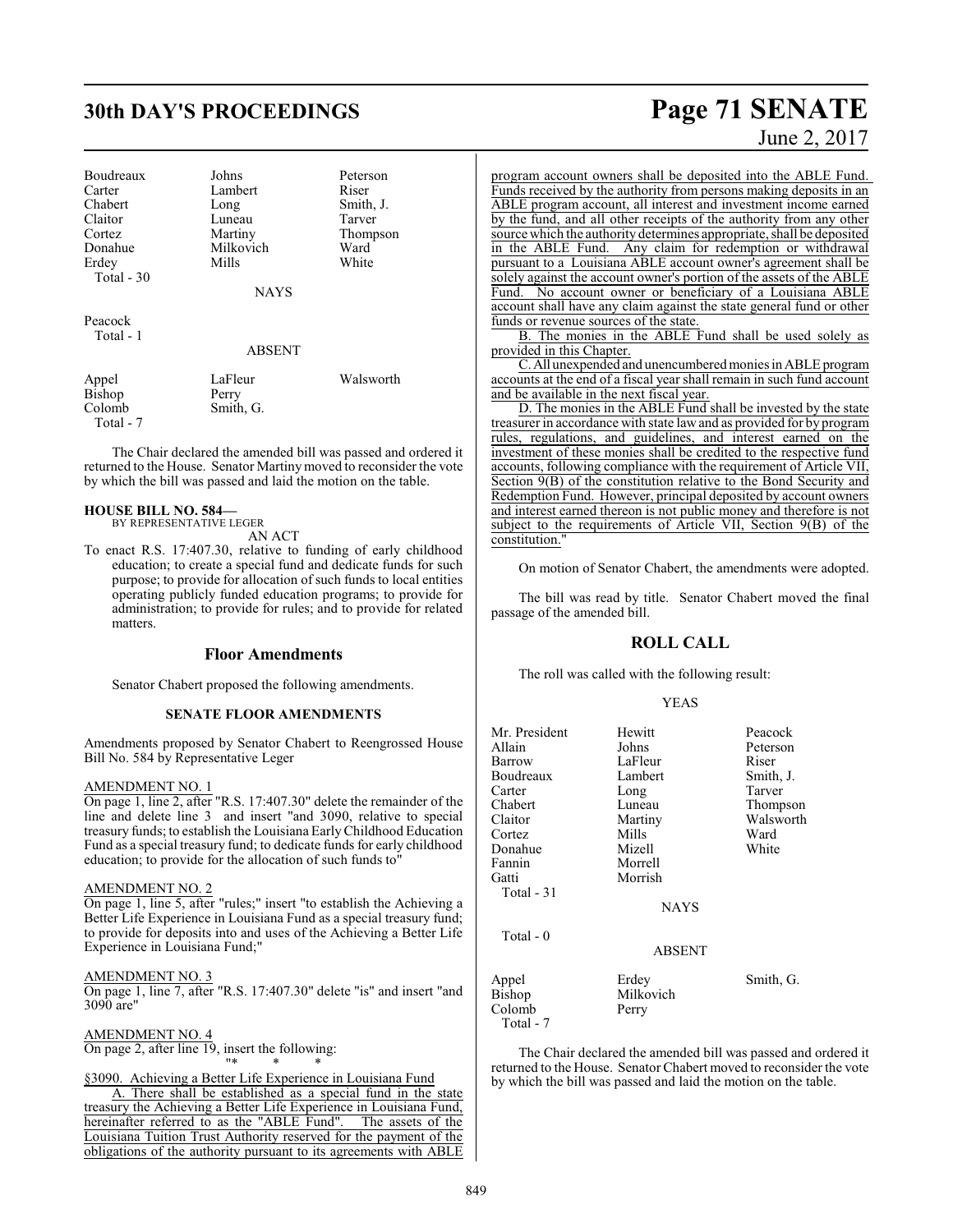# **HOUSE BILL NO. 587—**

BY REPRESENTATIVE HUNTER AN ACT

To enact R.S. 33:3819(L), relative to the Prairie Road Water District in Ouachita Parish; to provide with respect to the per diem paid to members of the board of commissioners; and to provide for related matters.

The bill was read by title. Senator Peterson moved the final passage of the bill.

# **ROLL CALL**

The roll was called with the following result:

# YEAS

| Mr. President<br>Barrow<br>Bishop<br>Boudreaux<br>Carter<br>Total $-13$  | Johns<br>Long<br>Luneau<br>Martiny<br>Mills<br><b>NAYS</b>   | Morrell<br>Morrish<br>Peterson                            |
|--------------------------------------------------------------------------|--------------------------------------------------------------|-----------------------------------------------------------|
| Allain<br>Chabert<br>Claitor<br>Cortez<br>Donahue<br>Erdey<br>Total - 18 | Fannin<br>Gatti<br>Lambert<br>Milkovich<br>Mizell<br>Peacock | Riser<br>Tarver<br>Thompson<br>Walsworth<br>Ward<br>White |

# ABSENT

| Appel<br>Colomb<br>Hewitt | LaFleur<br>Perry<br>Smith, G. | Smith, J. |
|---------------------------|-------------------------------|-----------|
| Total - 7                 |                               |           |

The Chair declared the bill failed to pass.

## **HOUSE BILL NO. 598—**

BY REPRESENTATIVES ABRAMSON, BROADWATER, GAROFALO, AND JIM MORRIS AN ACT

To amend and reenact R.S. 48:229.1(B) and (C) and to enact R.S. 48:229.1(A)(9), (10), and (11), and (H) and 229.2, relative to the construction and funding of highways; to provide with respect to the Highway Priority Program; to require that certain information be included in the Highway Priority Program; to provide for the priority process; to require certain annual audits of funding; to require annual reports; to provide for certain requirements and limitations; and to provide for related matters.

On motion of Senator Long, the bill was read by title and returned to the Calendar, subject to call.

# **HOUSE BILL NO. 601—**

BY REPRESENTATIVE STOKES AN ACT

To amend and reenact R.S. 47:302(K)(6), 337.2(C)(1)(a), 337.19(A),  $337.23(B)(1)(b)$ , (d), and (e),  $337.49$ ,  $337.81(A)(1)$ , 337.87(C)(1)(introductory paragraph), 337.92(1), and 1407(3) and to enact R.S.  $47:337.86(E)(3)$ ,  $337.87(C)(1)(d)$ , and 337.102, relative to sales and use tax administration; to provide with respect to a concursus proceeding for determination of the proper local taxing jurisdiction; to establish the Louisiana Uniform Local Sales Tax Board as a political subdivision of the state for purposes of uniformity and efficiency of imposition, collection, and administration of local sales and use taxes; to provide for membership of the board; to provide for powers and duties of the board; to establish a dedication of revenue for support of operations of the board; to provide for effectiveness; and to provide for related matters.

# **Page 72 SENATE 30th DAY'S PROCEEDINGS**

# **Floor Amendments**

Senator Morrell proposed the following amendments.

# **SENATE FLOOR AMENDMENTS**

Amendments proposed by Senator Morrell to Re-Reengrossed House Bill No. 601 by Representative Stokes

# AMENDMENT NO. 1

In Senate Committee No. 6 proposed by the Senate Committee on Revenue and Fiscal Affairs and adopted by the Senate on June 1, 2017, on page 5, line 21, between " $use$ " and "collector" insert " $tax$ "

On motion of Senator Morrell, the amendments were adopted.

# **Floor Amendments**

Senator Morrell proposed the following amendments.

# **SENATE FLOOR AMENDMENTS**

Amendments proposed by Senator Morrell to Re-Reengrossed House Bill No. 601 by Representative Stokes

# AMENDMENT NO. 1

In Senate Committee Amendment No. 6 proposed by the Senate Committee on Revenue and Fiscal Affairs and adopted by the Senate on June 1, 2017, on page 2, at the end of line 13, delete "to"

# AMENDMENT NO. 2

In Senate Committee Amendment No. 6 proposed by the Senate Committee on Revenue and Fiscal Affairs and adopted by the Senate on June 1, 2017, on page 2, line 18, change "(a)" to " $(3)$ "

## AMENDMENT NO. 3

In Senate Committee Amendment No. 6 proposed by the Senate Committee on Revenue and Fiscal Affairs and adopted by the Senate on June 1, 2017, on page 2, line 21, change "(b)" to "(4)"

On motion of Senator Morrell, the amendments were adopted.

The bill was read by title. Senator Martiny moved the final passage of the amended bill.

# **ROLL CALL**

The roll was called with the following result:

# YEAS

| Mr. President | Fannin    | Mizell    |
|---------------|-----------|-----------|
| Allain        | Gatti     | Morrell   |
| Barrow        | Hewitt    | Peacock   |
| Bishop        | Johns     | Peterson  |
| Boudreaux     | LaFleur   | Riser     |
| Carter        | Lambert   | Smith, J. |
| Chabert       | Long      | Tarver    |
| Claitor       | Luneau    | Thompson  |
| Cortez        | Martiny   | Walsworth |
| Donahue       | Milkovich | Ward      |
| Erdey         | Mills     | White     |
| $Total - 33$  |           |           |

Morrish Total - 1

Total - 4

NAYS

# ABSENT

Appel Perry<br>Colomb Smith Smith, G.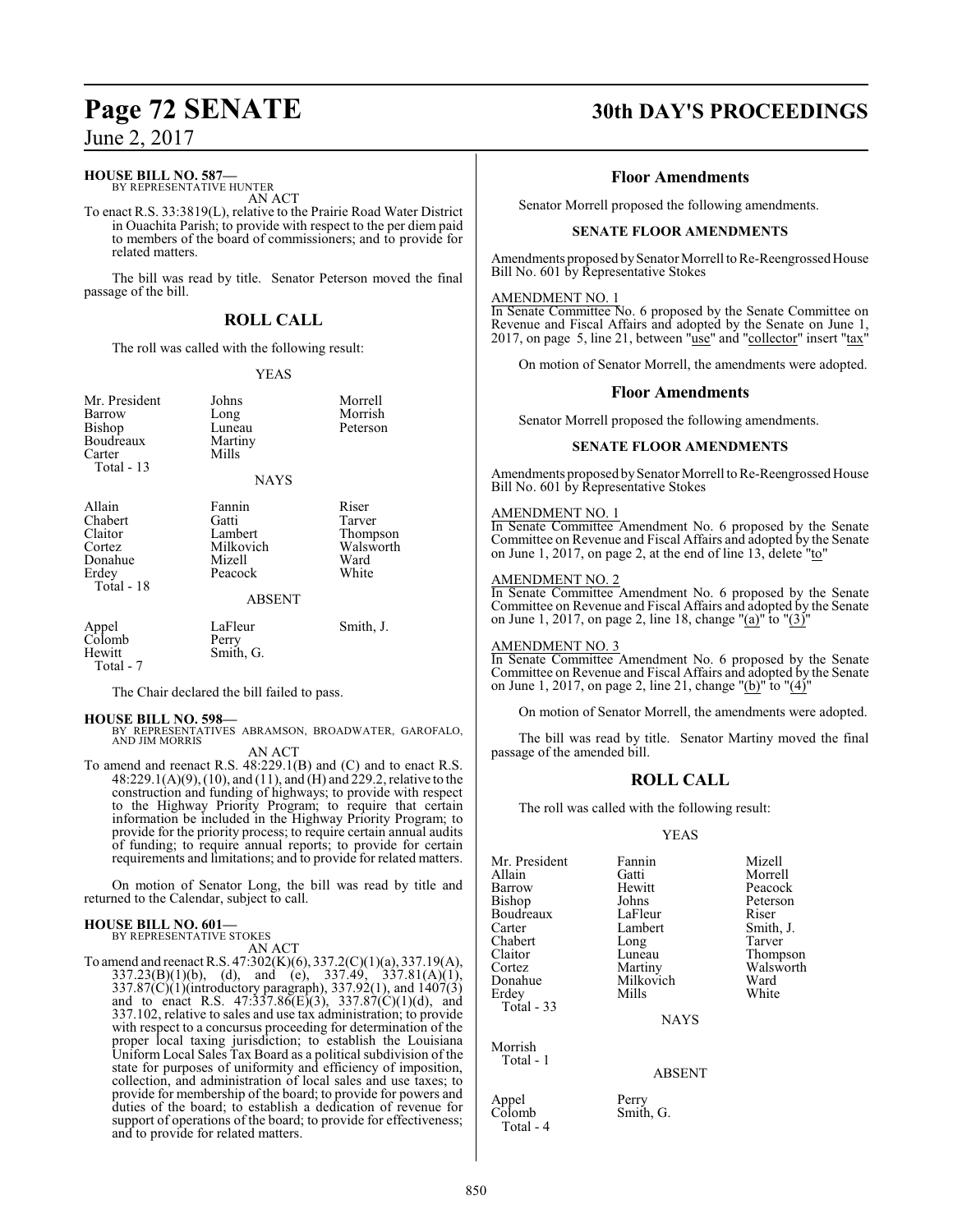# **30th DAY'S PROCEEDINGS Page 73 SENATE**

June 2, 2017

The Chair declared the amended bill was passed and ordered it returned to the House. Senator Martiny moved to reconsider the vote by which the bill was passed and laid the motion on the table.

# **HOUSE BILL NO. 616—** BY REPRESENTATIVE THOMAS

AN ACT

To enact R.S. 17:24.4(F)(6) and (7), relative to student assessments; to limit the amount of time public school students spend on standards-based assessments; to provide that such limitations shall not affect accommodations provided to certain students; to require reviewby public school governing authorities relative to certain other assessments; to exclude certain tests from such required review; and to provide for related matters.

The bill was read by title. Senator Morrish moved the final passage of the bill.

### **ROLL CALL**

The roll was called with the following result:

#### YEAS

| Mr. President | Fannin      | Mizell    |
|---------------|-------------|-----------|
| Allain        | Gatti       | Morrell   |
| Barrow        | Hewitt      | Morrish   |
| <b>Bishop</b> | Johns       | Peacock   |
| Boudreaux     | LaFleur     | Riser     |
| Carter        | Lambert     | Smith, J. |
| Chabert       | Long        | Tarver    |
| Claitor       | Luneau      | Thompson  |
| Cortez        | Martiny     | Walsworth |
| Donahue       | Milkovich   | Ward      |
| Erdey         | Mills       | White     |
| Total - 33    |             |           |
|               | <b>NAYS</b> |           |
| Total - 0     |             |           |
|               | ABSENT      |           |

| Appel<br>Colomb | Perry<br>Peterson | Smith, G. |
|-----------------|-------------------|-----------|
| Total - 5       |                   |           |

The Chair declared the bill was passed and ordered it returned to the House. Senator Morrish moved to reconsider the vote by which the bill was passed and laid the motion on the table.

#### **HOUSE BILL NO. 639—**

- BY REPRESENTATIVES SCHEXNAYDER, BAGLEY, BERTHELOT,<br>BILLIOT, TERRY BROWN, CARPENTER, CHANEY, COX, CROMER,<br>DWIGHT, EDMONDS, FOIL, JIMMY HARRIS, HAVARD, HORTON,<br>HOWARD, IVEY, JAMES, LYONS, POPE, REYNOLDS, SEABAUGH, STOKES, THIBAUT, AND ZERINGUE AN ACT
- To amend and reenact R.S. 47:242 and 287.67 and to enact R.S. 47:53.5 and 111(A)(11), relative to state income tax; to provide for the determination of wages for purposes of calculating withholding tax; to exclude certain remuneration from the calculation of wages; to provide for the classification of gross income; to exclude certain income from certain gross income calculations; to provide for the determination of Louisiana net income; to exclude certain income from the calculation of Louisiana net income; to exclude certain income derived from activities conducted during certain disaster periods from state income tax; to provide for definitions; to provide for the promulgation ofrules; to provide for applicability; to provide for an effective date; and to provide for related matters.

### **Floor Amendments**

Senator Riser proposed the following amendments.

#### **SENATE FLOOR AMENDMENTS**

Amendments proposed by Senator Riser to Reengrossed House Bill No. 639 by Representative Schexnayder

#### AMENDMENT NO. 1

In Senate Committee Amendment No. 6 proposed by the Senate Committee on Revenue and Fiscal Affairs and adopted by the Senate on June 1, 2017, on page 1, line 15, after " $(2)$ " insert: "Upon request by the secretary of the Department of Revenue,'

On motion of Senator Riser, the amendments were adopted.

The bill was read by title. Senator Riser moved the final passage of the amended bill.

### **ROLL CALL**

The roll was called with the following result:

#### YEAS

| Mr. President<br>Allain<br>Barrow<br>Bishop<br>Boudreaux<br>Carter<br>Chabert<br>Claitor<br>Cortez<br>Donahue<br>Erdev<br>Total - 33 | Fannin<br>Gatti<br>Hewitt<br>Johns<br>LaFleur<br>Lambert<br>Long<br>Luneau<br>Martiny<br>Mills<br>Mizell<br><b>NAYS</b> | Morrell<br>Morrish<br>Peacock<br>Peterson<br>Riser<br>Smith, J.<br>Tarver<br>Thompson<br>Walsworth<br>Ward<br>White |
|--------------------------------------------------------------------------------------------------------------------------------------|-------------------------------------------------------------------------------------------------------------------------|---------------------------------------------------------------------------------------------------------------------|
| Milkovich<br>Total - 1                                                                                                               | <b>ABSENT</b>                                                                                                           |                                                                                                                     |
| Appel<br>Colomb<br>Total - 4                                                                                                         | Perry<br>Smith, G.                                                                                                      |                                                                                                                     |

The Chair declared the amended bill was passed and ordered it returned to the House. Senator Riser moved to reconsider the vote by which the bill was passed and laid the motion on the table.

**HOUSE BILL NO. 651—** BY REPRESENTATIVE BROADWATER AN ACT

To amend and reenact R.S. 47:287.759(A), 297(B) and (G)(2), 297.6(A)(1)(a), 6005(C)(1), 6013(A), 6020(D)(2)(a),  $6022(D)(3)$  (introductory paragraph),  $6034(C)(1)(a)(iii)(bb)(intractory paragraph)$  and  $(d)(ii)$ , 6035(D), and  $6037(B)(2)(b)(i)$  and (ii) and (c), R.S. 51:2354(B)(introductory paragraph) and (C), and 2399.3(A)(2)(b)(introductory paragraph), and Sections 7 and 8 of Act No. 125 of the 2015 Regular Session of the Legislature, to enact R.S. 47:6022(D)(4) and 6034(C)(1)(a)(iii)(cc) and R.S. 51:2354(D) and 2399.3(A)(2)(c), and to repeal Sections 4, 5, and 6 of Act No. 125 of the 2015 Regular Session of the Legislature, as amended by Acts 28 and 29 of the 2016 First Extraordinary Session ofthe Legislature; relative to income and corporate franchise tax credits; to reduce the amounts of certain credits; to provide for the continued effectiveness of certain previous reductions; and to provide for related matters.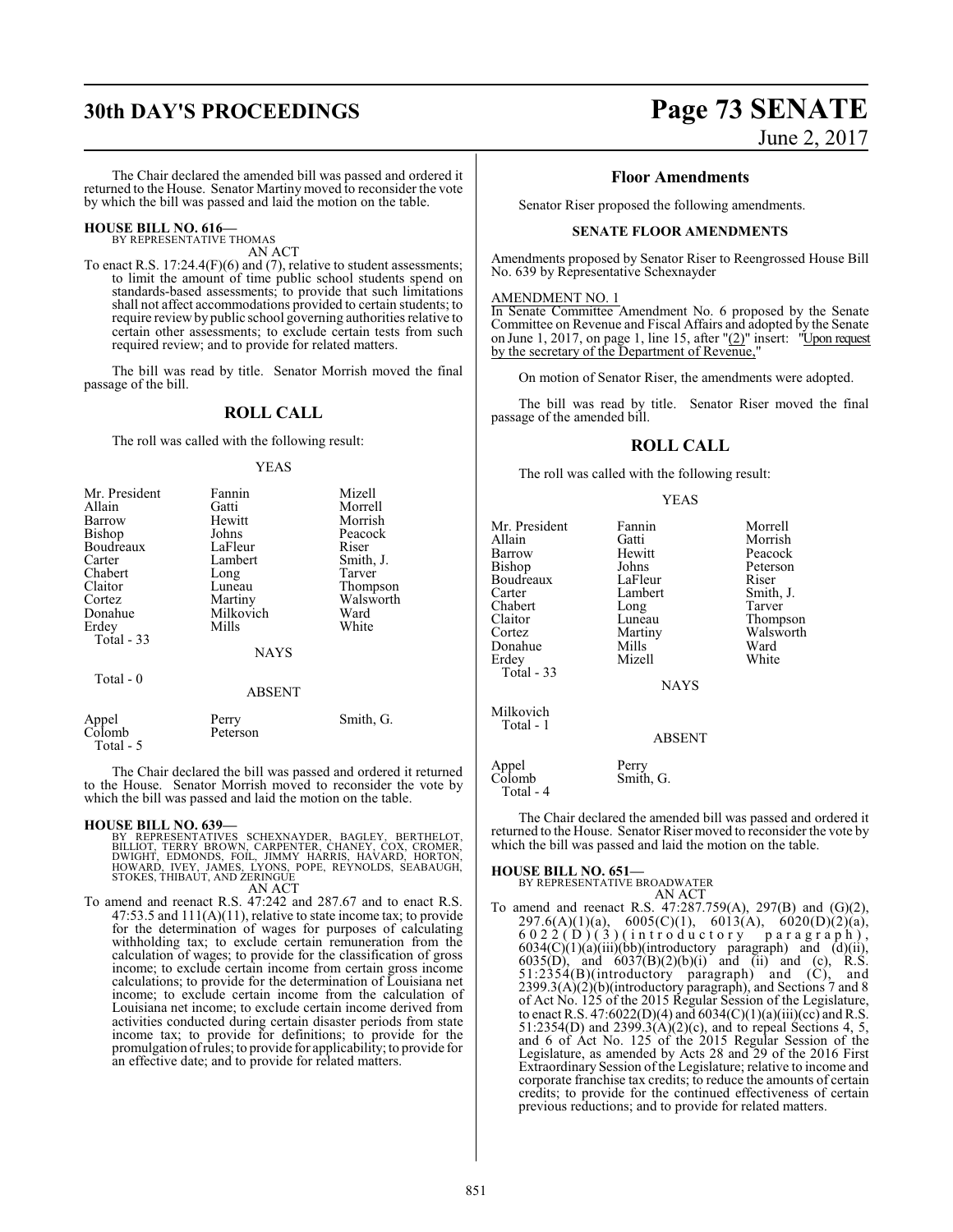# **Page 74 SENATE 30th DAY'S PROCEEDINGS**

#### **Floor Amendments**

Senator Luneau proposed the following amendments.

#### **SENATE FLOOR AMENDMENTS**

Amendments proposed by Senator Luneau to Reengrossed House Bill No. 651 by Representative Broadwater

#### AMENDMENT NO. 1

On page 3, line 21, after "shall be" delete "eighteen" and insert "twenty-five"

#### AMENDMENT NO. 2

On page 7, line 12, after "seven" insert "and two-tenths of one"

#### AMENDMENT NO. 3

On page 7, line 15, after "dollars." insert the following:

"(iii) To the extent that base investment is expended on payroll for Louisiana residents employed in connection with a state-certified musical or theatrical production that receives initial certification on or after July 1, 2017, except for the students provided for in Subparagraph (c) of this Paragraph, or the construction of a state-certified higher education musical or theatrical facility infrastructure project, a company shall be allowed an additional tax credit of seven percent of such payroll; however, if the amount paid to any one person exceeds one million dollars, the additional credit shall not include any amount paid to that person that exceeds one million dollars.

#### AMENDMENT NO. 4

On page 12, between lines 8 and 9, insert the following:

"Section 6. Unless otherwise provided by the statute granting the credit, the provisions of Sections 1 and 2 of this Act shall be applicable to tax periods beginning on or after January 1, 2017."

#### AMENDMENT NO. 5

On page 12, line 9, at the beginning of the line, delete "Section 6." and insert "Section 7."

On motion of Senator Luneau, the amendments were adopted.

The bill was read by title. Senator Luneau moved the final passage of the amended bill.

#### **ROLL CALL**

The roll was called with the following result:

#### YEAS

| Mr. President<br>Allain<br>Barrow<br>Bishop<br>Boudreaux<br>Carter<br>Chabert<br>Claitor<br>Total $-23$ | Cortez<br>Donahue<br>Johns<br>LaFleur<br>Lambert<br>Long<br>Luneau<br>Martiny<br><b>NAYS</b> | Mills<br>Morrell<br>Morrish<br>Peterson<br>Thompson<br>Ward<br>White |
|---------------------------------------------------------------------------------------------------------|----------------------------------------------------------------------------------------------|----------------------------------------------------------------------|
| Erdey<br>Fannin<br>Gatti<br>Hewitt<br>Total - 10                                                        | Mizell<br>Peacock<br>Riser<br>Smith, J.<br><b>ABSENT</b>                                     | Tarver<br>Walsworth                                                  |
| Appel<br>Colomb                                                                                         | Milkovich<br>Perry                                                                           | Smith, G.                                                            |

Total - 5

The Chair declared the amended bill was passed and ordered it returned to the House. Senator Luneau moved to reconsider the vote by which the bill was passed and laid the motion on the table.

#### **HOUSE BILL NO. 664—**

BY REPRESENTATIVES HOFFMANN, TERRY BROWN, CHANEY, JACKSON, LEGER, RICHARD, AND ZERINGUE AN ACT

To amend and reenact R.S. 22:832(C)(6)(introductoryparagraph) and to enact R.S.  $22:832(C)(6)(c)$ , relative to the insurance premium tax credit; to provide criteria for a health maintenance organization to be eligible for a premium tax credit for a qualifying Louisiana investment; and to provide for related matters.

The bill was read by title. Senator Riser moved the final passage of the bill.

#### **ROLL CALL**

The roll was called with the following result:

YEAS

| Mr. President | Fannin      | Mizell    |
|---------------|-------------|-----------|
| Allain        | Gatti       | Morrell   |
| Barrow        | Hewitt      | Morrish   |
| <b>Bishop</b> | Johns       | Peacock   |
| Boudreaux     | LaFleur     | Riser     |
| Carter        | Lambert     | Smith, J. |
| Chabert       | Long        | Tarver    |
| Claitor       | Luneau      | Thompson  |
| Cortez        | Martiny     | Walsworth |
| Donahue       | Milkovich   | Ward      |
| Erdey         | Mills       | White     |
| Total - 33    |             |           |
|               | <b>NAYS</b> |           |

Peterson Total - 1

ABSENT

Appel Perry<br>Colomb Smith Smith, G. Total - 4

The Chair declared the bill was passed and ordered it returned to the House. Senator Riser moved to reconsider the vote by which the bill was passed and laid the motion on the table.

### **HOUSE BILL NO. 684— (Substitute for House Bill No. 321 by Representative Gisclair)**<br>BY REPRESENTATIVE GISCLAIR

AN ACT

To enact R.S. 40:31.38, relative to permit fees for milk and dairy farms and plants; to require a permit fee for dairy farms, dairy plants, and single service milk and milk product container or closure manufacturing plants; to set the amount of the fees; to provide for definitions; to provide for an effective date; and to provide for related matters.

The bill was read by title. Senator Chabert moved the final passage of the bill.

### **ROLL CALL**

The roll was called with the following result:

#### YEAS

| Mr. President | Donahue | Morrell   |
|---------------|---------|-----------|
| Allain        | Fannin  | Peacock   |
| Barrow        | Hewitt  | Smith, J. |
| Bishop        | LaFleur | Tarver    |
| Boudreaux     | Lambert |           |
|               |         | Thompson  |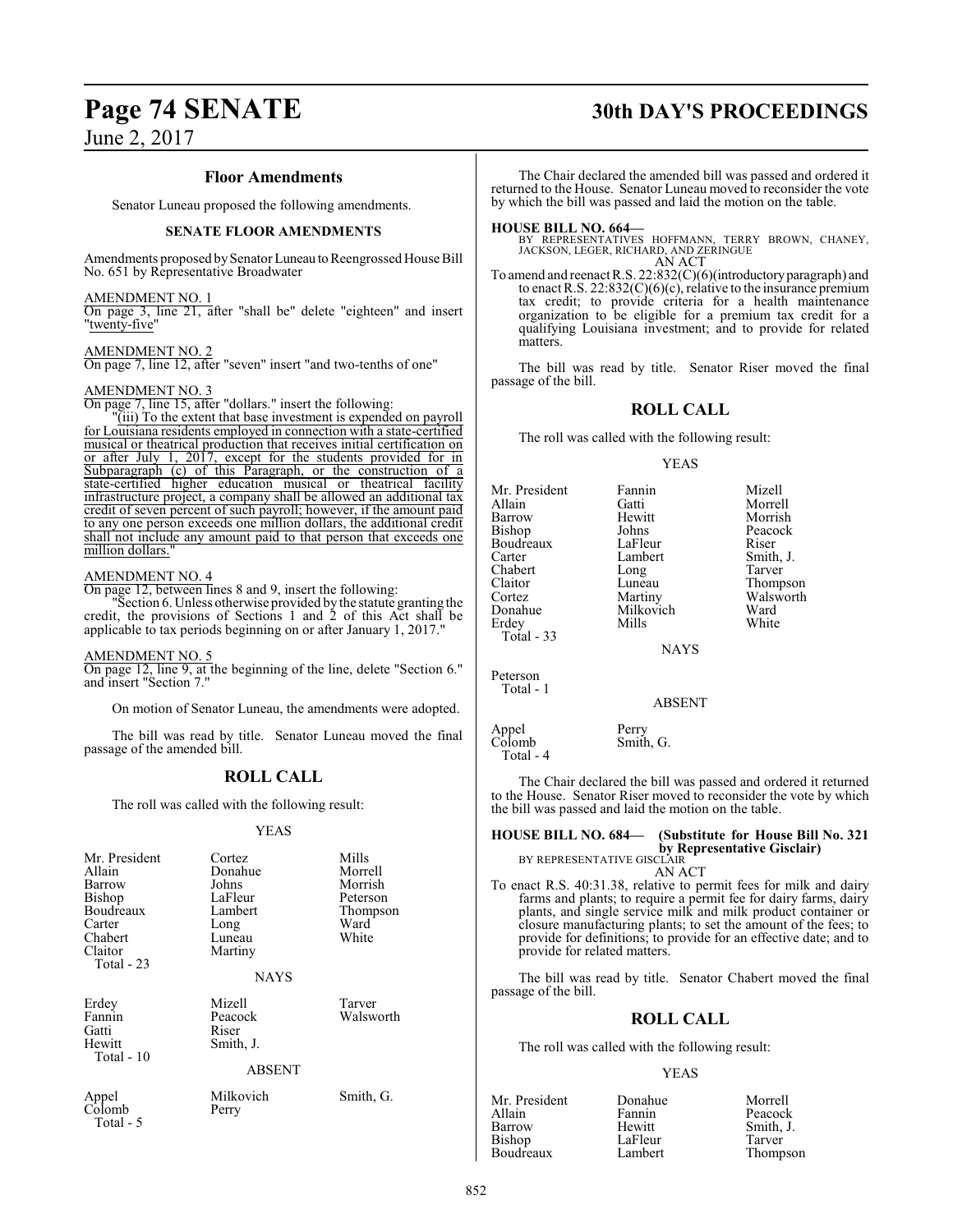# **30th DAY'S PROCEEDINGS Page 75 SENATE**

Total - 6

| Carter<br>Chabert<br>Claitor<br>Cortez<br>Total $-25$ | Long<br>Luneau<br>Martiny<br>Mills<br><b>NAYS</b> | Ward<br>White          |
|-------------------------------------------------------|---------------------------------------------------|------------------------|
| Erdey<br>Gatti<br>Johns<br>Total - 7                  | Milkovich<br>Mizell<br>Peterson<br><b>ABSENT</b>  | Riser                  |
| Appel<br>Colomb                                       | Morrish<br>Perry                                  | Smith, G.<br>Walsworth |

The Chair declared the bill failed to pass for lack of receiving the required two-thirds vote.

#### **Notice of Reconsideration**

Senator Chabert moved to reconsider on the next Legislative Day the vote by which the bill failed to pass.

#### **HOUSE BILL NO. 687— (Substitute for House Bill No. 606 by Representative Havard)** BY REPRESENTATIVE HAVARD

AN ACT

To amend and reenact R.S. 47:532.1(E) and 532.2(A)(2) and (8) through (12) and (B) and to enact R.S. 47:532.2(A)(13) and (14) to establish contract renewal requirements for public license tag agents; to require notice and cause if the Department of Public Safety and Corrections, office of motor vehicles, fails to renew a contract; to impose a penalty; to provide relative to the causes for suspension, revocation, cancellation of, or restrictions on public license tag agent contracts; to provide relative to a stay of actions if a public license tag agent requests an administrative hearing to review certain actions of the office of motor vehicles; and to provide for related matters.

On motion of Senator Long, the bill was read by title and returned to the Calendar, subject to call.

### **HOUSE BILL NO. 689— (Substitute for House Bill No. 535 by Representative Marcelle)** BY REPRESENTATIVE MARCELLE

AN ACT

To amend and reenact R.S. 38:3097.8 and to enact R.S. 38:3097.3(G) and 3097.9, relative to water resource management; to provide for the duties and powers of the commissioner of conservation; to provide for reporting and parliamentary requirements for certain water conservation districts; and to provide for related matters.

On motion of Senator Long, the bill was read by title and returned to the Calendar, subject to call.

### **HOUSE BILL NO. 691— (Substitute for House Bill No. 605 by Representative Hodges)** BY REPRESENTATIVE HODGES

AN ACT

To amend and reenact R.S. 38:90.2(A), 90.4(A)(1) and (B)(1), and 90.5(A) and to enact R.S. 38:90.2(C) and 90.4(A)(3), relative to the Statewide Flood Control Program; to provide for the Floodplain Evaluation and Management Commission of the flood information database; to provide for procedures for failing to perform required actions; to require the submission of an application by a duly authorized municipal, parish, or other governing authority after a declaration of disaster; to require submission of the final revision of the flood control database to the House and Senate Committees on Transportation, Highways and Public Works prior to the start of the 2022 legislative session; and to provide for related matters.

June 2, 2017

#### **Floor Amendments**

Senator Cortez proposed the following amendments.

#### **SENATE FLOOR AMENDMENTS**

Amendments proposed by Senator Cortez to Reengrossed House Bill No. 691 by Representative Hodges

#### AMENDMENT NO. 1

On page 1, line 2, between "90.4 $(A)(1)$ " and "and" insert "(introductory paragraph)"

#### AMENDMENT NO. 2

On page 1, line 12, between "90.4 $(A)(1)$ " and "and" insert "(introductory paragraph)"

On motion of Senator Cortez, the amendments were adopted.

The bill was read by title. Senator White moved the final passage of the amended bill.

#### **ROLL CALL**

The roll was called with the following result:

#### YEAS

| Mr. President<br>Allain<br>Barrow<br>Bishop<br>Boudreaux<br>Carter<br>Chabert<br>Claitor<br>Cortez | Gatti<br>Hewitt<br>Johns<br>LaFleur<br>Lambert<br>Long<br>Luneau<br>Martiny<br>Milkovich | Morrish<br>Peacock<br>Peterson<br>Riser<br>Smith, J.<br>Tarver<br>Thompson<br>Walsworth<br>Ward |
|----------------------------------------------------------------------------------------------------|------------------------------------------------------------------------------------------|-------------------------------------------------------------------------------------------------|
| Donahue                                                                                            | Mills                                                                                    | White                                                                                           |
| Erdey                                                                                              | Mizell                                                                                   |                                                                                                 |
| Fannin<br>Total - 34                                                                               | Morrell                                                                                  |                                                                                                 |
|                                                                                                    | <b>NAYS</b>                                                                              |                                                                                                 |
| Total - 0                                                                                          |                                                                                          |                                                                                                 |
|                                                                                                    | <b>ABSENT</b>                                                                            |                                                                                                 |
| Appel<br>Colomb                                                                                    | Perry<br>Smith, G.                                                                       |                                                                                                 |

Total - 4

The Chair declared the amended bill was passed and ordered it returned to the House. Senator White moved to reconsider the vote by which the bill was passed and laid the motion on the table.

### **House Bills and Joint Resolutions on Third Reading and Final Passage, Subject to Call**

#### **Called from the Calendar**

Senator Hewitt asked that House Bill No. 132 be called fromthe Calendar.

#### **HOUSE BILL NO. 132—**

BY REPRESENTATIVE EDMONDS AN ACT

To amend and reenact R.S. 39:57.1(B) and to enact R.S. 39:57.1(C) and  $73(C)(5)$ , relative to state expenditures; to provide for initial expenditure allocations of the operating budget; to provide for approval of changesto initial expenditure allocations; to provide for the reporting of certain transfers of funds; to require electronic posting of certain information; to provide for an effective date; and to provide for related matters.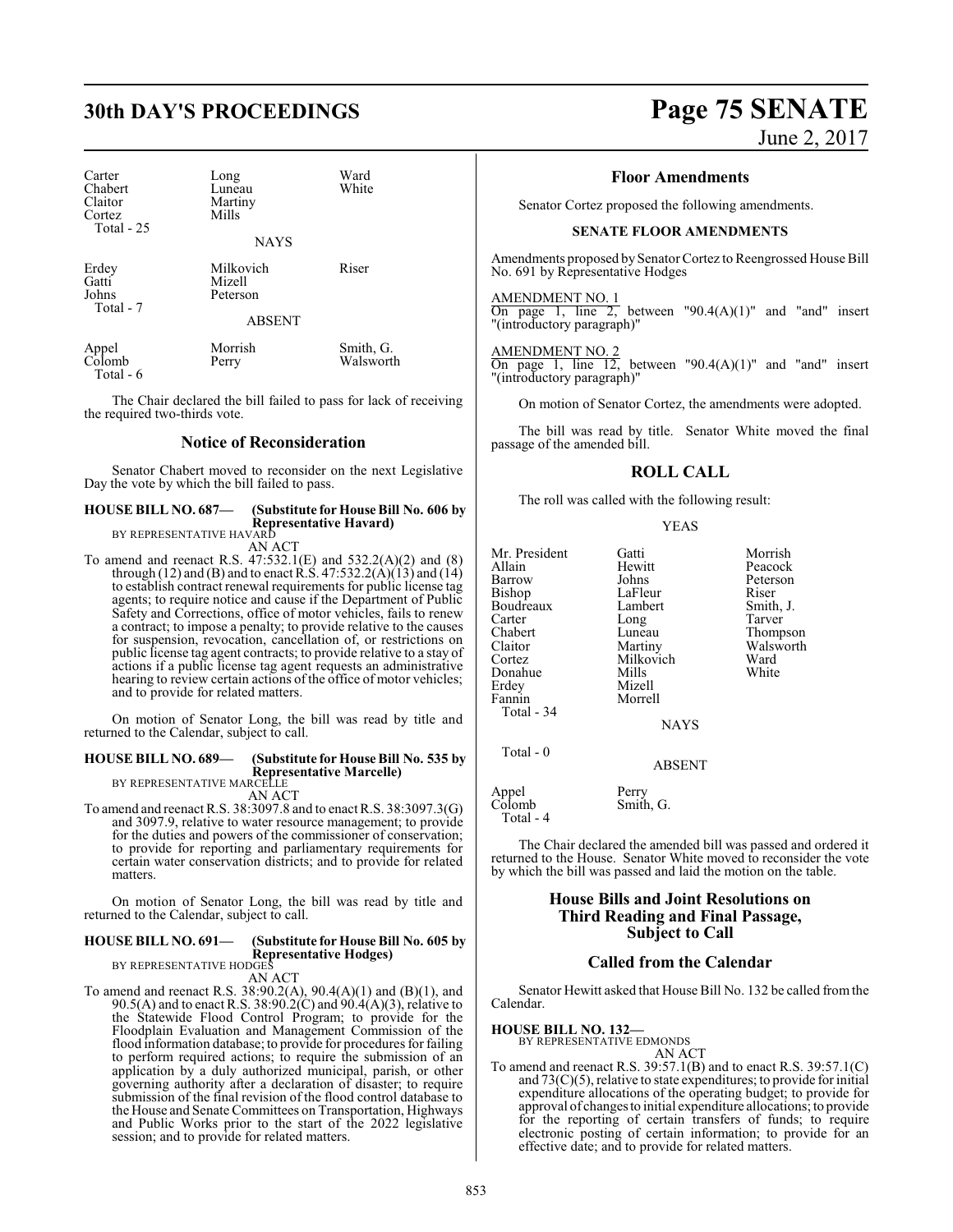# **Page 76 SENATE 30th DAY'S PROCEEDINGS**

### **Floor Amendments**

Senator Allain proposed the following amendments.

#### **SENATE FLOOR AMENDMENTS**

Amendments proposed by Senator Allain to Engrossed House Bill No. 132 by Representative Edmonds

AMENDMENT NO. 1 On page 1, line 4, change "approval" to "reporting"

AMENDMENT NO. 2 On page 1, line 11, change "approval" to "reporting"

AMENDMENT NO. 3 On page 1, line 19, change "twenty" to "fifty" and change "prior approval of" to "reporting to"

AMENDMENT NO. 4 On page 2, line 4, change "prior approval of" to "reporting to"

AMENDMENT NO. 5<br>On page 2, between lines 26 and 27 insert the following: On page 2, between lines 26 and 27 insert the following: "Section 2. The provisions of this Act shall terminate on July 1, 2020."

AMENDMENT NO. 6 On page 2, line 27, change "Section 2." to "Section 3."

On motion of Senator Allain, the amendments were adopted.

The bill was read by title. Senator Hewitt moved the final passage of the amended bill.

### **ROLL CALL**

The roll was called with the following result:

#### YEAS

| Allain<br>Chabert<br>Claitor<br>Cortez<br>Donahue<br>Erdey<br>Fannin<br>Total - 19 | Gatti<br>Hewitt<br>Lambert<br>Long<br>Milkovich<br>Mills<br>Mizell<br><b>NAYS</b> | Peacock<br>Riser<br>Thompson<br>Walsworth<br>White |  |
|------------------------------------------------------------------------------------|-----------------------------------------------------------------------------------|----------------------------------------------------|--|
| Mr. President<br>Barrow<br>Bishop<br>Boudreaux<br>Carter<br>Total - 14             | Johns<br>Luneau<br>Martiny<br>Morrell<br>Morrish<br><b>ABSENT</b>                 | Peterson<br>Smith, J.<br>Tarver<br>Ward            |  |
| Appel<br>Colomb<br>Total - 5                                                       | LaFleur<br>Perry                                                                  | Smith, G.                                          |  |
| The Chair declared the amended bill failed to pass.                                |                                                                                   |                                                    |  |
| <b>Notice of Reconsideration</b>                                                   |                                                                                   |                                                    |  |

Senator Hewitt moved to reconsider on the next Legislative Day the vote by which the amended bill failed to pass.

### **Rules Suspended**

Senator Hewitt asked for and obtained a suspension of the rules to revert to the Morning Hour.

#### **Introduction of Senate Resolutions**

#### **SENATE RESOLUTION NO. 174—** BY SENATOR HEWITT

A RESOLUTION

To urge and request the Senate Fiscal Affairs staff to provide to each member of the Senate annually a report relative to the state monies appropriated for distribution to local governmental entities during the most recent regular session of the legislature.

The resolution was read by title and placed on the Calendar for a second reading.

#### **SENATE RESOLUTION NO. 175—** BY SENATOR HEWITT

A RESOLUTION

To urge and request the Senate Fiscal Affairs staff to provide to each member of the Senate annually a report of all new statutory dedications created during the most recent regular session of the legislature.

The resolution was read by title and placed on the Calendar for a second reading.

#### **SENATE RESOLUTION NO. 176—** BY SENATOR GATTI

A RESOLUTION

To commend Robert "Bobby" E. Marlow on the occasion of his retirement as an educator after nearly fifty years in the profession.

The resolution was read by title and placed on the Calendar for a second reading.

#### **Reports of Committees**

The following reports of committees were received and read:

#### **REPORT OF COMMITTEE ON**

### **FINANCE**

Senator Eric LaFleur, Chairman on behalf of the Committee on Finance, submitted the following report:

June 2, 2017

To the President and Members of the Senate:

I am directed by your Committee on Finance to submit the following report:

# **HOUSE BILL NO. 2—** BY REPRESENTATIVE ABRAMSON

AN ACT

To provide with respect to the capital outlay budget and the capital outlay program for state government, state institutions, and other public entities; to provide for the designation of projects and improvements; to provide for the financing thereof making appropriations from certain sources; and to provide for related matters.

Reported with amendments.

# **HOUSE BILL NO. 64—** BY REPRESENTATIVE HENRY

AN ACT

To provide for the establishment and reestablishment of agency ancillary funds, to be specifically known as internal service funds, auxiliary accounts, or enterprise funds for certain state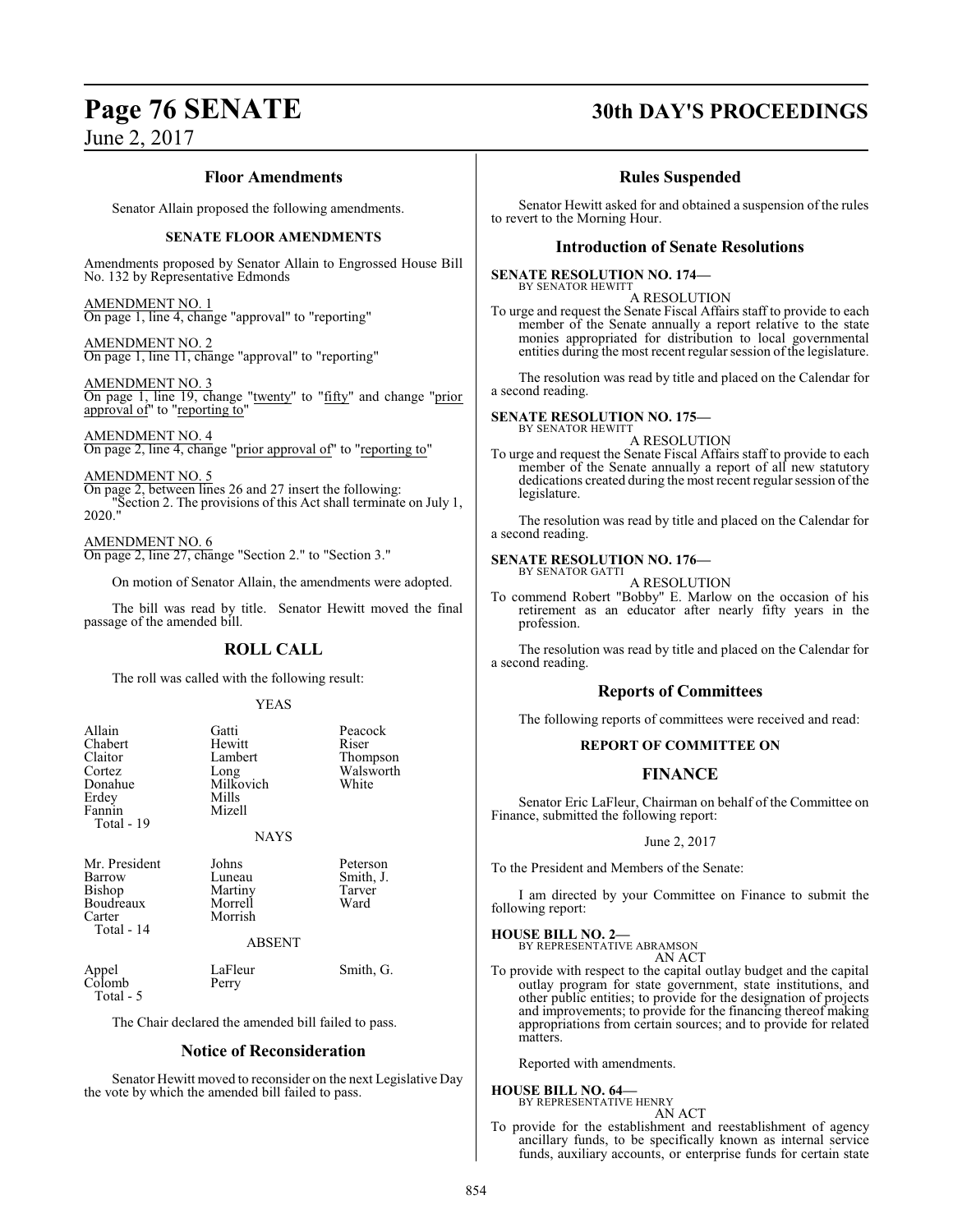# **30th DAY'S PROCEEDINGS Page 77 SENATE**

June 2, 2017

institutions, officials, and agencies; to provide for appropriation of funds; and to regulate the administration of said funds.

Reported with amendments.

#### **HOUSE BILL NO. 293—**

BY REPRESENTATIVE AMEDEE AN ACT

To amend and reenact R.S. 42:1441(A) and to enact R.S. 42:1441(D), relative to the limitation of liability of the state; to provide relative to liability for damage caused by district attorneys; to provide for indemnification; to provide relative to the attorney general; to provide for payment of a judgment; to provide for applicability; and to provide for related matters.

Reported with amendments.

#### **HOUSE BILL NO. 625—**

BY REPRESENTATIVE HENRY AN ACT

To appropriate funds and tomake certain reductions in appropriations from certain sources to be allocated to designated agencies and purposes in specific amounts for the making of supplemental appropriations for Fiscal Year 2016-2017; to provide for an effective date; and to provide for related matters.

Reported with amendments.

#### **HOUSE BILL NO. 665—**

BY REPRESENTATIVE BARRAS AN ACT

To appropriate funds for Fiscal Year 2017-2018 to defray the expenses ofthe Louisiana Legislature, including the expenses of the House of Representatives and the Senate, of legislative service agencies, and of the Louisiana State Law Institute; to provide for the salary, expenses, and allowances of members, officers, staff, and agencies of the Legislature; to provide with respect to the appropriations and allocations herein made; and to provide for related matters.

Reported with amendments.

Respectfully submitted, ERIC LAFLEUR Chairman

### **House Bills and Joint Resolutions on Second Reading Just Reported by Committees**

Senator Allain asked for and obtained a suspension of the rules to take up House Bills and Joint Resolutions just reported by Committees.

#### **HOUSE BILL NO. 2—**

BY REPRESENTATIVE ABRAMSON AN ACT

To provide with respect to the capital outlay budget and the capital outlay program for state government, state institutions, and other public entities; to provide for the designation of projects and improvements; to provide for the financing thereof making appropriations from certain sources; and to provide for related matters.

Reported with amendments by the Committee on Finance.

#### **SENATE COMMITTEE AMENDMENTS**

Amendments proposed by Senate Committee on Finance to Reengrossed House Bill No. 2 by Representative Abramson

#### AMENDMENT NO. 1

In Senate Committee Amendment No. 28, proposed by the Senate Committee on Revenue and Fiscal Affairs and adopted by the Senate on June 2, 2017, on page 5, delete line 7, and insert the following:

| "Priority 1                 | 3,000,000    |
|-----------------------------|--------------|
| State General Fund (Direct) | 500,000      |
| Total                       | \$3,500,0000 |

Provided that the State General Fund (Direct) appropriation shall be used for HVAC at Grambling State University."

AMENDMENT NO. 2

On page 13, delete line 32, and insert the following:

"Payable from Transportation Trust Fund -

AMENDMENT NO. 3

On page 13, delete line 41, and insert the following:

"Total \$917,356,985"

Regular \$ 87,196,874"

AMENDMENT NO. 4 On page 19, delete lines 11 through 15

AMENDMENT NO. 5

On page 19, delete line 19, and insert the following:

"Payable from Transportation Trust Fund -

\$ 28,268,784"

#### AMENDMENT NO. 6

On page 27, delete line 14, and insert the following:

"and Facilities, Including HVAC, Planning and Construction"

#### AMENDMENT NO. 7

On page 27, delete line 17, and insert the following:

| "Priority 1                 | 3,000,000 |
|-----------------------------|-----------|
| State General Fund (Direct) | 1,000,000 |
| Total                       | 4,000,000 |

Provided that the State General Fund (Direct) appropriation shall be used for HVAC at Southern University."

On motion of Senator Allain, the committee amendment was adopted. The amended bill was read by title and referred to the Legislative Bureau.

#### **HOUSE BILL NO. 64—**

BY REPRESENTATIVE HENRY AN ACT

To provide for the establishment and reestablishment of agency ancillary funds, to be specifically known as internal service funds, auxiliary accounts, or enterprise funds for certain state institutions, officials, and agencies; to provide for appropriation of funds; and to regulate the administration of said funds.

Reported with amendments by the Committee on Finance.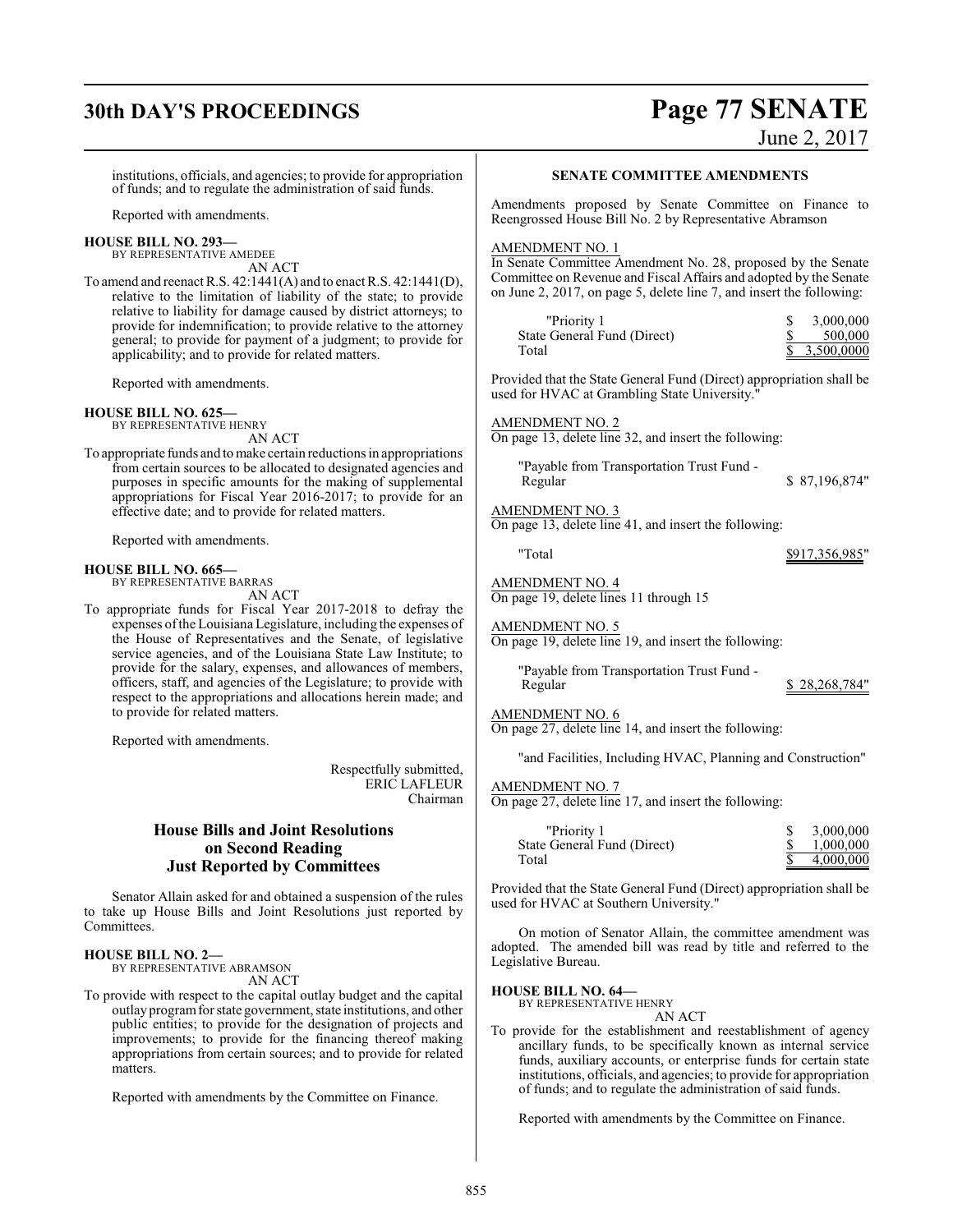# **Page 78 SENATE 30th DAY'S PROCEEDINGS**

## June 2, 2017

#### **SENATE COMMITTEE AMENDMENTS**

Amendments proposed by Senate Committee on Finance to Engrossed House Bill No. 64 by Representative Henry

#### AMENDMENT NO. 1

On page 2, delete lines 17 through 22, and insert the following:

"Section 4.A. The figures in parentheses following the designation of a budget entity are the total authorized positions and authorized other charges positions for that entity. The number approved for each agency, as a result of the passage of this Act, may be increased by the commissioner of administration when sufficient documentation is presented and the request is deemed valid. Any request which exceeds five (5) positions, however, shall be approved by the commissioner of administration and the Joint Legislative Committee on the Budget."

#### AMENDMENT NO. 2

On page 4, between lines 39 and 40, insert the following:

"Payable out of the State General Fund by Fees and Self-generated Revenues to the Risk Management Program for claims payments, in the event that Senate Bill No. 232 of the 2017 Regular Session of the Legislature is enacted into law \$ 7,582,927"

AMENDMENT NO. 3 On page 4, delete lines 40 through 43

AMENDMENT NO. 4 On page 5, between lines 12 and 13, insert the following:

"Payable out of the State General Fund by Interagency Transfers from various state agencies for GPS payments to the Louisiana Property Assistance Program  $$800,000"$ 

AMENDMENT NO. 5 On page 7, between lines 19 and 20, insert the following:

"Payable out of the State General Fund by Statutory Dedications out of the Clean Water State Revolving Fund due to a projected increase in the loan amount disbursements  $$ 30,000,000"$ 

On motion of Senator Allain, the committee amendment was adopted. The amended bill was read by title and referred to the Legislative Bureau.

### **HOUSE BILL NO. 293—**

BY REPRESENTATIVE AMEDEE AN ACT

To amend and reenact R.S. 42:1441(A) and to enact R.S. 42:1441(D), relative to the limitation of liability of the state; to provide relative to liability for damage caused by district attorneys; to provide for indemnification; to provide relative to the attorney general; to provide for payment of a judgment; to provide for applicability; and to provide for related matters.

Reported with amendments by the Committee on Finance.

#### **SENATE COMMITTEE AMENDMENTS**

Amendments proposed by Senate Committee on Finance to Reengrossed House Bill No. 293 by Representative Amedee

#### AMENDMENT NO. 1

Delete Senate Committee Amendment Nos. 2 through 6 proposed by the Senate Committee on Judiciary B on May 30, 2017 and adopted by the Senate on May 31, 2017.

#### AMENDMENT NO. 2

On page 1, line 5, delete "to provide for applicability;"

#### AMENDMENT NO. 3

On page 2, delete lines 26 through 28

On motion of Senator Allain, the committee amendment was adopted. The amended bill was read by title and referred to the Legislative Bureau.

#### **HOUSE BILL NO. 625—**

BY REPRESENTATIVE HENRY

AN ACT

To appropriate funds and to make certain reductions in appropriations fromcertain sources to be allocated to designated agencies and purposes in specific amounts for the making of supplemental appropriations for Fiscal Year 2016-2017; to provide for an effective date; and to provide for related matters.

Reported with amendments by the Committee on Finance.

#### **SENATE COMMITTEE AMENDMENTS**

Amendments proposed by Senate Committee on Finance to Engrossed House Bill No. 625 by Representative Henry

AMENDMENT NO. 1 On page 1, after line 22, insert the following:

#### "**01-112 DEPARTMENT OF MILITARY AFFAIRS**

Payable out of the State General Fund by Statutory Dedications out of the State Emergency Response Fund to the Military Affairs Program for storm related expenses  $\qquad$  \$ 348,842

#### **01-124 LOUISIANA STADIUM AND EXPOSITION DISTRICT**

| <b>EXPENDITURES:</b><br>To the Administrative Program                               | 1,354,590 |
|-------------------------------------------------------------------------------------|-----------|
| <b>TOTAL EXPENDITURES</b>                                                           | 1,354,590 |
| <b>MEANS OF FINANCE:</b><br>State General Fund by:<br><b>Statutory Dedications:</b> |           |
| New Orleans Sports Franchise                                                        |           |
| Assistance Fund                                                                     | 354,590   |
| New Orleans Sports Franchise Fund                                                   | 1.000.000 |

TOTAL MEANS OF FINANCING \$ 1,354,590"

### AMENDMENT NO. 2

On page 2, between lines 6 and 7, insert the following:

#### "**04-160 DEPARTMENT OF AGRICULTURE AND FORESTRY**

Payable out of the State General Fund by Statutory Dedications out of the Pesticide Fund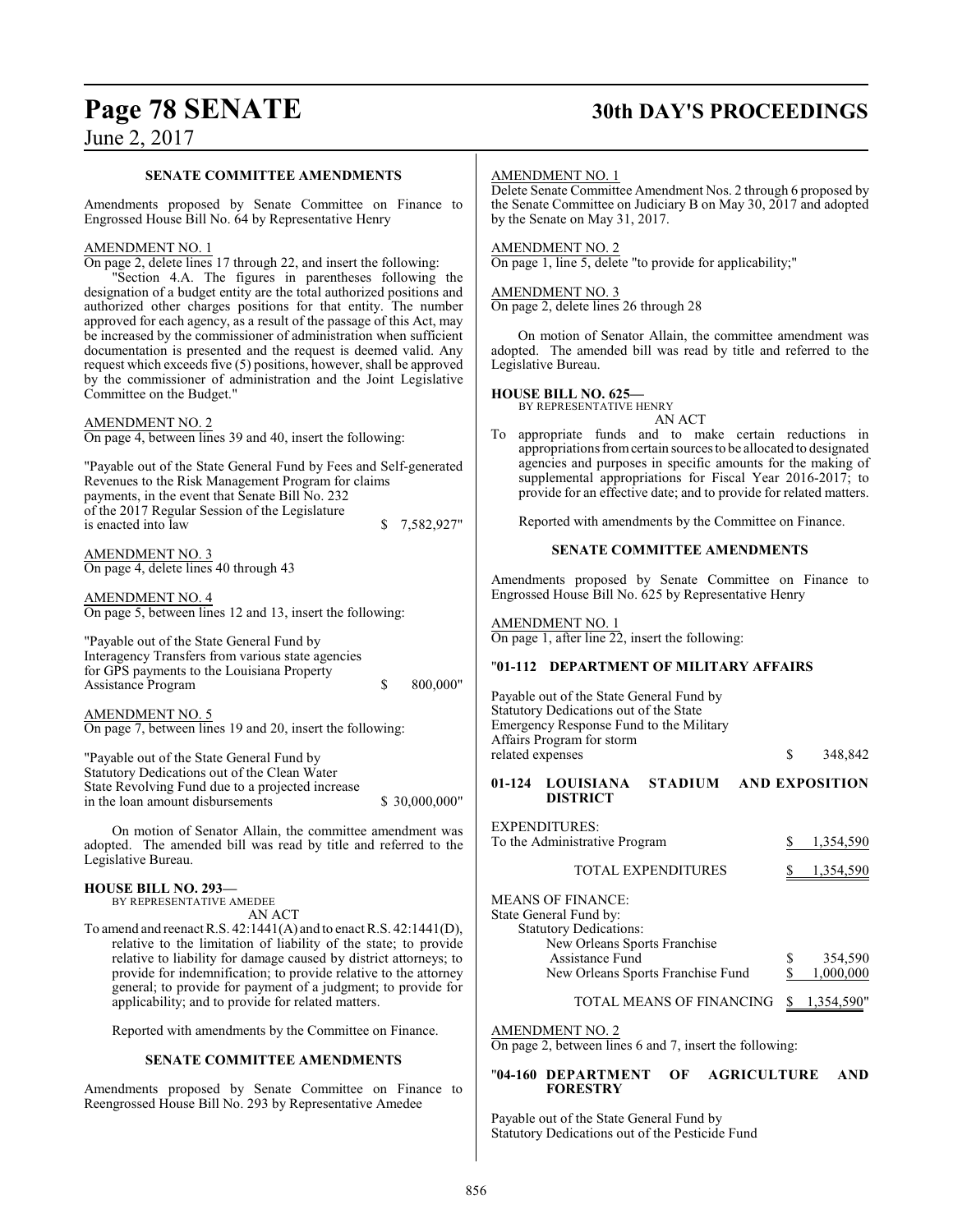# **30th DAY'S PROCEEDINGS Page 79 SENATE** June 2, 2017

| to the Agricultural and Environmental Sciences<br>Program                                                                            | \$                                                                                       | 865,913                 | AMENDMENT NO. 16<br>On page 3, line 10, delete "\$95,753" and insert "\$186,179"                                |          |                   |
|--------------------------------------------------------------------------------------------------------------------------------------|------------------------------------------------------------------------------------------|-------------------------|-----------------------------------------------------------------------------------------------------------------|----------|-------------------|
| Payable out of the State General Fund by<br>Statutory Dedications out of the Pesticide Fund<br>to the Management and Finance Program | \$                                                                                       | 130,000"                | <b>AMENDMENT NO. 17</b><br>On page 3, delete lines 11 and 12, and insert the following:                         |          |                   |
|                                                                                                                                      |                                                                                          |                         | "EXPENDITURES:<br>To the Incarceration Program                                                                  | S        | 525,156           |
| AMENDMENT NO. 3<br>On page 2, line 17, delete "\$57,518" and insert "\$267,905"                                                      |                                                                                          |                         | TOTAL EXPENDITURES                                                                                              |          | 525,156           |
| AMENDMENT NO. 4<br>On page 2, line 19, delete "\$2,067,764" and insert "\$1,035,876"                                                 |                                                                                          |                         | <b>MEANS OF FINANCE:</b><br>State General Fund by:                                                              |          |                   |
| AMENDMENT NO. 5<br>On page 2, line 20, delete "\$2,067,764" and insert "\$1,035,876"                                                 |                                                                                          |                         | Fees and Self-generated Revenues<br>Statutory Dedications:<br>State Emergency Response Fund                     | \$<br>\$ | 71,216<br>453,940 |
| AMENDMENT NO. 6<br>On page 2, line 22, delete "\$149,525" and insert "\$85,346"                                                      |                                                                                          |                         | TOTAL MEANS OF FINANCING                                                                                        | \$       | 525,156"          |
| AMENDMENT NO. 7<br>On page 2, line 24, delete "\$521,665" and insert "\$950,530"                                                     |                                                                                          |                         | <b>AMENDMENT NO. 18</b><br>On page 3, line 17, delete "(\$107,667)" and insert "(\$107,562)"                    |          |                   |
| AMENDMENT NO. 8<br>On page 2, delete line 25                                                                                         |                                                                                          |                         | AMENDMENT NO. 19<br>On page 3, line 19, delete "\$482,404" and insert "\$490,477"                               |          |                   |
| <b>AMENDMENT NO. 9</b><br>On page 2, line 26, delete "\$2,067,764" and insert "\$1,035,876"                                          |                                                                                          |                         | AMENDMENT NO. 20<br>On page 3, line 24, delete "(\$115,092)" and insert "(\$114,992)"                           |          |                   |
| AMENDMENT NO. 10<br>On page 2, delete lines 27 through 30, and insert the following:                                                 | <b>AMENDMENT NO. 21</b><br>On page 3, line 26, delete "\$404,202" and insert "\$406,540" |                         |                                                                                                                 |          |                   |
| "EXPENDITURES:<br>To the Adult Services Program                                                                                      |                                                                                          | 1,714,778               | AMENDMENT NO. 22<br>On page 3, line 29, delete "\$14,439" and insert "\$25,167"                                 |          |                   |
| <b>TOTAL EXPENDITURES</b>                                                                                                            |                                                                                          | 1,714,778               | AMENDMENT NO. 23<br>On page 3, line 31, delete "\$381,683" and insert "\$1,973,628"                             |          |                   |
| <b>MEANS OF FINANCE:</b><br>State General Fund (Direct)<br>State General Fund by:<br>Fees and Self-generated Revenues                | \$<br>S                                                                                  | 914,778<br>800,000      | <b>AMENDMENT NO. 24</b><br>On page 3, line 36, delete "(\$82,307)" and insert "(\$120,551)"<br>AMENDMENT NO. 25 |          |                   |
| TOTAL MEANS OF FINANCING                                                                                                             |                                                                                          | \$1,714,778"            | On page 3, line 38, delete "\$99,104" and insert "\$209,435"                                                    |          |                   |
| AMENDMENT NO. 11<br>On page 2, line 33, delete "\$10,529" and insert "\$51,228"                                                      |                                                                                          |                         | AMENDMENT NO. 26<br>On page 4, line 3, delete "\$82,026" and insert "\$388,381"                                 |          |                   |
| AMENDMENT NO. 12<br>On page 2, line 38, delete "(\$477,652)" and insert "(\$377,927)"                                                |                                                                                          |                         | AMENDMENT NO. 27<br>On page 4, line 5, delete "\$95,767" and insert "\$677,314"                                 |          |                   |
| AMENDMENT NO. 13<br>On page 2, delete lines 39 and 40, and insert the following:                                                     |                                                                                          |                         | AMENDMENT NO. 28<br>On page 4, line 10, delete "(\$374,480)" and insert "(\$861,865)"                           |          |                   |
| "EXPENDITURES:<br>To the Incarceration Program                                                                                       |                                                                                          | 5,200,395               | <b>AMENDMENT NO. 29</b><br>On page 4, line 13, delete "\$76,380" and insert "\$846,105"                         |          |                   |
| <b>TOTAL EXPENDITURES</b>                                                                                                            |                                                                                          | 5,200,395               | AMENDMENT NO. 30<br>On page 4, line 17, delete "\$47,877" and insert "\$233,002"                                |          |                   |
| <b>MEANS OF FINANCE:</b><br>State General Fund (Direct)<br>State General Fund by:                                                    | \$                                                                                       | 3,549,422               | AMENDMENT NO. 31<br>On page 4, line 19, delete "\$9,898" and insert "\$123,614"                                 |          |                   |
| Fees and Self-generated Revenues<br><b>Statutory Dedications:</b>                                                                    | S                                                                                        | 779,850                 | <b>AMENDMENT NO. 32</b><br>On page 4, between lines 19 and 20, insert the following:                            |          |                   |
| State Emergency Response Fund<br>TOTAL MEANS OF FINANCING                                                                            | \$                                                                                       | 871,123<br>\$5,200,395" | "PUBLIC SAFETY SERVICES                                                                                         |          |                   |
| <b>AMENDMENT NO. 14</b>                                                                                                              |                                                                                          |                         | 08-419 OFFICE OF STATE POLICE                                                                                   |          |                   |
| On page 3, line 5, delete "(\$100,219)" and insert "(\$167,857)"<br>AMENDMENT NO. 15                                                 |                                                                                          |                         | Payable out of the State General Fund (Direct)<br>to the Traffic Enforcement Program for operating              | \$       |                   |
| On page 3, line 7, delete "\$48,840" and insert "\$232,311"                                                                          |                                                                                          |                         | expenses<br>The commissioner of administration is hereby authorized and                                         |          | 6,501,728         |

directed to adjust the means of finance for the Traffic Enforcement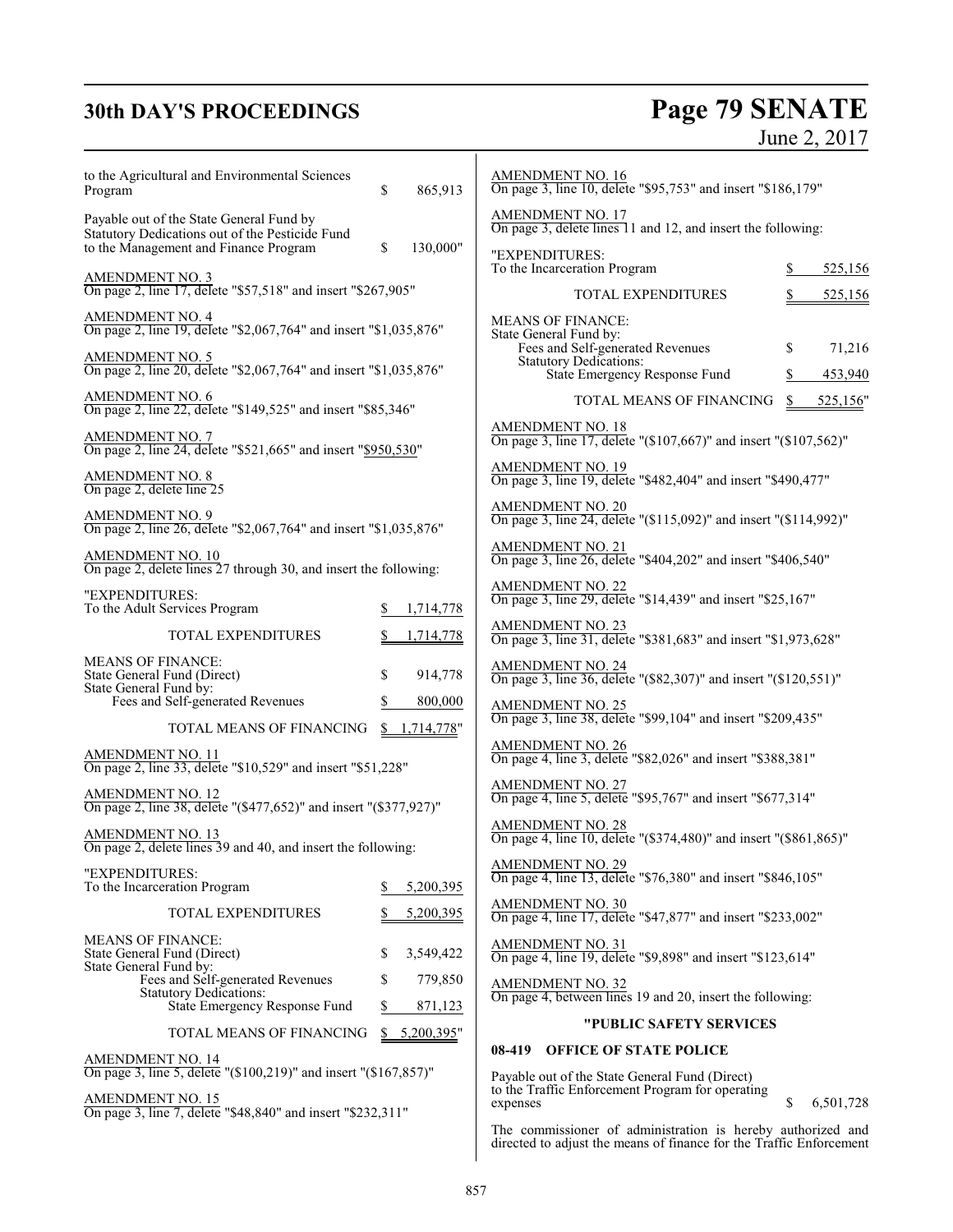Program, as contained in Act 17 of the 2016 Regular Session of the Legislature, by reducing the appropriation out of the State General Fund by Statutory Dedications out of the Riverboat Gaming Enforcement Fund by (\$6,501,728)."

#### AMENDMENT NO. 33

On page 4, between lines 20 and 21, insert the following:

### "**09-305 MEDICAL VENDOR ADMINISTRATION**

| Payable out of Federal Funds for                                             |               |
|------------------------------------------------------------------------------|---------------|
| the costs associated with information<br>technology modernization activities | \$12,155,034" |
|                                                                              |               |

AMENDMENT NO. 34 On page 4, delete lines 31 through 33, and insert the following:

"Payable out of the State General Fund by Statutory Dedications out of the Louisiana Medical Assistance Trust Fund for the Payments to Private Providers Program \$ 10,629,108

The commissioner of administration is hereby authorized and directed to adjust the means of financing for the Payments to Private Providers Program, as contained in Act 17 of the 2016 Regular Session of the Legislature, by reducing the appropriation out of the State General Fund (Direct) by (\$10,629,108).

The commissioner of administration is hereby authorized and directed to adjust the means of financing for the Uncompensated Care Costs Program, as contained in Act 17 of the 2016 Regular Session of the Legislature, by reducing the appropriation out of the State General Fund (Direct) by (\$18,119,796) and the appropriation out of Federal Funds by (\$29,917,839).

EXPENDITURES: Payments to Private Providers Program for payments of cost report settlements  $$14,639,60$ 

| <b>TOTAL EXPENDITURES</b>                            | 14,639,606 |
|------------------------------------------------------|------------|
| <b>MEANS OF FINANCE:</b><br>State General Fund by:   |            |
| <b>Statutory Dedication:</b><br>Overcollections Fund | 5,408,172  |
| Federal Funds                                        | 9.231.434  |

TOTAL MEANS OF FINANCING \$14,639,606

#### **09-330 OFFICE OF BEHAVIORAL HEALTH**

| Payable out of the State General Fund by |         |
|------------------------------------------|---------|
| Fees and Self-generated Revenues to the  |         |
| Hospital Based Treatment Program for     |         |
| major repairs and supplies               | 171.995 |

#### **DEPARTMENT OF CHILDREN AND FAMILY SERVICES**

#### **10-360 OFFICE OF CHILDREN AND FAMILY SERVICES**

| <b>EXPENDITURES:</b><br>To the Administrative and Executive<br>Support Program    |   | 4,860,204              |
|-----------------------------------------------------------------------------------|---|------------------------|
| <b>TOTAL EXPENDITURES</b>                                                         |   | 4,860,204              |
| <b>MEANS OF FINANCE:</b><br>State General Fund (Direct)<br>State General Fund by: | S | 283,536                |
| <b>Interagency Transfers</b><br><b>Federal Funds</b>                              |   | 2,551,824<br>2,024,844 |
| TOTAL MEANS OF FINANCING                                                          |   |                        |

# **Page 80 SENATE 30th DAY'S PROCEEDINGS**

| e<br>al             | <b>EXPENDITURES:</b><br>To the Field Services Program                                                                                                                                                            | \$       | 6,212,960              |
|---------------------|------------------------------------------------------------------------------------------------------------------------------------------------------------------------------------------------------------------|----------|------------------------|
| g                   | <b>TOTAL EXPENDITURES</b>                                                                                                                                                                                        | \$       | 6,212,960              |
|                     | <b>MEANS OF FINANCE:</b><br>State General Fund by:<br><b>Statutory Dedications:</b><br>State Emergency Response Fund<br>Federal Funds                                                                            | \$<br>\$ | 3,106,480<br>3,106,480 |
|                     | TOTAL MEANS OF FINANCING                                                                                                                                                                                         | \$       | 6,212,960              |
| ľ                   | <b>EXPENDITURES:</b><br>To the Community and Family Support Program                                                                                                                                              | S.       | 1,039,900              |
|                     | <b>TOTAL EXPENDITURES</b>                                                                                                                                                                                        | S.       | 1,039,900              |
| 8<br>d              | <b>MEANS OF FINANCE:</b><br>State General Fund by:<br><b>Statutory Dedications:</b><br>State Emergency Response Fund<br>Federal Funds                                                                            | \$<br>\$ | 519,950<br>519,950     |
| te<br>ìΓ            | TOTAL MEANS OF FINANCING                                                                                                                                                                                         | \$       | 1,039,900              |
| e<br>d              | Payable out of the State General Fund by<br>Statutory Dedications out of the Overcollections<br>Fund for the Integrated Eligibility Solution System \$                                                           |          | 9.991.828              |
| e<br>n              | DEPARTMENT OF NATURAL RESOURCES                                                                                                                                                                                  |          |                        |
| æ<br>ρf             | <b>OFFICE OF THE SECRETARY</b><br>11-431                                                                                                                                                                         |          |                        |
|                     | Payable out of the State General Fund (Direct)<br>to the Executive Program for prior-year OTS fees                                                                                                               | S.       | 859,748                |
| <u>6</u>            | <b>OFFICE OF CONSERVATION</b><br>11-432                                                                                                                                                                          |          |                        |
| $\frac{6}{5}$       | Payable out of Federal Funds to the Oil and Gas<br>Regulatory Program for additional inspections<br>in the pipeline program                                                                                      | \$       | 600,000"               |
| $\frac{2}{4}$       | AMENDMENT NO. 35<br>On page 4, delete lines 36 through 40                                                                                                                                                        |          |                        |
| $\frac{6}{5}$       | <b>AMENDMENT NO. 36</b><br>On page 5, between lines 24 and 25, insert the following:                                                                                                                             |          |                        |
|                     | " HIGHER EDUCATION                                                                                                                                                                                               |          |                        |
|                     | 19-671<br><b>BOARD OF REGENTS</b>                                                                                                                                                                                |          |                        |
| 5                   | Payable out of the State General Fund by<br>Fees and Self-generated Revenues to the<br>Louisiana Universities Marine Consortium<br>for the Gulf of Mexico Initiative Grant for<br>reimbursements to sub-grantees | \$       | 2,000,000              |
| s<br>$\overline{4}$ | Payable out of the State General Fund by<br>Fees and Self-generated Revenues to the<br>Louisiana Universities Marine Consortium<br>Auxiliary Account for research vessels<br>operating expenses                  | S        | 2,000,000              |
| $\overline{4}$      | 19-600<br>LOUISIANA STATE UNIVERSITY BOARD OF                                                                                                                                                                    |          |                        |
| 6                   | <b>SUPERVISORS</b>                                                                                                                                                                                               |          |                        |
| 4<br>$\overline{4}$ | Payable out of the State General Fund by<br>Fees and Self-generated Revenues to the<br>Louisiana State University Board of<br>Supervisors                                                                        | S        | 6,293,000              |
|                     |                                                                                                                                                                                                                  |          |                        |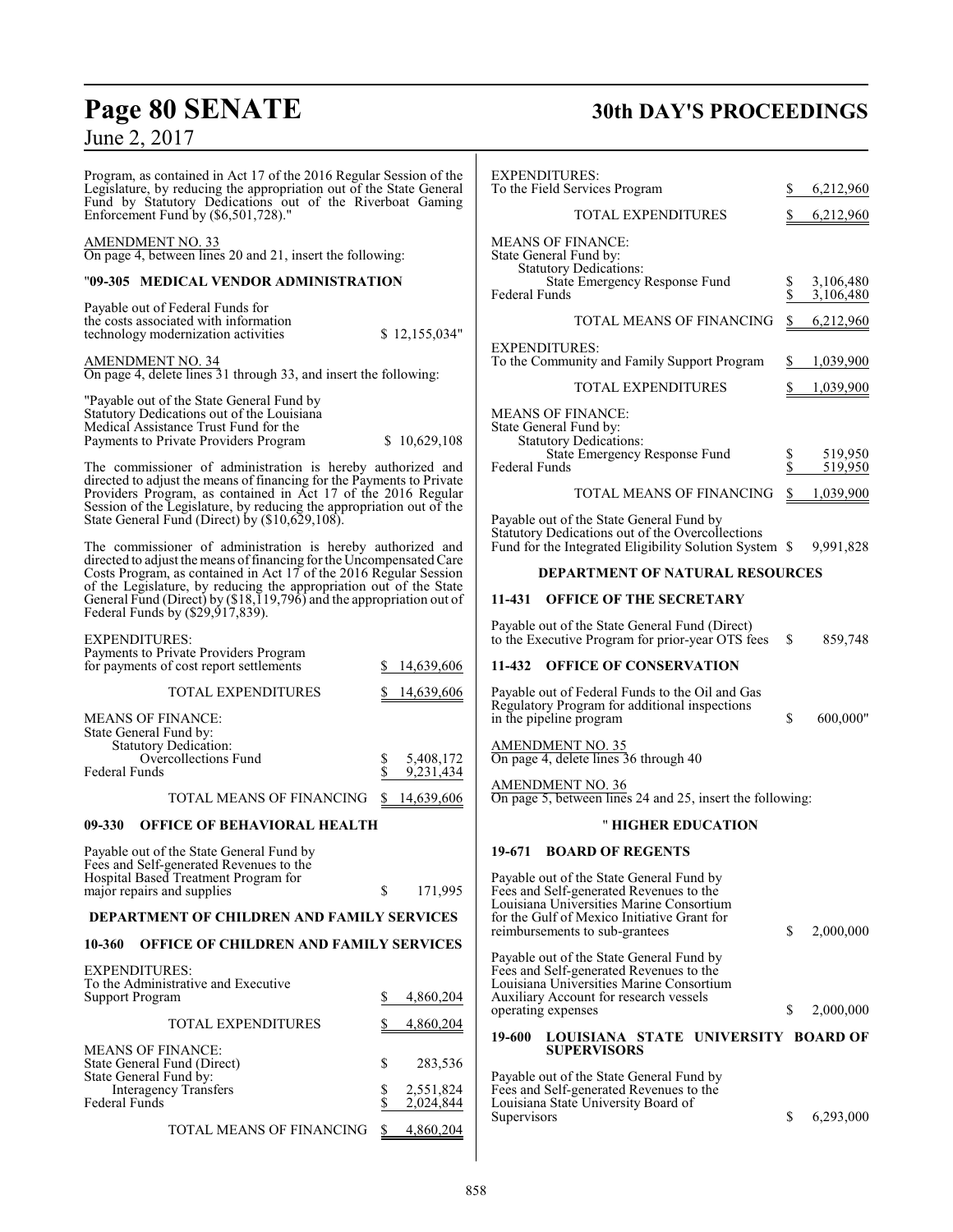# **30th DAY'S PROCEEDINGS**

# **Page 81 SENATE**<br>June 2, 2017

| Provided, however, that the amount appropriated above in Fees and<br>Self-generated Revenues shall be allocated as follows:                                                          |                                                                                      | The commissioner of administration is hereby authorized and<br>directed to adjust the means of finance for the Minimum Foundation<br>Program as contained in Act 17 of the 2016 Regular Session of the                                                                              |
|--------------------------------------------------------------------------------------------------------------------------------------------------------------------------------------|--------------------------------------------------------------------------------------|-------------------------------------------------------------------------------------------------------------------------------------------------------------------------------------------------------------------------------------------------------------------------------------|
| Louisiana State University - Alexandria<br>Louisiana State University Health Sciences<br>Center - New Orleans<br>Louisiana State University Health Sciences                          | \$<br>3,100,000<br>\$<br>1,393,000                                                   | Legislature by reducing the appropriation out of the State General<br>Fund by Statutory Dedications out of the Louisiana Lottery Proceeds<br>Fund by (\$2,294,645).                                                                                                                 |
| Center - Shreveport<br>Louisiana State University - Eunice                                                                                                                           | \$<br>\$<br>500,000<br>1,300,000                                                     | The commissioner of administration is hereby authorized and<br>directed to adjust the means of finance for the Minimum Foundation<br>Program as contained in Act 17 of the 2016 Regular Session of the                                                                              |
| Payable out of the State General Fund by<br>Interagency Transfer from the Department<br>of Education to the Louisiana State University -<br>A & M College for the Minimum Foundation |                                                                                      | Legislature by reducing the appropriation out of the State General<br>Fund by Statutory Dedications out of the Support Education in<br>Louisiana First (SELF) Fund by (\$6,812,859).                                                                                                |
| Program (MFP)                                                                                                                                                                        | \$<br>67,574                                                                         | 19-699 SPECIAL SCHOOL DISTRICT                                                                                                                                                                                                                                                      |
| <b>SOUTHERN</b><br>UNIVERSITY<br>19-615<br><b>SUPERVISORS</b>                                                                                                                        | <b>BOARD OF</b>                                                                      | Payable out of the State General Fund (Direct) to<br>\$<br>153,810<br>the Administration Program for expenses                                                                                                                                                                       |
| Payable out of State General Fund by<br>Fees and Self-generated Revenues to<br>the Southern University Law Center                                                                    | \$<br>250,000                                                                        | The commissioner of administration is hereby authorized and<br>directed to adjust the means of finance for the Instruction Program as<br>contained in Act 17 of the 2016 Regular Session of the Legislature<br>by reducing the appropriation out of the State General Fund (Direct) |
| Payable out of State General Fund by<br>Interagency Transfer from the Department                                                                                                     |                                                                                      | by $(\$153,\$10)$ .                                                                                                                                                                                                                                                                 |
| of Education to Southern University -<br>Agricultural & Mechanical College                                                                                                           | \$<br>278,559                                                                        | <b>OTHER REQUIREMENTS</b>                                                                                                                                                                                                                                                           |
| <b>LOUISIANA</b><br><b>UNIVERSITY</b><br>OF<br>19-620                                                                                                                                | <b>BOARD OF</b>                                                                      | 20-451 LOCAL HOUSING OF STATE ADULT OFFENDERS                                                                                                                                                                                                                                       |
| <b>SUPERVISORS</b><br>Payable out of State General Fund by                                                                                                                           |                                                                                      | Payable out of the State General Fund by<br>Statutory Dedications out of the Overcollections<br>Fund to the Local Housing of Adult Offenders                                                                                                                                        |
| Fees and Self-generated Revenues to<br>the University of Louisiana Board of                                                                                                          |                                                                                      | Program for housing of 1,956 offenders<br>\$<br>17,413,458                                                                                                                                                                                                                          |
| Supervisors                                                                                                                                                                          | \$31,500,000                                                                         | Payable out of the State General Fund by<br>Statutory Dedications out of the Overcollections Fund                                                                                                                                                                                   |
| Provided, however, that the amount appropriated above in Fees and<br>Self-generated Revenues shall be allocated as follows:                                                          |                                                                                      | to the Transitional Work Program for 210 offenders<br>\$<br>989,687<br>participating in the program                                                                                                                                                                                 |
| Nicholls State University<br>Louisiana Tech University<br>University of Louisiana at Monroe<br>Northwestern State University<br>Southeastern Louisiana University                    | 1,300,000<br>\$<br><b>SSSSS</b><br>10,100,000<br>7,500,000<br>5,800,000<br>1,800,000 | Payable out of the State General Fund by<br>Statutory Dedications out of the Overcollections<br>Fund to the Local Re-entry Services Program<br>for the operation of eight (8) Local Re-entry<br>Centers and four (4) Day Reporting Centers                                          |
| University of Louisiana at Lafayette                                                                                                                                                 | 5,000,000"                                                                           | based on projected expenditures<br>\$<br>256,855                                                                                                                                                                                                                                    |
| AMENDMENT NO. 37<br>On page 5, between lines 29 and 30, insert the following:                                                                                                        |                                                                                      | <b>LOUISIANA ECONOMIC DEVELOPMENT - DEBT</b><br>20-931<br><b>SERVICE AND STATE COMMITMENTS</b>                                                                                                                                                                                      |
| "Payable out of the State General Fund by<br>Interagency Transfers to the LSEC Education<br>Program for expenses                                                                     | \$<br>300,000                                                                        | Payable out of the State General Fund by<br>Statutory Dedications out of the Rapid<br>Response Fund to the Debt Service and<br>\$<br>5,830,865<br>State Commitments Program                                                                                                         |
| LOUISIANA SCHOOL FOR MATH, SCIENCE, AND<br>19-657<br><b>THE ARTS</b>                                                                                                                 |                                                                                      | The commissioner of administration is hereby authorized and                                                                                                                                                                                                                         |
| Payable out of the State General Fund by<br>Interagency Transfers to the Living and<br>Learning Community Program for expenses                                                       | \$<br>110,388                                                                        | directed to adjust the means of finance for the Debt Service and State<br>Commitments Program as contained in Act 17 of the 2016 Regular<br>Session of the Legislature by reducing the appropriation out of the<br>State General Fund (Direct) by (\$5,830,865).                    |
| NEW ORLEANS CENTER FOR THE CREATIVE<br>19-673<br>ARTS                                                                                                                                |                                                                                      | <b>SUPPLEMENTAL</b><br>PAYMENTS TO LAW<br>20-966<br><b>ENFORCEMENT PERSONNEL</b>                                                                                                                                                                                                    |
| Payable out of the State General Fund by<br>Interagency Transfers to the NOCCA<br>Instruction Program for expenses                                                                   | \$<br>99,847                                                                         | The commissioner of administration is hereby authorized and<br>directed to adjust the means of finance for the Deputy Sheriffs'<br>Supplemental Payments Program, as contained in Act 17 of the 2016<br>Regular Session of the Legislature, by reducing the appropriation out       |
| <b>DEPARTMENT OF EDUCATION</b>                                                                                                                                                       |                                                                                      | of the State General Fund (Direct) by (\$615,000)."                                                                                                                                                                                                                                 |
| 19-695<br><b>MINIMUM FOUNDATION PROGRAM</b>                                                                                                                                          |                                                                                      | <b>AMENDMENT NO. 38</b><br>On page 5, between lines 39 and 40 insert the following:                                                                                                                                                                                                 |
| Payable out of the State General (Direct) to<br>the Minimum Foundation Program                                                                                                       | 18,639,679<br>S                                                                      |                                                                                                                                                                                                                                                                                     |
|                                                                                                                                                                                      |                                                                                      |                                                                                                                                                                                                                                                                                     |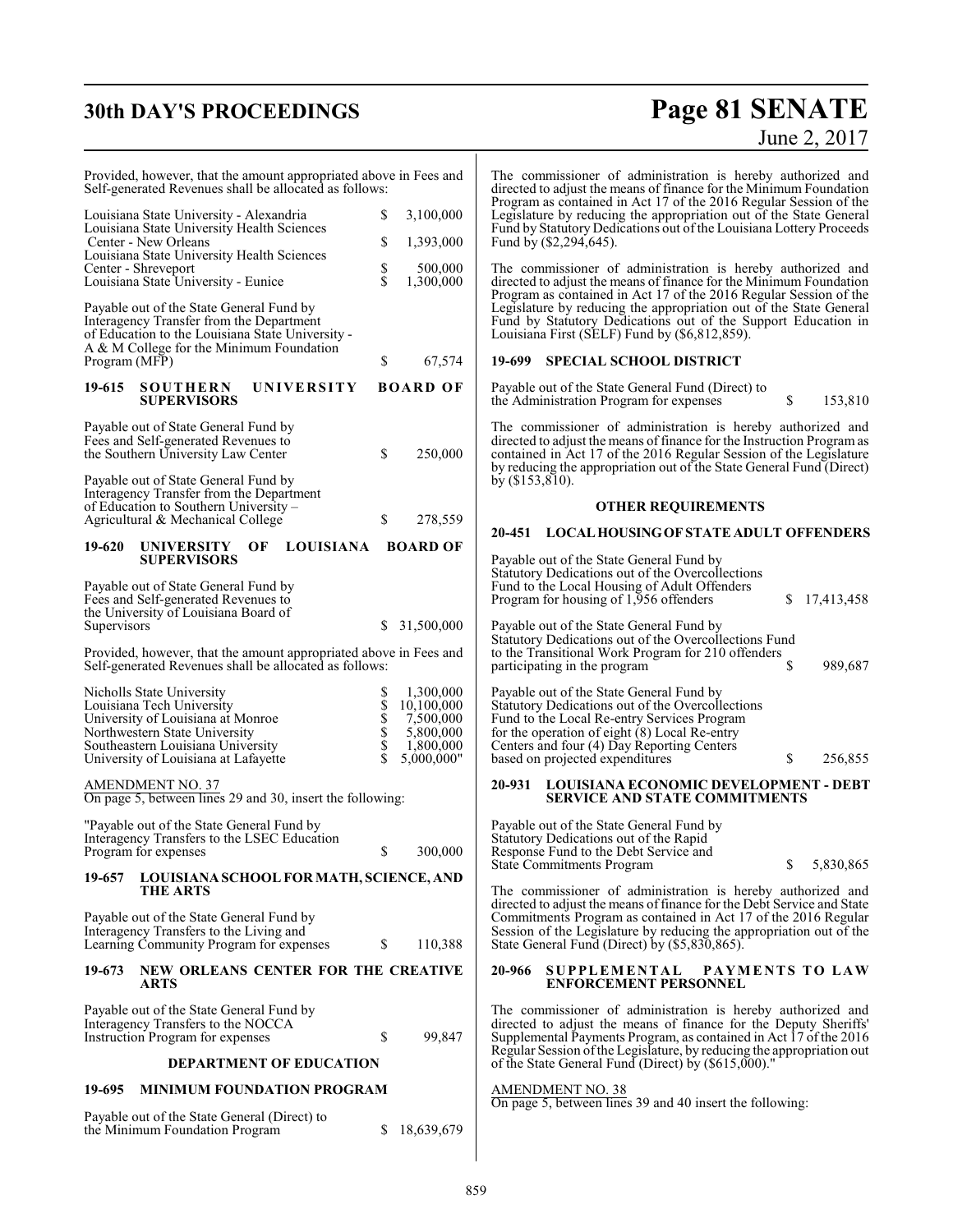#### **"ANCILLARY APPROPRIATIONS**

#### **21-815 OFFICE OF TECHNOLOGY SERVICES**

Payable out of State General Fund by Interagency Transfers for expenditures of the Integrated Eligibility Solution System  $$ 2,935,360$ 

**21-829 OFFICE OF AIRCRAFT SERVICES**

Payable out of State General Fund by Interagency Transfers for operating  $$ 300,000"$ 

AMENDMENT NO. 39

On page 6, before line 1, insert the following:

"Section 2. The appropriation for Schedule Number 17-560 Department of Civil Service, State Civil Service contained in Act No. 17 of the 2016 Regular Session of the Legislature is hereby amended and reenacted to read as follows:

On page 104, delete line 23 and 24, and insert the following:

| "Interagency Transfers from Prior and |           |
|---------------------------------------|-----------|
| <b>Current Year Collections</b>       | 1.322.612 |
| Fees & Self-generated Revenues from   |           |
| Prior and Current Year Collections    | 84.423"   |
|                                       |           |

On page 104, delete line 28 and 29, and insert the following:

| "Interagency Transfers from Prior and |    |           |
|---------------------------------------|----|-----------|
| <b>Current Year Collections</b>       | S. | 9,881,225 |
| Fees & Self-generated Revenues from   |    |           |
| Prior and Current Year Collections    |    | 681.826"  |

Section 3A. The following revisions are hereby made to the referenced legislation for the purpose of making supplemental capital outlay appropriations for FiscalYear 2016-2017. Provided, however, the provisions of Sections 2 through 18, inclusive, of Act 16 of the 2016 Second Extraordinary Session of the Louisiana Legislature are adopted and incorporated by reference for the appropriations contained in these Sections 3A, 3B, 3C, 3D, 3E, 3F, and 3G.

Section 3B. Notwithstanding any provision of law to the contrary, including the provisions of the Capital Outlay Act, the appropriation contained in Act 16 of the 2016 Second Extraordinary Session of the Louisiana Legislature for Executive Department, Division of Administration, Major Repairs for State Buildings Based on StatewideCondition Assessment, and Infrastructure, Planning and Construction (Statewide) is hereby amended and reenacted to include an appropriation made out of the interest earnings from the investment of general obligation bond or note proceeds in the Comprehensive Capital Outlay Escrow Account:

On page 10, delete lines 28 and 29 and insert the following:

| "Series 16A (34T-16)           | 1,457,995  |
|--------------------------------|------------|
| Payable from Interest Earnings | 5.000.000  |
| Total                          | 76,002,590 |

The appropriation of monies in this section shall be deemed to be and constitute approval by the Joint Legislative Committee on the Budget."

Section 3C. Notwithstanding any provision of law to the contrary, including the provisions of the Capital Outlay Act, the appropriation contained in Act 16 of the 2016 Second Extraordinary Session of the Louisiana Legislature for Legislative Expenses, Legislative Budgetary Control Council, State Capitol Security

# **Page 82 SENATE 30th DAY'S PROCEEDINGS**

Improvements, Planning and Construction (East Baton Rouge) is hereby amended and reenacted to read as follows:

On page 49, delete line 15, and insert the following:

"Priority 1 \$ 2,667,900

| Payable from the balance of State General Fund (Direct)     |           |
|-------------------------------------------------------------|-----------|
| Non-Recurring Revenues previously allocated under the       |           |
| authority of Act 23 of 2012 for Division of Administration, |           |
| Capitol Complex Acquisitions, Demolitions, Sitework,        |           |
| Construction and Renovation of Facilities                   |           |
| (East Baton Rouge)                                          | 1.850,000 |
| Total                                                       | 4.517.900 |

The appropriation of monies in this section shall be deemed to be and constitute approval by the Joint Legislative Committee on the Budget."

Section 3D. Notwithstanding any provision of law to the contrary, including the provisions of the Capital Outlay Act, the appropriation contained in Act 16 of the 2016 Second Extraordinary Session ofthe Louisiana Legislature for Secretary's Emergency Fund for Bridge Damages, Other Reimbursements, Local Matching Dollars, Federal Funds, and Opportunity Grants Subject to the Provisions of R.S. 48:232 (Statewide), is hereby amended and reenacted to read as follows:

On page 18, delete lines 48 through 53 and insert the following:

| "Payable from Fees and Self Generated    |              |
|------------------------------------------|--------------|
| Revenues                                 | 17,000,000   |
| Payable from Transportation Trust Fund - |              |
| <b>Federal Receipts</b>                  | \$25,000,000 |
| Payable from Federal Funds               | 2,500,000    |
| Payable from Interagency Transfers       | 4,000,000    |
| Total                                    | 48,505,000   |

The appropriation of monies in this section shall be deemed to be and constitute approval by the Joint Legislative Committee on the Budget."

Section 3E. Notwithstanding any provision of law to the contrary, including the provisions of the Capital Outlay Act, the appropriation contained in Act 16 of the 2016 Second Extraordinary Session of the Louisiana Legislature for the Department of Health and Hospitals, Office of Behavioral Health, New South Louisiana Human Services Authority Administrative Building, Land Acquisition, Planning and Construction (Terrebonne) is hereby amended and reenacted to read as follows:

On page 31, delete line 6, and insert the following:

| "Priority 1                        | 985,000   |
|------------------------------------|-----------|
| Payable from Interagency Transfers | 450,000   |
| Total                              | 1.435,000 |

The appropriation of monies in this section shall be deemed to be and constitute approval by the Joint Legislative Committee on the Budget."

Section 3F. Notwithstanding any provision of law to the contrary, including the provisions of the Capital Outlay Act, the appropriation contained in Act 16 of the 2016 Second Extraordinary Session of the Louisiana Legislature for Department of Education, McNeese State University, Drew Hall Parking Lot Reconstruction, Planning and Construction (Calcasieu) is hereby amended and reenacted to read as follows: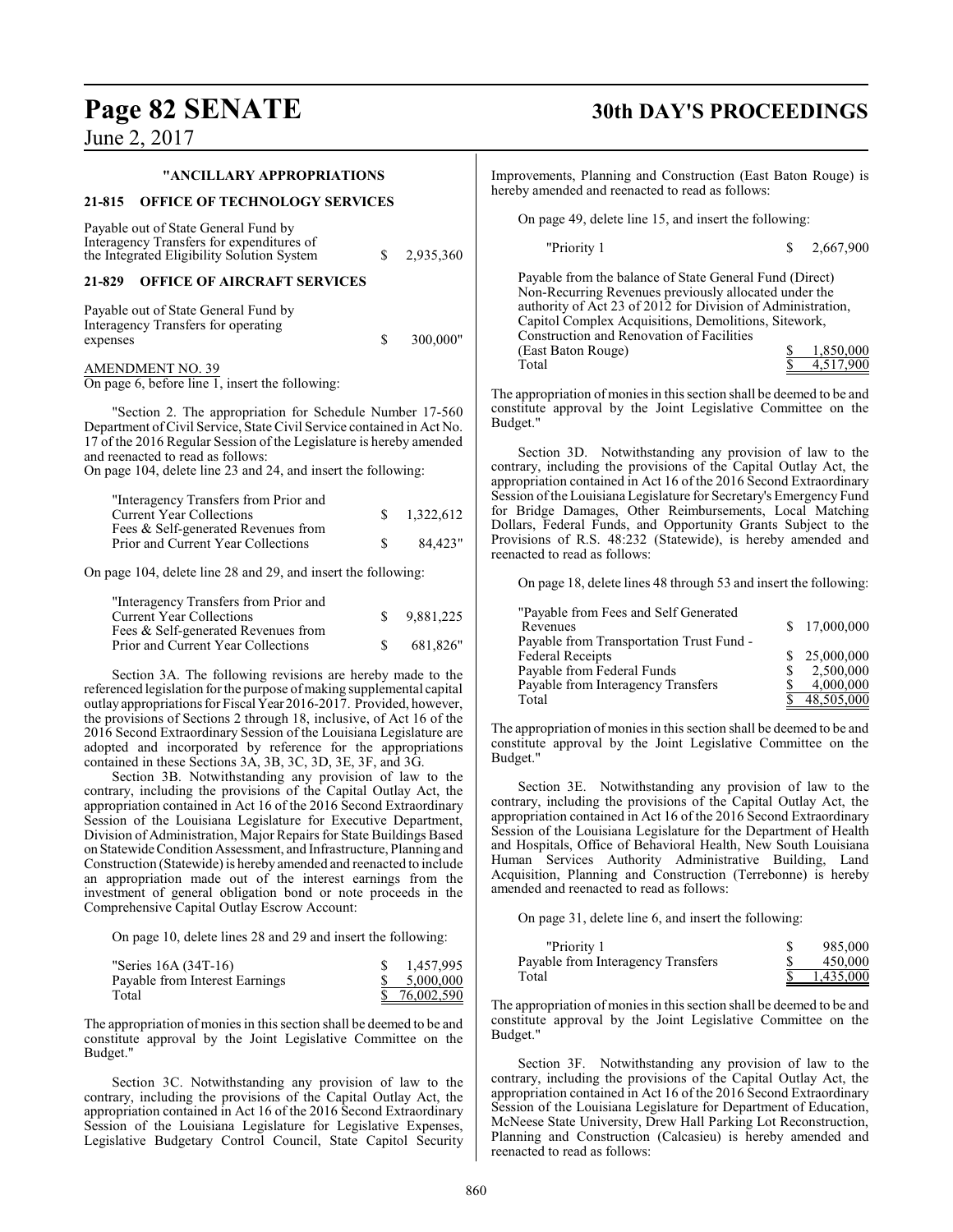# **30th DAY'S PROCEEDINGS Page 83 SENATE**

# June 2, 2017

On page 43, delete line 17, and insert the following:

"Payable from Fees and Self Generated

 $$ 1,520,000$ 

The appropriation of monies in this section shall be deemed to be and constitute approval by the Joint Legislative Committee on the Budget."

Section 3G. The following sum is hereby appropriated from the source specified and in the amount specified for the purpose of making supplemental capital outlay appropriations for Fiscal Year 2016-2017.

#### "DEPARTMENT OF EDUCATION

19/655 LOUISIANA SPECIAL EDUCATION CENTER

(2012) Inclusive Playground, Planning and Construction (Rapides)

Payable from Interagency Transfers \$ 290,000

The appropriation of monies in this section shall be deemed to be and constitute approval by the Joint Legislative Committee on the Budget."

Section 4. Notwithstanding any provision of law to the contrary, any appropriation payable with Statutory Dedications out of the State Emergency Response Fund or Statutory Dedications out of the Overcollections Fund contained in Schedule 01-112 Department of Military Affairs, Schedule 08A Department of Corrections, Schedule 09-306 Medical Vendor Payments, and Schedule 10-360 Department of Children and Family Services in this bill shall be deemed a bona fide obligation through June 30, 2018."

#### AMENDMENT NO. 40

On page 6, on line 1, delete "Section 2." and insert "Section 5."

On motion of Senator Allain, the committee amendment was adopted. The amended bill was read by title and referred to the Legislative Bureau.

#### **HOUSE BILL NO. 665—**

BY REPRESENTATIVE BARRAS AN ACT

To appropriate funds for Fiscal Year 2017-2018 to defray the expenses ofthe Louisiana Legislature, including the expenses of the House of Representatives and the Senate, of legislative service agencies, and of the Louisiana State Law Institute; to provide for the salary, expenses, and allowances of members, officers, staff, and agencies of the Legislature; to provide with respect to the appropriations and allocations herein made; and to provide for related matters.

Reported with amendments by the Committee on Finance.

#### **SENATE COMMITTEE AMENDMENTS**

Amendments proposed by Senate Committee on Finance to Reengrossed House Bill No. 665 by Representative Barras

#### AMENDMENT NO. 1

On page 4, line 6, change "Ten Million" to "Nine Million"

AMENDMENT NO. 2 On page 4, line 7, change "(\$10,093,838.00)" to "(\$9,093,838.00)"

#### AMENDMENT NO. 3

On page 7, line 14, change "Eight" to "Nine"

### AMENDMENT NO. 4

On page 7, line 15, change "(\$8,557,125.00) to "(\$9,557,125.00)

#### AMENDMENT NO. 5

On page 8, line 25, after "this Act" insert "for the House of Representatives, the Senate, the Legislative Fiscal Office, the Legislative Budgetary Control Council, and the Louisiana State Law Institute"

#### AMENDMENT NO. 6

On page 8, after line 28, insert the following:

'Section 8. The expenses of the legislature, including the House of Representatives and the Senate, the staffs of the House of Representatives and of the Senate, the Legislative Fiscal Office, and the Legislative Budgetary Control Council, resulting from any extraordinary session of the legislature during the 2017-2018 Fiscal Year shall be paid pursuant to a plan adopted by the Legislative Budgetary Control Council."

#### AMENDMENT NO. 7

On page 9, line 1, change "Section 8" to "Section 9"

#### AMENDMENT NO. 8

On page 9, line 8, at the end of the line, change "\$10,093,838" to "\$9,093,838"

#### AMENDMENT NO. 9

On page 9, line 12, change "\$8,557,125" to "9,557,125"

#### AMENDMENT NO. 10

On page 9, line 26, change "Section 9" to "Section 10"

On motion of Senator Allain, the committee amendment was adopted. The amended bill was read by title and referred to the Legislative Bureau.

### **Privileged Report of the Legislative Bureau**

June 2, 2017

To the President and Members of the Senate:

I am directed by your Legislative Bureau to submit the following report:

The following instruments are approved as to construction and duplication.

#### **HOUSE BILL NO. 2—**

BY REPRESENTATIVE ABRAMSON AN ACT

To provide with respect to the capital outlay budget and the capital outlay program for state government, state institutions, and other public entities; to provide for the designation of projects and improvements; to provide for the financing thereof making appropriations from certain sources; and to provide for related matters.

Reported without amendments.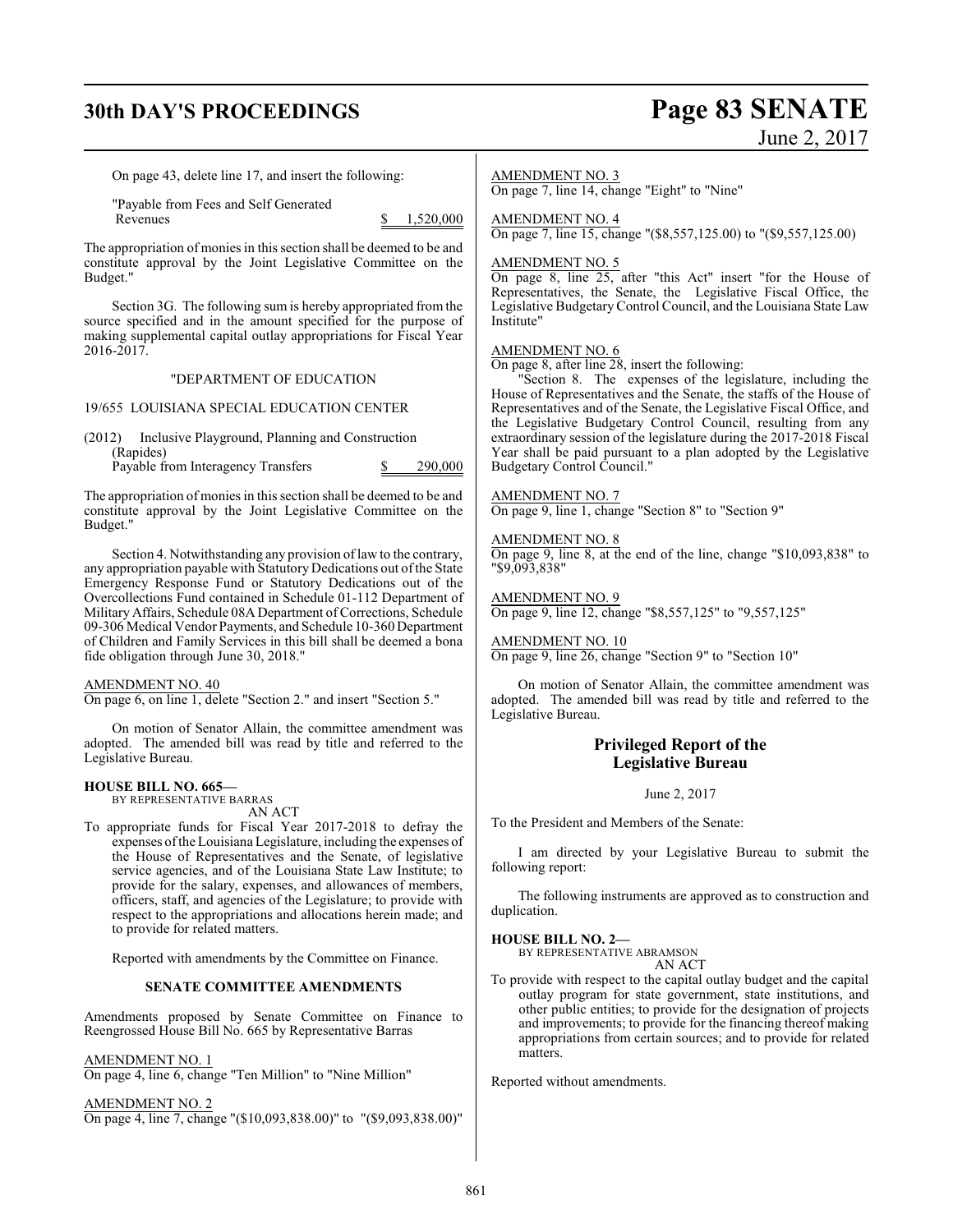# **Page 84 SENATE 30th DAY'S PROCEEDINGS**

June 2, 2017

### **HOUSE BILL NO. 64—**

BY REPRESENTATIVE HENRY AN ACT

To provide for the establishment and reestablishment of agency ancillary funds, to be specifically known as internal service funds, auxiliary accounts, or enterprise funds for certain state institutions, officials, and agencies; to provide for appropriation of funds; and to regulate the administration of said funds.

Reported without amendments.

#### **HOUSE BILL NO. 293—** BY REPRESENTATIVE AMEDEE

AN ACT

To amend and reenact R.S. 42:1441(A) and to enact R.S. 42:1441(D), relative to the limitation of liability of the state; to provide relative to liability for damage caused by district attorneys; to provide for indemnification; to provide relative to the attorney general; to provide for payment of a judgment; to provide for applicability; and to provide for related matters.

Reported without amendments.

#### **HOUSE BILL NO. 625—**

BY REPRESENTATIVE HENRY AN ACT

To appropriate funds and tomake certain reductions in appropriations from certain sources to be allocated to designated agencies and purposes in specific amounts for the making of supplemental appropriations for Fiscal Year 2016-2017; to provide for an effective date; and to provide for related matters.

Reported without amendments.

# **HOUSE BILL NO. 665—** BY REPRESENTATIVE BARRAS AN ACT

To appropriate funds for Fiscal Year 2017-2018 to defray the expenses ofthe Louisiana Legislature, including the expenses of the House of Representatives and the Senate, of legislative service agencies, and of the Louisiana State Law Institute; to provide for the salary, expenses, and allowances of members, officers, staff, and agencies of the Legislature; to provide with respect to the appropriations and allocations herein made; and to provide for related matters.

Reported without amendments.

Respectfully submitted, DANIEL R. MARTINY Chairman

### **Adoption of Legislative Bureau Report**

On motion of Senator Martiny, the Bills and Joint Resolutions were read by title and passed to a third reading.

### **Privileged Report of the Committee on Senate and Governmental Affairs**

### **ENROLLMENTS**

Senator Peterson, Chairman on behalf of the Committee on Senate and Governmental Affairs, submitted the following report:

June 2, 2017

To the President and Members of the Senate:

I am directed by your Committee on Senate and Governmental Affairs to submit the following report:

The following Senate Bills have been properly enrolled:

#### **SENATE BILL NO. 76—** BY SENATOR LAMBERT

AN ACT To amend and reenact Code of Criminal Procedure Article 611(C), relative to venue in criminal matters; to allow venue for certain criminal matters to be the parish in which the victim resides as well as the parish in which the crime occurred; and to provide for related matters.

**SENATE BILL NO. 111—**<br>BY SENATORS MIZELL AND THOMPSON AND REPRESENTATIVES<br>AMEDEE, ANDERS, BACALA, BAGLEY, BARRAS, BERTHELOT,<br>BISHOP, BROADWATER, TERRY BROWN, STEVE CARTER, CHANEY,<br>CONNICK, COUSSAN, COX, CREWS, CROMER, DAV

#### AN ACT

To amend and reenact the introductory paragraph of R.S. 40:1061.14(A), R.S. 40:1061.14(A)(1) and  $\overline{(B)(3)}$ (b)(ii) and (iii) and (4),  $1061.19(A)(2)$ , and  $1061.21(A)(5)$  and to enact R.S. 40:1061.14(B)(3)(b)(iv) and 1061.14.1, relative to abortion for an unemancipated minor; to provide for parental consent; to provide for court orders; to require identification for parents or guardians; to provide for counseling for minor children who are victims of coerced abortions or commercial sexual exploitation; to provide for evaluation and counseling; to provide for recordkeeping; to provide for penalties; to provide for reporting; to provide for severability; and to provide for related matters.

# **SENATE BILL NO. 237—** BY SENATOR CORTEZ

AN ACT

To amend and reenact R.S. 47:338.86(B), relative to the issuance of bonds by the Lafayette Parish School Board; to provide for the maximum term; to provide for the application of the provisions of Chapters 13 and 13-A of Title 39 of the Louisiana Revised Statutes of 1950 to the bonds; to provide relative to the form, provisions, and negotiability of the bonds; to provide for an effective date; and to provide for related matters.

# **SENATE BILL NO. 36—**<br>BY SENATOR MARTINY

AN ACT

To amend and reenact R.S. 46:1056(A) and (B), relative to employment contracts in hospital service districts; to provide for authority to execute certain employment contracts; to provide for definitions; to provide for employment terms; and to provide for related matters.

# **SENATE BILL NO. 39—**<br>BY SENATOR BOUDREAUX

AN ACT

To amend and reenact R.S. 37:1263(F), relative to the Louisiana State Board of Medical Examiners; to provide for appointment terms; to provide for term limits; to provide for an effective date; and to provide for related matters.

# **SENATE BILL NO. 52-**<br>BY SENATOR LONG

AN ACT

To enact R.S. 13:5554(FF), relative to the premium costs of group hospital and health insurance for retired sheriffs and retired deputy sheriffs; to provide relative to premium costs for retired sheriffs and retired deputy sheriffs of the Natchitoches Parish Sheriff's Office; to provide for eligibility for payment of premium costs; to provide for applicability; and to provide for related matters.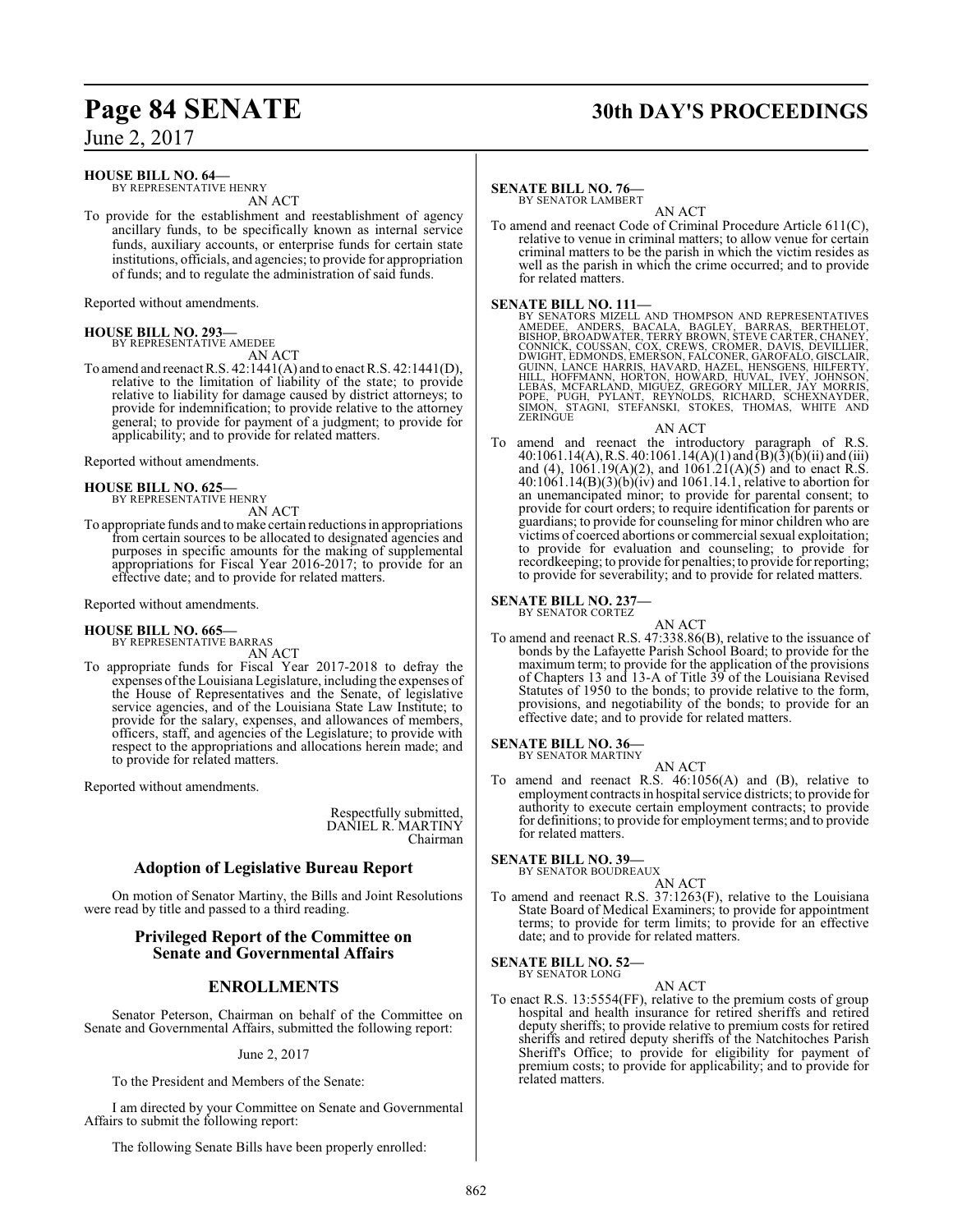# **30th DAY'S PROCEEDINGS Page 85 SENATE**

#### **SENATE BILL NO. 147—** BY SENATOR RISER

AN ACT

To amend and reenact R.S. 29:40, 102, 116, 120(C)(1), 132, and 136, relative to the Military Department; to provide for leasing for military purposes; to provide for the jurisdiction of courtsmartial; to provide for the regulation of the Military Department; to provide for the composition and conduct of disciplinary proceedings of service members; to provide for administration of disciplinary hearings and actions; to provide for exceptional circumstances; and to provide for related matters.

**SENATE BILL NO. 184—** BY SENATOR LUNEAU

#### AN ACT

To amend and reenact R.S. 22:2062(A)(1) and to enact R.S.  $22:2062(A)(2)(c)$ , relative to the Louisiana Insurance Guaranty Association; to provide with respect to the exhaustion of other coverage; to provide for the exclusion of a credit against uninsured and underinsured motorist policies upon the insolvency of the insurer; and to provide for related matters.

**SENATE BILL NO. 236—** BY SENATOR LAFLEUR

AN ACT

To amend and reenact R.S. 9:5217, R.S. 13:844, R.S. 44:40(A), (B), (C), and (E),  $116(A)$  and (B), and 161, Civil Code Art. 3352(C), and Code of Civil Procedure Art. 258(A), and to enact Code of Civil Procedure Arts. 258(D) and 259, relative to clerks of court; to provide for fees for services rendered; to provide standards for documents to be recorded; to provide alternate means to maintain copies of recorded documents; to provide indexing standards; to require plans for recording electronic documents; to provide relative to redaction and contents of certain personal information in filings and recordings; and to provide for related matters.

> Respectfully submitted, KAREN CARTER PETERSON Chairman

The foregoing Senate Bills were signed by the President of the Senate.

#### **Privileged Report of the Committee on Senate and Governmental Affairs**

### **ENROLLMENTS**

Senator Peterson, Chairman on behalf of the Committee on Senate and Governmental Affairs, submitted the following report:

June 2, 2017

To the President and Members of the Senate:

I am directed by your Committee on Senate and Governmental Affairs to submit the following report:

The following Senate Concurrent Resolutions have been properly enrolled:

SENATE CONCURRENT RESOLUTION NO. 118-<br>BY SENATORS MORRISH, ALARIO, ALLAIN, APPEL, BARROW,<br>BISHOP, BOUDREAUX, CARTER, CHABERT, CLAITOR, COLOMB,<br>CORTEZ, DONAHUE, ERDEY, FANNIN, GATTI, HEWITT, JOHNS,<br>LAFLEUR, LAMBERT, LONG, L FOIL, FRANKLIN, GAINES, GAROFALO, GISCLAIR, GLOVER, GUINN,

## June 2, 2017

HALL, JIMMY HARRIS, LANCE HARRIS, HAVARD, HAZEL, HENRY, HENSGENS, HILFERTY, HILL, HODGES, HOFFMANN, HOLLIS,<br>HORTON, HOWARD, HUNTER, HUVAL, IVEY, JACKSON, JAMES,<br>JEFFERSON, JENKINS, JOHNSON, JONES, JORDAN, NANCY LANDRY,<br>TERRY LANDRY, LEBAS, LEGER, LEOPOLD, LYONS, MACK, MAGEE,<br>MA A CONCURRENT RESOLUTION

To express the sincere condolences of the Legislature of Louisiana upon the death of James Paul "Jimmy" Martin, former state representative and mayor of Welsh.

### **SENATE CONCURRENT RESOLUTION NO. 119—** BY SENATOR CORTEZ AND REPRESENTATIVE COUSSAN A CONCURRENT RESOLUTION

To commend St. Thomas More High School Cougars boys soccer teamand Head Coach Casey Friend on their second consecutive Division II State Championship.

> Respectfully submitted, KAREN CARTER PETERSON Chairman

The foregoing Senate Concurrent Resolutions were signed by the President of the Senate.

#### **Message to the Governor**

### **SIGNED SENATE BILLS**

June 2, 2017

To the Honorable Governor of the State of Louisiana:

The President of the Senate and the Speaker of the House of Representatives have signed the following Senate Bills:

# **SENATE BILL NO. 5—** BY SENATOR LUNEAU

AN ACT

To amend and reenact R.S. 33:3887.5, relative to Sewerage District No. 2 of Rapides Parish; to authorize a per diem for members of the board of supervisors; and to provide for related matters.

**SENATE BILL NO. 34—** BY SENATOR BOUDREAUX

AN ACT

To amend and reenact R.S. 46:2626(I)(5), relative to emergency ground ambulance service providers; to provide for a definition; to provide for an effective date; and to provide for related matters.

**SENATE BILL NO. 41—**

- BY SENATOR JOHNS
- AN ACT To amend and reenact R.S. 14:46.2(B)(4), 46.3(D)(3), 81.1(E)(5)(c) and (d),  $82.1(D)(4)$  and (E),  $83(B)(4)$ ,  $83.1(B)(4)$ ,  $83.2(B)(4)$ , 84(B)(4), 85(B)(4), 86(B)(2) and (3), 104(B)(4), 105(B)(4), and  $282(B)(4)$ , and R.S. 15:539.1(A), (B)(1), (C), and (E) and  $539.2(B)(1)$ , relative to sex offenses; to provide for forfeiture of currency by persons convicted of certain sex offenses; to provide for the disposition and distribution of forfeited currency; and to provide for related matters.

#### **SENATE BILL NO. 43—** BY SENATOR MARTINY

AN ACT To amend and reenact R.S. 13:2590(B), the introductory paragraph of 2590.1(B), and (C), relative to justice of the peace courts; to provide for court costs; to provide for distribution of court costs; to provide for court costs in certain parishes; to provide for agreements in cases with out-of-constable jurisdiction; and to provide for related matters.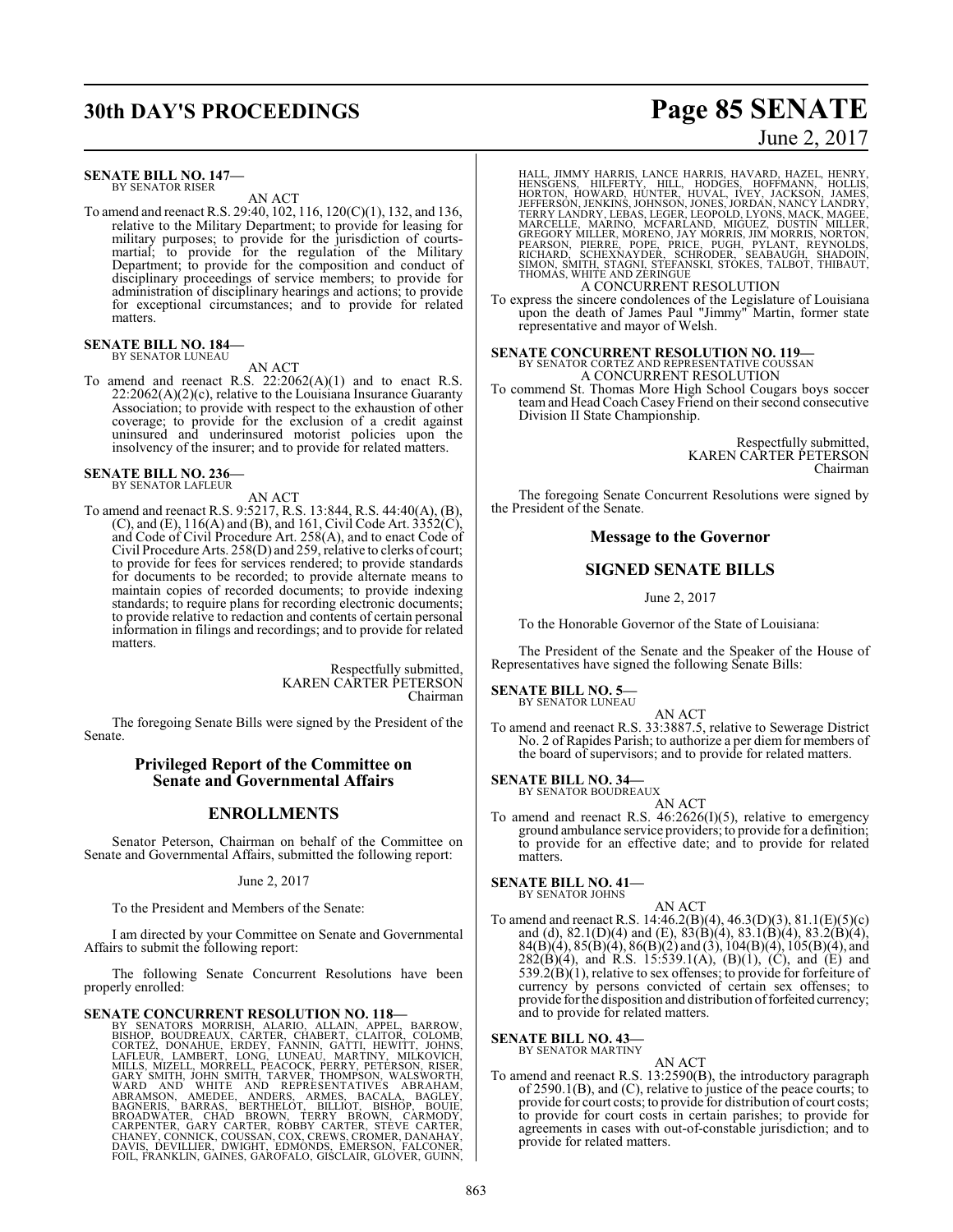### **SENATE BILL NO. 44—**

BY SENATOR JOHN SMITH AN ACT

To amend and reenact R.S. 22:2313(A), relative to producers' authority to sell insurance policies issued by the Louisiana Citizens Property Insurance Corporation; to provide for reciprocity for producers in other states; and to provide for related matters.

#### **SENATE BILL NO. 45—** BY SENATOR JOHN SMITH

AN ACT

To amend and reenact R.S. 22:2055(13) and to enact R.S. 22:46(19), relative to the definition of ocean marine insurance; and to provide for related matters.

#### **SENATE BILL NO. 109—** BY SENATOR CLAITOR

AN ACT

To enact Part V of Chapter 1 of Code Title XXIV of Code Book III of Title 9 of the Louisiana Revised Statutes of 1950, to be comprised of R.S. 9:5826 and 5827, relative to prescription; to provide relative to peremptive and prescriptive deadlines; to provide relative to legal deadlines; to provide for applicability; and to provide for related matters.

# **SENATE BILL NO. 125—** BY SENATOR THOMPSON

AN ACT

To authorize and provide for the transfer of certain state property; to provide for the transfer of state property in Tensas Parish; to provide for the property description; to provide for reservation of mineral rights; to provide terms, conditions, and requirements; and to provide for related matters.

**SENATE BILL NO. 143—** BY SENATOR CHABERT AND REPRESENTATIVES STEVE CARTER, DAVIS, GISCLAIR AND STOKES AN ACT

To amend and reenact R.S. 36:204(B)(6) and R.S. 56:1687(6) and (9), and to enact R.S.  $36:204(B)(9)$  and (10), relative to the powers and duties of the secretary of culture, recreation and tourism; to provide for the procedure for the sale, lease, and sublease of state parks land; to provide for concession leases; and to provide for related matters.

#### **SENATE BILL NO. 199—**

BY SENATORS ERDEY, THOMPSON AND WALSWORTH AN ACT

To enact R.S. 33:4712.17, relative to property and buildings; to provide for the sharing of public equipment; to provide for use of public equipment among public entities; to provide for a definition; and to provide for related matters.

#### **SENATE BILL NO. 200—** BY SENATOR ERDEY

AN ACT

To enact R.S. 33:3887(C), relative to the Livingston Parish Sewer District; to provide for an increase in the membership of the board of supervisors; and to provide for related matters.

# **SENATE BILL NO. 204—** BY SENATOR GARY SMITH

AN ACT

To enact R.S. 25:224 to authorize St. John the Baptist Parish to name the St. John the Baptist Parish Library's central branch in honor of a living person; and to provide for related matters.

#### **SENATE BILL NO. 64—** BY SENATOR GATTI

AN ACT

To amend and reenact R.S. 3:2463(C) and (E) and to enact R.S. 3:2462(6) and 2465(E), relative to animal shelter operating procedures; to authorize animal shelters to post pictures of animals on a social media account or website; to require inspectors and shelter personnel to attend annual training; to provide for definitions; and to provide for related matters.

# **Page 86 SENATE 30th DAY'S PROCEEDINGS**

#### **SENATE BILL NO. 116—**

BY SENATORS MILLS AND BISHOP AN ACT

To enact Part III of Chapter 2 of Title 24 of the Louisiana Revised Statutes of 1950, to be comprised of R.S. 24:111 through 114, relative to exercise and healthier communities; to create the Work Out Now: WON Louisiana Legislative Commission; to provide for commission membership, powers, duties, and functions; to provide for staff support and finances for the commission; to provide for cooperation with and support for the commission; to provide for an effective date; and to provide for related matters.

#### **SENATE BILL NO. 132—** BY SENATOR WHITE

AN ACT

To amend and reenact R.S. 56:1855(M)(2) and to enact R.S. 56:1855(O), relative to the Louisiana Scenic Rivers Act; to provide for certain natural and scenic rivers; to provide exceptions for certain uses on the Amite River, West Pearl River, Tangipahoa River, Tchefuncte River, Bogue Falaya River, Abita River, Comite River, and Bayou Manchac; to provide terms, conditions, and procedures; and to provide for related matters.

#### **SENATE BILL NO. 210—** BY SENATOR ERDEY

- AN ACT
- To amend and reenact R.S. 38:1759, relative to the board of commissioners of Gravity Drainage District No. 2 of Livingston Parish; to increase the membership of the board of commissioners; and to provide for related matters.

#### **SENATE BILL NO. 211—** BY SENATOR GARY SMITH

AN ACT To amend and reenact R.S. 40:1563.1(A)(20) and (C), (D), and (E) and to enact R.S. 14:206.1 and R.S. 40:1563.1(A)(21) and (F), relative to life safety and property protection contracting; to create the crime of life safety and property protection contracting without authority; to provide the elements of the crime; to provide penalties; to provide relative to the authority of the fire marshal to investigate the crime; and to provide for related matters.

### **SENATE BILL NO. 212—**

BY SENATOR GARY SMITH AN ACT

To amend and reenact R.S. 40:2405(A)(3), relative to peace officers; to provide regarding the authority to carry a concealed weapon by reserve or part-time peace officers; and to provide for related matters.

#### **SENATE BILL NO. 219—** BY SENATOR FANNIN

AN ACT

To authorize and provide for hospital service district board membership in any parish with a population greater than sixteen thousand and less than seventeen thousand, according to the latest federal decennial census; to provide for board composition; to provide for minimum qualifications; and to provide for related matters.

**SENATE BILL NO. 234—** BY SENATOR LAFLEUR AND REPRESENTATIVE MARCELLE AN ACT

To amend and reenact Code of Criminal Procedure Article 323(B), relative to bail; to provide that a secured personal surety specifically relate to identified property; and to provide for related matters.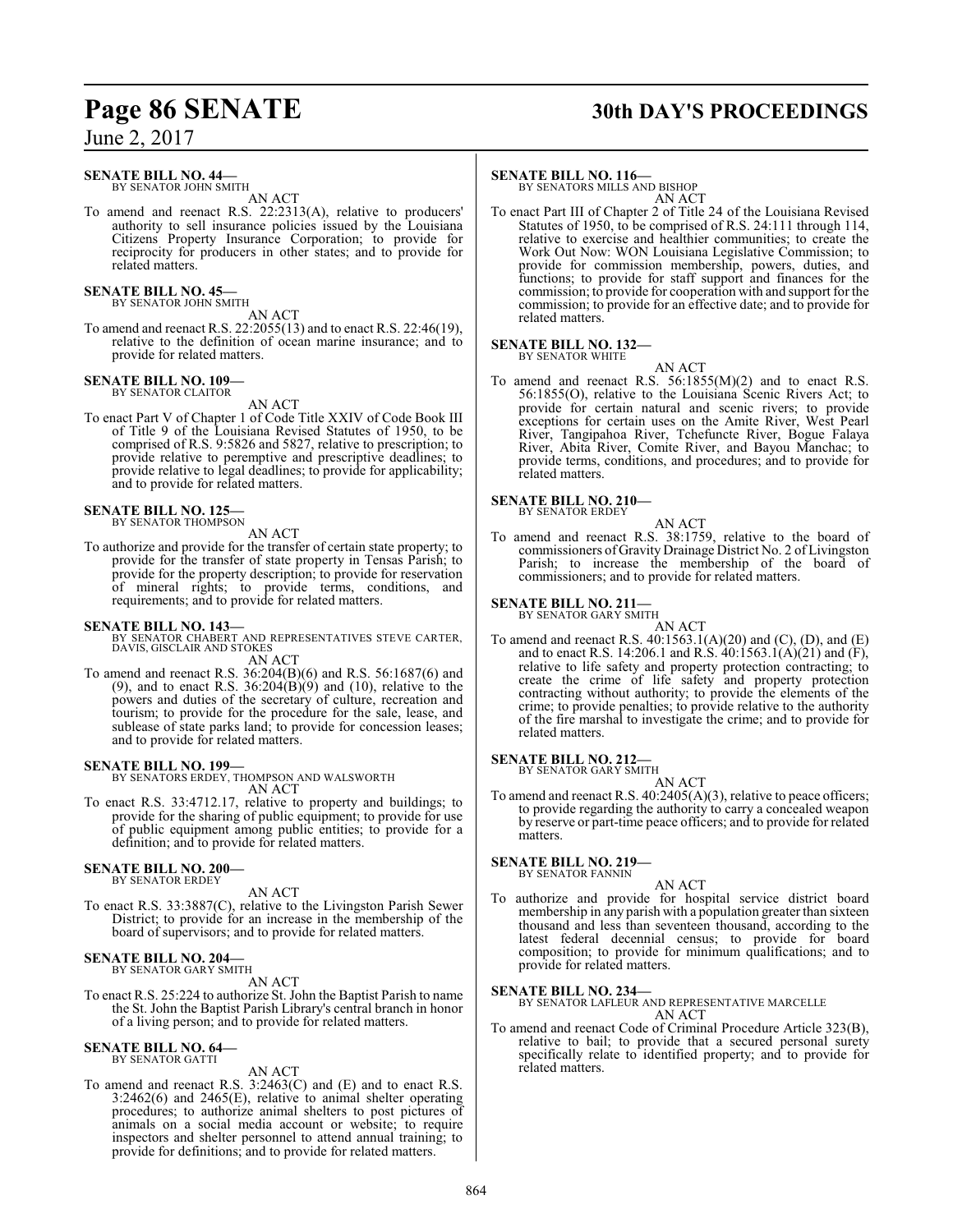# **30th DAY'S PROCEEDINGS Page 87 SENATE**

#### **SENATE BILL NO. 238—** BY SENATOR PERRY

AN ACT

To enact R.S. 47:338.24.4, relative to municipal sales and use taxes; to authorize the governing authority for the town of Duson to levy and collect an additional sales and use tax; to require voter approval; to provide for the use of the tax revenue; and to provide for related matters.

#### **SENATE BILL NO. 42—**

BY SENATORS JOHNS, ALARIO, ALLAIN, BARROW, BISHOP,<br>BOUDREAUX,CARTER,CORTEZ,DONAHUE,ERDEY,GATTI,HEWITT,<br>LONG,LUNEAU,MILKOVICH,MILLS,MIZELL,MORRISH,PERRY,<br>KISER,GARY SMITH,JOHN SMITH,TARVER,THOMPSON AND WALSWORTH

#### AN ACT

To enact Part II of Chapter 28-B of Title 46 of the Louisiana Revised Statutes of 1950, to be comprised ofR.S. 46:2165 through 2168, relative to human trafficking; to provide for the Louisiana Human Trafficking Prevention Commission; to provide for the Louisiana Human Trafficking Prevention Commission Advisory Board; to provide for duties; to provide for reporting; to provide for the composition of the commission and board; to provide for meetings; to provide for an effective date; and to provide for related matters.

#### **SENATE BILL NO. 103—**

BY SENATOR RISER AND REPRESENTATIVE TERRY BROWN AN ACT

To amend and reenact R.S. 56:722(A)(2) and 727, relative to game and fish commissions; to provide for the adoption of rules and regulations; to provide for limitation of liability; to provide for terms and conditions; and to provide for related matters.

#### **SENATE BILL NO. 76—** BY SENATOR LAMBERT

AN ACT

To amend and reenact Code of Criminal Procedure Article 611(C), relative to venue in criminal matters; to allow venue for certain criminal matters to be the parish in which the victim resides as well as the parish in which the crime occurred; and to provide for related matters.

**SENATE BILL NO. 111—**<br>BY SENATORS MIZELL AND THOMPSON AND REPRESENTATIVES BY SENATORS MIZELL AND THOMPSON AND REPRESENTATIVES<br>AMEDEE, ANDERS, BACALA, BAGLEY, BARRAS, BERTHELOT,<br>BISHOP, BROADWATER, TERRY BROWN, STEVE CARTER, CHANEY,<br>CONNICK, COUSSAN, COX, CREWS, CROMER, DAVIS, DEVILLIER,<br>DWIGHT,

#### AN ACT

To amend and reenact the introductory paragraph of R.S. 40:1061.14(A), R.S. 40:1061.14(A)(1) and (B)(3)(b)(ii) and (iii) and (4), 1061.19(A)(2), and 1061.21(A)(5) and to enact R.S. 40:1061.14(B)(3)(b)(iv) and 1061.14.1, relative to abortion for an unemancipated minor; to provide for parental consent; to provide for court orders; to require identification for parents or guardians; to provide for counseling for minor children who are victims of coerced abortions or commercial sexual exploitation; to provide for evaluation and counseling; to provide for recordkeeping; to provide for penalties; to provide for reporting; to provide for severability; and to provide for related matters.

# **SENATE BILL NO. 237—** BY SENATOR CORTEZ

#### AN ACT

To amend and reenact R.S. 47:338.86(B), relative to the issuance of bonds by the Lafayette Parish School Board; to provide for the maximum term; to provide for the application of the provisions of Chapters 13 and 13-A of Title 39 of the Louisiana Revised Statutes of 1950 to the bonds; to provide relative to the form, provisions, and negotiability of the bonds; to provide for an effective date; and to provide for related matters.

#### **SENATE BILL NO. 36—**

BY SENATOR MARTINY

AN ACT To amend and reenact R.S. 46:1056(A) and (B), relative to employment contracts in hospital service districts; to provide for authority to execute certain employment contracts; to provide for definitions; to provide for employment terms; and to provide for related matters.

#### **SENATE BILL NO. 39—** BY SENATOR BOUDREAUX

AN ACT

To amend and reenact R.S. 37:1263(F), relative to the Louisiana State Board of Medical Examiners; to provide for appointment terms; to provide for term limits; to provide for an effective date; and to provide for related matters.

#### **SENATE BILL NO. 52—** BY SENATOR LONG

- AN ACT
- To enact R.S. 13:5554(FF), relative to the premium costs of group hospital and health insurance for retired sheriffs and retired deputy sheriffs; to provide relative to premium costs for retired sheriffs and retired deputy sheriffs of the Natchitoches Parish Sheriff's Office; to provide for eligibility for payment of premium costs; to provide for applicability; and to provide for related matters.

#### **SENATE BILL NO. 147—** BY SENATOR RISER

AN ACT

To amend and reenact R.S. 29:40, 102, 116, 120(C)(1), 132, and 136, relative to the Military Department; to provide for leasing for military purposes; to provide for the jurisdiction of courtsmartial; to provide for the regulation of the Military Department; to provide for the composition and conduct of disciplinary proceedings of service members; to provide for administration of disciplinary hearings and actions; to provide for exceptional circumstances; and to provide for related matters.

#### **SENATE BILL NO. 184—** BY SENATOR LUNEAU

AN ACT

To amend and reenact R.S.  $22:2062(A)(1)$  and to enact R.S.  $22:2062(A)(2)(c)$ , relative to the Louisiana Insurance Guaranty Association; to provide with respect to the exhaustion of other coverage; to provide for the exclusion of a credit against uninsured and underinsured motorist policies upon the insolvency of the insurer; and to provide for related matters.

# **SENATE BILL NO. 236—** BY SENATOR LAFLEUR

- AN ACT
- To amend and reenact R.S. 9:5217, R.S. 13:844, R.S. 44:40(A), (B), (C), and (E),  $116(A)$  and (B), and 161, Civil Code Art.  $3352(C)$ , and Code of Civil Procedure Art. 258(A), and to enact Code of Civil Procedure Arts. 258(D) and 259, relative to clerks of court; to provide for fees for services rendered; to provide standards for documents to be recorded; to provide alternate means to maintain copies of recorded documents; to provide indexing standards; to require plans for recording electronic documents; to provide relative to redaction and contents of certain personal information in filings and recordings; and to provide for related matters.

and they are hereby presented for executive approval.

Respectfully submitted, GLENN A. KOEPP Secretary of the Senate

# June 2, 2017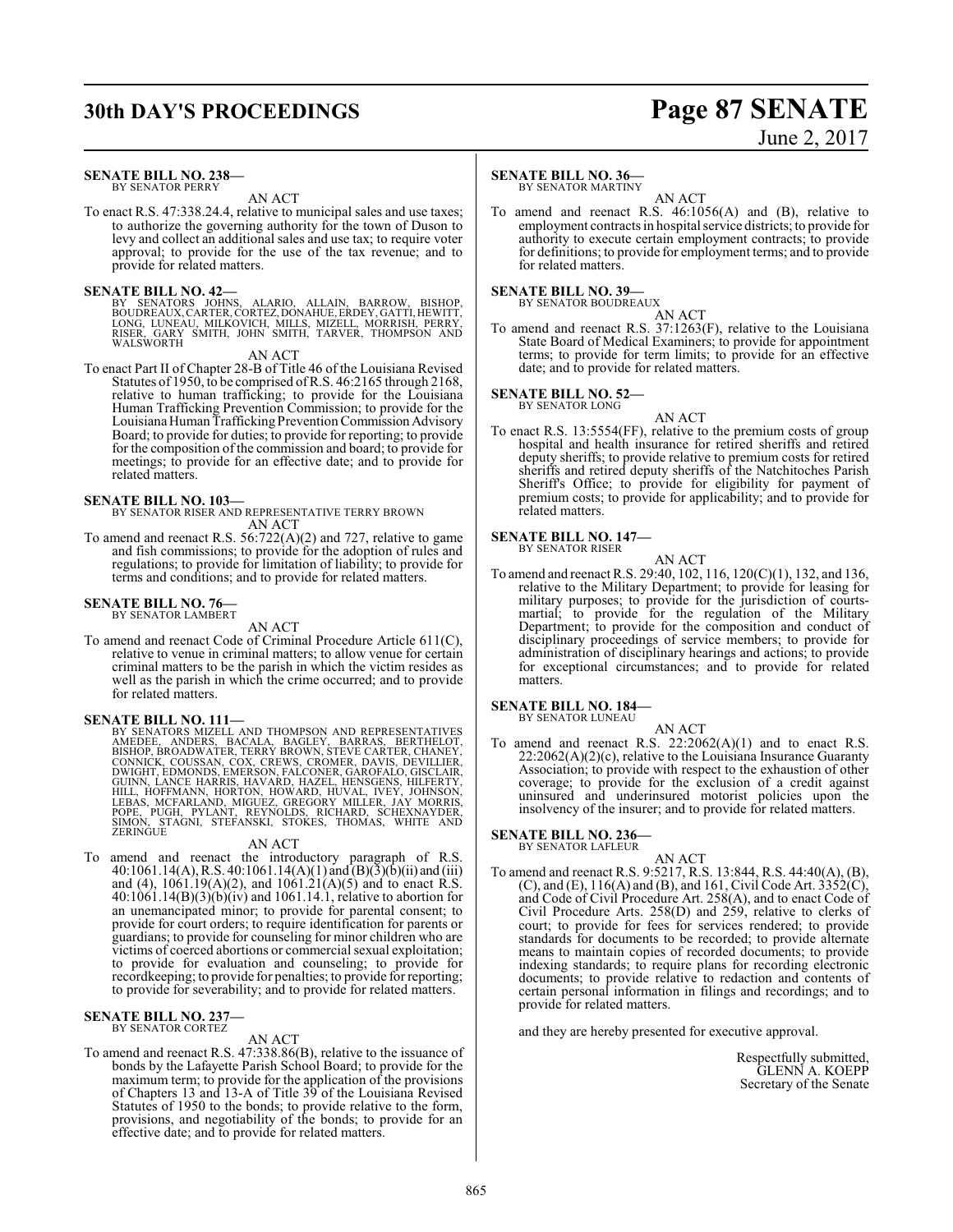# **Page 88 SENATE 30th DAY'S PROCEEDINGS**

June 2, 2017

#### **Message from the House**

#### **SIGNED HOUSE BILLS AND JOINT RESOLUTIONS**

#### June 2, 2017

To the Honorable President and Members of the Senate:

I am directed to inform your honorable body that the Speaker of the House of Representatives has signed the following House Bills and Joint Resolutions:

# **HOUSE BILL NO. 7—** BY REPRESENTATIVE WHITE

AN ACT

To enact R.S. 15:255(S), relative to witness fees for off-duty law enforcement officers; to authorize the transfer of certain witness fee surplus funds within Washington Parish; to provide for the transfer procedures and use of such funds; to provide for definitions; and to provide for related matters.

#### **HOUSE BILL NO. 10—**

BY REPRESENTATIVE TERRY BROWN AN ACT

To amend and reenact R.S. 13:996.46(C), relative to the Thirty-Fifth Judicial District Court; to authorize the use of money in the Thirty-Fifth Judicial Expense Fund to pay personnel health insurance premiums, certification fees, continuing education fees, and capital expenditures; and to provide for related matters.

#### **HOUSE BILL NO. 17—**

BY REPRESENTATIVE TERRY BROWN AN ACT

To enact R.S. 51:703(K), relative to the disclosure of certain account information; to provide for the release of certain account information of a decedent by a dealer; to provide for certain required documents; and to provide for related matters.

# **HOUSE BILL NO. 19—** BY REPRESENTATIVE MAGEE

AN ACT

To amend and reenact R.S. 33:1243(A)(1), relative to penalties for violations of parish ordinances; to authorize the imposition of community service as a penalty for violating a parish ordinance; to provide for the maximum number of hours of community service a person may be ordered to perform; and to provide for related matters.

#### **HOUSE BILL NO. 46—**

BY REPRESENTATIVE ROBBY CARTER AN ACT

To amend and reenact R.S. 33:423.17, relative to the Amite City Police Department; to provide that the police chief shall appoint, promote, discipline, and discharge police personnel subject to limitations; and to provide for related matters.

#### **HOUSE BILL NO. 58—** BY REPRESENTATIVE PUGH

AN ACT

To amend and reenact R.S. 33:4169(C), relative to Sewerage District No. 1 for Tangipahoa Parish; to provide relative to the collection of fees imposed by the district; to require certain water system operators to collect such fees; and to provide for related matters.

#### **HOUSE BILL NO. 66—** BY REPRESENTATIVE MAGEE

AN ACT

To amend and reenact R.S. 13:976, relative to court reporters; to provide relative to fees for transcripts in the Thirty-Second Judicial District; to provide for fees for cases on appeal; to provide for private civil contracts in matters not on appeal; to provide for a contingent effective date; and to provide for related matters.

#### **HOUSE BILL NO. 76—**

BY REPRESENTATIVE HAVARD AN ACT

To amend and reenact R.S. 33:4574.1.1(A)(37), relative to hotel occupancy taxes in West Feliciana Parish; to authorize the West Feliciana Parish Tourist Commission to levy additional hotel occupancy taxes, subject to voter approval; to provide relative to the hotel occupancy tax levied by West Feliciana Parish; and to provide for related matters.

**HOUSE BILL NO. 77—** BY REPRESENTATIVES BERTHELOT AND BISHOP AN ACT

To amend and reenact R.S.  $30:2531(A)(2)(b)$  and  $(B)(2)(b)$  and 2531.1(D)(1), relative to littering; to provide for criminal and civil penalties; to provide for community service; and to provide for related matters.

#### **HOUSE BILL NO. 84—**

BY REPRESENTATIVE DUSTIN MILLER AN ACT

To amend and reenact Section 2 of Act No. 194 of the 2015 Regular Session of the Legislature, relative to court reporter fees; to provide relative to an increase in court reporter fees for the Twenty-Seventh Judicial District; to provide for a contingent effective date; and to provide for related matters.

#### **HOUSE BILL NO. 88—**

BY REPRESENTATIVES GREGORY MILLER, GAINES, AND SCHEXNAYDER AND SENATOR GARY SMITH AN ACT

To enact R.S. 33:4712.17, relative to the naming of a law enforcement training facility in St. John the Baptist Parish; to provide for an exception to the statutory prohibition of naming of a public building after a living person; to authorize the St. John the Baptist Parish Sheriff to name a certain building after a living person; and to provide for related matters.

#### **HOUSE BILL NO. 140—**

BY REPRESENTATIVE GREGORY MILLER AN ACT

To amend and reenact R.S. 47:1965 and to enact R.S. 40:36(H), relative to records relating to ad valorem tax assessments; to require the registrar of vital records to provide information to assessors concerning deaths occurring in the state; to provide with respect to requirements and procedures; to provide for effectiveness; and to provide for related matters.

#### **HOUSE BILL NO. 142—**

BY REPRESENTATIVE PUGH AN ACT

To provide for a special statewide election to be held on October 14, 2017, for the purpose of submitting proposed constitutional amendments to the electors of the state; to provide for the conduct of such election; and to provide for related matters.

HOUSE BILL NO. 179-<br>BY REPRESENTATIVES STOKES, BAGLEY, BILLIOT, BROADWATER,<br>CHANEY, CONNICK, COX, HENSGENS, HOFFMANN, HORTON, JACKSON, JOHNSON, LEBAS, LYONS, MARINO, DUSTIN MILLER,<br>MORENO, NORTON, POPE, REYNOLDS, RICHARD, AN ACT

To amend and reenact R.S. 40:1169.2(3) and 1169.3(1)(d) and (2), relative to investigational drugs, products, and devices for use by terminally ill patients pursuant to the Right To Try Act; to revise certain definitions and legislative findings of such law; to provide relative to consent for the use of investigational drugs, biological products, or devices; to authorize the prescription and use of certain devices which have not completed phase one of a federally approved clinical trial; and to provide for related matters.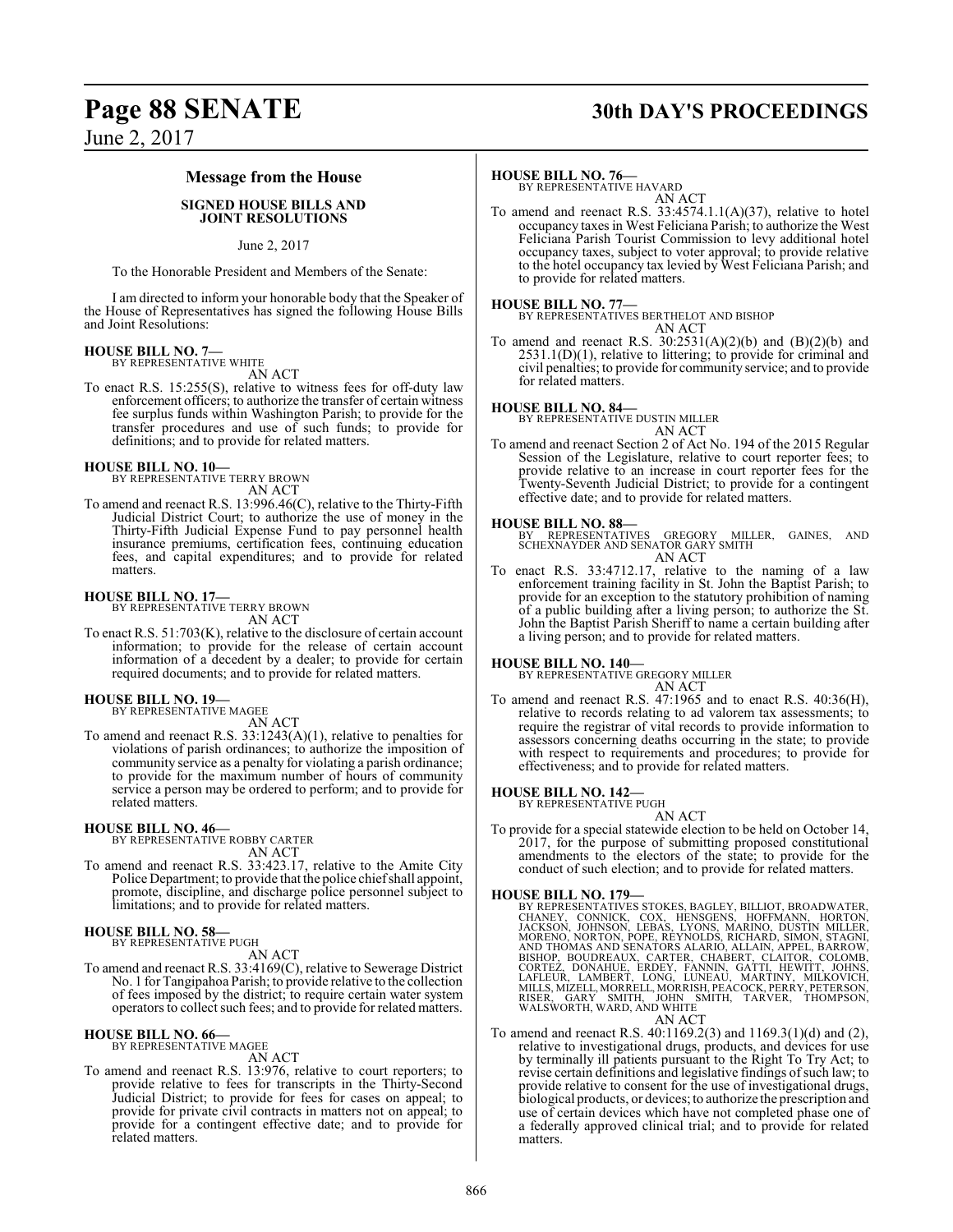# **30th DAY'S PROCEEDINGS Page 89 SENATE**

- HOUSE BILL NO. 253-<br>BY REPRESENTATIVES SMITH, ABRAHAM, AMEDEE, BACALA,<br>BAGLEY, BAGNERIS, BARRAS, BERTHELOT, BILLIOT, BISHOP,<br>BOUIE, CHAD BROWN, TERRY BROWN, CARMODY, CARPENTER,<br>GARY CARTER, ROBBY CARTER, STEVE CARTER, CHAN TARVER, THOMPSON, WALSWORTH, WARD, AND WHITE AN ACT
	-
- To amend and reenact R.S. 4:715(B)(2), R.S. 14:32(D)(3) and 39(D)(3), R.S. 17:43(B)(2) and 1942(B), R.S. 21:51(C) and 52(A) and (B), R.S. 22:245, 1027(A), and 1038(C)(2)(a) and (E), R.S. 36:259(N), R.S. 37:2446.1(B)(7) and  $2651(7)(b)(v)(hh)$ , R.S.  $40:1580.1(A)$  and  $2208$ , R.S. 42:1119(B)(2)(a)(i), R.S. 45:1355(A), the heading of Chapter 30-A of Title 46 of the Louisiana Revised Statutes of 1950, R.S. 46:2261, 2262(A) and (C), 2262.1(introductory paragraph), (4), and (12), 2263(3), (4), and (6) through (8), 2264(A), (C), and (D), 2265(A)(introductory paragraph), (9), and (10), 2266(1) and (3) through (5),  $2352(7)(a)$  and  $(10)(a)$ (introductory paragraph), 2361, 2362(2) through (6), 2363 through 2365,  $2367, 2368(B)$ , and  $2372, R.S. 47:6301(A)(3)$ , the heading of Part X of Chapter 1 of Title 49 of the Louisiana Revised Statutes of 1950, R.S. 49:181(A), and Code of Criminal Procedure Article 401.1(B)(introductory paragraph), relative to terminology referring to the deaf and hard of hearing; to delete and make substitutions for terms which are derogatory, inaccurate, or obsolete; to provide for consistency in usage of terms referring to the deaf and hard of hearing and to hearing loss; to provide for revision of terminology relative to the deaf and hard of hearing in administrative rules, policy documents, professional resources, reference materials, manuals, and other publications; to provide for legislative intent; to provide for construction; and to provide for related matters.

#### **HOUSE BILL NO. 544—**

BY REPRESENTATIVE DANAHAY

AN ACT To amend and reenact R.S. 18:3(A)(3), 18(A)(introductory paragraph) and (8)(b), 25(B), 59.4(E)(2)(c), 104, 107(B),  $114(F)(2)$ ,  $196(C)(1)$  and  $(2)$ ,  $402(G)(2)$ ,  $424(C)(1)$ ,  $425(C)(1)$ , 425.1(A), 427(B), 431(A)(4) and (B)(2), 434(A)(1), 469(D)(2), 564(B)(5)(b), 566.2(C) and (F)(3) through (9), 571(A)(5),  $572(A)(1)(introductory paragraph)$  and  $(a)(i)$ ,  $574(F)$ , 1286.1(A), 1300.7(A), 1307(C) and (G), 1310(D)(2), 1313(F)(9) and (G)(11), 1363(B), (D), (G), and (H), 1373(A)(1), and 1402(C), to enact R.S. 18:107(F), 425(B)(3)(c), 566.2(F)(10), and  $1354(B)(8)$ , and to repeal R.S.  $18:176(D)$ ,  $200, 431(A)(5)$ , and 1313(F)(11), relative to the Louisiana Election Code; to revise the system of laws comprising the Louisiana Election Code; to provide relative to petitions submitted to registrars of voters for certification; to provide relative to the annual voter registration week; to provide for reporting by the State Board of Election Supervisors; to provide relative to compensation, education, and training of registrars of voters, chief deputy registrars, and confidential assistants; to provide relative to political party affiliation; to provide for transfer and cancellation of registration; to provide relative to the inactive list of voters; to provide for voting by a person on the list; to provide for advanced election dates; to provide for the date of elections when the votes cast in a primary are void because of the death of a candidate; to provide for the duties of commissioners; to provide for qualifications of commissioners; to prohibit certain persons from serving as commissioners in certain elections; to provide for the powers and duties of watchers; to provide for courses of instruction for commissioners; to provide for the duties of clerks of court relative to such instruction; to provide

# June 2, 2017

for the selection of commissioners and alternate commissioners; to provide relative to assistance of voters at polling places; to provide relative to the duties of commissioners relative to such assistance; to provide relative to procedures and requirements for counting provisional ballots; to provide for the determination of whether a provisional ballot is to be counted; to provide for when provisional ballots are counted; to provide relative to the duties of the parish board of election supervisors relative to provisional ballots; to provide for procedures for and duties of commissioners after the termination of voting; to provide for the printing of results from voting machines; to provide for the compilation and promulgation of election returns; to provide for when promulgation occurs; to provide relative to recall elections; to provide for the issuance of a proclamation by the governor to order a recall election to be held; to provide for the deadline for issuing a proclamation; to provide for voting absentee by mail; to provide relative to application to vote absentee by mail; to provide for the ongoing validity of applications by certain applicants; to provide relative to the counting of absentee bymail ballots; to provide for the counting of damaged ballots; to provide for the duties of the parish custodian of voting machines; to provide for the duties of qualifying officials; to provide for information given to candidates at the time of qualifying; to provide for the content of the application for voter registration; to provide procedures and requirements for voter registration at driver's license facilities; to provide relative to spoiled and replacement ballots; to provide for the counting ofsuch ballots; to provide relative to consolidation of polling places; to provide for the determination of the number of voting machines allocated to polling places and used in elections; to provide for the proper parties in an action objecting to candidacy and an action contesting an election; and to provide for related matters.

#### **HOUSE BILL NO. 643—**

BY REPRESENTATIVE HUVAL

AN ACT To amend and reenact R.S.  $22:821(B)(19)(c)$  and to enact R.S. 22:821(B)(23)(d), relative to license fees collected by the commissioner of insurance; to provide for an annual license renewal fee for viatical settlement providers; to provide for a late renewal fee for insurance claims adjusters; and to provide for related matters.

#### **HOUSE BILL NO. 31—**

BY REPRESENTATIVE HOFFMANN AN ACT

To amend and reenact R.S.  $11:710(A)(3)$  and  $(4)(b)$  and  $(F)$  and to enact R.S. 11:710(B)(3), relative to the reemployment ofretirees of the Teachers' Retirement System of Louisiana in positions covered by the system; to authorize the reemployment of school psychologists in critical shortage areas; and to provide for related matters.

#### **HOUSE BILL NO. 94—**

BY REPRESENTATIVES JIMMY HARRIS, AMEDEE, BAGNERIS, CHAD<br>BROWN, GARY CARTER, ROBBY CARTER, COUSSAN, EDMONDS,<br>GAINES, GLOVER, HAZEL, HODGES, JACKSON, LEGER, LEOPOLD,<br>MAGEE, MARINO, JAY MORRIS, SHADOIN, AND ZERINGUE AN ACT

To amend and reenact R.S. 13:587.4(A) and 5401(A) and (B)(1) and (2) and to repeal R.S. 13:5401(C), relative to reentry courts; to authorize the creation of a reentry division in all district courts; to remove the enumerated district courts authorized to create reentry divisions; to require certain criteria for eligibility and suitability; to provide for certain requirements of the court; and to provide for related matters.

# **HOUSE BILL NO. 104—** BY REPRESENTATIVE LEOPOLD

#### AN ACT

To amend and reenact R.S. 13:996.66(A), relative to the judicial expense fund for the Twenty-Fifth Judicial District Court; to increase certain fees and costs in civil and criminal matters; to provide for a contingent effective date; and to provide for related matters.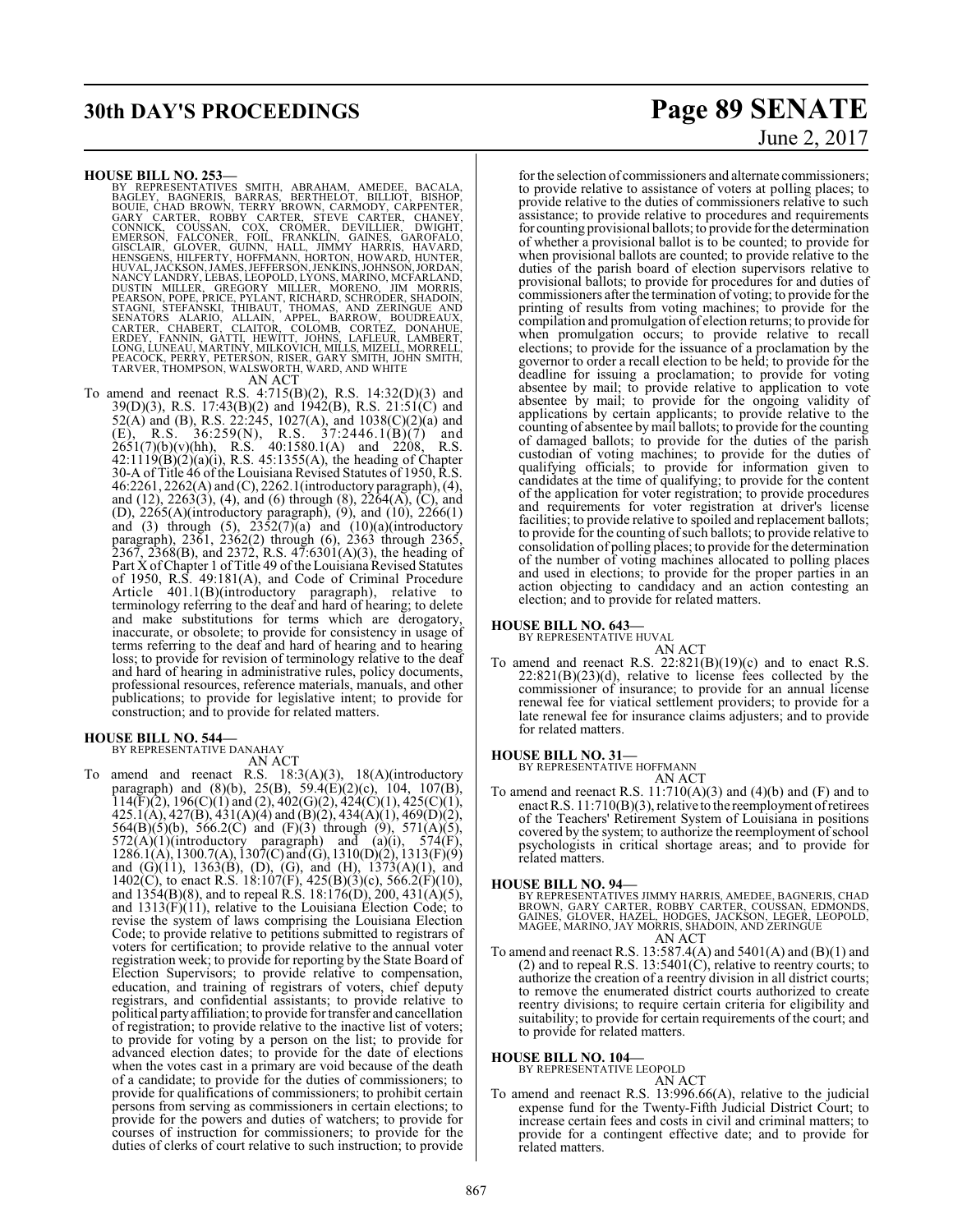#### **HOUSE BILL NO. 109—**

BY REPRESENTATIVE DEVILLIER AN ACT

To amend and reenact R.S. 47:337.14(E), relative to the central sales tax collection commission of St. Landry Parish; to provide relative to the membership of the commission; and to provide for related matters.

#### **HOUSE BILL NO. 120—**

BY REPRESENTATIVE JACKSON AN ACT

To amend and reenact R.S. 13:5530(A)(1), (2), (4), and (12)(a), (b), and (c), relative to sheriffs; to provide for an increase in certain fees in civil matters; to provide for a contingent effective date; and to provide for related matters.

#### **HOUSE BILL NO. 126—**

BY REPRESENTATIVE BACALA

AN ACT To amend and reenact R.S. 13:2590(A)(introductory paragraph), (B), and (C) and  $3921(A)$  and to enact R.S.  $13:2590(D)$ , relative to collection of costs or fees; to provide relative to processing fees prior to payment to a creditor; to provide relative to fees collected by constables of justice of the peace courts; and to provide for related matters.

**HOUSE BILL NO. 130—** BY REPRESENTATIVE DEVILLIER AND SENATOR WALSWORTH AN ACT

To amend and reenact R.S. 17:3882(4) through (7), 3902(B)(5),  $3991(B)(1)(a)(i)$  and (b)(i), and  $3997(D)(2)$ , to enact R.S. 17:3882(8) and 3973(4), and to repeal R.S. 17:3973(1), relative to students; to provide that economicallydisadvantaged students shall be included as a factor in determining teacher evaluations and requirements for enrollment of at-risk students in certain charter schools; to remove references to students eligible for free and reduced price meals as factors used in such teacher evaluations and charter school enrollment requirements; and to provide for related matters.

#### **HOUSE BILL NO. 133—**

BY REPRESENTATIVE EDMONDS

AN ACT

To enact R.S. 17:3357, relative to the public postsecondary education management boards; to require the Board of Supervisors of Louisiana State University and Agricultural and Mechanical College, the Board of Supervisors of Southern University and Agricultural and Mechanical College, the Board of Supervisors for the University of Louisiana System, and the Board of Supervisors of Community and Technical Colleges to develop plans and submit them to the legislature; to provide for the content of such plans; to provide for an initial submission deadline and subsequent submission frequency; and to provide for related matters.

# **HOUSE BILL NO. 146—** BY REPRESENTATIVE DEVILLIER

AN ACT

To enact R.S. 46:1053(C)(2)(h), relative to Hospital Service District No. 1 of St. Landry Parish; to provide relative to the per diem paid to members of the governing board of the district; and to provide for related matters.

# **HOUSE BILL NO. 147—** BY REPRESENTATIVE GAROFALO

AN ACT

To amend and reenact R.S. 33:1236(21)(b) and (30)(b), relative to St. Bernard Parish; to authorize the parish governing authority to enact ordinances requiring property owners to remove deleterious growths, trash, debris, and other noxious matter; to provide relative to liens granted in favor of the parish governing authority with respect to such properties; and to provide for related matters.

# **Page 90 SENATE 30th DAY'S PROCEEDINGS**

#### **HOUSE BILL NO. 154—**

BY REPRESENTATIVE CARPENTER AN ACT

To enact R.S. 13:5713(M), relative to autopsy reports; to provide relative to the disclosure of information related to an autopsy; and to provide for related matters.

**HOUSE BILL NO. 158—** BY REPRESENTATIVE DUSTIN MILLER AN ACT

To authorize and provide for the transfer of certain state property; to authorize the transfer of certain state property in St. Landry Parish; to provide for the property description; to provide for reservation of mineral rights; to provide terms and conditions; to provide an effective date; and to provide for related matters.

#### **HOUSE BILL NO. 168—**

BY REPRESENTATIVE CARPENTER

AN ACT To amend and reenact R.S. 18:171(C)(1) and (2), relative to reports to election officials concerning persons with felony convictions; to provide relative to the duties of registrars of voters and officials in the Department of State and the Department of Public Safety and Corrections relative to such reports; to provide for the information required to be reported; to provide deadlines for such reports; and to provide for related matters.

#### **HOUSE BILL NO. 192—**

- BY REPRESENTATIVES MORENO, AMEDEE, BAGLEY, BILLIOT, CARMODY, STEVE CARTER, CHANEY, CONNICK, COX, DAVIS, DEVILLIER, FALCONER, FOIL, GLOVER, GUINN, LANCE HARRIS, LEGEAS, LEGEAS, LEGEAS, LEGEAS, LEGEAS, LEGEAS, LEGEAS, LEGEA,
- To enact R.S. 40:978(G) and (H), relative to opioid prescriptions; to provide for a seven-day limit on prescriptions; to provide for exceptions to the limitation; to authorize a prescription to be filled for a lesser quantity than the maximum prescribed amount; and to provide for related matters.

#### **HOUSE BILL NO. 230—**

BY REPRESENTATIVE STOKES AN ACT

To amend and reenact R.S. 47:716.1 and 818.2(4), relative to aviation gasoline; to provide for the definition of aviation gasoline; and to provide for related matters.

#### **HOUSE BILL NO. 268—**

BY REPRESENTATIVE JIMMY HARRIS

AN ACT To enact R.S. 15:587.5 and 587.6, R.S. 23:1657.1, R.S. 36:254.3 and 701.1, R.S. 39:15.1.1 and 15.1.2, R.S. 46:51.3, and R.S. 47:1504.1, relative to criminal history records checks; to provide for criminal history records checks for current and prospective employees, contractors, and subcontractors of agencies with access to federal tax information, criminal history record information, or state-issued REAL ID information; to provide relative to the procedures and costs for the criminal history records checks; to provide for the use of these records; to provide for a definition; and to provide for related matters.

**HOUSE BILL NO. 280—**

BY REPRESENTATIVES MARINO AND STOKES

AN ACT

To amend and reenact R.S. 40:79(A)(2)(a), relative to adoptions; to provide relative to birth certificates in certain cases of adoptions by step-parents; and to provide for related matters.

### **HOUSE BILL NO. 291—**

BY REPRESENTATIVE DANAHAY AN ACT

To amend and reenact R.S.  $46:1053(C)(2)(d)$ , relative to the CalcasieuCameron Hospital Service District; to provide relative to the per diem paid to members of the board of commissioners of the district; and to provide for related matters.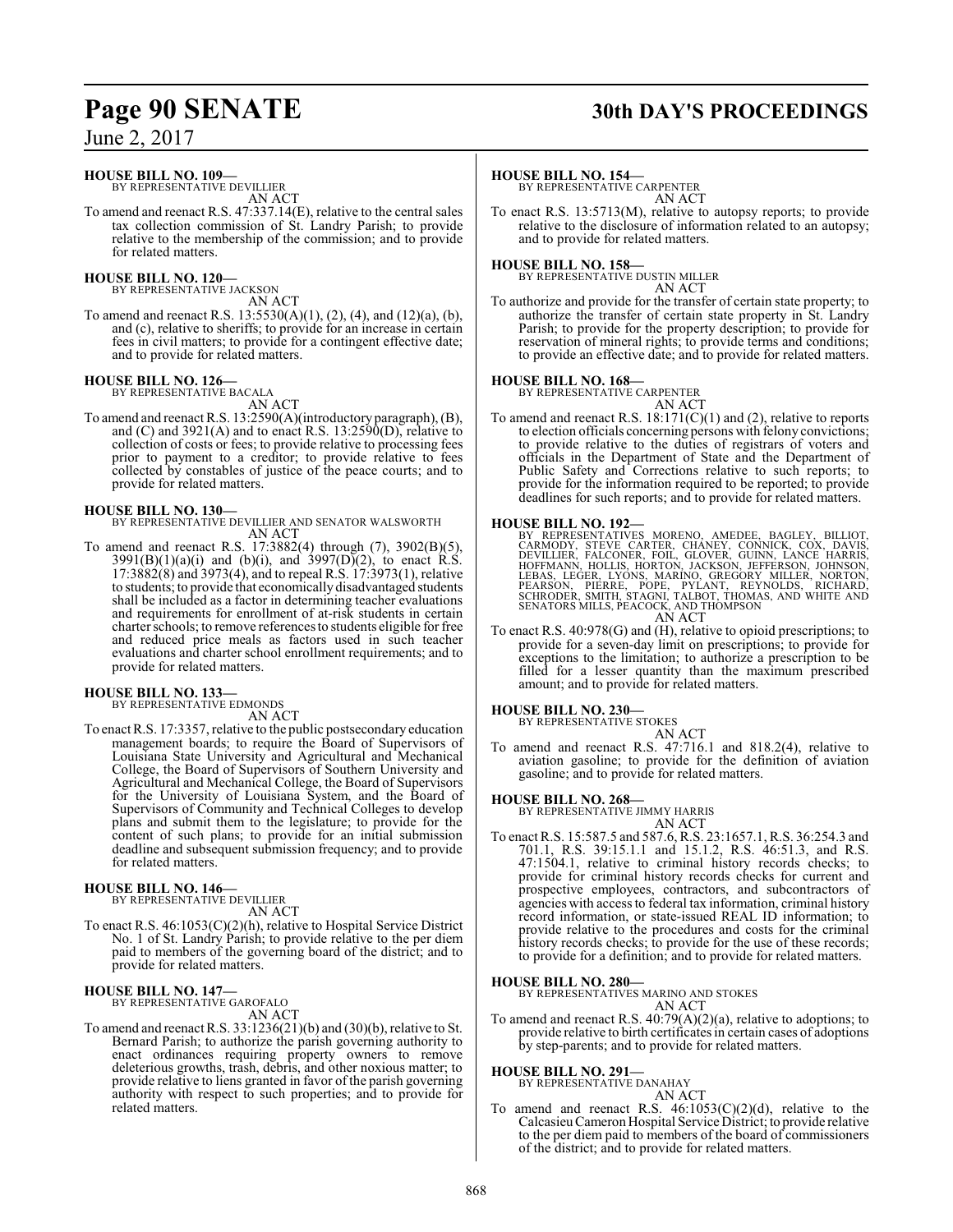# **30th DAY'S PROCEEDINGS Page 91 SENATE**

#### **HOUSE BILL NO. 333—**

BY REPRESENTATIVE JEFFERSON AN ACT

To amend and reenact R.S. 47:1519(B) and 1520(A)(1)(c), (e), and (g) and (2), (B), and (C) and to enact R.S.  $47:1519(D)$  and 1520(A)(3), relative to tax returns and payments; to provide for the payment of taxes by electronic funds transfer; to authorize the secretary to require the electronic filing of tax returns; to provide for exceptions; to provide with respect to certain penalties; to require rulemaking; to provide for effectiveness; and to provide for related matters.

#### **HOUSE BILL NO. 343—**

BY REPRESENTATIVE FRANKLIN

AN ACT To amend and reenact Children's Code Articles 1004(B), (D), (F), and (I), 1035(B), 1036(C)(introductory paragraph), (D)(introductory paragraph), and (E), and 1036.2(E), relative to termination of parental rights; to provide relative to grounds for termination; to provide for technical corrections; and to provide for related matters.

#### **HOUSE BILL NO. 451—** BY REPRESENTATIVE ABRAMSON

AN ACT

To amend and reenact R.S. 33:9091.3(D)(1)(a) and (F)(1) and (3)(a) and (c), relative to the Audubon Area Security District in Orleans Parish; to provide relative to membership on the governing board of the district; to provide relative to the parcel fee levied within the district; to provide relative to the amount, expiration, and renewal of the fee; and to provide for related matters.

#### **HOUSE BILL NO. 475—**

BY REPRESENTATIVES GISCLAIR AND GAROFALO AN ACT

To amend and reenact R.S.  $56:332(N)(2)(c)$  and to enact R.S.  $56:332(N)(2)(d)$ , relative to crab fishing; to authorize the Wildlife and Fisheries Commission to prohibit crab traps in state-owned water bottoms during closed season; and to provide for related matters.

#### **HOUSE BILL NO. 576—** BY REPRESENTATIVE THIBAUT

AN ACT

To amend and reenact R.S. 46:1053(V)(2), relative to Hospital Service District No. 1 of the parish of Pointe Coupee; to provide relative to the governing board of the district; to provide relative to the membership of the board; to reduce the number of members of the governing authority of Pointe Coupee Parish who may serve on the board; and to provide for related matters.

#### **HOUSE BILL NO. 627—**

BY REPRESENTATIVE DWIGHT AN ACT

To amend and reenact R.S. 13:964(H) and 964.1(B) and to repeal R.S. 13:964.2, relative to court reporters; to provide for an increase in transcript fees in the Fourteenth Judicial District; to provide for a contingent effective date; and to provide for related matters.

#### **HOUSE BILL NO. 674— (Substitute for House Bill No. 614 by Representative Gisclair)** BY REPRESENTATIVE GISCLAIR

AN ACT

To authorize the use of certain state property near Grand Isle for seafood research; to provide relative to protecting the state's natural resources; to provide relative to the use of certain waters for oyster farming research; to provide relative to the specification ofthe boundaries and size of the areas in which the research will be conducted; and to provide for related matters.

and asked that the President of the Senate affix his signature to the same.

## June 2, 2017

Respectfully submitted, ALFRED W. SPEER Clerk of the House of Representatives

The House Bills and Joint Resolutions contained herein were signed by the President of the Senate.

#### **Message from the House**

#### **SIGNED HOUSE CONCURRENT RESOLUTIONS**

#### June 2, 2017

To the Honorable President and Members of the Senate:

I am directed to inform your honorable body that the Speaker of the House of Representatives has signed the following House Concurrent Resolutions:

HOUSE CONCURRENT RESOLUTION NO. 114-<br>BY REPRESENTATIVES BARRAS, ABRAHAM, ABRAMSON, AMEDEE,<br>ANDERS, ARMES, BACALA, BAGLEY, BAGNENIS, BERTHELOT,<br>BILLIOT, BISHOP, BOUIE, BROADWATER, CHAD BROWN, TERRY<br>BROWN, CARMODY, CARPENTER AND WHITE A CONCURRENT RESOLUTION

To commend Dr. Ken Ward upon his retirement as legislative ethicist for the Louisiana House of Representatives.

# **HOUSE CONCURRENT RESOLUTION NO. 79—** BY REPRESENTATIVE WHITE

A CONCURRENT RESOLUTION

To urge and request the Louisiana State Law Institute to study state laws governing domestic abuse, domestic violence, and stalking.

#### **HOUSE CONCURRENT RESOLUTION NO. 111—**

BY REPRESENTATIVES MORENO, HILFERTY, AND LEGER AND SENATORS APPEL, MORRELL, AND PETERSON A CONCURRENT RESOLUTION

To express the sincere and heartfelt condolences of the members of the Legislature of Louisiana upon the death of Nancy Meyers Marsiglia of New Orleans.

and asked that the President of the Senate affix his signature to the same.

> Respectfully submitted, ALFRED W. SPEER Clerk of the House of Representatives

The House Concurrent Resolutions contained herein were signed by the President of the Senate.

### **ATTENDANCE ROLL CALL**

#### PRESENT

| Mr. President | Gatti   | Morrish  |
|---------------|---------|----------|
| Allain        | Hewitt  | Peacock  |
| Barrow        | Johns   | Perry    |
| Bishop        | LaFleur | Peterson |